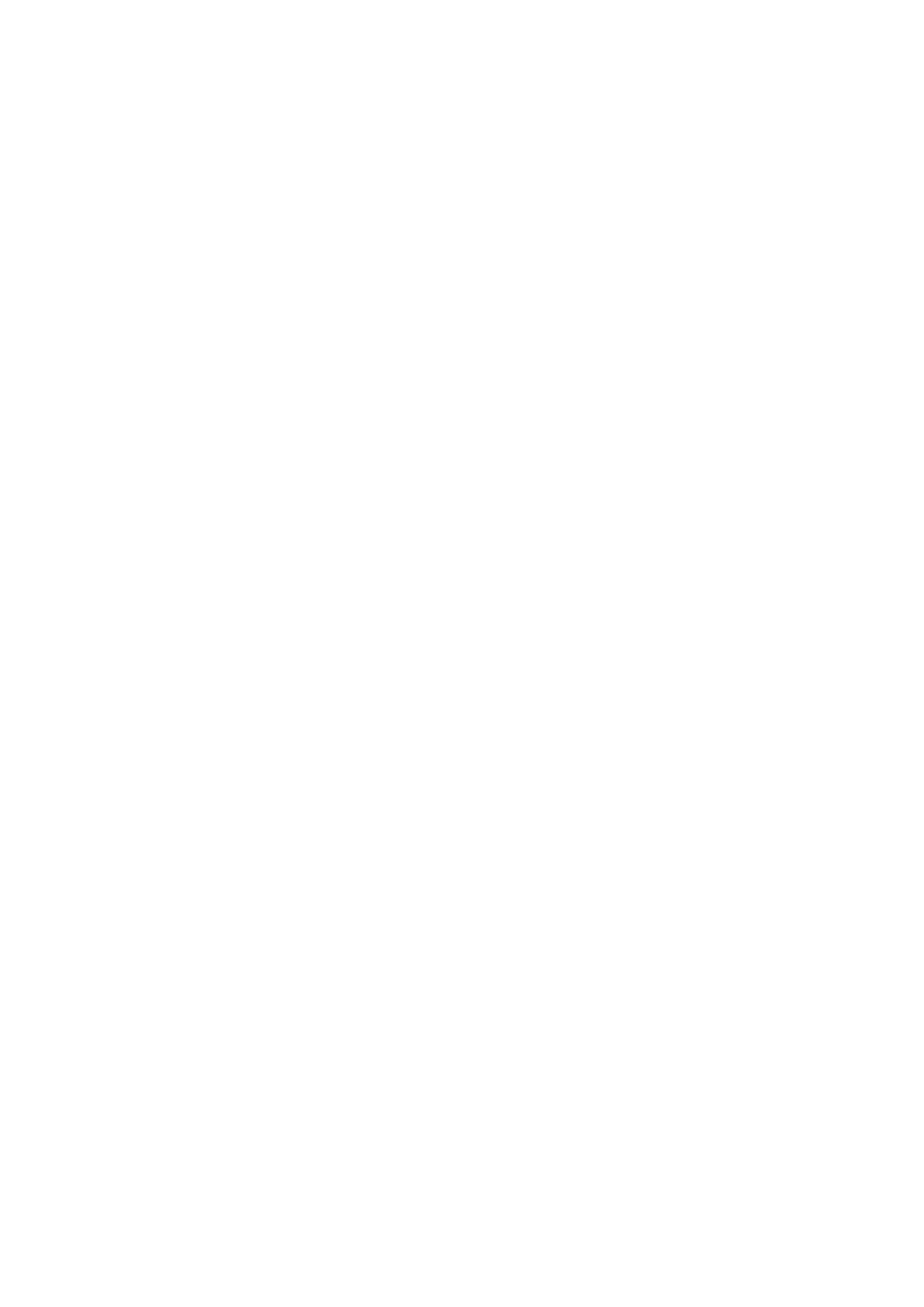#### **EXECUTIVE SUMMARY**

This report presents the significant findings of the Auditor General of Ghana on the external audit of the International Organization for Migration (IOM) for the 2020 financial year.

During the year under review, we carried out compliance audits of IOM Country offices in Afghanistan, Central African, Iraq, Mozambique, Myanmar, Niger, Pakistan, South Sudan and Yemen and the Regional Office in Costa Rica. We also reviewed some operations at Headquarters and the Manila Administrative Centre, and carried out Performance Audit on the Management of Accounts Receivables by IOM and validated the Financial Statements of IOM for the financial year ended 31 December 2020.

## **Overall Audit Opinion on the Financial Statements**

In our opinion, the Financial Statements present fairly, in all material aspects, the financial position of the IOM's operations as at 31 December 2020. I have placed an unqualified audit opinion on IOM's financial statements for the financial year ended 31 December 2020.

The audit of the other areas mentioned above yielded the following important findings.

#### **Financial matters**

The overall budget for the year 2020 was USD 1,940.10 million for the Operational Part and CHF 52.24 million for the Administrative Part. During the year 2020, the total revenue was USD 2,182.69 million against a total expenditure of USD 2,178.04 million, leaving a surplus of USD 4.65 million. After considering exchange gain of USD 53.03 million and Administrative programme revaluation adjustment (credit) of USD 2.17 million, the net surplus amounted to USD 59.85 million. The receivables pertaining to assessed contributions and voluntary contributions as at 31 December, 2020 stood at USD 13.47 million and USD 213.31 million respectively. The key financial indicators of IOM for the year ended 31 December, 2020 were as follows:

- a) IOM recorded a surplus (before exchange rate difference) of USD 4.65 million during the year 2020, compared to a surplus of USD 31.6 million registered in 2019, a decrease of USD 26.95 million or 85 per cent.
- b) IOM revenue showed an increasing trend during the last three years 2018 to 2020.
- c) Though due to increase in activities, most of the components of expenditure registered an increase in 2020 over the 2019 figures, the Administrative expenditure continued to remain within budget whereas the Operational expenditure exceeded budget during 2020.

#### **HEADQUARTERS AND MANILA ADMINISTRATIVE CENTRE**

## **Enhancement of cybersecurity threat management**

We noted that intrusion into IOM's data systems and network was rated very high and global information security breaches were reported both in frequency and sophistication, some of which were experienced by the Secretariat. **Management may consider providing additional tools and staff resources to establish a significantly enhanced capacity to monitor the ICT environment for attempted and successful information security breaches. IOM's ICT Infrastructure should be improved to enable tighter access control and a more robust management of the ICT infrastructure to reduce its vulnerability to intrusion.**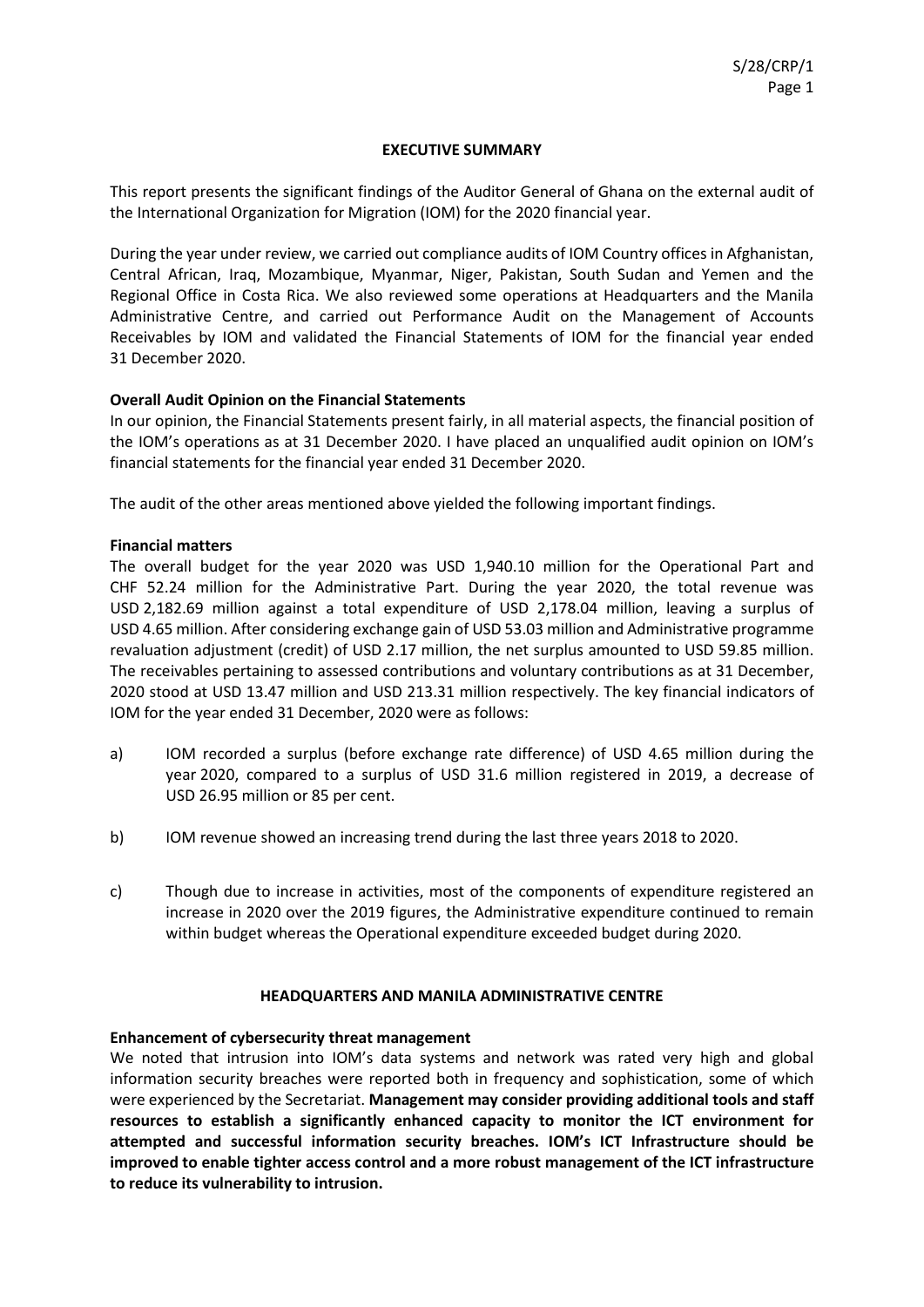## **Absence of defined criteria for unrated counterparties**

Our analysis of the Counterparty Risk Results revealed that 40 banks or financial institutions were without counterpart ratings as compared to 60 in 2019. Also, despite the reduction of unrated banks, we noted that banks without estimated cash balance between US\$200,000 and US\$5,000,000 had a marginal increase in 2020. **We recommended that Management should develop a formal counterparty credit risk exposure limits for unrated banks or financial institutions to guide offices in the management and monitoring of cash balances against allowable limits.**

## **Internal Governance Framework Initiative**

We noted that the IGF initiative bears inherent risk such as untimely completion of planned activities, delays in the procurement of vendors to provide timely completion of their services and lack of predictable funds to implement recommendations. **Management may develop a standard reporting mechanism in line with the workplan structure to provide clarity in the coordination as well as the implementation. Management could also liaise with Member States to secure predictable funding through provision of unearmarked funding and extra budgetary resource initiatives.**

## **Need to align Organization theoretical real growth in core structure budget**

We conducted an analytical growth ratio of the Organization's total core budget to total annual expenditure on an annual basis and noted that a steady downward trajectory of core funding ratio despite the continuous upsurge of the Organization activities. **Management should continue to liaise with the Member States for modest and realistic increases of the core funding structure in a manner which ensured prudent allocation of resources to facilitate the Organization's effort of prioritization and efficiency enhancement.**

## **Review of local vendors payment**

Our ageing analysis of local vendors showed that out of the total downpayment of USD 247,190,044.80 to vendors, an amount of USD 174,972,775.92 represented outstandings older than two months. Whereas total outstanding payables was USD 192,704,161.43, a total amount of USD 129,404,473.55 was beyond two months. **We recommended that IOM Management strengthens its monitoring and supervising controls to ensure that offices review their down payments and clear transactions as expenses to projects.**

## **Review of Suspense Accounts**

Our review of the FMR revealed that as at 30 September 2020, the suspense accounts showed an outstanding total credit balance of USD 321,440.74 (credit balance of USD 320,894.89 as at the end November 2020) pending to be cleared and recorded in project accounts. **We recommended that IOM Management should ensure that RAS streamline its procedures on month end reconciliations and reviews on IOM offices to properly allocate transactions to the designated revenue or expenses to aid in timely financial management or donor reporting.**

## **Need to monitor budget overruns**

Our analysis of project burn rate showed that project FM.0004 actual expenditure exceeded the estimated budget for the period between 132% and 429%. **We recommended that IOM management should ensure that CoMs and project managers regularly review the burn rate on project activities and initiate immediate corrective actions to ensure that project overruns are avoided. Again, to aid offices to timely initiate budget revisions Management should consider enhancing reporting tools or dashboard on budget and actual expenditure fund utilization on PRIMA for all.**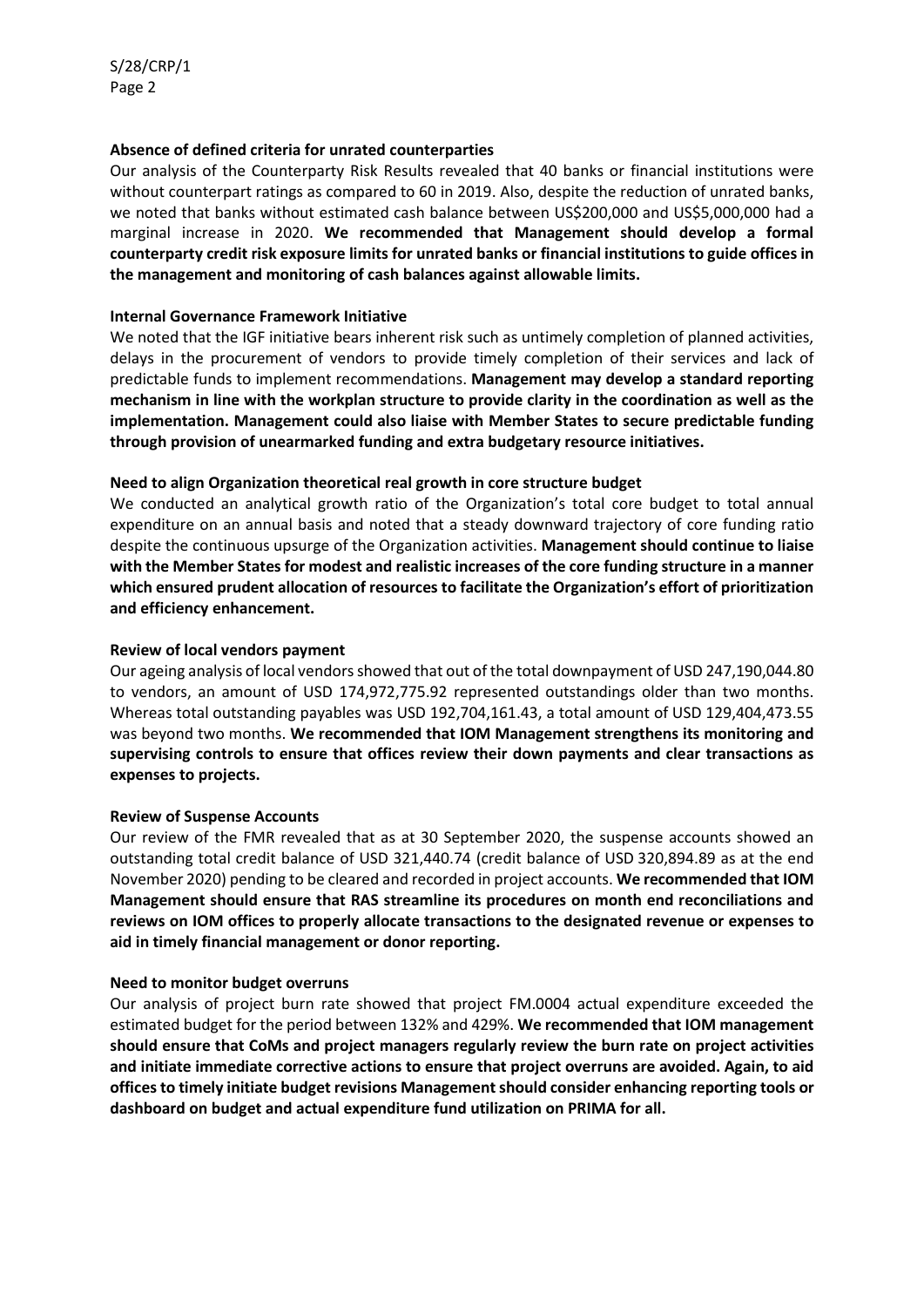## **PERFORMANCE AUDIT ON THE MANAGEMENT OF ACCOUNTS RECEIVABLES BY IOM**

The purpose of the audit was to identify weaknesses in the Accounts Receivable (AR) function of IOM and provide recommendations on reducing the variance between receivables and actual collections in the shortest possible time. The audit focused on IOM's Voluntary Contributions from 2017 to 2020 and examined the AR functions of identifying donors and signing agreements; building Donor relationship; recognising, monitoring and following up of receivables.

The objective for this audit was to determine the reasons for overdue receivables and to propose ways to improve early collection.

We reviewed and analysed accounts receivables from 2017 to 2020, aging reports and other documents. We interviewed key personnel involved in the AR process in IOM to gain insights into their operations. Based on our enquiries and methodology for the audit, we found the following:

## **Delays from Donors' internal systems**

Many donors paid beyond the 30-day period expected by IOM. The delay was due to the donors' own internal systems for payment which included bureaucracy in donor's internal payment system, changes in authority in payment process and long periods for relationship building due to change of a Project Manager by IOM.

## **Many Agreements with donors do not conform with IOM template**

Many donors used their own contract formats and made some payment at the beginning of the contract and as and when the project progresses according to the agreement.

## **Donors fail to provide project codes when making payments to IOM**

Some donors made payments without any reference to the project code. This made it difficult for Manila Financial Services to match payment received to the specific project account.

## **Main responsibility for collection of receivables limited to Project Managers**

Much of the actions for ensuring payments were the responsibility of the Project Managers (PM) We found that not much support is given to the PM to perform this function effectively aside alerting the PM of non-payment by the donor.

## **DRD and Legal Department could play important roles in the Accounts Receivable function**

IOM did not tap into these two departments' expertise when donors delay in payments of debts owed to IOM.

## **Final reports on which last payments are made delay**

Some of the receivables delayed because of the finalization of the project accounts, which was sent to donors before final payment. This was because IOM's implementing partners delayed in submitting their reports to IOM which delayed PMs completing the project report. Donors also contributed to the delays when reviewing the project report sent to them from IOM.

We recommended that:

- Set performance targets for staff working in the AR function according to their schedules.
- Renegotiate new payment terms with donor when original agreement is not respected.
- Design forms which have the project code already incorporated for donor to fill when making payment.
- Support Project Managers with training on relationship building and contract management to improve their ability to positively affect the collection of unpaid debts from donors.
- The Offices should give ultimatums to implementing partners for their project reports to enable the Offices start the development of the project report early.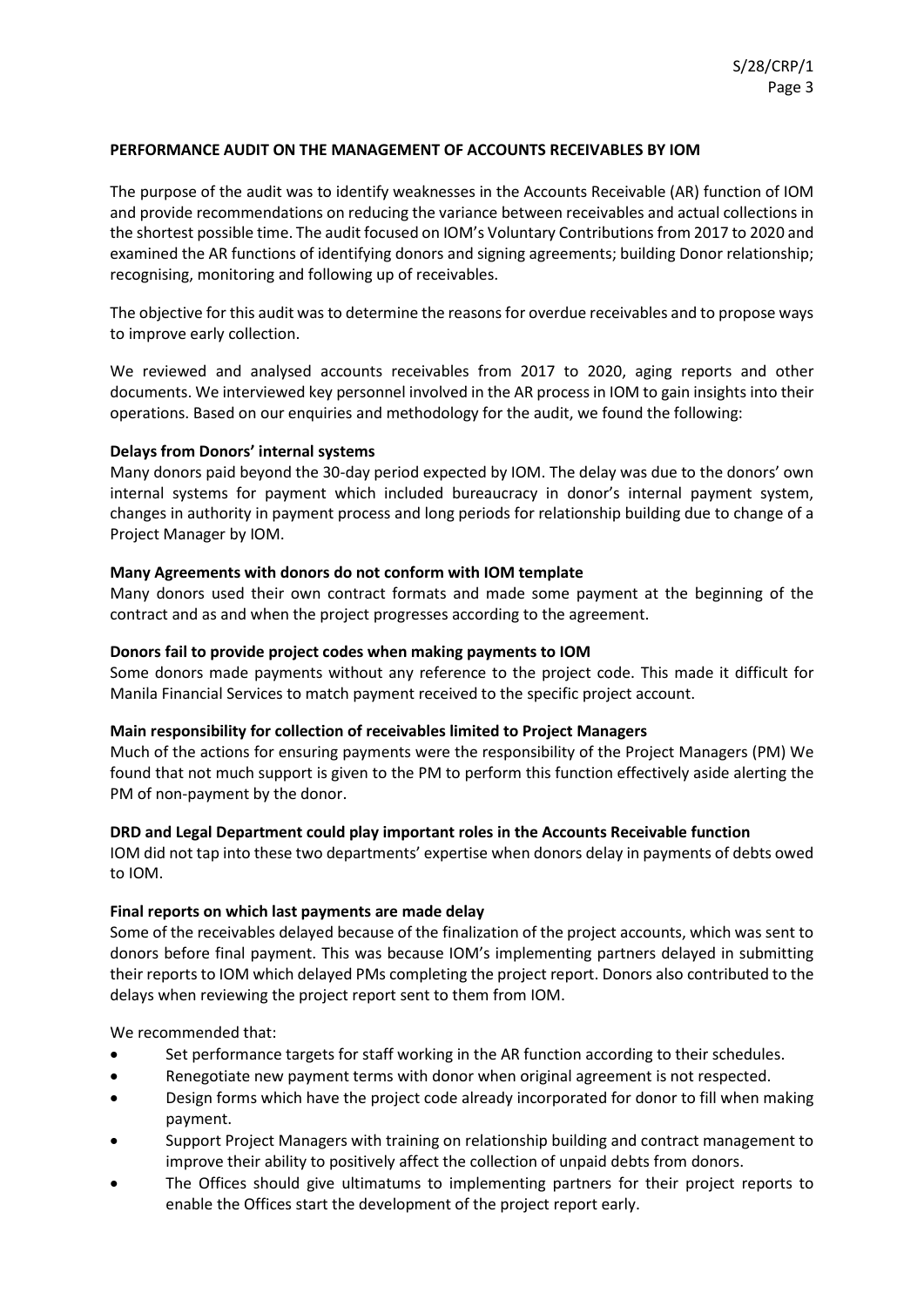## **AUDIT OF REGIONAL OFFICES AND COUNTRY OFFICES**

#### **Renewal of MoU with Interim Administration of Afghanistan**

We noted that the IOM Afghanistan Office is operating under an outdated Memorandum of Understanding (MoU) signed with the Interim Administration of Afghanistan which does not give recognition and privileges in line with United Nations Convention of 21 November 1947. **We urged Management to liaise with the Office of Legal Affairs (LEG) at IOM Headquarters with the view to resolve these challenges to enable IOM Afghanistan enjoy equal rights and privileges as their counterparts in the UN Family.**

#### **Challenges in meeting training needs**

Our review of the records from the Afghanistan Office revealed that as a practice, training of staff was mostly done online, and this has been less effective due to poor internet connectivity. **We recommended that Management should liaise with Manila and Headquarter to assist in addressing the training needs of staff of the Office.**

#### **Activity lag on project implementation**

Our analysis of the project activities revealed that 36 out of the 51 ongoing projects in Afghanistan Country Office were behind the time schedule, falling behind by between 11% and 95%. **We recommended that Management of the Office should speed up its Project implementation activities to ensure that all the funds are effectively utilized within the projects' duration.**

#### **Recruitment of staff to fill vacancies**

We noted that the Niger Office declared vacancies which were not filled although the Office had 48 ongoing projects. The delay in filling the vacancies could impact negatively on Office's activities. **We recommended that Management should expedite action in filling the available vacancies for efficient execution of projects.**

## **Outstanding staff vendor account**

At Niger CO, our review of 26 sampled staff vendor accounts in SAP PRISM disclosed that, there were staff advances totalling USD 204,071.13, which have been outstanding for periods ranging between 60 and over 120 days. **We recommended that Management of the Office should ensure timely retirement of advances by staff in compliance with the PRISM HR operation procedures.**

## **Management of staff separation and handing over notes**

We noted from our audit of Yemen CO that 20 staff separated from the Office during the period under review without preparing handing over notes for their successors. **We recommended that Management should properly manage the handing over process for smooth transition of the Office's activities.**

#### **Ageing vendors**

Our review of the vendor accounts in SAP PRISM at CO Yemen disclosed that USD2,376,229.39 and YER7,607,073.40 (about USD 30,387.67) have been outstanding for more than 30 calendar days and/or more than two months requiring the attention of the Chief of Mission. **We urged Management to ensure that the RMO monitors staff and other vendors entrusted with resources to account and retire advances timely and regularly. Additionally, management should highlight the FMRP requirement to vendors to enhance compliance to reduce the outstanding advances to the barest minimum.**

## **Sustainability of the Country Office**

We observed during our audit of South Sudan Country Office that, out of the 28 projects handled by the Office, 20 technically ended in 2020, six projects will end in 2021, whilst one each ends in 2022 and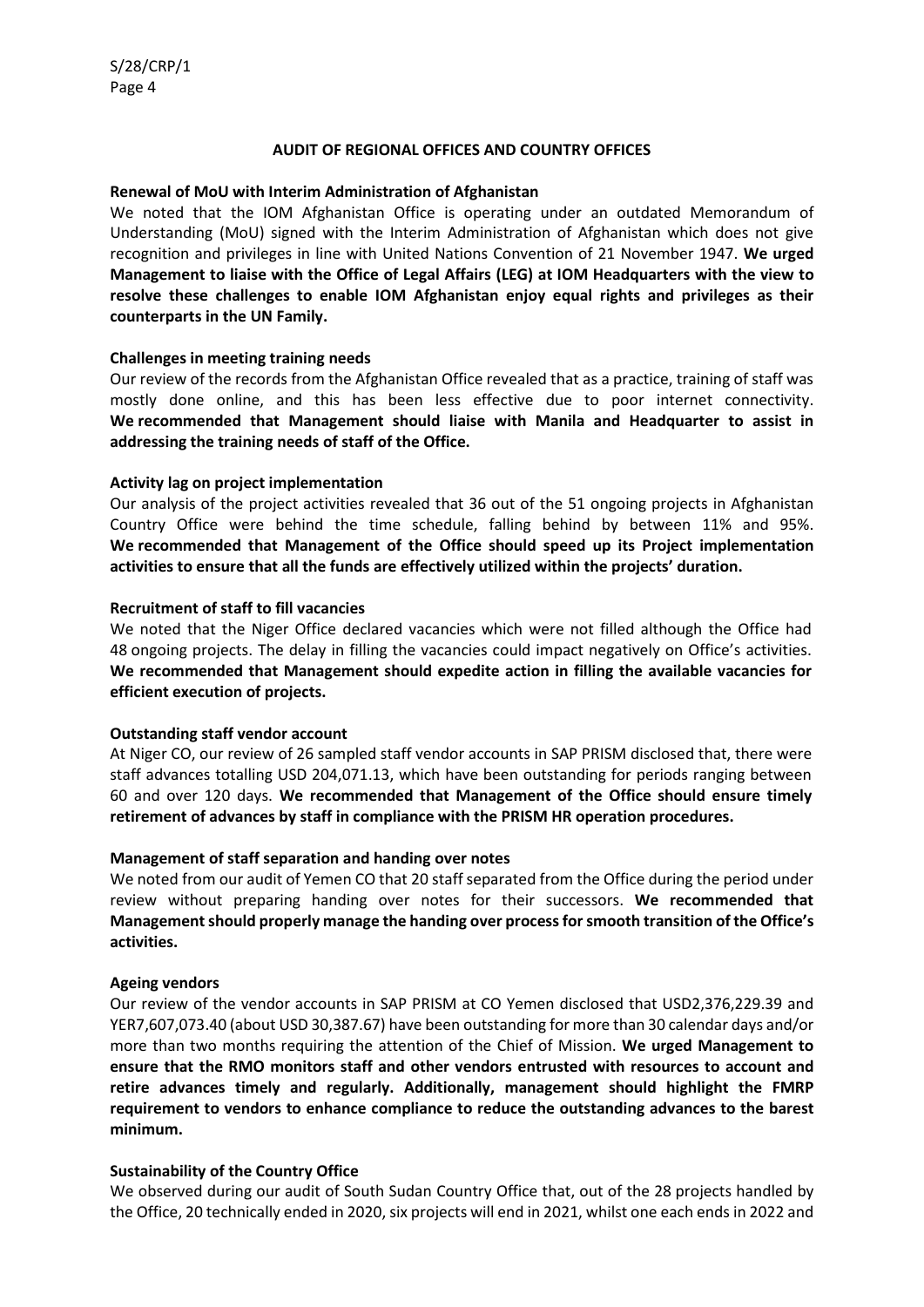2023. **We recommended that Management should re-strategize and harness the expertise of the project managers to come up with projects that can secure funding to enhance sustainability of the Country Office in the contest of projectization.**

## **Management of Handing Over Notes**

Our audit disclosed that instead of preparing comprehensive handing over notes, verbal briefing via phone calls were used by officers taking over to seek information from separated staff at the South Sudan Country Office. **We urged Management to ensure that staff adhere to the provisions of IN/75 to ensure smooth transition when staff exit the Organization.**

## **Absence of a strategic or action plan for the Office**

We noted that the Pakistan Office does not have a strategic or action plan to support its operational activities which will align with IOM's performance through an elaborated system for managing risk, monitoring implementation, evaluating impact, and documenting lessons learnt. **We recommended that Management should ensure timely development of the Office's strategy or action plan in alignment with the Regional strategy, using results-based management as a planning, reporting and evaluation tool.**

## **Enhance the process for assessing controls and managing risks**

Although the Iraq Office takes action to mitigate control risks, these were not recorded in the Compliance Control Self-Assessment (CCSA) performance management dashboard. We noted that the Office started to document its risk assessment in October 2020, however our review of the CCSA showed that delivery dates were not provided for action plan identified to close the control gap. **We recommended that Management should update the CCSA and ensure that significant control actions are appropriately assigned with delivery dates and monitored for compliance.**

## **Incomplete information on vendor accounts**

We observed that some vendors of the Iraq CO were registered in the PRISM without physical address or postal/email addresses to facilitate easy communication. **We recommended that Management should conduct a review of the vendor master data and update data fields, particularly in relation to vendors' postal and physical addresses.**

## **Updating of Office's website**

We observed that information about some projects at the Myanmar CO were not uploaded on the official website of the Office, and those uploaded on the website have not been updated to reflect their current status. **We recommended that Management should pay attention to the website and ensure that it is updated regularly to reflect the status of projects and the Office as a whole.**

## **ICT Disaster Recovery/Business Continuity Plan**

We observed that the Business Continuity Plan (BCP) of Central African Republic CO was in draft at the time of the audit in October 2020, indicating that the Office has for the past three years been operating without an approved disaster recovery and business continuity plan. **We recommended that the BCP should be updated to include the ICT component, finalized for use, and regularly updated to comply with all the requirements of IN/88.**

## **Improving Gender balance**

We noted that the Central African Republic CO has only 18 female staff members, representing 14 per cent of the total staff of 125 at the Office, for both International and National staff. **We recommended that Management should place premium on the recruitment of qualified female staff by endeavouring to attract more female staff to improve the gender imbalance situation to maintain and enhance IOM's image as a desirable employer poised to attract and retain the best workforce.**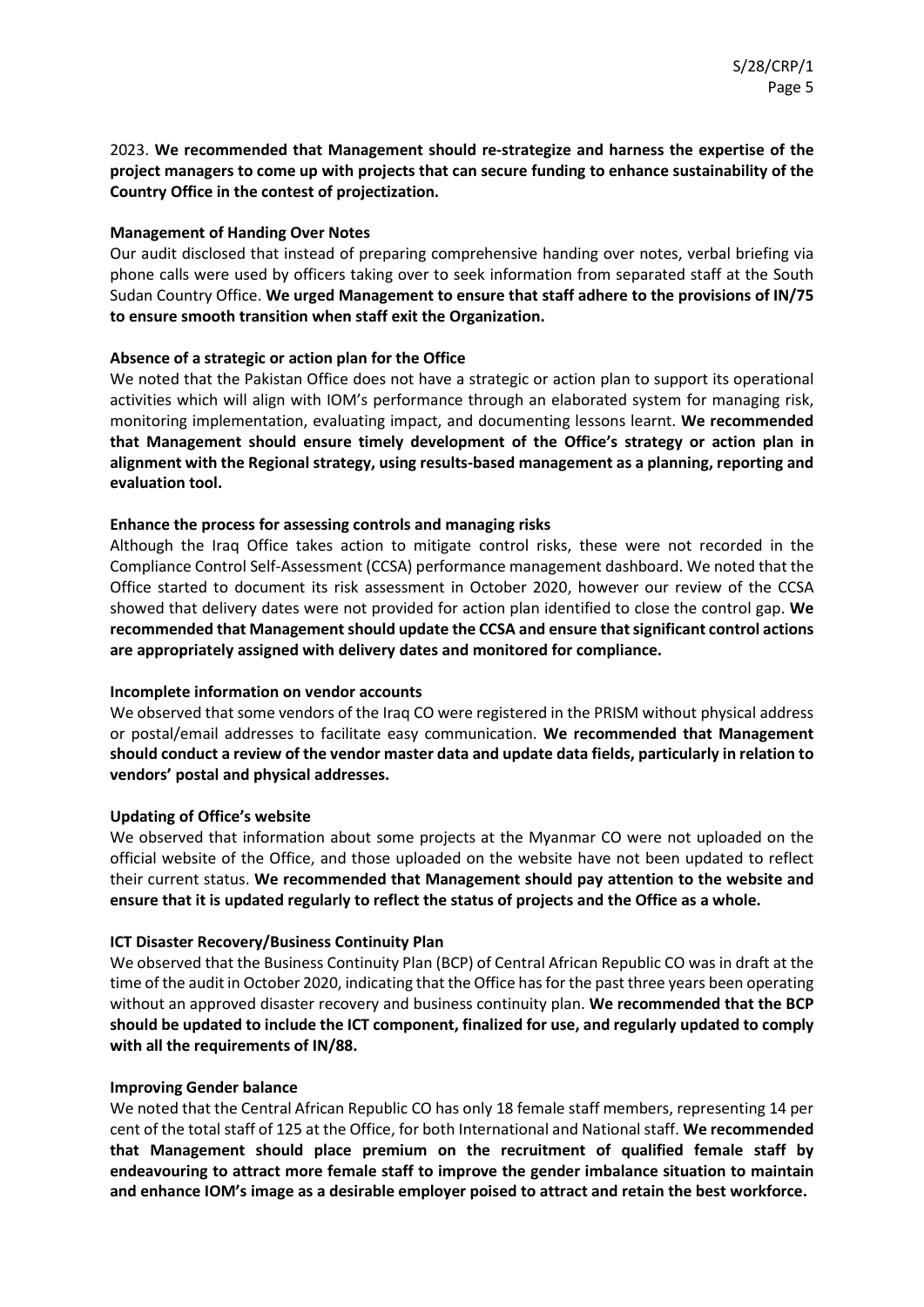## **Unclaimed VAT relief**

We observed that even though the Government of Mozambique has mechanisms in place for refund of VAT to international organizations with diplomatic status, CO Mozambique has not yet leveraged on this privilege. **We recommended that Management should ensure that all collectible VAT amounts are established timely and submitted to the Revenue Authority of Mozambique for refund.**

## **Need to improve implementation of planned procurements**

Our review of procurement transactions at Costa Rica Regional Office showed that some procurements were not carried out as planned, resulting in some purchases and supplies done close to the project end dates. **We recommended that the Office should improve upon its timing of purchases during implementation.**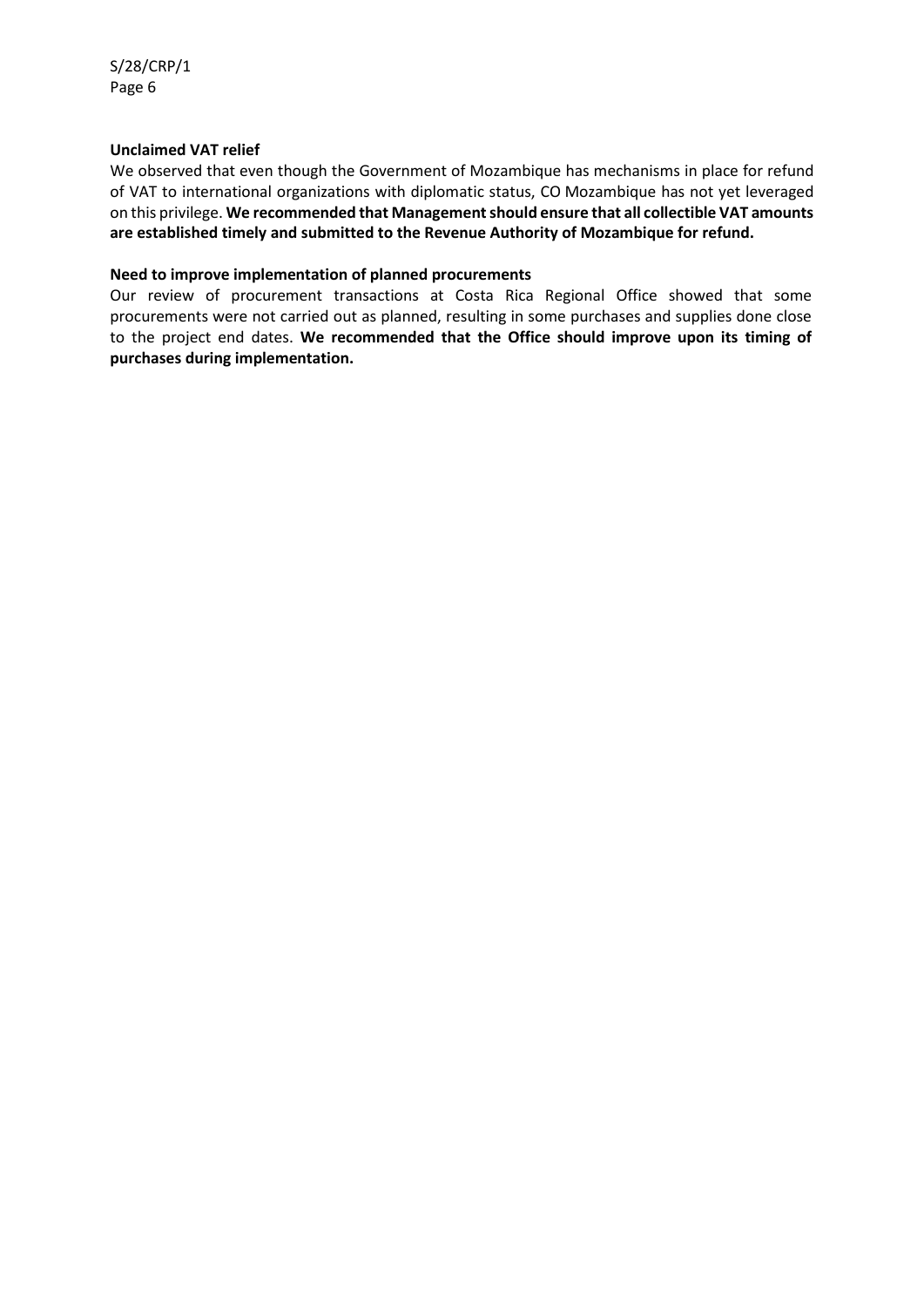## **INTRODUCTION**

1. The 109th Session of IOM Council in December 2018, by Resolution 1371, re-appointed the Ghana Audit Service as the External Auditor for the International Organization for Migration (IOM) for 2019, 2020 and 2021 financial years. The scope of the audit is in accordance with Regulation 12.1 of the Financial Regulations and principles set out in the Annex to these regulations. The audit was conducted in accordance with the International Standards on Auditing and focused on financial, compliance and performance auditing.

[2](#page-8-1). IOM has nine Regional Offices  $(RO)^1$  $(RO)^1$ , two Special Liaison Offices<sup>2</sup> and 412 field locations. We carried out an interim financial audit of the Manila Administrative Center by virtual means in December 2020 and a final audit of Headquarters, Geneva in April/May 2020 also by virtual means.

3. The financial audit focused on obtaining reasonable assurance as to whether the activities, financial transactions and information reflected in the financial statements were, in all material respects, in compliance with the IOM's financial regulations. Coordination with the Office of Inspector General has been continual and comprehensive. Professional reliance was placed, wherever necessary, on the work of the internal audit.

4. Significant findings arising from the audits performed, after detailed discussions with the concerned managements, were conveyed through Management Letters. The more significant of these findings, appropriately aggregated, have been incorporated in this report. The Management accepted the recommendations made in the report and assured that action would be taken to address them.

## **AUDIT OPINION**

5. According to the terms of reference for the External Auditor, I am required to express an opinion on the IOM Financial Statements for the financial period 1 January 2020 to 31 December 2020. Our audit of the Financial Statements for 2020 revealed that the Financial Statements present fairly in all material respects, the financial position of the Organization as at 31 December 2020 and its financial performance during the period 1 January 2020 to 31 December 2020.

6. Accordingly, I have placed an unqualified audit opinion on the Organization's financial statements for the financial year ended 31 December 2020.

## **FINANCIAL PERFORMANCE**

7. The overall budget for the year 2020 was USD 1,940.10 million for the Operational Part and CHF 52.24 million for the Administrative Part. During the year 2020, the total revenue was USD 2,182.69 million and the total expenditure was USD 2,178.04 million, leaving a surplus of USD 4.65 million. After considering exchange gain of USD 53.03 million and Administrative programme revaluation adjustment (credit) of USD 2.17 million, the net surplus amounted to USD 59.85 million. The receivables pertaining to assessed contributions and voluntary contributions as at 31 December, 2020 stood at USD 13.47 million and USD 213.31 million respectively.

<span id="page-8-0"></span><sup>1</sup> Bangkok, Thailand; Brussels, Belgium; Buenos Aires, Argentina; Cairo, Egypt; Dakar, Senegal; Nairobi, Kenya; Pretoria, South Africa; San José, Costa Rica; and Vienna, Austria.

<span id="page-8-1"></span><sup>2</sup> New York, USA and Addis Ababa, Ethiopia.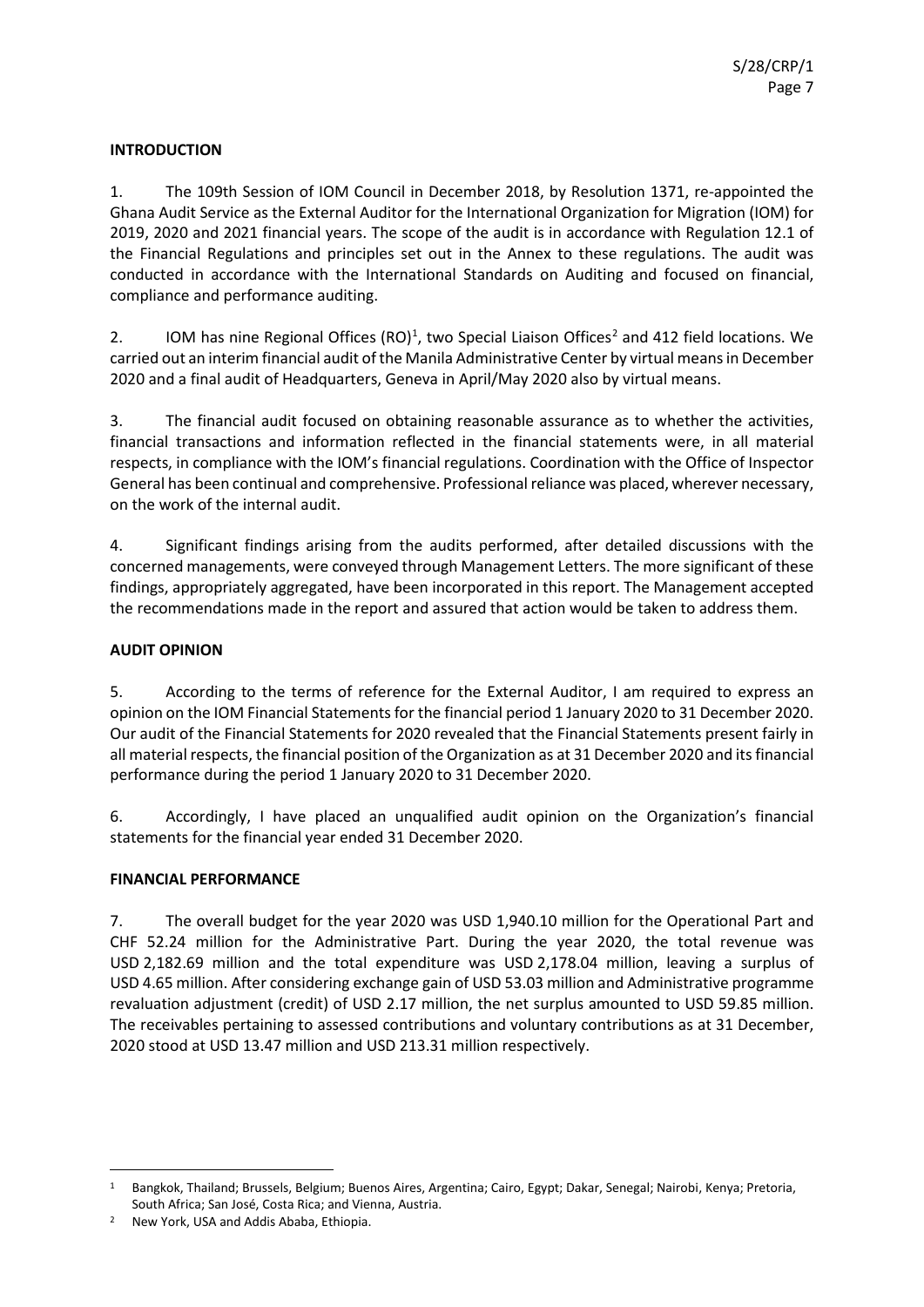## **Surplus/ Deficit.**

8. IOM recorded an increased trend of surplus/deficit (before exchange rate difference) during the years 2017 and 2019 but the surplus decreased during the year 2020 as shown in Table 1. While the surplus increased by 131 percent in 2018 as compared with 2017 and a further increase of 73 percent in 2019, there was a decrease of 85 per cent during the year 2020 as compared to accumulated surplus registered during the year 2019. IOM recorded deficits (after exchange rate difference) in 2018 as compared to 2017. In 2019, however, there was a 309 per cent increase in surplus when compared with the 2018 deficit and a further increase of 65 percent in 2020 over the surplus in 2019.

| Year       | Surplus/(Deficit) - after<br>exchange rate difference | Surplus/(Deficit) - before<br>exchange rate difference | Accumulated<br>Surplus/(Deficit) |  |
|------------|-------------------------------------------------------|--------------------------------------------------------|----------------------------------|--|
| 2017       | 68.98                                                 | 7.88                                                   | 77.83                            |  |
| (restated) |                                                       |                                                        |                                  |  |
| 2018       | (17.42)                                               | 18.24                                                  | 57.56                            |  |
| (restated) |                                                       |                                                        |                                  |  |
| 2019       | 36.34                                                 | 31.58                                                  | 95.02                            |  |
| (restated) |                                                       |                                                        |                                  |  |
| 2020       | 59.85                                                 | 4.65                                                   | 159.00                           |  |

**Table 1: Financial trends of surplus/deficit (expressed in USD million)**

9. In the year 2020, IOM recorded an exchange gain of USD 53.03 million as against an exchange gain of USD 5.14 million in 2019 (restated) and an exchange loss of USD 35.65 million in 2018 (restated). Consequently, the accumulated surplus of USD 95.06 million in 2019 (restated) turned into accumulated surplus of USD 159.00 million (increase of USD 63.94 million) during 2020. The increase in accumulated surplus was mainly represented by accumulated unrealized revaluation of foreign currency monetary assets and liabilities converted into US dollars together with realized exchange gains upon settlements of accounts receivable and payable balances reported in a currency other than US dollars.

## **Revenue and Expenses.**

10. The revenue and expenditure of IOM showed an increasing trend during the last three years from 2017 to 2019 and a marginal increase in 2020 as depicted in Table 2. Again, actual expenditure incurred continued to remain within the revenue during the period.

| Year            | Revenue  | <b>Expenditure</b> |
|-----------------|----------|--------------------|
| 2017 (restated) | 1,614.29 | 1,606.41           |
| 2018 (restated) | 1,811.77 | 1,793.53           |
| 2019 (restated) | 2,127.07 | 2,095.49           |
| 2020            | 2,182.69 | 2,178.04           |

**Table 2: Revenue and Expenditure trends (expressed in USD million)**

11. Staff salaries and benefits, which comprised 33 per cent of the expenses, increased by USD 78.68 million (12 per cent) in 2020 as compared to 2019. Contractual services constituting 18 per cent of the total expenses, also decreased by USD 10.73 million (3 per cent) in 2020 as compared to 2019. Furthermore, Other direct assistance to beneficiaries, which represents 13 per cent of the expenses, increased by USD 67.44 million (31 per cent) in 2020 as compared to 2019. Summary details are shown in Table 3.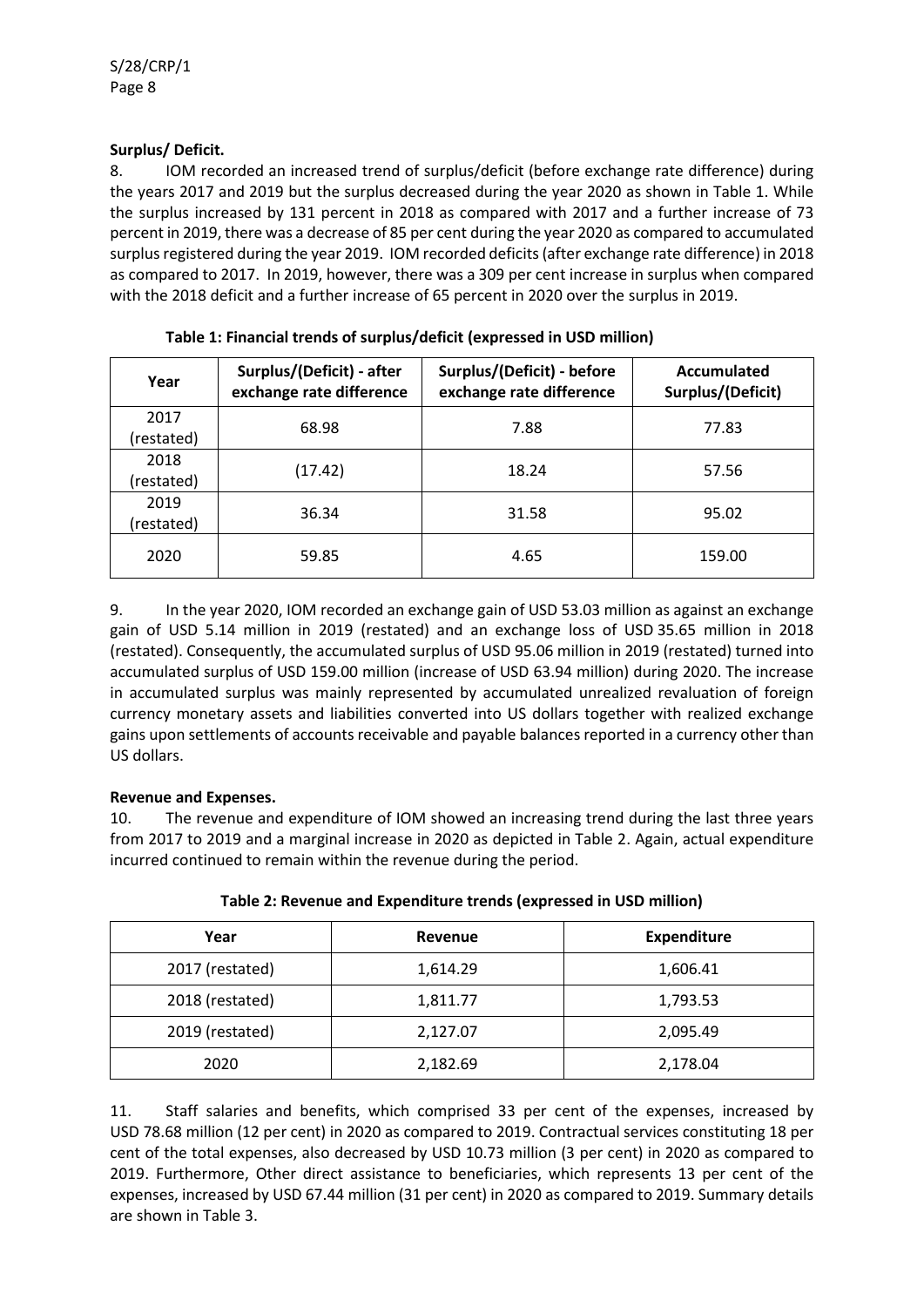|                                                                |          | 2020                 |        | 2019                 |  |
|----------------------------------------------------------------|----------|----------------------|--------|----------------------|--|
| <b>Component of Expenses</b>                                   | Amount   | Per cent to<br>total | Amount | Per cent to<br>total |  |
| <b>Transportation Assistance</b>                               | 188.28   | 8.64                 | 270.72 | 12.92                |  |
| Medical Assistance                                             | 61.87    | 2.84                 | 43.93  | 2.10                 |  |
| Other direct assistance to beneficiaries                       | 288.43   | 13.24                | 220.98 | 10.55                |  |
| <b>Implementing Partner Transfers</b>                          | 212.28   | 9.75                 | 159.18 | 7.60                 |  |
| Contractual services (including on<br>behalf of beneficiaries) | 411.32   | 18.88                | 422.05 | 20.14                |  |
| <b>Staff Salaries and Benefits</b>                             | 715.49   | 32.85                | 636.81 | 30.39                |  |
| <b>Travel and subsistence</b>                                  | 30.74    | 1.41                 | 60.54  | 2.89                 |  |
| Supplies and Consumables                                       | 246.87   | 11.33                | 260.90 | 12.45                |  |
| Depreciation and amortization                                  | 17.33    | 0.80                 | 16.53  | 0.79                 |  |
| Doubtful receivables                                           | 2.43     | 0.11                 | 0.38   | 0.02                 |  |
| Others                                                         | 3.01     | 0.14                 | 3.48   | 0.17                 |  |
| <b>Total</b>                                                   | 2,178.04 | 100.00               |        | 100.00               |  |

12. The operational expenses during the year 2020 exceeded the budgetary provision by USD 186.80. Against the final budgetary allocation for operational programmes of USD 1,940.10 million for 2020, the actual expenditure was USD 2,126.90 million.

## **Project Management**

13. The number of financially active projects increased to 3,246 during from 3,062 in 2019. Operationally active projects at the end of the fiscal year increased from 2,327 in 2019 to 2,570 in 2020. Table 4 below gives the summary details:

| Year            | <b>Financially active projects during</b><br>the year | Operationally active projects as at<br>the end of 31 December |
|-----------------|-------------------------------------------------------|---------------------------------------------------------------|
| 2017            | 2,925                                                 | 2,277                                                         |
| 2018            | 3,441                                                 | 2,584                                                         |
| 2019 (restated) | 3,062                                                 | 2,327                                                         |
| 2020            | 3,246                                                 | 2,570                                                         |

## **Table 4: Number of financial and operational active projects**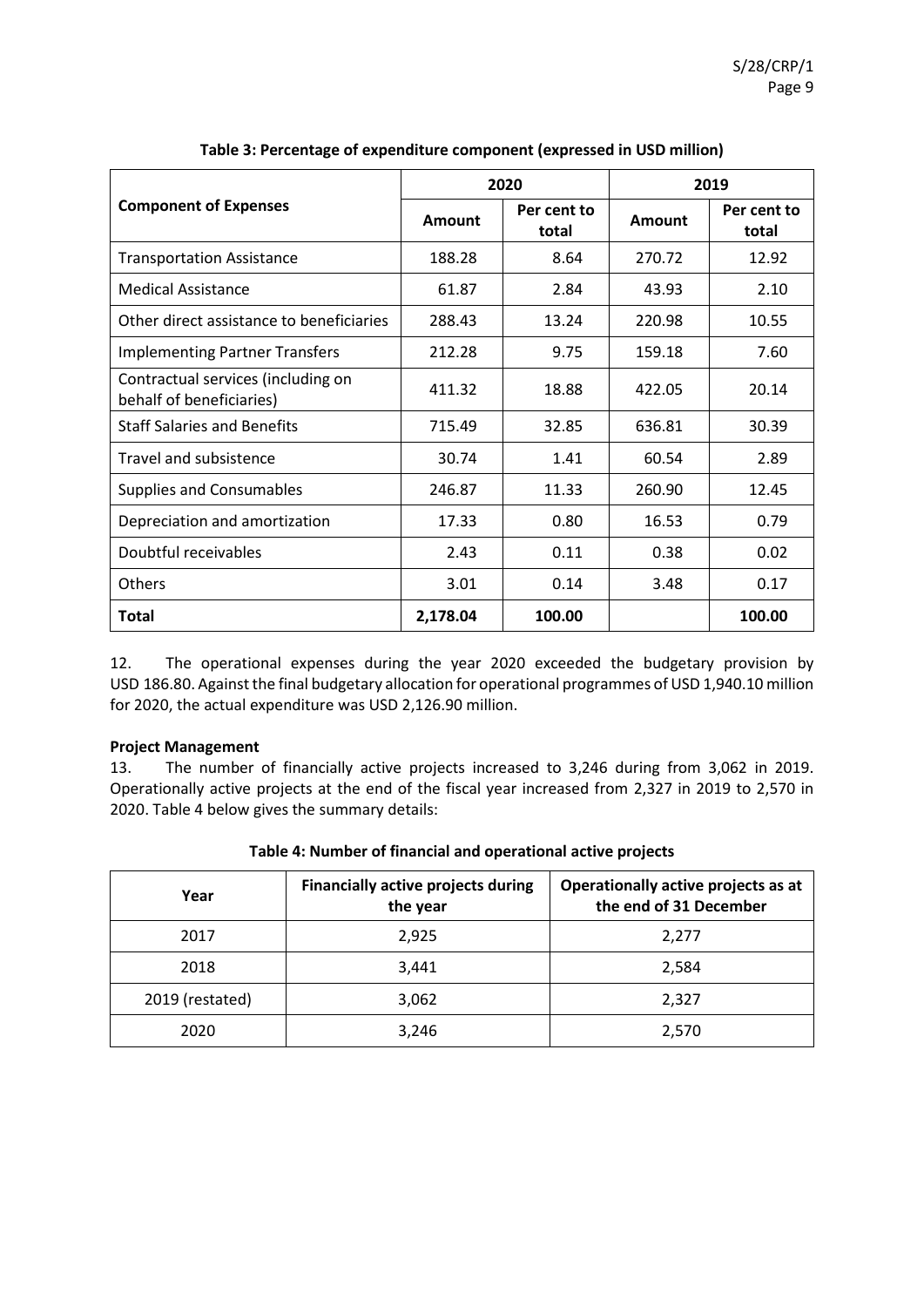Table 5 shows that operational revenue as well as expenses have increased over the last three years.

| <b>Operational Programme</b> |                                                         |          |  |  |
|------------------------------|---------------------------------------------------------|----------|--|--|
| Year                         | <b>Expenses (excluding exchange rate</b><br>difference) | Revenue  |  |  |
| 2017 (restated)              | 1,552.31                                                | 1,564.84 |  |  |
| 2018 (restated)              | 1,738.57                                                | 1,759.90 |  |  |
| 2019 (restated)              | 2,041.09                                                | 2,074.14 |  |  |
| 2020                         | 2,117.58                                                | 2,129.11 |  |  |

## **Table 5: Revenue and Expenses of operational programme (expressed in USD million)**

14. The cash, cash equivalents and short-term investments increased from USD 1,361.29 million in 2019 to USD 1,610.34 million in 2020. The Deferred Revenue during the year 2020, showed an increase by USD 138.85 million as compared to the year 2019. This was mainly from voluntary contributions received from donors in advance of performance delivery under operational programme.

## **Current Assets and Current Liabilities**

15. The current ratio analysis during the last four years, as shown in Table 6, indicates that IOM will be able to meet its short-term obligations as and when they fall due.

| <b>Description</b>                  | 2020     | 2019<br>(restated) | 2018<br>(restated) | 2017<br>(restated) | 2016     |
|-------------------------------------|----------|--------------------|--------------------|--------------------|----------|
| Current Assets (CA)                 | 2,045.16 | 1,785.22           | 1,792.61           | 1,350.77           | 1,062.31 |
| Current Liabilities (CL)            | 1,841.06 | 1,631.43           | 1,569.03           | 1,110.07           | 913.41   |
| Current Ratio (CA/CL)               | 1.11     | 1.09               | 1.14               | 1.22               | 1.16     |
| Cash and cash equivalents<br>(C&CE) | 655.19   | 886.99             | 922.82             | 644.65             | 507.75   |
| Ratio of CL to C&CE                 | 2.81     | 1.84               | 1.70               | 1.72               | 1.80     |

## **Table 6: Current assets and liabilities (amounts expressed in USD millions)**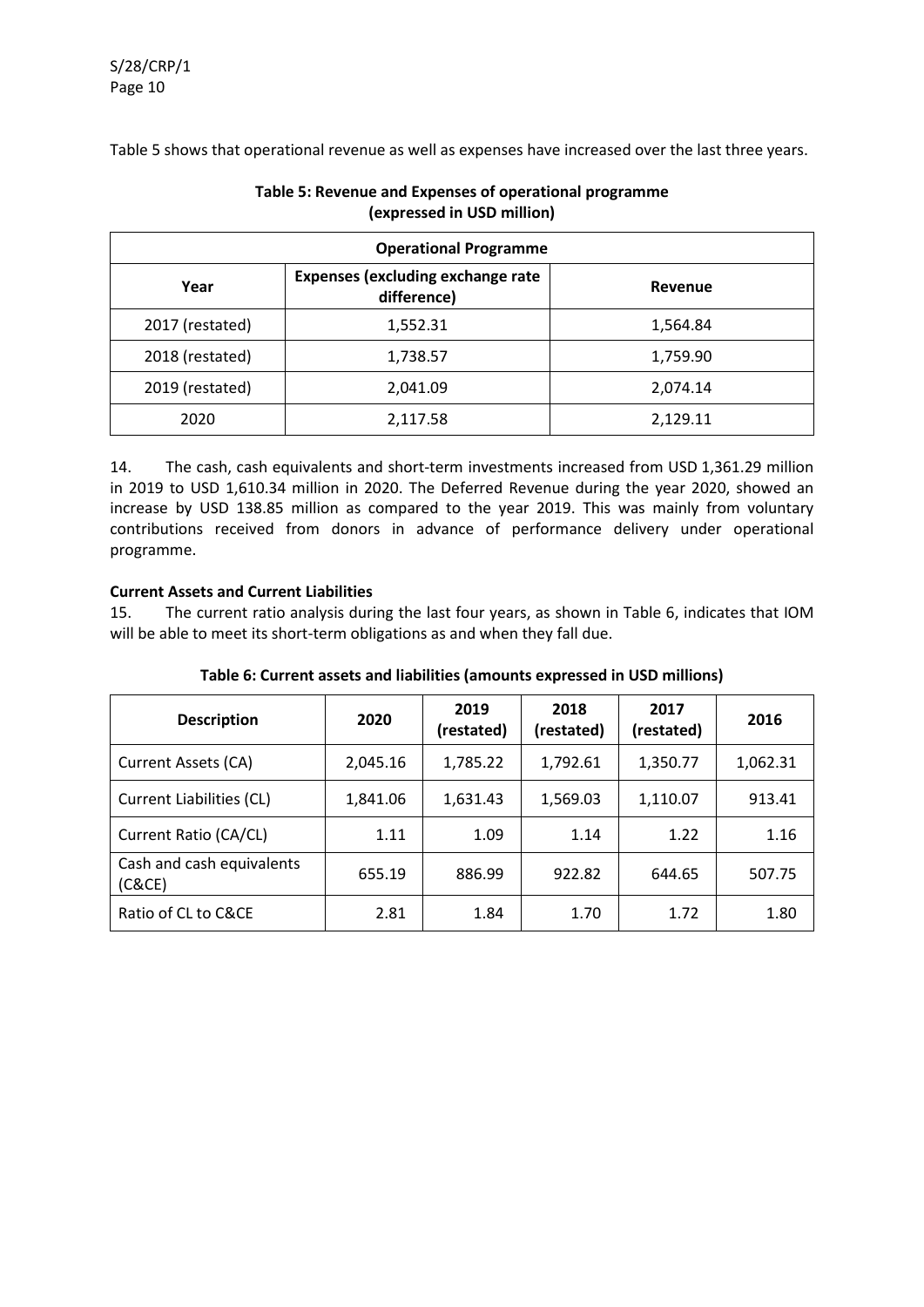#### **HEADQUARTERS AND MANILA ADMINISTRATIVE CENTRE**

## **AUDIT ISSUES**

#### **Enhancement of cybersecurity threat management**

16. We noted that intrusion into IOM's data systems and network was rated very high and global information security breaches were reported, both in frequency and sophistication, some of which involved the Secretariat. In two of such reported cases the ICT Unit indicated that IOM does not have the staff and resources required to secure its hundreds of websites and there is a need to improve ICT infrastructure for the Organization to regain control of its cyber environment.

## **Recommendation 1**

**We recommended that Management should improve the ICT Infrastructure to enable tighter access control and a more robust management of the ICT infrastructure to reduce its vulnerability to intrusion. We also recommended the need for additional tools and staff resources to enhance the Organization's capacity to monitor the ICT environment for attempted information security breaches. We also urged Management to update the ICT Strategy and policies with the emergence of sophisticated cyber-attacks which include web-based and non-traditional systems and addresses.**

17. Management welcomed the recommendations and stated that in the second half of 2021, the ICT Division will work with MCD to refresh and redesign the websites to significantly improve the security posture for IOM's websites. Management added that the ICT Division is in the middle of implementing its 3-year strategy which includes: strengthening of its digital core covering a refresh of the ICT Security strategy and a rebuild of the Infrastructure and Operations Function; and the establishment of a digital center of excellence covering the rearchitecting of MiMOSA, establishment of a data, analytics and BI cell, and a refresh of the ERP solution (PRISM).

#### **Absence of defined criteria for unrated counterparties**

18. Although, investment activities during the period were carried out in accordance with IOM Investment Policy and under the unfavourable impact of Covid-19, our analysis of the Counterparty Risk Results revealed that 40 banks or financial institutions were without counterpart ratings as compared to 60 in 2019. We also noted that IOM Central Treasury activities have significantly evolved, but there is no formal or defined credit analysis for unrated banks or financial institutions included in the IOM Treasury Policy.

#### **Recommendation 2**

**We recommended that Management should develop a formal counterparty credit risk exposure limits for unrated banks or financial institutions to guide offices in the management and monitoring of cash balances against allowable limits.**

19. Management accepted the recommendation and stated that although the policy exists in practice, it is now fully written up, which will be included it an updated IN 209 (Central Treasury Policy) during 2021.

## **Internal Governance Framework initiative**

20. We noted that the Internal Governance Framework initiative has inherent risk such as untimely completion of planned activities, delays in the procurement of vendors to provide timely completion of their services and lack of predictable funds to implement recommendations. We also noted that the Administration had not provided status report in line with the workplan structure, to simplify and standardize the process to facilitate monitoring of progress as well as aid Members States to follow the progress of the initiative.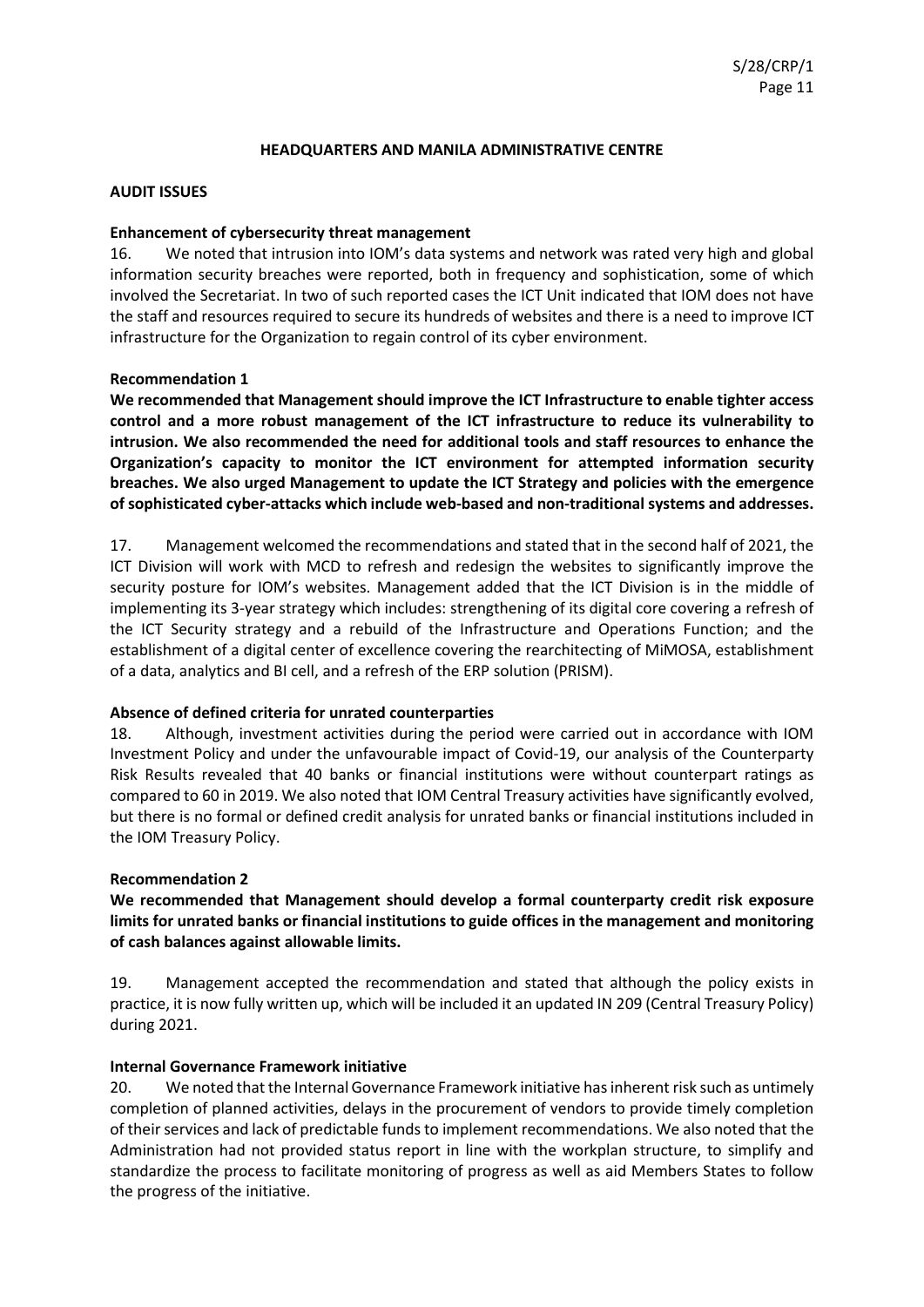**We recommended that Management should develop and document its risk management monitoring tool on the planned activities and adopt an updated standard reporting mechanism in line with the workplan structure to provide clarity in the coordination as well as the implementation. Management should also liaise with Member States to secure predictable funding through provision of unearmarked funding and extra budgetary resources initiatives.**

21. Management explained that the Administration provides an "Update on the application of the Internal Governance Framework" at each SCPF and added that in view of the constraints on the length of SCPF documents, Administration is actively considering producing an additional, lengthier status report which would allow for more comprehensive updates on progress of Internal Governance Framework. Management agreed with the importance of successfully delivering change and has engaged an external consulting firm to support the development of an IGF change management strategy and plan, to be completed in Q2 2021.

22. Management further stated that it remains committed to securing more predictable funding for Internal Governance Framework initiatives with Member States and donors, through means such as biannual consultations with Member States providing unearmarked contributions; bilateral consultations with existing and potential donors; and advocacy in governing body meetings, including the Working Group on Budget Reform.

## **Need to align Organization theoretical real growth in core structure budget**

23. We conducted an analytical growth ratio of the Organization's total core budget to total annual expenditure on an annual basis and noted a steady downward trajectory of core funding ratio despite the continuous upsurge of the Organization activities.

## **Recommendation 4**

**We recommended that Management should continue to liaise with Member States for modest and realistic increases of the core funding structure in a manner which will ensure prudent allocation of resources to facilitate the Organization's effort of prioritization and efficiency enhancement.**

24. Management agreed with this recommendation and stated that over the past years the Administration has highlighted the inherent risks of the funding model to the Member States and spearheaded the budget reform dialogue which is underway. Management added that the ongoing declining trends in the flexibility and predictability of the core budget in relation to total expenditure jeopardize the delivery of services and the enforcement of adequate levels of internal controls.

## **Review of local vendors payment**

25. Our ageing analysis of local vendors showed that out of the total downpayment of USD 247,190,044.80 to vendors, an amount of USD 174,972,775.92 represented receivables older than two months. Whereas total payables stood at USD 192,704,161.43, a total amount of USD 129,404,473.55 was beyond two months.

26. Non-cleared advances to vendors and staff members may indicate non-allocation of the expenditure of the project account despite the receipt of goods and services and/or completing respective duty travels by staff members. This may result not only in delays in project closure, but also impacts reporting to stakeholders and might lead to project deficits.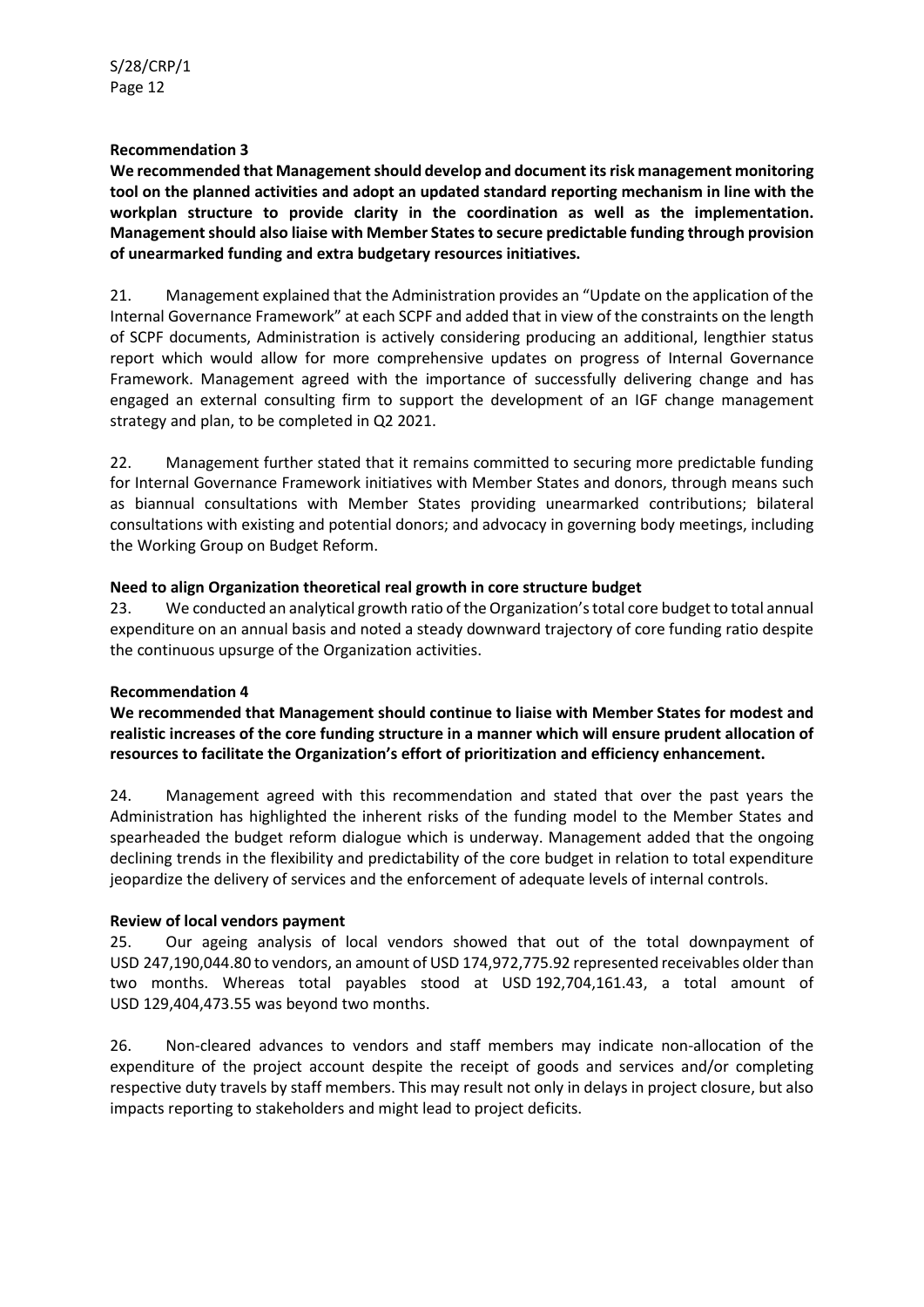## **We recommended that IOM Management strengthens its monitoring and supervising controls to ensure that offices review their down payments and clear transactions as expenses to projects as soon as their supplier perform against the purchase order or agreement.**

27. Management agreed with the recommendation and stated that this is monitored by the Regional Accounting Support (RAS), whilst also on quarterly basis brought to the attention of CoM's worldwide through the published Financial Management Report.

## **Review of Suspense Accounts**

28. Our review of the FMR revealed that as at 30 September 2020, the suspense accounts showed an outstanding total credit balance of USD 321,440.74 (credit balance of USD 320,894.89 as at the end November 2020) pending to be cleared and recorded in project accounts.

## **Recommendation 6**

**We recommended that IOM Management should ensure that RAS streamline its procedures on month end reconciliations and reviews on IOM offices to properly allocate transactions to the designated revenue or expenses to aid in timely financial management or donor reporting.**

29. Management agreed with the recommendation and indicated that this is already being monitored by RAS which performs the review and follow-up to offices to ensure clearing every monthend closing.

## **Need to monitor budget overruns**

30. Our analysis on project burn rate showed that project FM.0004 actual expenditure exceeded the estimated budget for the period between 132% and 429%. The untimely submission of revised budgetary and revenue/income information by country offices to enable project information update by Manila Budget Support resulted in this anomaly.

## **Recommendation 7**

**We recommended that IOM management should ensure that CoMs and project managers regularly review the burn rate on project activities and initiate immediate corrective actions to ensure that project overruns are avoided. Again, to aid offices to timely initiate budget revisions and send timely update to Manila Budget Support for upload into PRISM, Management should consider enhancing reporting tools or dashboard on budget and actual expenditure fund utilization on PRIMA for all.**

31. Management agreed with the recommendation.

## **PERFORMANCE AUDIT ON THE MANAGEMENT OF ACCOUNTS RECEIVABLES BY IOM**

## **Introduction**

32. The International Organization for Migration (IOM) has for the past 70 years been working with governments and civil society organisations throughout the world to ensure the well-being of migrants through execution of projects and programmes in several countries. The main revenue streams for IOM include assessed contributions from Member States, voluntary contributions from countries and private donors.

33. These revenues when unpaid constitutes Accounts Receivables (AR) in the books of IOM and when payment delays, it creates imbalances in IOM's operations. Either IOM would have to discontinue the project or channel payments from other projects to support projects for which donors are delaying payments. From 2017 to 2019, Member States voluntary contributions receivables not realised ranged between 19 percent and 29 percent compared to the year-end balances for member states voluntary contributions receivables.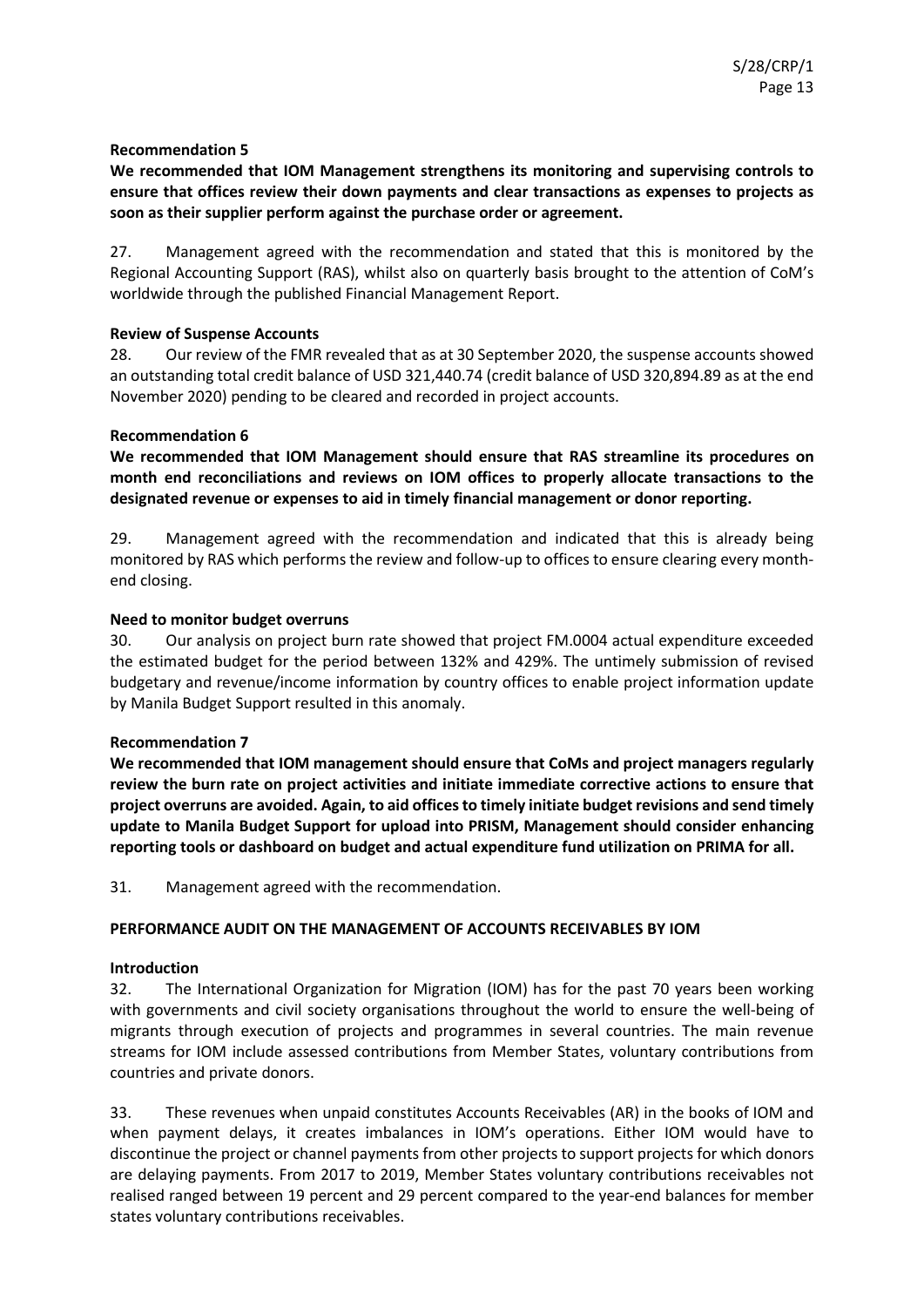34. The purpose of the audit was to identify weaknesses in the AR function of IOM and provide recommendations on reducing the variance between receivables and actual collections in the shortest possible time. The audit focused on IOM's Voluntary Contributions from 2017 to 2020 and examined the AR functions of identifying donors and signing agreements; building Donor relationship; recognising, monitoring and following up of receivables.

35. The objective for this audit was to determine the reasons for overdue receivables and to propose ways to improve early collection.

36. We reviewed and analysed accounts receivables from 2017 to 2020, aging reports and other documents. We interviewed key personnel involved in the AR process in IOM to gain insights into their operations.

37. The AR function begins with IOM and the donor agreeing on what project the donor wishes to support. This creates a service to be delivered by IOM and payment to be made by the donor for the service. IOM sends out payment requests to the donor according to the terms and conditions of the agreements and monitors payment details.

## **Findings**

## **Delays from Donor's internal systems**

38. We noted that many donors paid beyond the 30-day period expected by IOM. The delay was due to the donors' own internal systems for payment which included bureaucracy in donor's internal payment system, changes in authority in payment process and long periods for relationship building due to change of a Project Manager by IOM.

## **Many Agreements with donors do not conform with IOM template**

39. The IOM has a contract template which aims to resolve the problem of delayed payments by seeking to collect the contract amount in advance. However, many donors used their own contract formats and made some payment at the beginning of the contract and as and when the project progresses according to the agreement.

## **Donors fail to provide project codes when making payments to IOM**

40. The billing template that IOM offices send to donors requests them to state project codes during payment. Some donors made payments without any reference to the project code. This made it difficult for Manila Financial Services to match payment received to the specific project account.

## **Main responsibility for collection of receivables limited to Project Managers**

41. IOM has a robust monitoring system for ensuring that it has the information it needed to alert the PMs to act where receivables go beyond the date payment is due. Much of the actions for ensuring payments were the responsibility of the PMs. We found that not much support is given to the PM to perform this function effectively aside alerting the PM of non-payment by the donor.

## **DRD and Legal Department could play important roles in the Accounts Receivable function**

42. The DRD and the Legal Department were copied on the Financial Management Report issued by the Accounting Division but were not obliged to help in retrieving debts. The Donor Relationship Department (DRD) is responsible for building good relationships with donors whiles the Legal Department reviews agreements between IOM and donors to ensure they conform to IOM requirements. IOM did not tap into these two departments' expertise when donors delay in payments of debts owed to IOM.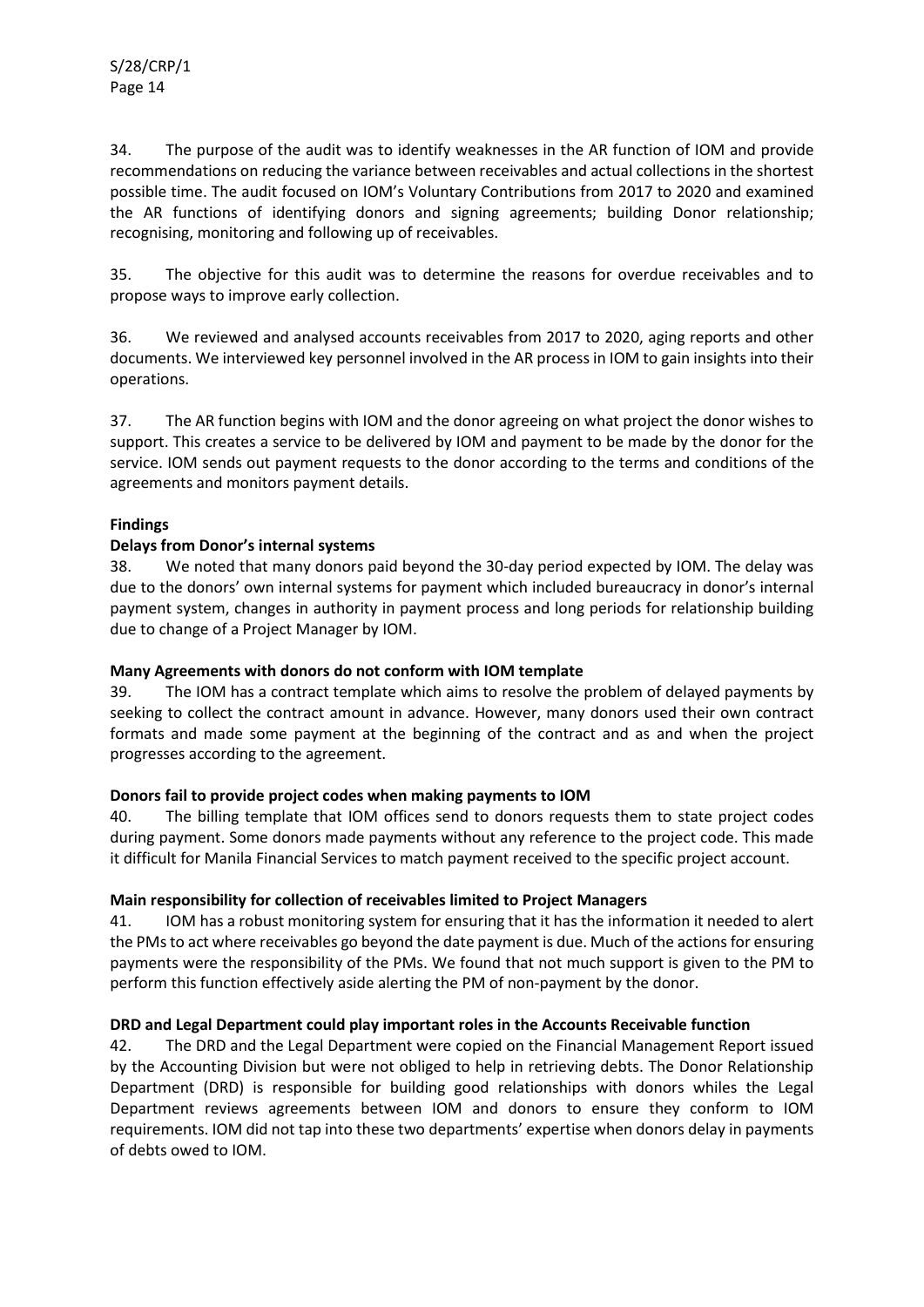## **Final reports on which last payments are made delay**

43. Some of the receivables delayed because of the finalization of the project accounts, which was sent to donors before final payment. This was because IOM's implementing partners delayed in submitting their reports to IOM which delayed PMs completing the project report. Donors also contributed to the delays when reviewing the project report sent to them from IOM.

## **Conclusions**

44. The auditors made the following conclusions:

- There are factors in the AR process which rests directly in the hands of the donor and IOM cannot control. However, some internal controls in IOM can be improved to enhance the collection rate of AR in general.
- Although some units in IOM do not see themselves as playing key roles in the AR process, their involvement could help enhance the collection rate of AR.
- Much responsibility of the collection of AR rests on the Project Managers but they are provided with insufficient support in the part they play in AR collection activities.
- The current mode of prompting donors to include project codes in payment advice is not producing the desired effect.
- Final reports to conclude projects and subsequent payments as contained in agreements delay as a result of factors that IOM can control.

## **Recommendations 8**

- **Set performance targets for staff working in the AR function according to their schedules. This will motivate staff to improve the collection rate of AR.**
- **Renegotiate new payment terms with donor when original agreement is not respected.**
- **Design forms which have the project code already incorporated for donor to fill when making payment.**
- **Support Project Managers with training on relationship building and contract management to improve their ability to positively affect the collection of unpaid debts from donors.**
- **The Offices should give ultimatums to implementing partners for their project reports to enable the Offices start the development of the project report early.**
- **The Director-General should include in an appendix, the list of all donors and their financial status during the presentation of the annual budget to the Council and member states.**
- **Consistently remind donors to make good on their promises.**

## **Management response**

45. Management of IOM agreed with the recommendations but expressed reservations in implementing our second recommendation and highlighted that the payment terms are set as in the contract initially agreed and renegotiating will be very difficult and foresee most counter parties would not re-open negotiations.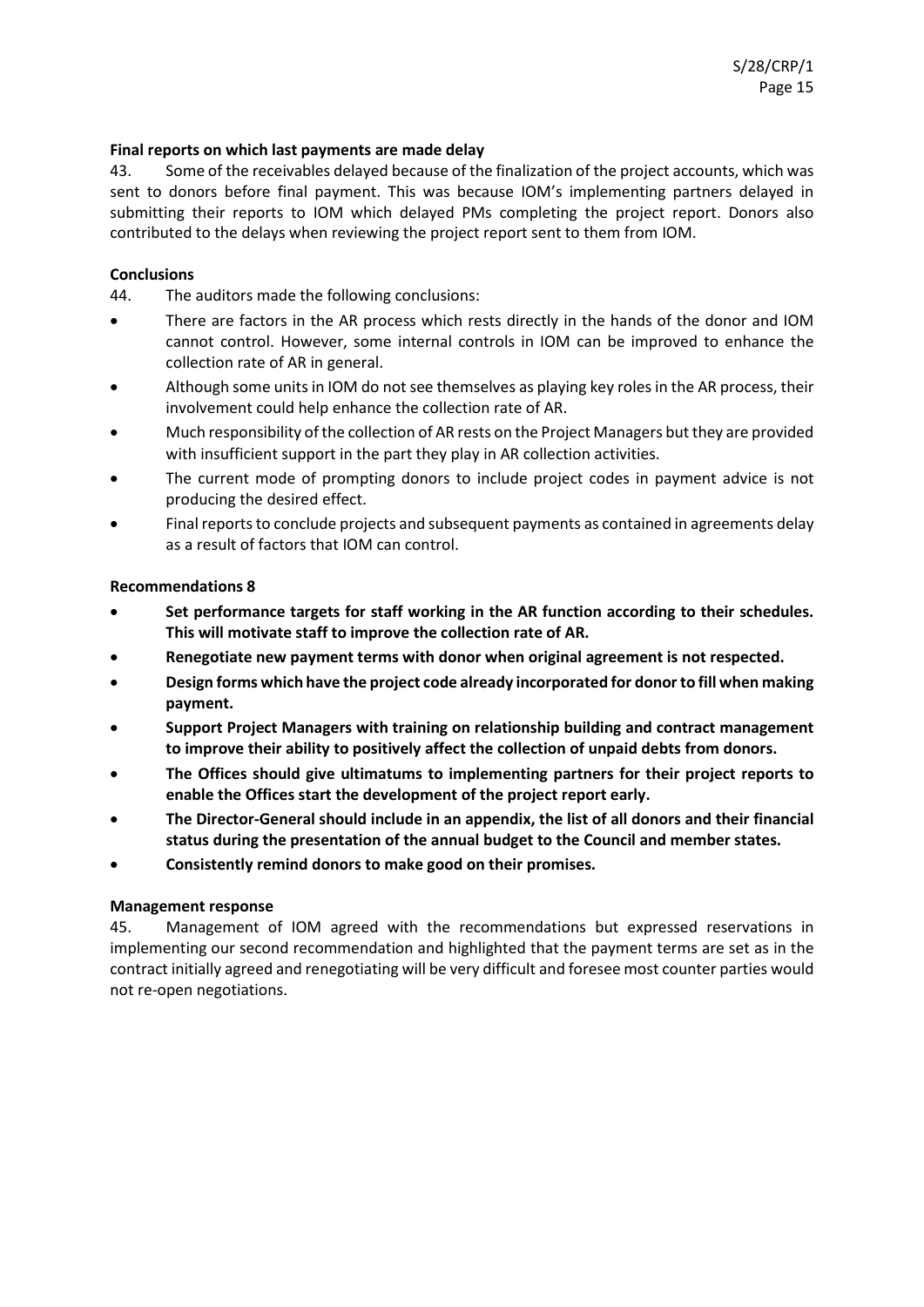## **AUDIT OF REGIONAL AND COUNTRY OFFICES**

## **Renewal of MoU with Interim Administration of Afghanistan**

46. We noted that the IOM Afghanistan Office is operating under an outdated Memorandum of Understanding (MoU) signed with the Interim Administration of Afghanistan dated April 2002. This agreement does not give recognition and privileges in line with United Nations Convention of 21 November 1947, but rather refers to the Privileges and Immunities granted to inter-governmental or specialized agencies.

## **Recommendation 9**

## **We recommended that Management should liaise with the Office of Legal Affairs (LEG) at IOM Headquarters with the view to resolve these challenges to enable IOM Afghanistan enjoy equal rights and privileges as their counterparts in the UN Family.**

47. Management explained that the revised Cooperation Agreement was initiated in July 2019, and the process which is under coordination with the office of Legal Department is at an advanced stage. Management emphasized that the process has taken longer as it is not easy to finalize the magnitude of such agreement considering the current political environment in Afghanistan.

## **Absence of risk register**

48. We observed during our assessment of activities and processes at the Afghanistan Office that although actions were taken to mitigate control risks identified, there was no record of risk analysis with related risk matrix as performance management tool. The Office is yet to conduct a review of the risk assessment in an effective and coordinated manner to identify risk owners to help manage risk associated with processes and activities.

## **Recommendation 10**

**We recommended that the CoM should establish an effective risk management system in compliance with IN 213 and ensure systematic identification and documentation of significant risks and put in place the necessary controls to mitigate the risk.**

49. Management took note of the observation and indicated that the Office through the Senior Resources Management Officer is working on plans to initiate the preparation of a Risk Register under the close guidance of the Chief Risk Officer from HQ Geneva and gave 31 March 2021 as the target completion date.

## **Challenges in meeting training needs**

50. We noted that as a practice, training of staff at the Afghanistan Office were mostly done online. This has been less effective due to poor internet connectivity. We also learnt that external consultants and trainers were hesitant in honouring requests to train staff in specialized areas like PRISM, etc. coupled with challenges in securing visas for staff to undertake training outside the country.

## **Recommendation 11**

## **We recommended that the Office should liaise with Manila and Headquarter to assist in addressing the training needs of staff of the Office.**

51. Agreeing with the observation, Management added that the Office opted for online training webinars in coordination with PAC, MAC & HQ, as sending IOM Afghanistan staff to trainings outside the Office comes with huge costs and visa implications. Management indicated that a limited number of staff have benefitted and the modality has been effective as it is done in the offices during working hours, where stability of Internet is guaranteed.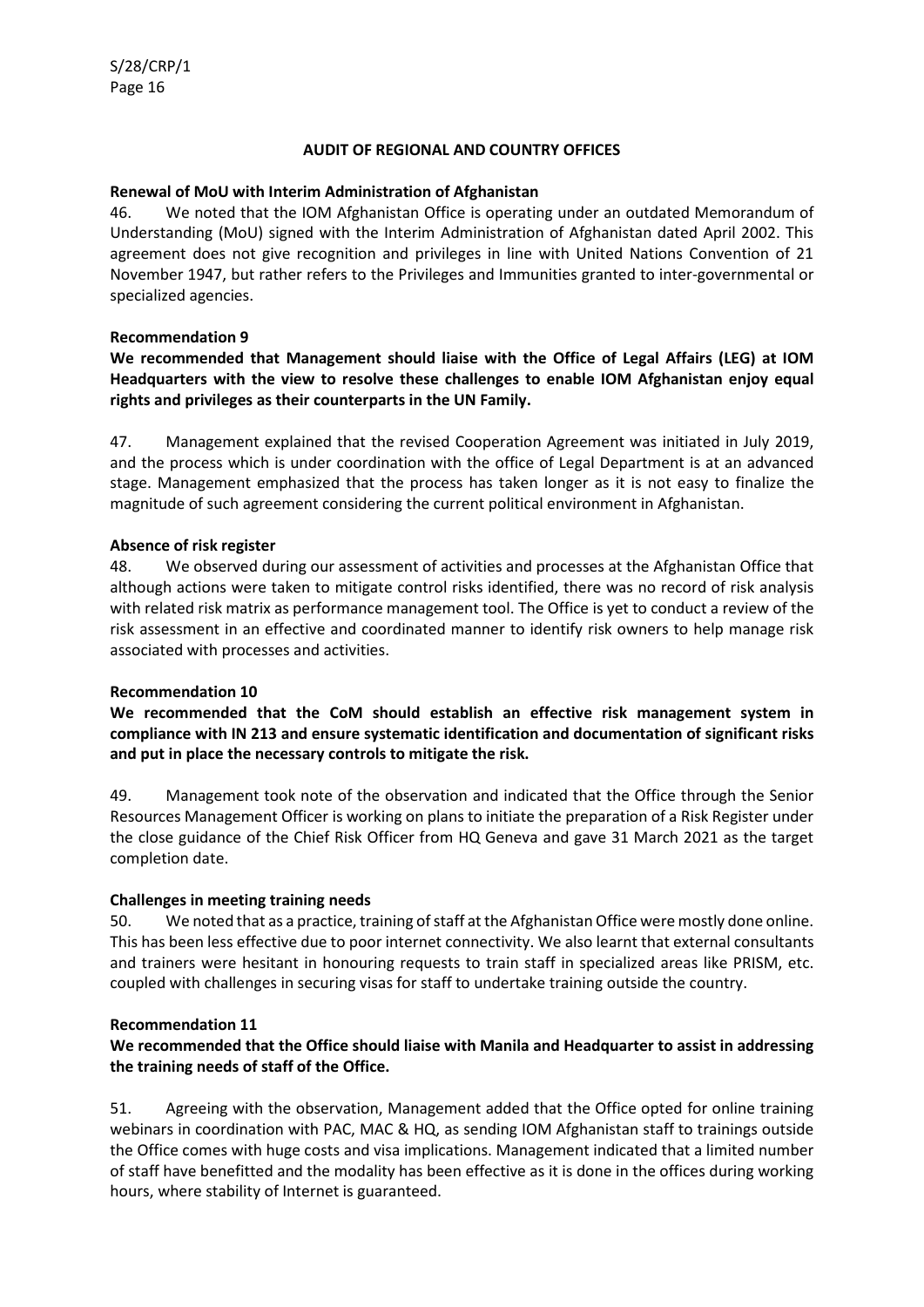## **Activity lag on project implementation**

52. Our analysis of the project activities at the Afghanistan Office revealed that 36 out of the 51 ongoing projects were behind the time schedule, falling behind by between 11% and 95%.

## **Recommendation 12**

**We recommended that Management of the Office should speed up its Project implementation activities to ensure that all the funds are effectively utilized within the projects' duration.**

53. Management attributed the lapse to the impact of Covid-19, which led to UNCT requesting limited number of staff presence across all UN agencies in Kabul, thus impacting negatively on planned project activities across all Programs of IOM. Management added that IOM Afghanistan resumed operations as early as July 2020 and that strategies put in place would compensate for the lost ground and will ensure IOM meet its targets and where necessary request for No Cost extensions.

## **Need for effective asset management and coordination**

54. We noted during our audit of the Niger Office that the last update of the assets in PRISM was made in June 2019, although there was the need for end of year asset verification in December 2019 to confirm the asset position at the end of the year. We also observed that the asset register in PRISM have not been updated to reflect the minimum asset capitalization threshold of USD 1,000. Some assets were not located and thus declared missing without providing the names of officers who were assigned those assets to facilitate tracing.

## **Recommendation 13**

**We recommended that the Office should strengthen the Procurement and Logistic Units to safeguard assets of the Organization. Also, Management should expedite action in removing items below the asset threshold from the assets register and ensure that the Accounting Division updates the PRISM regularly.**

55. Management indicated that the process to update the asset register started, but due to COVID and staff being out of office, this was suspended. This is now currently ongoing and PRISM records will be updated during the end year inventory count for 2020 and the MAIA list will be updated automatically. Management added that disposal of old and damaged assets were done during 2020 and retirement was done in PRISM. Reconciliation with physical and PRISM assets will be done by year end 2020 and assets that were un-traceable will also be accounted for.

## **Recruitment of staff to fill vacancies**

56. We observed that the Niger Office has declared vacancies for staff but these have not been filled although the Office has 48 ongoing projects.

## **Recommendation 14**

## **We recommended that Management should expedite action in filling the available vacancies for efficient execution of projects.**

57. Management stated that recruitment process is at different stages and hope to get the qualified personnel to fill the declared vacancies. It added that for the G6 and P1 positions, records have been sent to Panama Administrative Center Advisory Service for clearance, whilst the Office awaits expecting approval for Grade Transfer of a staff member from Head of Programmes P4 to Senior Community Stabilization Coordinator P4 position from DG's office.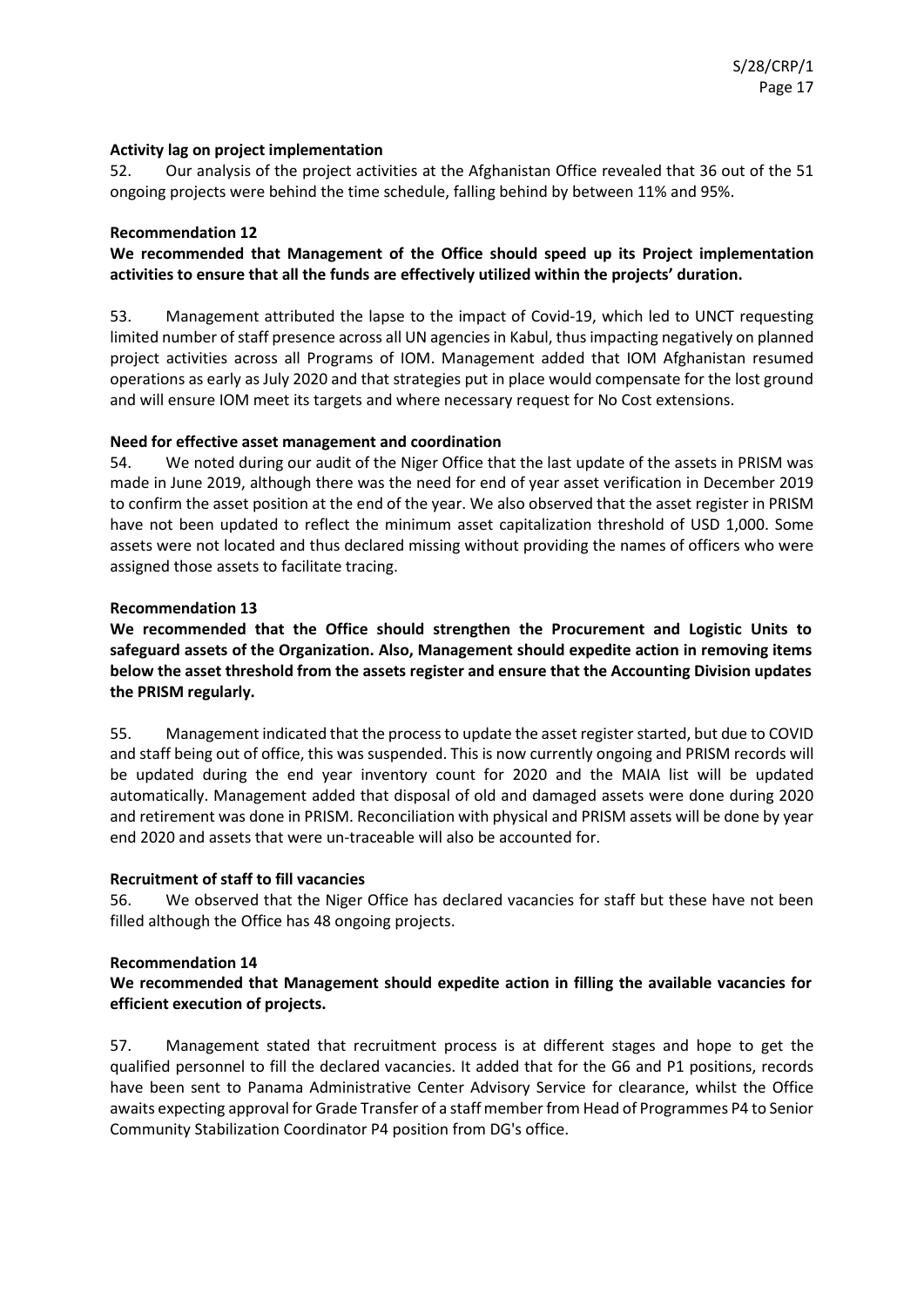## **Outstanding staff vendor account**

58. At the Niger Office, we noted during our review of 26 sampled staff vendor accounts in SAP PRISM that, there were staff advances totalling USD 204,071.13, which have been outstanding for periods ranging between 60 and over 120 days.

## **Recommendation 15**

## **We recommended that Management of the Office should ensure timely retirement of advances by staff in compliance with the PRISM HR operation procedures.**

59. Management indicated that advances regarding Education Grant is managed/cleared by MHRO once the staff member submits the final EG claim and generally it takes over one year to clear. Whereas those related to operational advance for activities are still ongoing and partial clearing is being done when documents for verification is submitted for settlement. Management added that the Office is sending reminders to PM/HR colleagues to contact with staff for submission of documents, whilst Medical Advance will be cleared upon clearance from HCPU, Manila.

## **Management of advances paid to vendors**

60. We noted at the Yemen Office that, suppliers, implementing partners, consultants and staff were granted advance payments ranging between USD 10,332.28 and USD 2,633,337.37 contrary to the USD 10,000 prescribed by Financial Management Rules and Procedure. Our analysis disclosed that out of a total amount of USD 10,774,109.09 advanced to the vendors, only USD 5,316,601.54 was accounted for, leaving a balance of USD 5,457,507.49 unaccounted for during the period under review.

## **Recommendation 16**

## **We recommended that the RMO should intensify its supervision to ensure that the various vendors retire their advances promptly.**

61. Management indicated that it would review the vendor categories to help identify whether obligations from the vendors are due for discharge or otherwise so that appropriate action could be taken.

## **Project budget management**

62. Our review of 21 closed projects in PRISM at the Yemen Office showed that six projects spent USD 5,812,417.06, EURO 281,568.09 and CAD 17,892.71 in excess of their approved budget. The projects also spent more than the revenue received by USD 2,244,318.45, EURO 670,144.49 and CAD 17,892.71. We also noted that Management could not fully utilize funds received on two projects and had to pay back about USD 1,698,936.62 on one of the projects (EP.0002) to the donor.

## **Recommendation 17**

**We recommended that the Project managers should monitor expenditures against budget and funds received on projects, in collaboration with the Resource Management Unit, to ensure projects do not spend beyond their budget.**

63. Management responded that collaboration between Project managers and Resource Management Unit during project implementation would be strengthened to reduce the variances that are outside the 10 percent acceptable threshold.

## **Ageing vendors**

64. Our review at the Yemen Office of the vendor accounts in SAP PRISM disclosed that USD2,376,229.39 and YER7,607,073.40 (about USD 30,387.67) have been outstanding for more than 30 calendar days and/or more than two months requiring the attention of the Chief of Mission. Our analysis disclosed instances where subsequent advances have gone beyond the due dates and fallen into over 121 days category.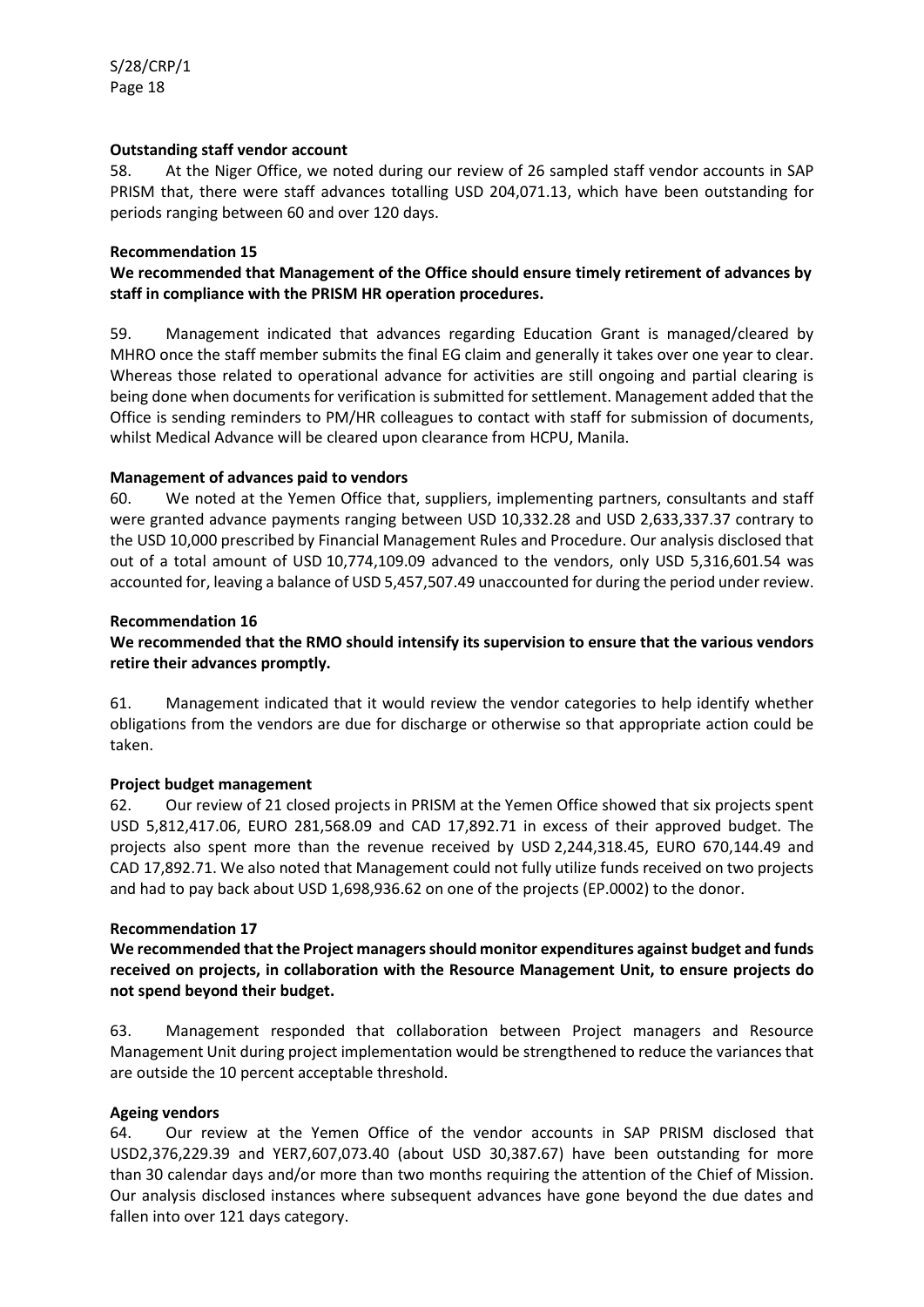**We urged Management to ensure that the RMO monitors staff and other vendors entrusted with resources to account and retire advances timely and regularly. Additionally, management should highlight the FMRP requirement to vendors to enhance compliance to reduce the outstanding advances to the barest minimum.**

65. Management indicated that it would ensure that the overdue balances are recovered through the prescribed means.

## **Sustainability of the Country Office**

66. We observed during our audit of the South Sudan Country Office that, out of the 28 projects handled by the Office, 20 technically ended in 2020, six projects will end in 2021, whilst one each ends 2022 and 2023.

## **Recommendation 19**

**We recommended that Management should re-strategize and harness the expertise of the project managers to come up with projects that can secure funding to enhance sustainability of the Country Office in the contest of projectization.**

67. Management indicated that despite the relatively fewer Development Projects, there are enough Humanitarian Projects to ensure the sustainability of the Office.

## **Management of Handing Over Notes**

68. Our audit of South Sudan CO disclosed that instead of preparing comprehensive handing over notes by staff exiting the Organization, verbal briefing via phone calls were used by the officers taking over to seek information from the separated staff.

## **Recommendation 20**

## **We urged Management to ensure that staff adhere to the provisions of IN/75 to ensure smooth transition when staff exit the Organization.**

69. Management stated that the Office recognizes the gap of having a written handover notes prior 2018 and that from 2018, the Office enforces the need of a properly documented handover notes which is mandatory before the Chief of Mission signs the Staff Exit Clearance Form and authorize the final payment to the separating staff.

## **Outstanding vendors**

70. We noted in our review of the vendor accounts in SAP PRISM at South Sudan CO that USD 3,557,439.63 and SSP 17,355,941.56 (about USD 105,181.52) have been outstanding beyond 30 calendar days, with instances where amounts have been outstanding for periods ranging between 60 and over 121 days.

## **Recommendation 21**

**We recommended that Management should ensure that the RMO monitor the staff and other vendors entrusted with resources to account and retire advances timely and regularly. Additionally, Management should draw the vendors' attention to the requirements of FMRP to enhance compliance and reduce cash transactions to the barest minimum.**

71. Management indicated that apart from the monthly review, extensive review and follow up is ongoing to clear those items posted prior 2019. Management said they will issue their Office specific guidelines, in compliance with FMRP, to establish an effective and efficient handling of operational advances and settlements.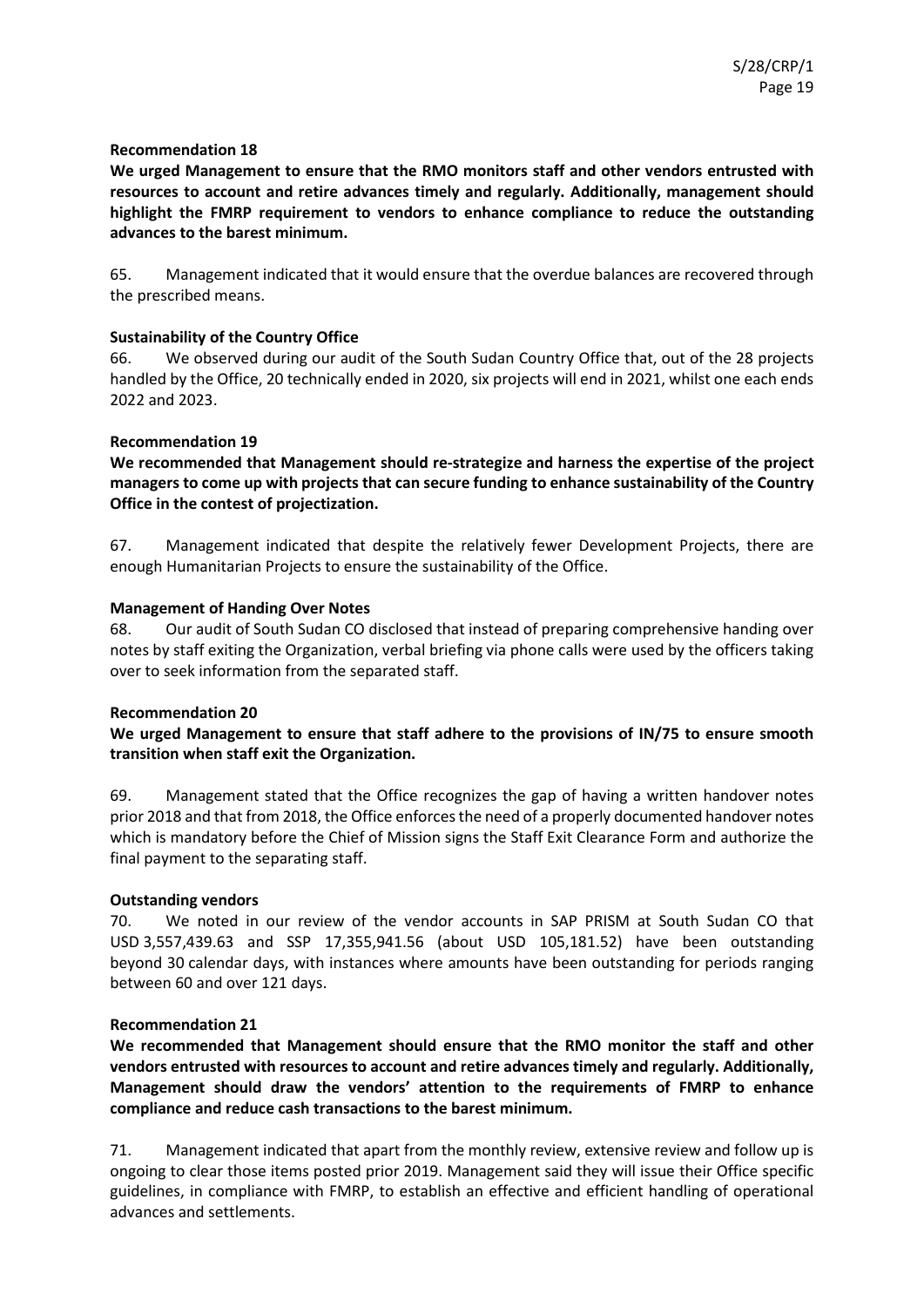## **Absence of a strategic or action plan for the Office**

72. We noted that Pakistan CO does not have a strategic or action plan to support its operational activities which will align with IOM's performance in Pakistan through an elaborated system for managing risk, monitoring implementation, evaluating impact, and documenting lessons learnt.

## **Recommendation 22**

**We recommended that Management should ensure timely development of the Office's strategy or action plan in alignment to the Regional strategy, using results-based management as a planning, reporting and evaluation tool.**

73. Management accepted the recommendation for implementation.

## **Enhance the process for assessing controls and managing risks**

74. We noted that although Iraq CO takes action to mitigate control risks, these were not recorded in the Compliance Control Self-Assessment (CCSA) performance management dashboard. Our review of the CCSA showed that delivery dates were not provided for action plan identified to close the control gap.

## **Recommendation 23**

## **We recommended that Management should update the CCSA and ensure that significant control actions are appropriately assigned with delivery dates and monitored for compliance.**

75. Management indicated that a control mechanism is maintained within the Office to identify and mitigate risks but acknowledged the importance of updating the CCSA on yearly basis as a compliance control.

## **Project expenditure beyond approved budget**

76. We noted at the Iraq Country Office that the burn rate of project funds (expenditure and commitments) exceeded the earmarked budget for the period by between 119% and 276%.

## **Recommendation 24**

## **We recommended that Management should ensure that project managers regularly review the burn rate on project activities and initiate immediate corrective action to ensure that project expenses remain within approved donor budget.**

77. Management explained that when financial reports are prepared according to funding/project currency, the total expenditures are within the revenue received. However, with DP.1970, the receivable is reported in office costs because it relates to reimbursement for rent for sub-letting the office to another Organization. Also, with CS.0995, the receivable is reported in operational costs because it relates to income generating activities by selling carpets that is credited to the project as coordinated with the donor and ACO/RAS.

## **Need to review vendor down payment balances**

78. Our review of vendor balances at the Iraq Country Office showed that out of the total amount of USD 3,306,018.17 of receivables as of 31 October, 2020, an amount of USD 2,023,571.38 represented down payment made to vendors aged between 31 days and over 121 days as shown below.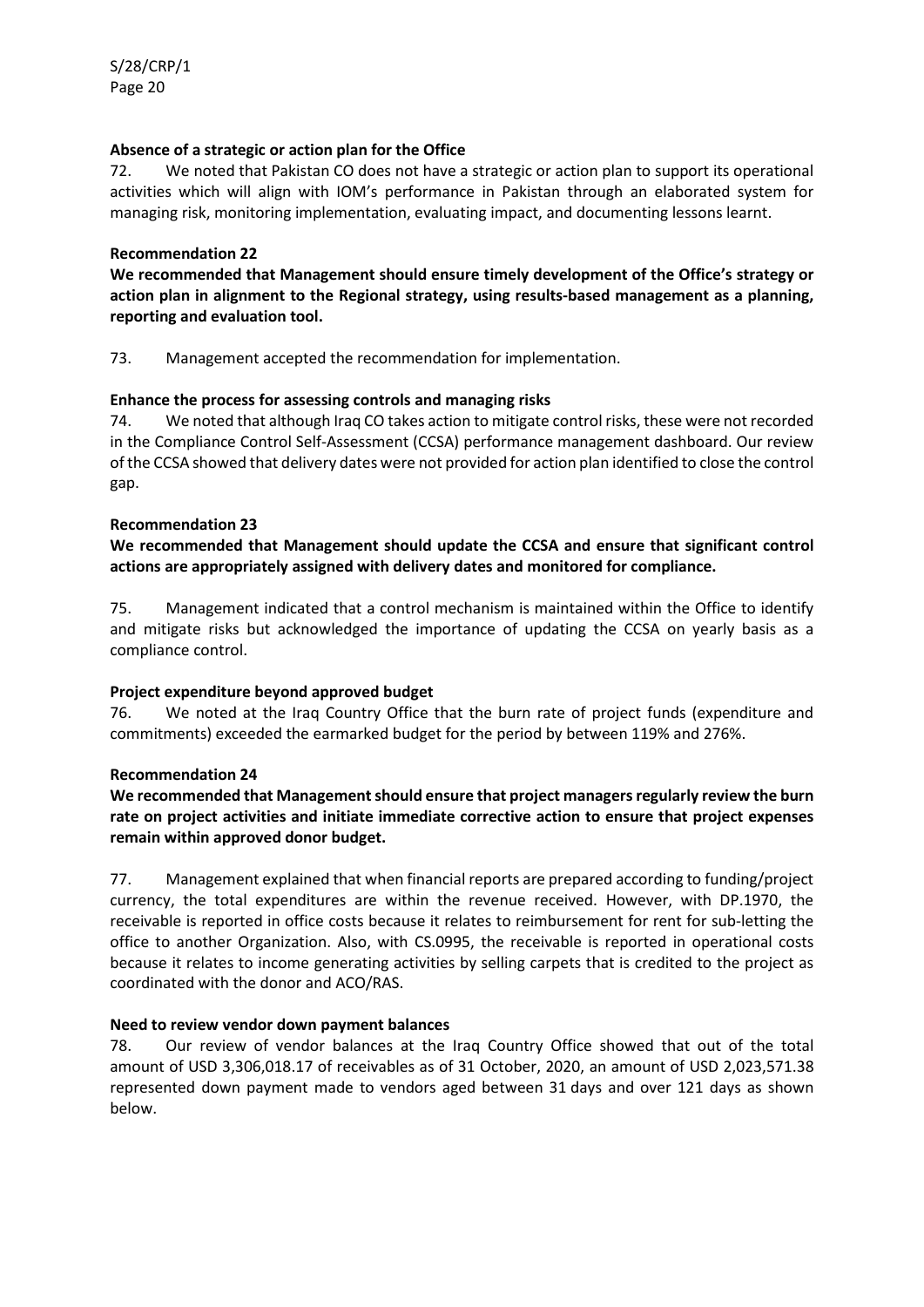## **We recommended that Management should monitor and review down payments to keep it to a minimum within the shortest possible time.**

79. Management explained that the advance to vendors is settled upon receipt of reports and milestone verifications and that the omissions mentioned were acknowledged but the downpayment were wrongly entered in PRISM as downpayment. Management added that the wrong amount will be fully recovered because it will be deducted from the payment due to the vendor.

## **Updating of Office's website**

80. We observed at Myanmar Country Office that although all on-going projects have been captured on their website, information in respect of the status of the projects on the website were scant. Our checks disclosed that information about projects were contained in project reports and flyers at the Office, but they were missing on the official website of the Office.

## **Recommendation 26**

**We recommended that Management should pay attention to the website and ensure that it is updated regularly to reflect the status of projects and the Office as a whole.**

81. Management acknowledged the finding and agreed with the need for the Country Office to actively utilize both online and offline communication tools including the Office's website to effectively advocate the needs of people they support and good migration governance.

## **Sustainability of IOM Myanmar operations**

82. We observed that continuity of IOM's operations in Myanmar is uncertain, particularly in development-oriented programmes due to decreased funding from the Global Fund coupled with COVID-19 restrictions. Because of COVID-19, the Myanmar Government has also limited UN's operations to health and life saving programmes in Rakhine State where IOM has massive presence.

## **Recommendation 27**

**We recommended to Management to liaise with IOM Headquarters with a view to assessing the sustainability of the Office, whilst exploring the possibility of increasing core funding allocation to the Office. We also recommended that management should collaborate with the Regional Office to secure new projects and adopt a structure that will match the resources available and continuously monitor staff and office costs against approved budget, especially when renewing and/or entering new contracts.**

83. Management agreed with the finding and indicated that the challenges the Office is facing exemplify the structural issues underlining the continuous struggle of IOM's country offices under projectization. Management added that based on experiences and lessons learnt, they are able to contribute to the ongoing discussion between IOM and member states on balanced and sustainable field structure, including fair allocation of core funding to the country offices, with policy guidance from Headquarter and Regional Offices.

## **Updating of Office's website**

84. We observed that although the Central African Republic CO captured all ongoing projects on its website, the information in respect of status of projects on the website were not adequate. Apart from a brief background information, objectives, videos, and planned activities for ongoing projects, no updates have been provided since July 2017 to reflect the status of the projects.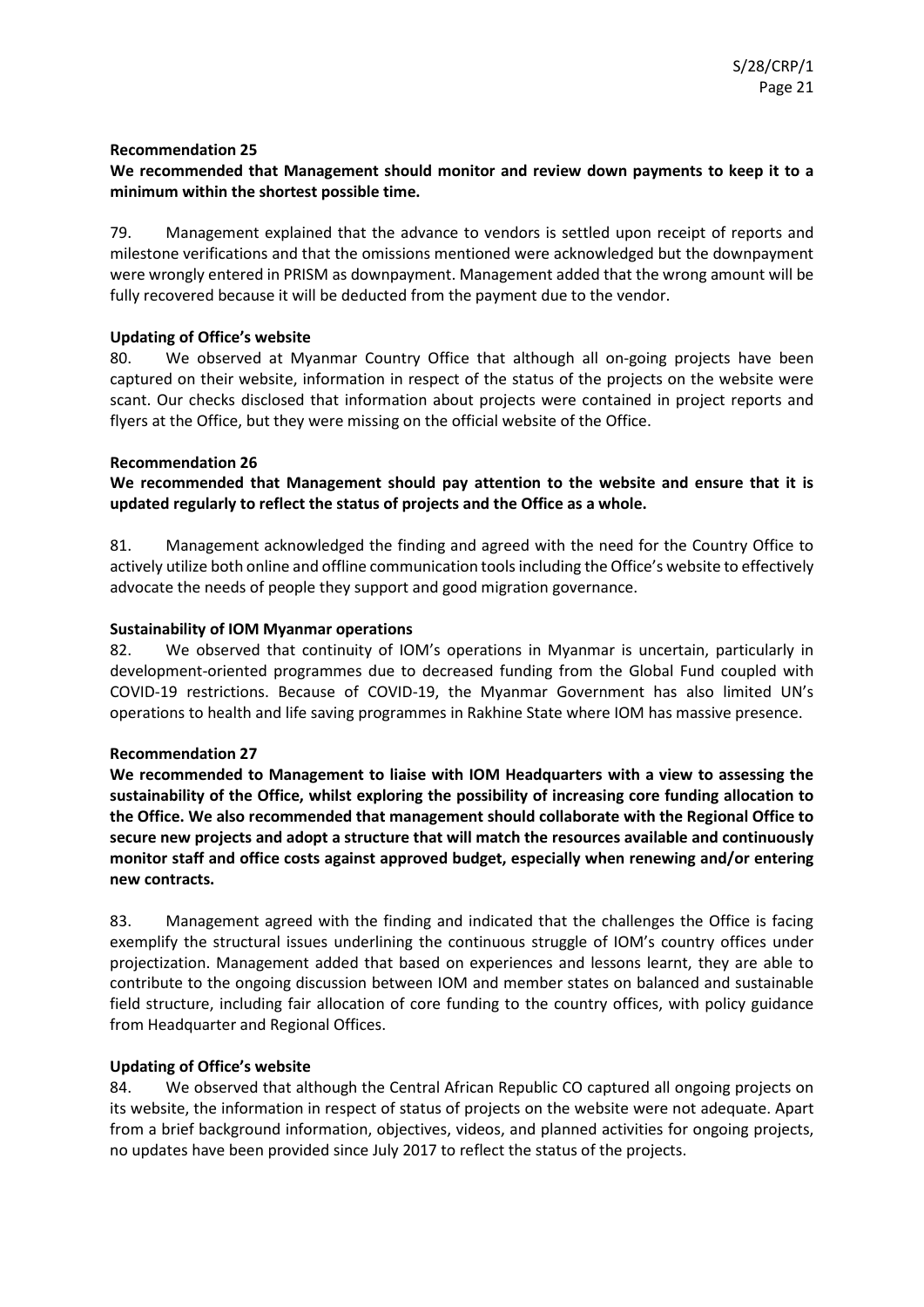## **We recommended that Management should regularly update the website to reflect status of projects.**

85. Management agreed with the finding and indicated that the website is currently under regional supervision, based on country office regular inputs and that the office has recently recruited professional capacity in Communication and Media management who is already in contact with the Regional Office on this front, to ensure the website is timely updated from now on.

## **ICT Disaster Recovery/Business Continuity Plan**

86. We observed that although the Central African Republic CO has put together a Business Continuity Plan (BCP), this has been in draft at the time of the audit in October 2020. We requested for an earlier version of the DR/BCP but received none, indicating that the Office has for the past three years been operating without an approved disaster recovery and business continuity plan. We noted in this regard that the CO did not carry out yearly simulation exercises for the ICT component of the BCP as required by IN/88.

## **Recommendation 29**

**We recommended that the BCP is updated to include the ICT component, finalized for use, and regularly updated to include simulation procedures with clear cut implementation strategies. We also recommended that the Office comply with all the requirements of IN/88 by conducting yearly simulation drills for the ICT component of the BCP with a view to ensuring that the recovery functions are effective and working properly.** 

87. Management took note of the recommendation indicated that the BCP was updated in March 2020, but the previous version which dated back to 2015/2016 was considered not applicable due to revised context.

## **Data backup off IOM premises**

88. We noted that Central African Republic CO does not have a safe location off-premises to store monthly and yearly backups on cartridges to protect data/information against potential disasters as required by IN/88.

## **Recommendation 30**

## **We recommended that Management should have a data backup storage at a safe location off IOMpremises (i.e. bank safe or fireproof safe in IOM's sub-office in the country) to allow for easy retrieval of backup media to avoid the risk of complete loss of data and undue delay in system restoration.**

89. Management took note of our recommendation and stated that it will assess resources and feasibility. Management added that the office is currently provided with a physical archive, in a dedicated room, to comply with statutory requirement of physical conservation of documents, for audit purposes, up to 7 years from project end date. Fire extinguishers are available in the room and access is restricted to few users, in finance department. Safes are only dedicated to cash and values.

## **Improving Gender balance**

90. We noted that there were only 18 female staff members, representing 14 per cent of the total staff of 125 at the Central African Republic Country Office, for both International and National staff.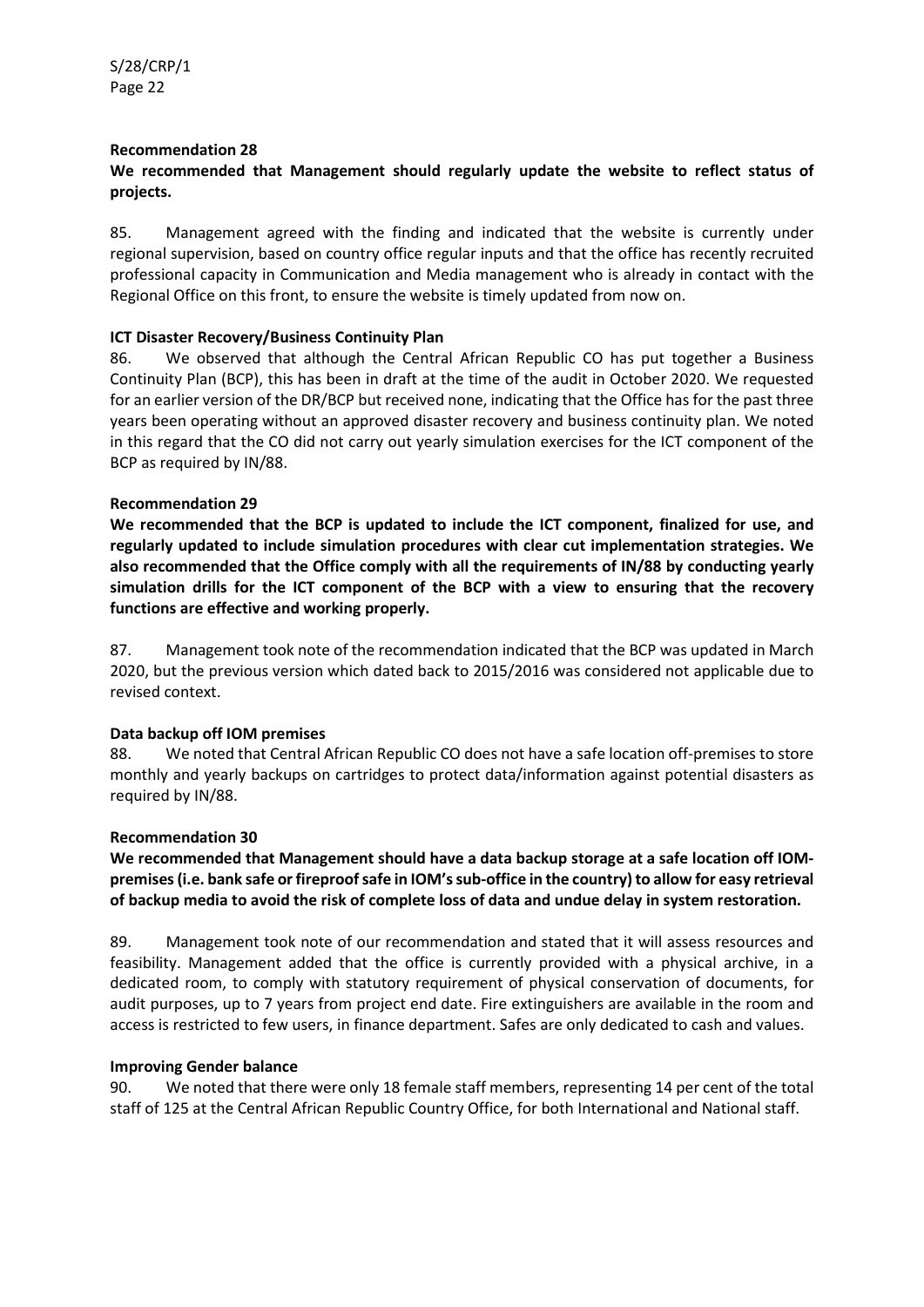**We urged Management to place premium on the recruitment of qualified female staff by endeavouring to attract more female staff with a view to improve the gender imbalance situation to maintain and enhance IOM's image as a desirable employer poised to attract and retain the best workforce.**

91. Management took note of our recommendation and stated that they make constant effort to ensure that recruitment process incorporates gender balance principles. Our vacancies are equally open to male and female candidates and we always publish vacancies encouraging qualified female candidates to apply. Gender equality is guiding principle for the selection of shortlisted candidates for interviews and priority to qualified female candidates is given when candidates provide for equivalent performances during interviews.

## **Project implementation delays**

92. We noted at the Central African Republic Country Office that there were delays in the implementation of 13 projects which were nearing completion but have relatively low burn rates. We also noted that eight out of the 13 projects were yet to start, thereby putting their burn rates at zero as of October 2020.

## **Recommendation 32**

**We recommended to Management to strengthen its supervision on projects and ensure that factors under their control that hinder the smooth implementation of projects are eliminated or brought to the barest minimum to allow for speedy project implementation.**

93. Management agreed with the finding and indicated that the Office went through significant turnover in key staff positions in management roles. Unfortunately, this has challenged an efficient follow up, while replacement of outgoing staff was delayed by travel restrictions due to ongoing Covid19 pandemic.

## **Vendor management**

94. Our audit at Central African Republic CO disclosed that, provisions in the Procurement Manual were not fully complied with, as references on vendors were not obtained, requirement for biennial evaluation of vendors was not observed, and visits to vendor facilities were not documented.

## **Recommendation 33**

**We recommended that Management should ensure compliance with provisions of the IOM Procurement Manual as it provides a strategic approach to efficiently manage suppliers with benefits which include, risk mitigation, performance optimization, cost reduction, creation of loyal relationships, increased administrative efficiencies, protection of purchasers brand, amongst others. We also recommended regular vendor evaluations, adherence to IOM regulations and the deployment of the Vendor Information System to regularly update the database.**

95. Management to note of the recommendation and stated that all procurement transactions were coordinated with their central office for Procurement and Supply and the Legal Department, depending on the process. Management agreed with the for a structured and documented reports following visits to vendors premises and facilities and added that the Office will liaise with central offices to strengthen capacity to assess and formalize information on this aspect.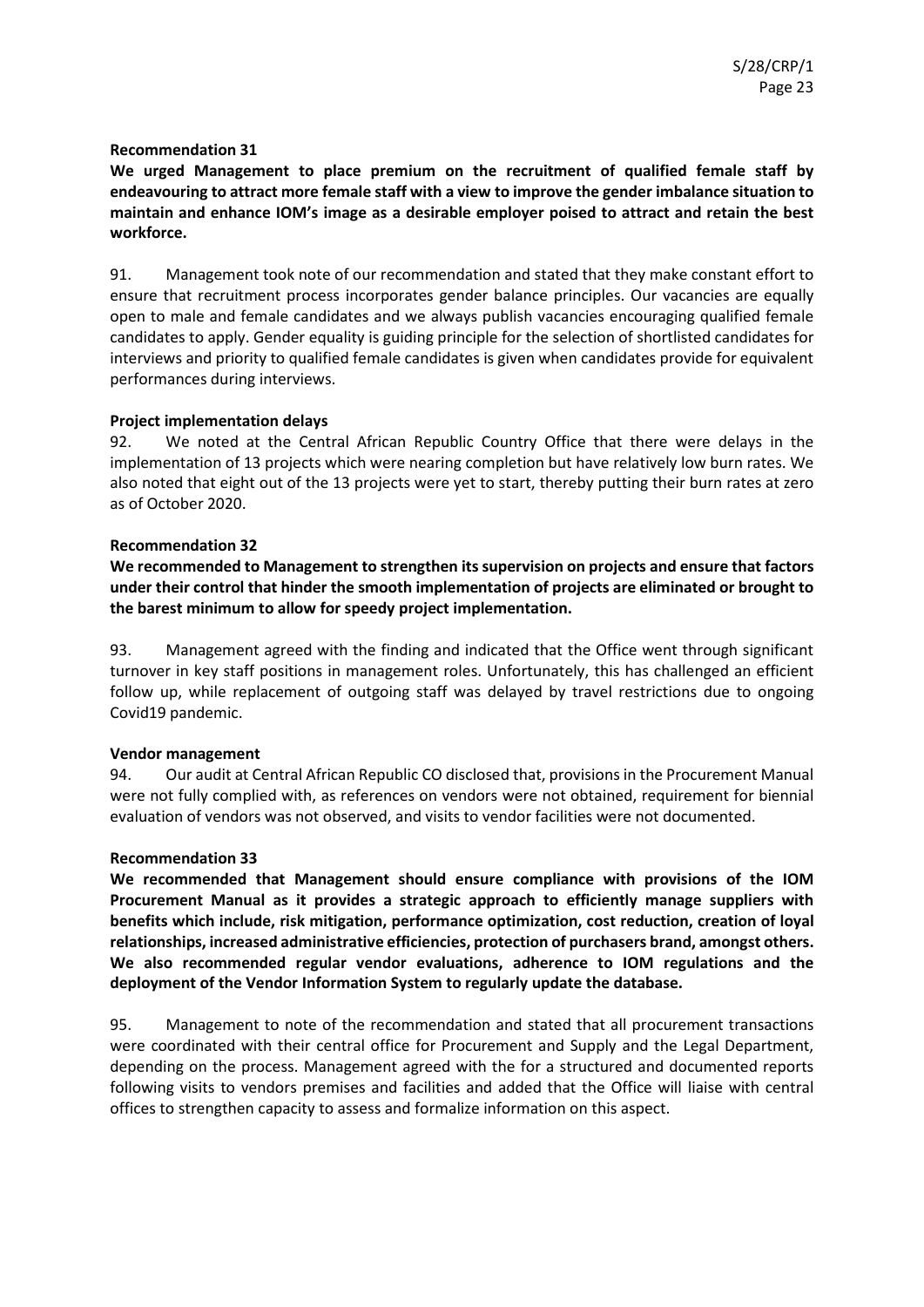## **Unclaimed VAT relief**

96. We observed that even though arrangement is in place with the Government of Mozambique to request for VAT refunds, the Country Office has not yet leveraged on this privilege. We noted that the Office completed and closed projects without applying for VAT refunds from the Revenue Authority of Mozambique.

## **Recommendation 34**

**We recommended that the Management should ensure that all collectible VAT amounts are established timely and submitted to the Revenue Authority of Mozambique for refund.**

97. Management agreed with the recommendation and indicated its readiness to comply.

## **Delayed migration profiling project**

98. We noted during our audit of Mozambique Country Office that project PR.0244 which was designed to undertake the migration profiling to provide appropriate data for migration management within the country has a slow implementation rate. Even though the project has a budgeted figure of US\$200,000 and was started on 1/1/20, only US\$10,569.89 was spent on the project as at 31 October 2020, showing implementation rate of 5%.

## **Recommendation 35**

**We recommended that with the increase in migration issues in the country, IOM Mozambique should intensify its engagement with the Government of Mozambique for the implementation of the project.**

99. Management agreed with the recommendation and underline that the office has indeed made significant steps in this direction, engaging SENAMI at technical as well as the level of the General Director. Furthermore, the Office has engaged the Ministry of Interior, which is overseeing SEANAMI's activities. Management however, added that decision-making and feedback mechanisms are slow and, also the significant delays could be related to the ongoing Covid-19 pandemic.

## **Need for a procurement plan**

100. We noted that the Mozambique Country Office's procurement activities were not supported by annual procurement plan to provide guidance regarding the aggregation of similar items and the development of expected deliverables in the execution of procurement activities.

## **Recommendation 36**

## **We recommended to Management to consider preparation of an annual procurement plan as a strategic tool to support the Office's approved work plan.**

101. Management took note of the recommendation and stated that it will endeavour to establish a procurement plan going forward through dedicating November and December program management meeting of every year to it.

## **Projects not technically closed**

102. We reviewed status of closed projects on SAP PRISM at the Mozambique Office to ascertain whether all completed projects were technically closed. We noted however that projects with IDs PO.0127 and MA.0430 were operationally closed for more than 24 months but had been pending in PRISM with status of REL.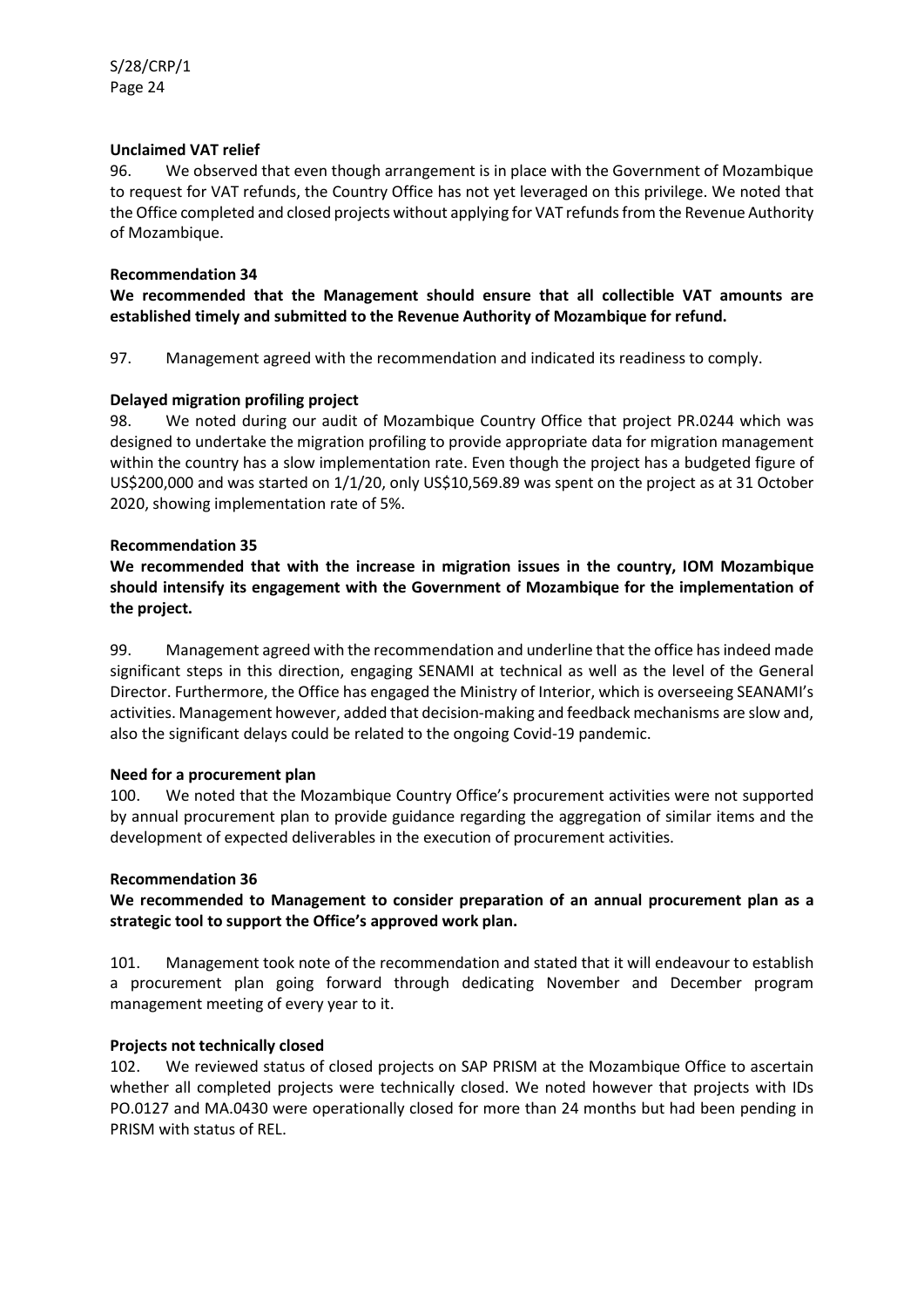**We recommended that Management should consider developing a tool that triggers action for technical closure immediately after operational closure, so that technical closure can be completed within the timelines. We also recommended that Management initiate the process to technically close these projects as soon as possible.**

103. Management explained that the Office experienced substantial gaps in the resource management unit during 2018 and 2019 financial year due to the death of the Resource Management Officer leading to delay in closing some projects. Management added that the last 2 projects unlike others which have been closed were further delayed due to turnover of the staff managing the projects and reconciliation with Donor but will be closed on or before 30 November 2020.

## **Irregular update of Office assets**

104. We noted that even though the Costa Rica Country Office conducted a year–end inventory as of December 2019, the Office did not update SAP/PRISM on assets to reflect current state of assets of the Office. We also noted that the required fields for last inventory date and notes for over 500 assets were not captured on the SAP PRISM.

## **Recommendation 38**

**We recommended that Management should periodically update the SAP PRISM.**

105. Management indicated that all assets purchased in 2019 have been tagged appropriately, but tagging is on hold for assets purchased in 2020 because staff are working remotely due to COVID-19 pandemic. Management added that the last inventory date and notes have been updated in SAP/PRISM on October 16th, 2020 and all IOM Costa Rica fixed assets are insured.

## **Losses and write offs**

106. The Organization reported that during 2020, the total amount of write-offs was USD 1 million (2019: USD 1.5 million). In the absence of other sources of revenue, this amount had to be applied from Operational Support Income to cover unforeseen project shortfalls that were mainly due to: (a) unrecoverable costs and budget overruns of approximately USD 0.2 million arising from completed projects; and (b) USD 0.8 million relating to unrecoverable vendor receivables. Expenses related to such shortfalls are included in the appropriate expenses lines according to the nature of the expense.

## **Cases of fraud and presumptive fraud**

107. We reviewed cases of frauds, presumptive frauds and write offs by Management and noted that the Administration reported on closing 263 cases of substantiated and unsubstantiated fraud in 2020, while 83 presumptive fraud cases were still ongoing as at 31 December 2020. All the cases were referred to OIG for investigation. Eighty (80) cases were substantiated and referred to the Office of Legal Affairs for further processing and a financial loss to IOM of USD 241,111 was reported. We are satisfied with the actions taken by Management in addressing the reported cases.

## **Follow-up on recommendations from previous audit report**

108. As part of my audit, the progress of implementation of the recommendations was assessed. The result of this assessment is given in the Annexure to this report. Most of the recommendations have either been implemented or being acted upon. IOM may take action to implement the outstanding recommendations from earlier reports as well as those contained in this report. The breakdown is shown below.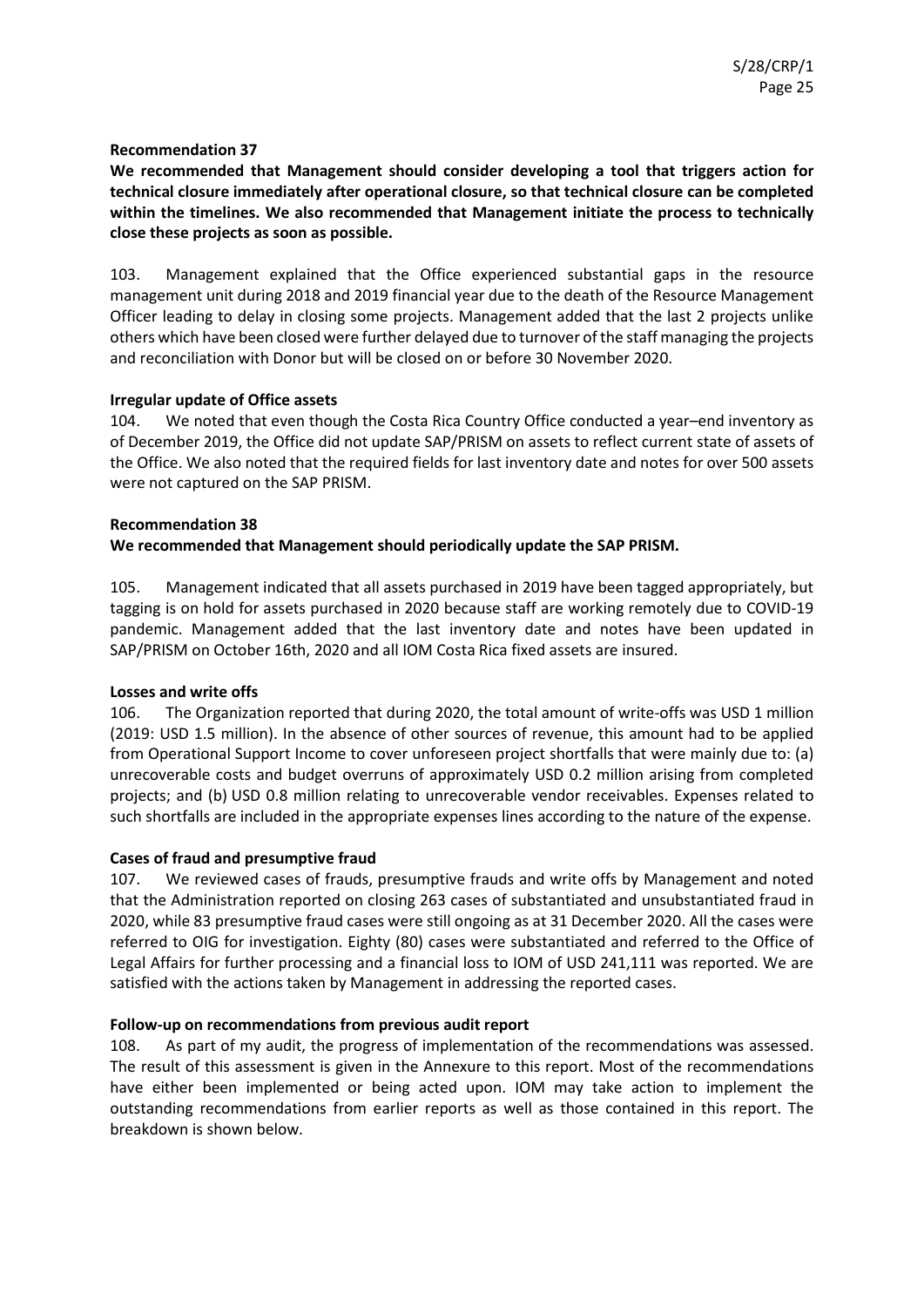| <b>Financial Year</b> | <b>Number of</b>       | <b>Status of Implementation</b> |                |                    | <b>Percentage of</b>  |
|-----------------------|------------------------|---------------------------------|----------------|--------------------|-----------------------|
| <b>End</b>            | <b>Recommendations</b> | <b>Fully</b>                    | <b>Partial</b> | <b>Not Started</b> | <b>Implementation</b> |
| 2019                  | 56                     | 54                              | $\mathcal{P}$  | 0                  | 96                    |
| 2018                  | 17                     | $\overline{7}$                  | 10             | $\Omega$           | 41                    |
| 2017                  | 14                     | 9                               | 5              | $\mathbf{0}$       | 64                    |
| 2016                  | $\overline{4}$         | $\Omega$                        | 4              | $\Omega$           | $\mathbf 0$           |
| 2015                  | 3                      | $\mathbf{0}$                    | 3              | $\mathbf{0}$       | 0                     |
| 2014                  | 1                      | $\Omega$                        | $\mathbf{1}$   | $\Omega$           | 0                     |
|                       | 95                     | 70                              | 25             | 0                  | 73                    |

#### **Acknowledgement**

109. I wish to record my appreciation for the cooperation and assistance extended by the Director General, the Chiefs of Mission and the staff of the International Organization of Migration towards successful execution of my audits.

**Johnson Akuamoah Asiedu Ag. Auditor-General of Ghana External Auditor**

**4 June 2020**

**Annexure**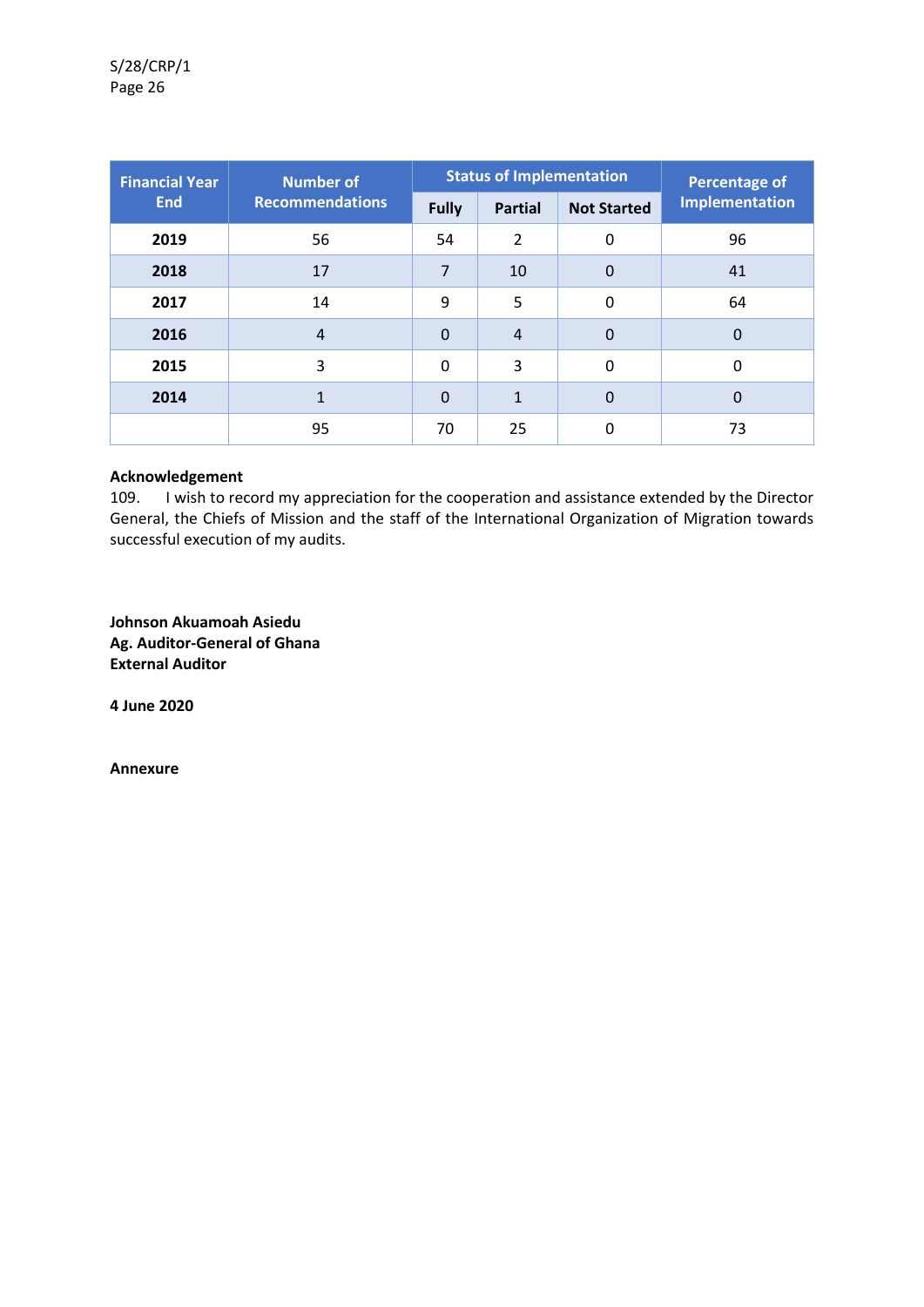## **STATUS ON THE IMPLEMENTATION OF PRIOR YEARS AUDIT RECOMMENDATIONS AS 31 DECEMBER, 2020**

## **ONGOING RECOMMENDATIONS**

| <b>IOM</b> tracking<br>number                                             | <b>Recommendation</b>                                                                                                                                                                                 | <b>Management response</b>                                                                                                                                                                                                                                                                                                                                                        | <b>Subsequent action taken</b><br>(as at March 2021)                                                                                                                                                                                                                                                                                                                                                          | <b>Planned</b><br>date of<br>completion |
|---------------------------------------------------------------------------|-------------------------------------------------------------------------------------------------------------------------------------------------------------------------------------------------------|-----------------------------------------------------------------------------------------------------------------------------------------------------------------------------------------------------------------------------------------------------------------------------------------------------------------------------------------------------------------------------------|---------------------------------------------------------------------------------------------------------------------------------------------------------------------------------------------------------------------------------------------------------------------------------------------------------------------------------------------------------------------------------------------------------------|-----------------------------------------|
| 2019<br><b>CERTIFICATION</b><br><b>AUDIT</b><br>Geneva<br>(19-CT-CH10-03) | guide assigned staff so as to eliminate any<br>discretional interpretation on how the<br>contribution<br>assessed<br>non-current<br>receivable ought to be treated in the<br>Annual Financial Report. | We urged management to consider the   Management agreed with the recommendation and stated<br>determination of a threshold and a that they would determine a threshold and discount rate<br>discount rate which would be applicable to   for non-current assessed contribution receivables.                                                                                       | The assessment for establishing the appropriate<br>threshold is ongoing in coordination with an IPSAS<br>consultant.                                                                                                                                                                                                                                                                                          | September<br>2021                       |
| 2019<br><b>COMPLIANCE</b><br>AUDIT<br>Bamako<br>(19-CO-ML10-03)           | establish<br>documentation of significant risk and put<br>in place the necessary controls to mitigate<br>them.                                                                                        | We urged the Chief of Mission to   Management accepted the recommendation and the Office<br>effective risk management   stated that further guidance will be sought with the<br>process in compliance with IN213 and Regional Office Dakar and the IOM Chief Risk Officer in HQ<br>ensure systematic identification and $\vert$ in order to establish the Risk Management Matrix. | Steps have been taken, with the guidance of the<br>Regional Office in Dakar and the IOM Chief Risk Officer<br>at Headquarters, to establish the Risk Management<br>Matrix. The new RMO assumes the position duties on<br>in May 2021 and will coordinate closely with the<br>Regional Office as to finalize the matrix as to<br>implementation of the recommendations as to ensure<br>compliance with IN/213. | September<br>2021                       |

The acronyms used in this table include the following: BCP: business continuity plan and the state of the state of the state of the KPI: key performance indicator GPSU: Global Procurement and Supply Unit, Manila Administrative Centre **OSI: Operational Support Income** HCPU/MAC: Health Claims Processing Unit, Manila Administrative Centre PRIMA: Project Information and Management Application HRM: Human Resources Management Division PRISM: Processes and Resource Integrated Systems Management, the IOM enterprise resource planning system ICT: information and communication technology example and Supply Division PSD: Procurement and Supply Division IGF: Internal Governance Framework SOP: standard operating procedure IPSAS: International Public Sector Accounting Standards VAT: value added tax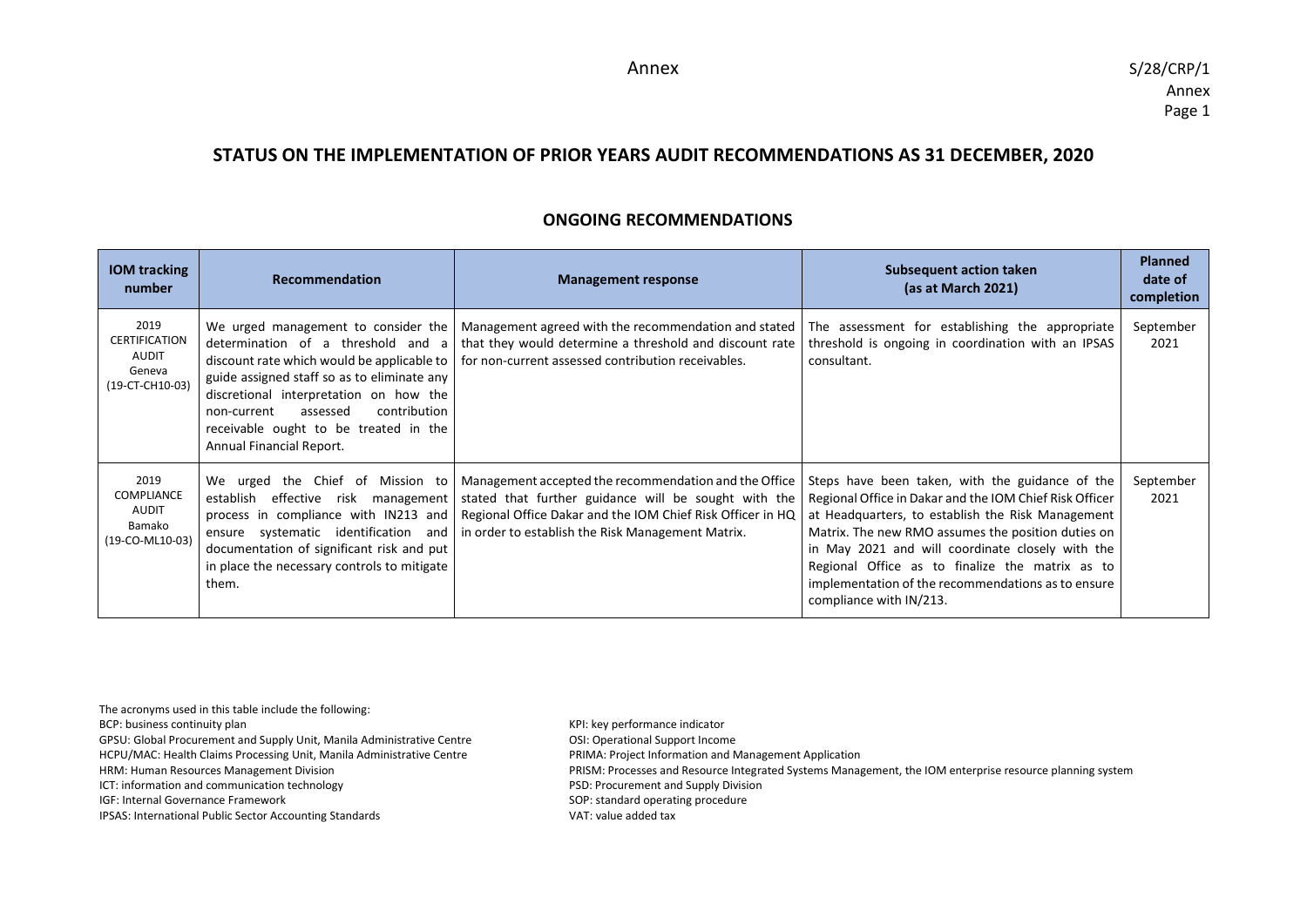## S/28/CRP/1

# Annex<br>Page 2

| <b>IOM tracking</b><br>number                                             | Recommendation                                                                                                                                                                                                                                                                                                                                                                                                                                                                                                                                                                                                                                                     | <b>Management response</b>                                                                                                                                                                                                                                                                                                                                                                                                                      | <b>Subsequent action taken</b><br>(as at March 2021)                                                                                                                                                                                                                                                                                                                                                                                               | <b>Planned</b><br>date of<br>completion |
|---------------------------------------------------------------------------|--------------------------------------------------------------------------------------------------------------------------------------------------------------------------------------------------------------------------------------------------------------------------------------------------------------------------------------------------------------------------------------------------------------------------------------------------------------------------------------------------------------------------------------------------------------------------------------------------------------------------------------------------------------------|-------------------------------------------------------------------------------------------------------------------------------------------------------------------------------------------------------------------------------------------------------------------------------------------------------------------------------------------------------------------------------------------------------------------------------------------------|----------------------------------------------------------------------------------------------------------------------------------------------------------------------------------------------------------------------------------------------------------------------------------------------------------------------------------------------------------------------------------------------------------------------------------------------------|-----------------------------------------|
| 2018<br><b>CERTIFICATION</b><br><b>AUDIT</b><br>Geneva<br>(18-CT-CH10-01) | We urged Management to enhance<br>internal communication among various<br>offices and units and introduce standard<br>operating procedures for deactivating<br>vendors whose actions have been duly<br>investigated and concluded by the<br>Organization to be non-compliant.                                                                                                                                                                                                                                                                                                                                                                                      | Management agreed with the recommendation and<br>confirms that the currently decentralized process for<br>blocking vendors in PRISM will be reviewed, as part of the<br>planned comprehensive process review of vendor<br>management. This review will inform the development of a<br>comprehensive SOP for blocking vendor and will further<br>clarify the roles and responsibilities of IOM offices and<br>central units within this process. | Vendor Management Project with engaged consulting<br>firm is completed and pending the final report PSD will<br>with<br>implementation<br>of<br>proceed<br>the<br>recommendations, including deactivation of inactive<br>and sanctioned Vendors. Expected implementation<br>by mid of 2021, delays experienced mainly due to<br>COVID19.                                                                                                           | June 2021                               |
| 2018<br><b>CERTIFICATION</b><br><b>AUDIT</b><br>Geneva<br>(18-CT-CH10-02) | We recommended that Management<br>should introduce comprehensive policy<br>coordination and supporting procedures to<br>facilitate coordination among all the<br>shared services with regards to vendor<br>master data management. Furthermore,<br>IOM shall establish control mechanisms<br>systematically reviewing the vendor<br>master data to correct incomplete data<br>fields, particularly in relation to<br>information about vendors' names,<br>contact address and bank accounts. The<br>Organization's Vendor Information Sheet<br>(VIS) should also provide information to<br>vendors about the need to limit the<br>payment methods to reduce risks. | Management agreed with the recommendation and stated<br>that it will assess the options available to automate related<br>control mechanisms both for centrally and for locally<br>maintained vendor accounts.                                                                                                                                                                                                                                   | Vendor Management Project with engaged consulting<br>firm is completed and pending the final report PSD will<br>proceed<br>with<br>implementation<br>of<br>the<br>recommendations.<br>including enhancement of<br>Vendors data in PRISM, removal of duplicate vendors<br>and templates used in Vendor Management. Expected<br>implementation by mid of 2021, delays experienced<br>mainly due to COVID19.                                          | June 2021                               |
| 2018<br><b>CERTIFICATION</b><br><b>AUDIT</b><br>Geneva<br>(18-CT-CH10-05) | We recommended that Management<br>should establish SOP to guide the process<br>for sharing HR data with the relevant<br>offices and conduct an assessment of SAP<br>PRISM with a view to enhancing its<br>reporting capabilities towards this process.<br>All mandatory staff record fields such as<br>entry and end date should<br>be<br>appropriately filled to ensure accurate<br>determination of employee benefits.                                                                                                                                                                                                                                           | Management agreed with the recommendation and stated<br>that it will assess the options available in enhancing PRISM<br>reporting capabilities towards HR data processing.                                                                                                                                                                                                                                                                      | During the 2020 actuarial exercise, the Accounting and<br>Financial Reporting Division coordinated the data<br>collection with Manila Budget Section and Manila<br>Human Resources Operations, as well as with the<br>Actuarial service provider, establishing a reporting<br>templated, which was implemented during the 2020<br>Actuarial employee benefit valuation. Automating this<br>report is ongoing, whereupon the SoP will be finalized. | September<br>2021                       |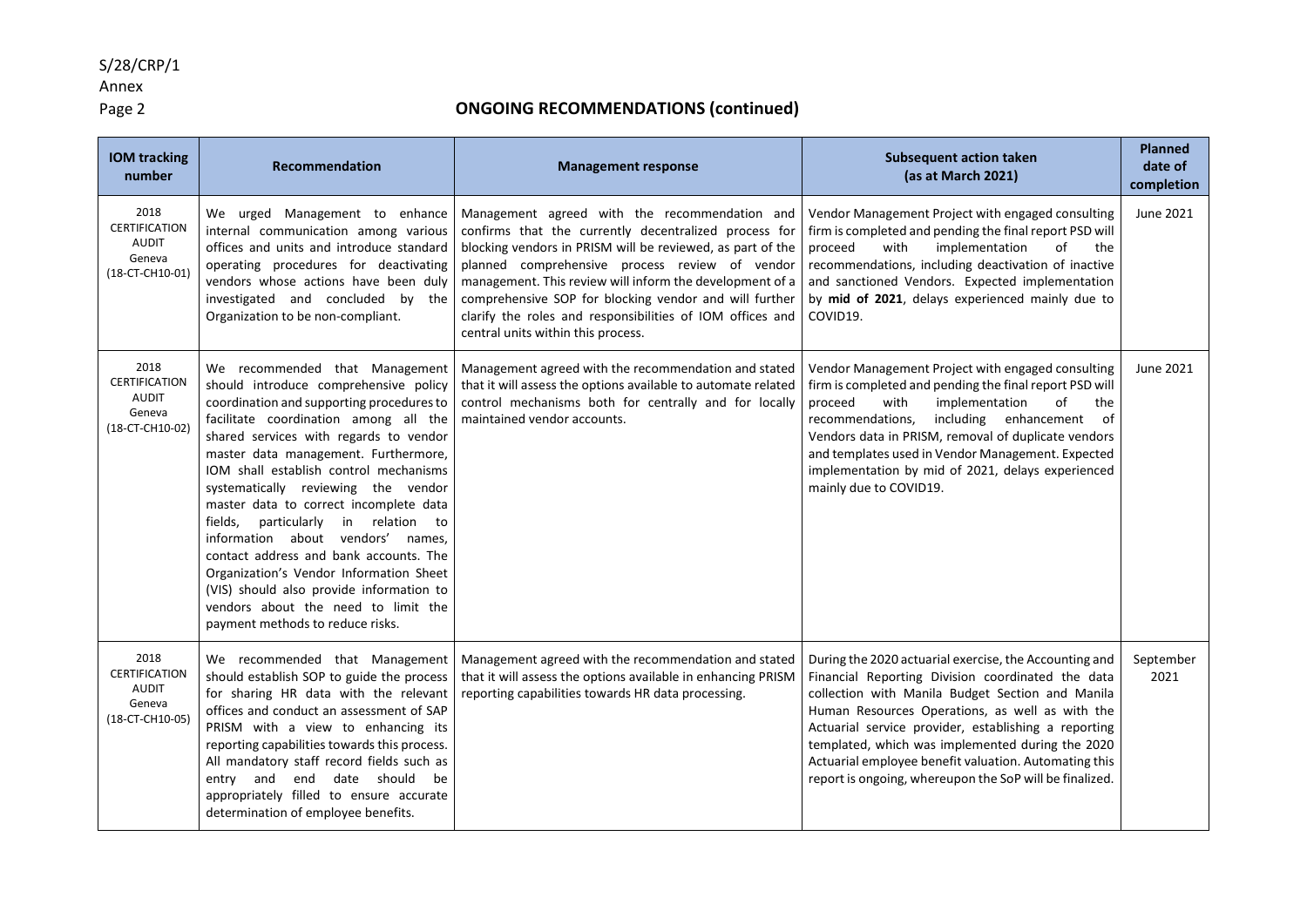S/28/CRP/1 Annex<br>Page 3

| <b>IOM tracking</b><br>number                                             | Recommendation                                                                                                                                                                                                                                                                                                                                                                                                                                                                                                                                                                                                                                                                                                                                                                                                                                                                    | <b>Management response</b>                                                                                                                                                                                                                                                                                                                                                                                                                                                                                                                                                                                                                                                                                                                                                                                                                                                                                                                                                                                                                                                                                                                                                                                                                                                                                                                                                                                                                                                                                                                                                                                                                                                                                                                                                                                                                                                                                                                                    | <b>Subsequent action taken</b><br>(as at March 2021)                                                                                                                                                                                                                                                                                                                                                                                                                                                                                                                                                                                                                                                                                                                                                                                                                                                                                                                                                                                                                                                                                                                                                                                                                                                                                                                                                                                                                                                                                                                                                                                                                                                                                                            | <b>Planned</b><br>date of<br>completion |
|---------------------------------------------------------------------------|-----------------------------------------------------------------------------------------------------------------------------------------------------------------------------------------------------------------------------------------------------------------------------------------------------------------------------------------------------------------------------------------------------------------------------------------------------------------------------------------------------------------------------------------------------------------------------------------------------------------------------------------------------------------------------------------------------------------------------------------------------------------------------------------------------------------------------------------------------------------------------------|---------------------------------------------------------------------------------------------------------------------------------------------------------------------------------------------------------------------------------------------------------------------------------------------------------------------------------------------------------------------------------------------------------------------------------------------------------------------------------------------------------------------------------------------------------------------------------------------------------------------------------------------------------------------------------------------------------------------------------------------------------------------------------------------------------------------------------------------------------------------------------------------------------------------------------------------------------------------------------------------------------------------------------------------------------------------------------------------------------------------------------------------------------------------------------------------------------------------------------------------------------------------------------------------------------------------------------------------------------------------------------------------------------------------------------------------------------------------------------------------------------------------------------------------------------------------------------------------------------------------------------------------------------------------------------------------------------------------------------------------------------------------------------------------------------------------------------------------------------------------------------------------------------------------------------------------------------------|-----------------------------------------------------------------------------------------------------------------------------------------------------------------------------------------------------------------------------------------------------------------------------------------------------------------------------------------------------------------------------------------------------------------------------------------------------------------------------------------------------------------------------------------------------------------------------------------------------------------------------------------------------------------------------------------------------------------------------------------------------------------------------------------------------------------------------------------------------------------------------------------------------------------------------------------------------------------------------------------------------------------------------------------------------------------------------------------------------------------------------------------------------------------------------------------------------------------------------------------------------------------------------------------------------------------------------------------------------------------------------------------------------------------------------------------------------------------------------------------------------------------------------------------------------------------------------------------------------------------------------------------------------------------------------------------------------------------------------------------------------------------|-----------------------------------------|
| 2018<br><b>CERTIFICATION</b><br><b>AUDIT</b><br>Geneva<br>(18-CT-CH10-06) | We urged Management to take the<br>necessary steps to ensure timely<br>recruitment of the Project Director and<br>include as part of their terms of<br>engagement clear timelines in liaising with<br>the necessary stakeholders and act on the<br>actions outlined in the Council's resolution.<br>Management should also ensure the<br>timely development of the prototype<br>design for the new building and assess the<br>impact to the other occupants of the<br>adjoining building sharing the same<br>perimeter with IOM. Furthermore, we<br>would continue to provide independent<br>assessment as part of our annual audit<br>assurance of the Organization's operations<br>to augment oversight activities on the<br>implementation of the Project to enable<br>the Organization take proactive measures<br>to mitigate any potential operational or<br>financial risk. | Management stated that IOM has not engaged with other<br>institutions in the annex building regarding the Project, and<br>further stated that although the two buildings share<br>common services for heating and garage, the owners of the<br>properties manage them independently. The Swiss Building<br>Foundation for International Organizations (FIPOI) provides<br>general oversight for both buildings so is responsible for<br>any overarching issues that impact the owners of the<br>buildings. FIPOI is also formally the designated focal point<br>of the Government of Switzerland for the new IOM building<br>project. Consequently, any issues relating to the new<br>building which will impact IOM neighbours will be managed<br>by them. The construction of the new building will not have<br>any direct impact on the adjoining building. The IOM<br>Administration will nonetheless take proactive steps to<br>inform the neighbours on development as appropriate.<br>IOM is currently in the process of procuring a consultancy<br>to start preparatory work that will be used to undertake the<br>initial assessment and establish the pre-requisite for the<br>project in order to define the exact cost of the Project. This<br>initial work by the Consultant will be continued by the<br>Project Director for whom the recruitment will take a<br>longer time. The Director General has already established a<br>Steering Committee which provides oversight to the whole<br>process and the Administration commits to ensure that<br>adequate planning, consultation and active engagement<br>with Member States, stakeholders and stringent<br>procurement and internal controls measures will be strictly<br>adhered to. The Administration will continue to rely on the<br>independent assessments of the External Auditors<br>throughout the life of the project from the initial<br>conceptualization phase to completion. | The Study loan document has been submitted to the<br>host State in due time and has been already<br>successfully reviewed by FIPOI. The Administration<br>will follow up during the year on steps of the process<br>taken by the governmental authorities of the host<br>State.<br>A Staff Consultation Group (SCG) is being set up to<br>provide guidance on matter of program, usage and<br>functioning of the future building.<br>The Workspace scenario and program validated by DG<br>will be translated into an organigram and ToRs of<br>specific program parts to be integrated into the<br>general ToR of the Architectural competition.<br>This task will be performed in close coordination with<br>all stakeholders, SCG, and heads of departments and<br>will be validated by DG, considering risks and<br>opportunities related to the program and the eventual<br>necessary arbitration between stakeholders needs.<br>The ToR of the Competition will be compiled by a<br>specialist service provider in close coordination with<br>stakeholders (FIPOI, Commune of Grand-Saconnex,<br>administrative departments of Geneva, etc.) and<br>submitted to the host State administration (Geneva)<br>as well as SIA (Societe des Ingenieurs et Architects<br>Suisses) for validation.<br>All specialists and service providers to be procured for<br>the architectural competition will be according to<br>OIM's adequate procurement process in coordination<br>with PSD advisers.<br>The Organization has engaged, with the assistance of<br>legal counsel, in discussions with host State on the<br>new land lease agreement that will have to be<br>updated prior to the project development phase and<br>signed before the construction phase. | December<br>2021                        |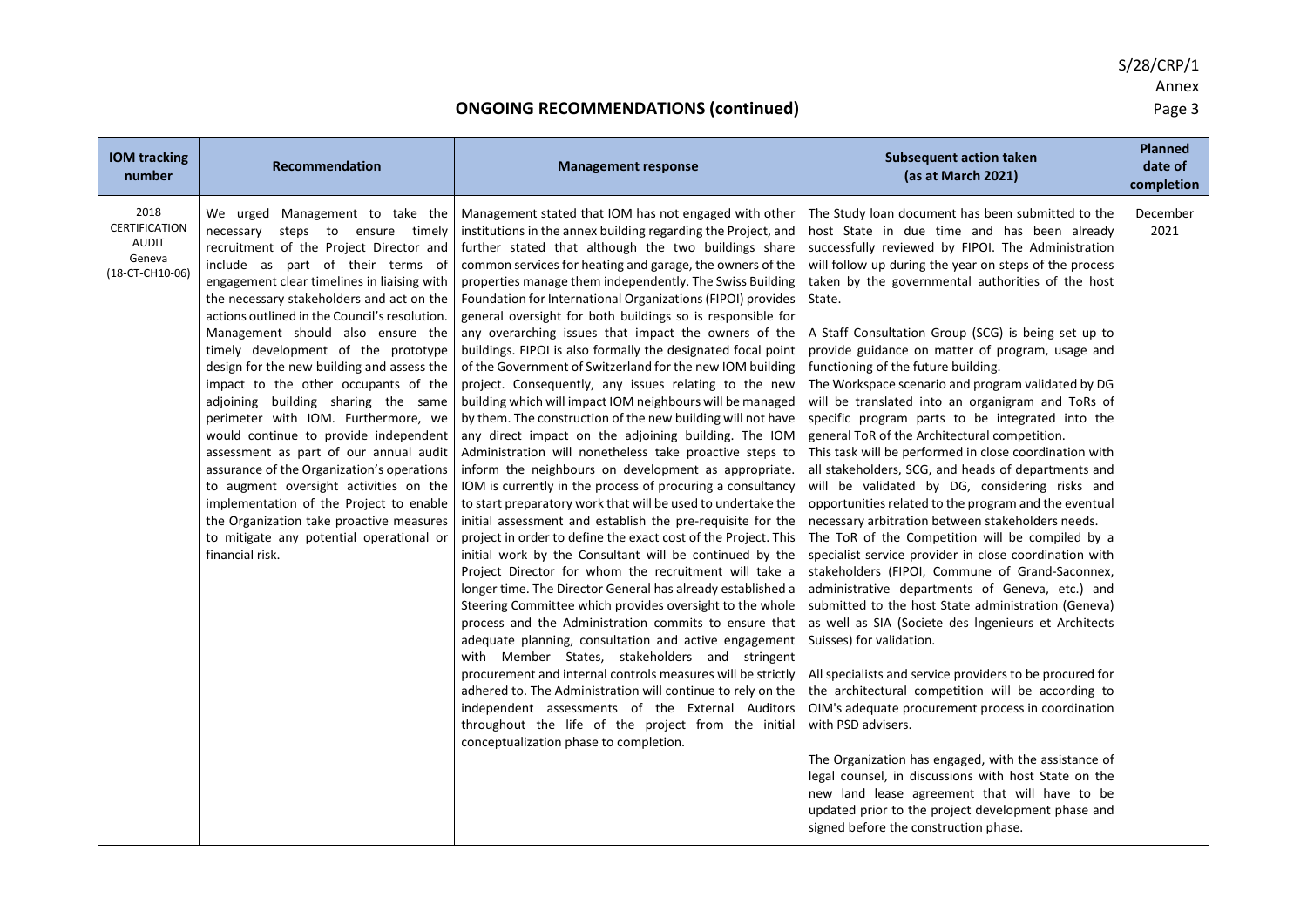## S/28/CRP/1

# Annex<br>Page 4

| <b>IOM tracking</b><br>number                                             | Recommendation                                                                                                                                                                                                                                                                                                                                                                                                                                                                                               | <b>Management response</b>                                                                                                                                                                                                                                                                                                                                                                                                                                                                                                                                                                        | <b>Subsequent action taken</b><br>(as at March 2021)                                                                                                                                                                                                                                                                                                                        | <b>Planned</b><br>date of<br>completion |
|---------------------------------------------------------------------------|--------------------------------------------------------------------------------------------------------------------------------------------------------------------------------------------------------------------------------------------------------------------------------------------------------------------------------------------------------------------------------------------------------------------------------------------------------------------------------------------------------------|---------------------------------------------------------------------------------------------------------------------------------------------------------------------------------------------------------------------------------------------------------------------------------------------------------------------------------------------------------------------------------------------------------------------------------------------------------------------------------------------------------------------------------------------------------------------------------------------------|-----------------------------------------------------------------------------------------------------------------------------------------------------------------------------------------------------------------------------------------------------------------------------------------------------------------------------------------------------------------------------|-----------------------------------------|
| 2018<br><b>CERTIFICATION</b><br><b>AUDIT</b><br>Geneva<br>(18-CT-CH10-08) | We urged Management to strengthen the<br>ICT governance process, especially, in<br>terms of management of business owners'<br>initiatives on ICT solutions, using an<br>enterprise-wide approach in achieving<br>value across the Organization.                                                                                                                                                                                                                                                              | Management agreed with the recommendation and stated<br>that they will provide an action plan by towards end 2019.                                                                                                                                                                                                                                                                                                                                                                                                                                                                                | The process was started with a bottom-up ownership,<br>prioritisation and alignment of business initiatives as<br>part of IGF processes related to ICT. It is expected that<br>the updating of the governance related to ICT<br>investments and their value (from a top-down<br>perspective) will be a key part of the IGF exercise.<br>Current delivery date is June 2022. | June 2022                               |
| 2018 INTERIM<br><b>AUDIT</b><br>Manila<br>(18-IN-PH98-05)                 | We recommended that Management<br>should liaise with the SCPF and consider<br>the development and implementation of a<br>long-term capital expenditure funding<br>strategy; and the establishment of a<br>dedicated Headquarters Capital Fund for<br>the purpose of covering the cost of major<br>construction works, repairs, renovation,<br>system enhancement and replacement of<br>equipment. The Fund should have clear<br>funding sources and disbursement<br>procedures to ensure its sustainability. | Management agreed with the recommendation and<br>indicated that as initial step, Management will explore<br>established approaches by benchmarking with other<br>United Nations entities, for such a dedicated fund,<br>following which a proposal to adopt a long-term funding<br>mechanism for capital expenditures will be presented to<br>member states for consideration.                                                                                                                                                                                                                    | The assessments and studies to explore established<br>approaches to long-term capital expenditure funding,<br>as related as well with the new Headquarters building<br>is ongoing.                                                                                                                                                                                          | December<br>2021                        |
| 2018<br>PERFORMANCE<br><b>AUDIT</b><br>Geneva<br>(18-PE-CH10-01)          | To improve upon procurement planning,<br>we recommended that IOM should ensure<br>that: issues of procurement plan should be<br>assessed and addressed at project<br>development stage; PSD should strengthen<br>its oversight functions; staffing position at<br>GPSU and PSD should be improved; IOM<br>should restructure PSD and widen its scope<br>to serve as a specialized unit in supply<br>chain and value management.                                                                              | Management accepted the recommendation and indicated<br>that additional guidance on procurement planning will be<br>provided within the upcoming revisions of the Procurement<br>Manual (IN168) and Project Handbook (IN/250). PSD will<br>continue issuing Procurement and Supply Chain alerts to<br>facilitate information sharing and enhance oversight and<br>compliance to standards and procedures. In collaboration<br>with HRM/Staff Learning and Development, PSD will<br>develop training modules for the end-to-end procurement<br>value chain that will be accessible and certifiable | Global support structure enhancement done, current<br>staff: GPSU 20 and PSD 5; Ongoing discussion with<br>ODG about regional support structure and possible<br>additional enhancements; Expected more updates on<br>possible global structure updates by mid of 2021;                                                                                                      | <b>July 2021</b>                        |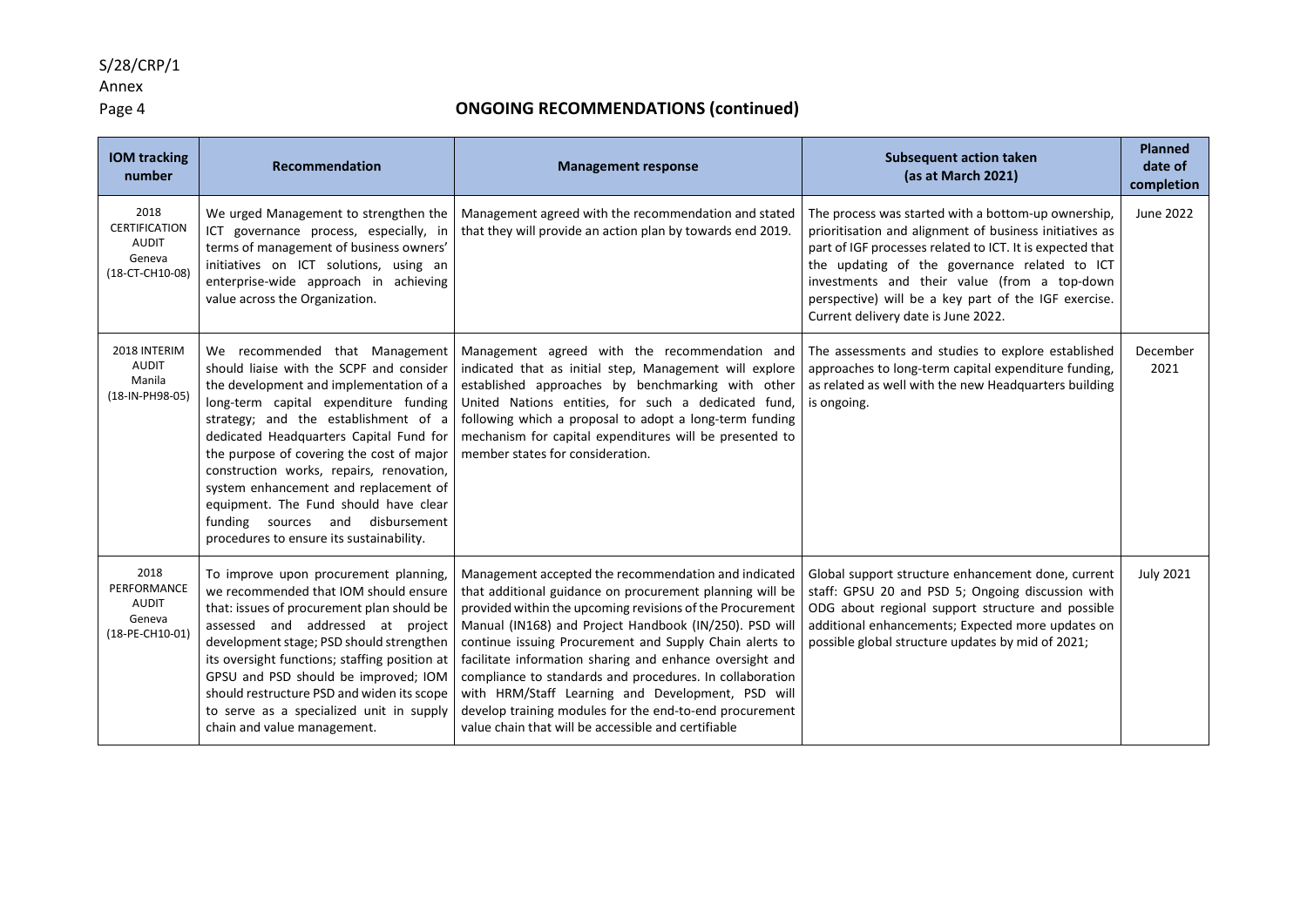S/28/CRP/1 Annex<br>Page 5

| <b>IOM tracking</b><br>number                                    | <b>Recommendation</b>                                                                                                                                                                                                                                                                                                                                                                                                                                                                                                      | <b>Management response</b>                                                                                                                                                                                                                                                                                                                                                                        | <b>Subsequent action taken</b><br>(as at March 2021)                                                                                                                                                                                                                                                                                                                                                                                                                                                                                                                                                                                                                                                                            | <b>Planned</b><br>date of<br>completion |
|------------------------------------------------------------------|----------------------------------------------------------------------------------------------------------------------------------------------------------------------------------------------------------------------------------------------------------------------------------------------------------------------------------------------------------------------------------------------------------------------------------------------------------------------------------------------------------------------------|---------------------------------------------------------------------------------------------------------------------------------------------------------------------------------------------------------------------------------------------------------------------------------------------------------------------------------------------------------------------------------------------------|---------------------------------------------------------------------------------------------------------------------------------------------------------------------------------------------------------------------------------------------------------------------------------------------------------------------------------------------------------------------------------------------------------------------------------------------------------------------------------------------------------------------------------------------------------------------------------------------------------------------------------------------------------------------------------------------------------------------------------|-----------------------------------------|
| 2018<br>PERFORMANCE<br><b>AUDIT</b><br>Geneva<br>(18-PE-CH10-03) | therefore<br>We<br>recommended<br>that I<br>Management should: establish a review<br>committee<br>that<br>to<br>vendor<br>ensure<br>information is reviewed and<br>updated<br>constantly:<br>institutional<br>assess<br>supply<br>solution<br>enabling<br>chain<br>system<br>automatization of transactions; and the<br>functionalities<br>PRISM<br>of<br>should be<br>include modules<br>with<br>expanded<br>to<br>sufficient for<br>the<br>entire<br>functions<br>chain<br>procurement<br>supply<br>value<br>management. | Management accepted the finding and indicated that the<br>vendor management process will be reviewed to inform the<br>development of comprehensive guidelines. An assessment<br>of institutional supply chain system solution enabling<br>automatization of transactions and using direct interface<br>with PRISM will be part of the broader Procurement and<br>Supply Chain Management reforms. | Supply Chain system enhancements and additional<br>digitalization:<br>a. completed Procurement Contracting module<br>upgrades;<br>b. completed PR application;<br>c. working on payment process and system digital<br>solution;<br>d. working on Vendor Management enhancements;<br>e. PRS application for review of procurement process,<br>ongoing second phase of upgrade for online<br>submission of documents for review and approval;<br>f. Global Long Term Agreement functionality<br>developed with GPSU Manila in use, under review and<br>further development for technical solution to grant<br>access to global vendors by the missions;<br>Expecting most of the interventions to be completed<br>by end of 2021. | December<br>2021                        |
| 2018<br>PERFORMANCE<br><b>AUDIT</b><br>Geneva<br>(18-PE-CH10-04) | To improve upon its procurement options,<br>we recommended that Management<br>should review the Procurement Manual to<br>align with United Nations standard<br>procurement policy structure and ensure<br>compliance in all offices. Again, mandatory<br>institutional procurement training should<br>be conducted for all procurement and non-<br>procurement staff to ensure that human<br>errors are minimized.                                                                                                         | Management accepted the finding and indicated that the<br>revision of the Procurement Manual and compliance with<br>the manual will be monitored by strengthened oversight.<br>Mandatory procurement training will be prioritized as part<br>of the implementation of the revised manual through a<br>change management strategy.                                                                 | Procurement Manual IN168/ Rev 3 draft version<br>pending for revision. Planned by end of 2021 to have<br>it ready and implemented;                                                                                                                                                                                                                                                                                                                                                                                                                                                                                                                                                                                              | December<br>2021                        |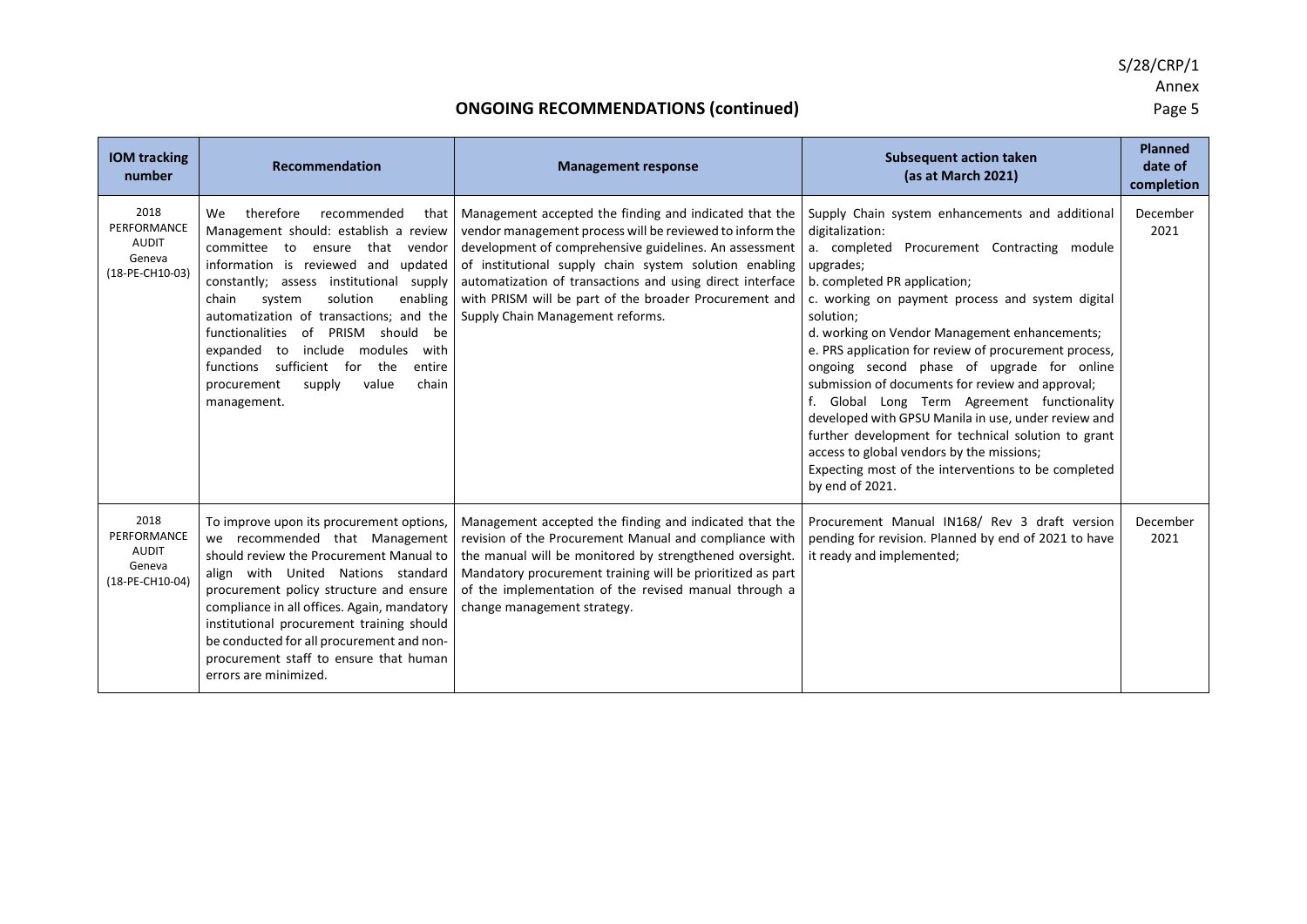## S/28/CRP/1

# Annex<br>Page 6

| <b>IOM tracking</b><br>number                             | Recommendation                                                                                                                                                                                                                                                                                                                           | <b>Management response</b>                                                                                                                                                                                                                                                                                                                          | <b>Subsequent action taken</b><br>(as at March 2021)                                                                                                                                                                                                                                                                                                                                                                                                                                                        | <b>Planned</b><br>date of<br>completion |
|-----------------------------------------------------------|------------------------------------------------------------------------------------------------------------------------------------------------------------------------------------------------------------------------------------------------------------------------------------------------------------------------------------------|-----------------------------------------------------------------------------------------------------------------------------------------------------------------------------------------------------------------------------------------------------------------------------------------------------------------------------------------------------|-------------------------------------------------------------------------------------------------------------------------------------------------------------------------------------------------------------------------------------------------------------------------------------------------------------------------------------------------------------------------------------------------------------------------------------------------------------------------------------------------------------|-----------------------------------------|
| 2018<br>PERFORMANCE<br>AUDIT<br>Geneva<br>(18-PE-CH10-05) | therefore<br>recommended<br>We<br>that<br>should<br>Management<br>implement<br>authorization<br>of<br>and<br>procurement<br>payment process-flows in PRISM using<br>technology to leverage human time for<br>efficiency of processing payments. Also,<br>clear guidelines for specification and TORs<br>with the new Procurement Manual. | Management accepted the finding and indicated that the<br>automation of authorization of procurement and payment   Completed PR online application;<br>process-flows will be assessed and implemented as part of<br>broader Procurement and Supply Chain Management<br>reforms. Enhanced guidelines for specification and TORs<br>will be provided. | Completed Material Master Data restructuring;<br>Ongoing enhancement of Payment procedure and<br>digitalization expected completion second half of<br>2021;<br>Ongoing preparation to roll out PO new functionality<br>in PRISM – expected to be operational by May 2021;<br>Ongoing preparation of e-filing procurement system<br>under existing solution in PRISM;<br>Preparation for Receipt – MIGO process enhancement<br>and segregation of duties $-$ expected completion $-$<br>second half of 2021; | <b>July 2021</b>                        |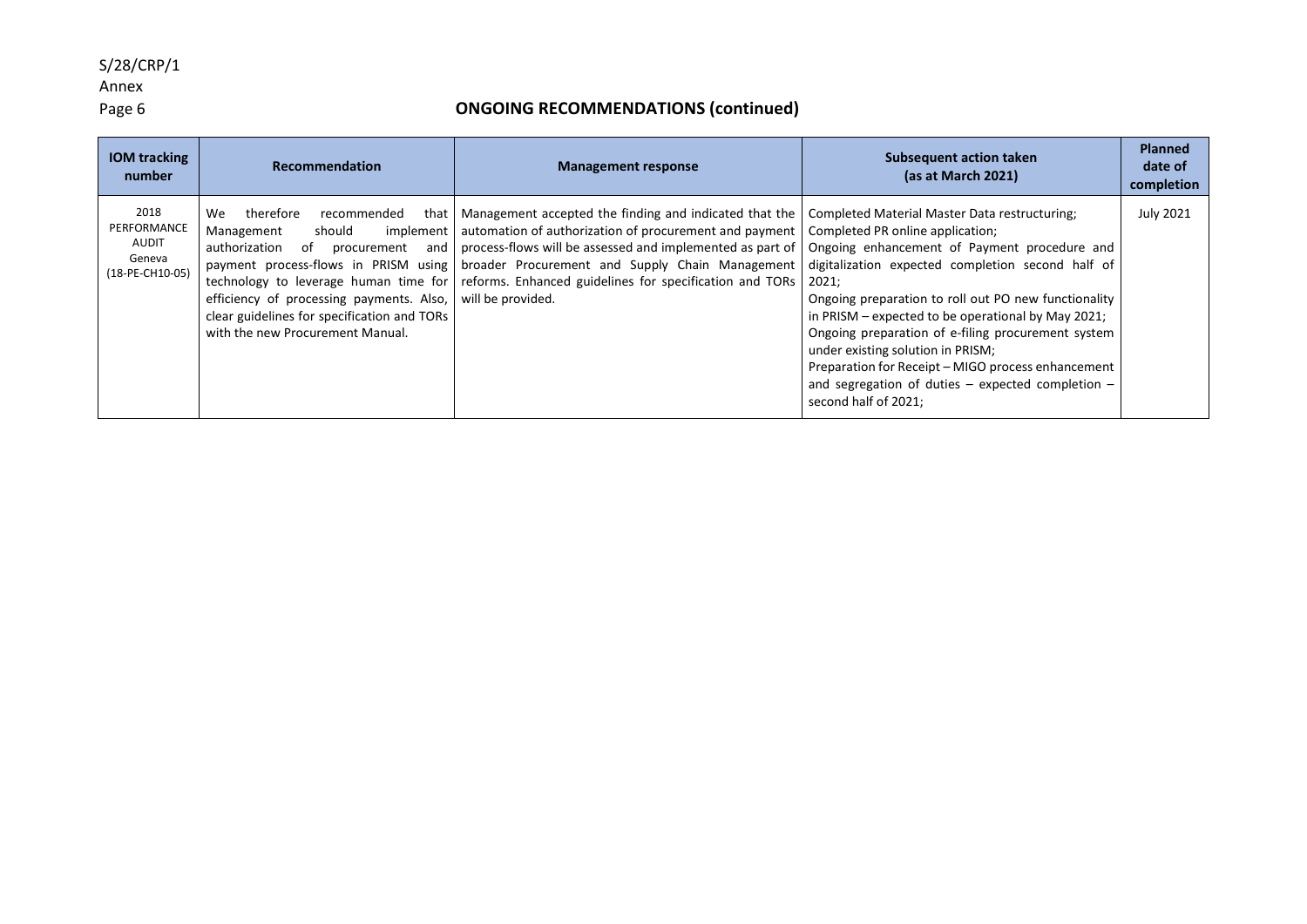S/28/CRP/1 Annex

#### **ONGOING RECOMMENDATIONS (continued) Page 7 Page 7**

**IOM tracking number Recommendation Management response Subsequent action taken (as at March 2021) Planned date of completion** 2017 **CERTIFICATION** AUDIT Geneva (17-CT-CH10-02) We recommended that Management should develop a comprehensive anti-fraud manual that responds to its operational and administrative environment, taking advantage of lessons learned and best practices developed in the course of preventing, detecting, investigating and sanctioning fraud that have occurred. The Office of the Inspector General agreed with the finding The IOM progress of implementing IGF components is and recommendation to update and consolidate the existing fragmented instructions into a comprehensive manual that addresses the full spectrum of fraud prevention and control strategies. It added that the Internal Audit function has produced a draft manual that will address most of the prevention, detection and monitoring strategies and that a manual for investigation that will outline various elements addressing protocols related to fraud response will also be produced. ongoing. From OIG perspective the prescribed action under points 1 and 2 per the July 2020 update, was reprioritized due to the ongoing pandemic and its implications as follows: 1. OIG Internal Audit submitted a COVID-19 action response to IOM senior management with a focus to remote auditing protocols (also in line with the UN community audit services). The review of the OIG IA strategy and structures is still a priority in 2021 and is anticipated to be addressed within the year, also considering the ease out of the pandemic. Regarding the HQ dedicated audit assignments for the coming two to three years, these will be incorporated in the strategy document. In 2021, several headquarters audits are already at the initiation stage, as part of the 2021 annual audit workplan. 2. Regarding the forensic data analytics references, and in relevance to the headquarters audits planned to be conducted in 2021, OIG IA has prioritized data visualizations to be embedded in one audit assignment, including identifying the characteristics of relevant and reliable data, specifying the audit documentation requirements for data analytics procedures, recognizing the process flow for dealing with notable items, and identifying the uses to which grouping and filtering activities can be put when engaging in audit data analytics. December 2021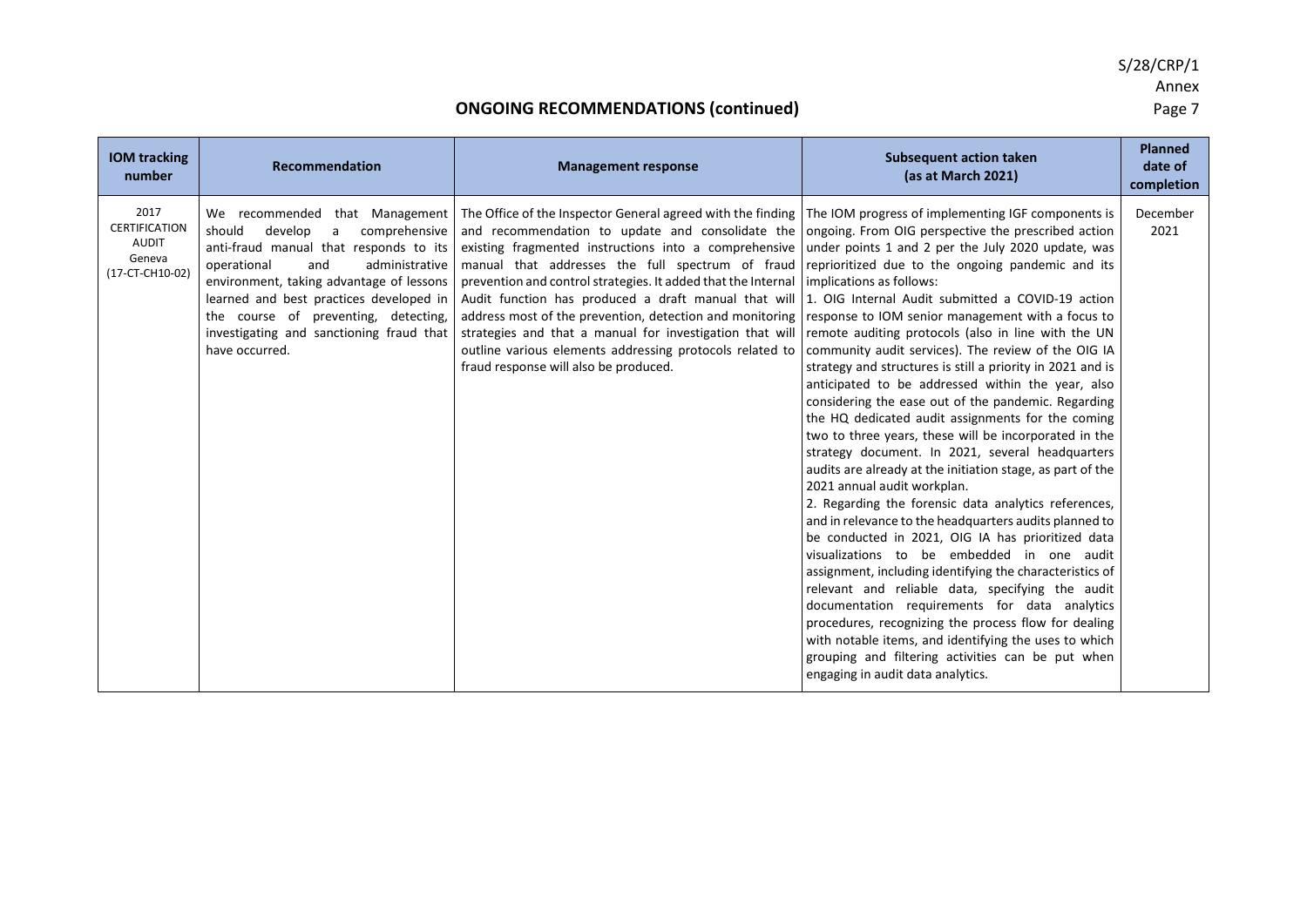## S/28/CRP/1

# Annex<br>Page 8

| <b>IOM tracking</b><br>number                                      | Recommendation                                                                                                                                                                                                                                                 | <b>Management response</b>                                                                                                                                                                                                                                                                                                                                                                                                                                                                                                                                                                                                                                                                                                                                                                                                                                                                                                                                                                                                                                                                                                                                                                                                                                                                               | <b>Subsequent action taken</b><br>(as at March 2021)                                                                                                                                                                                                                                                                                                                                                                                                                                                                                                                                                                       | <b>Planned</b><br>date of<br>completion |
|--------------------------------------------------------------------|----------------------------------------------------------------------------------------------------------------------------------------------------------------------------------------------------------------------------------------------------------------|----------------------------------------------------------------------------------------------------------------------------------------------------------------------------------------------------------------------------------------------------------------------------------------------------------------------------------------------------------------------------------------------------------------------------------------------------------------------------------------------------------------------------------------------------------------------------------------------------------------------------------------------------------------------------------------------------------------------------------------------------------------------------------------------------------------------------------------------------------------------------------------------------------------------------------------------------------------------------------------------------------------------------------------------------------------------------------------------------------------------------------------------------------------------------------------------------------------------------------------------------------------------------------------------------------|----------------------------------------------------------------------------------------------------------------------------------------------------------------------------------------------------------------------------------------------------------------------------------------------------------------------------------------------------------------------------------------------------------------------------------------------------------------------------------------------------------------------------------------------------------------------------------------------------------------------------|-----------------------------------------|
| 2017<br><b>CERTIFICATION</b><br>AUDIT<br>Geneva<br>(17-CT-CH10-04) | We recommended that management<br>should develop a resource mobilization<br>strategy that will outline<br>principles<br>mobilization<br>activities.<br>in resource<br>harmonize various strategies for funding<br>IOM operations in a more coherent<br>manner. | Management agreed with the recommendation and stated  <br>that it acknowledges the need for an organization-wide<br>resource mobilization strategy and is currently developing<br>a Resource Mobilization (RM) strategy for the period 2018-<br>2022 which will include a narrative, a results matrix and a<br>work plan. Management added that consultations for the<br>RM strategy have already been held with the four CORMFs<br>(Washington DC, Berlin, Helsinki and Tokyo) as well as all<br>nine Regional Offices and is expected that the strategy will<br>be finalized before the end of 2018. Management stated<br>that this will be used to provide a framework for RM<br>strategies being developed at Country and Regional Office<br>level and would help country and regional offices to<br>develop a more structured approach to fundraising, with<br>the possibility of setting up resource mobilization targets to<br>meet their needs and monitoring the achievement of these<br>objectives. Management also indicated that the MI<br>publication is not stricto sensu a fundraising tool, but rather<br>considered as a corporate document, or institutional<br>"business card" that captures the variety of the<br>Organization's programming aspirations, as framed by the<br>MIGOF. | The 13th meeting of the Policy Coordinating<br>Committee (PCC) held in September 2020 endorsed an<br>Action Point calling for a review of the draft Resource<br>Mobilization Strategy (RMS) that was presented to<br>senior management in January 2018. Consequently,<br>DRD put forward a request for funding to support the<br>hiring of a service provider who could facilitate the<br>RMS review. The RMS is listed within the ICP<br>Department workplan as well as the IGF workplan for<br>2021. Given the limited resources currently available,<br>however, this was not prioritised for funding at this<br>stage. | June<br>2021                            |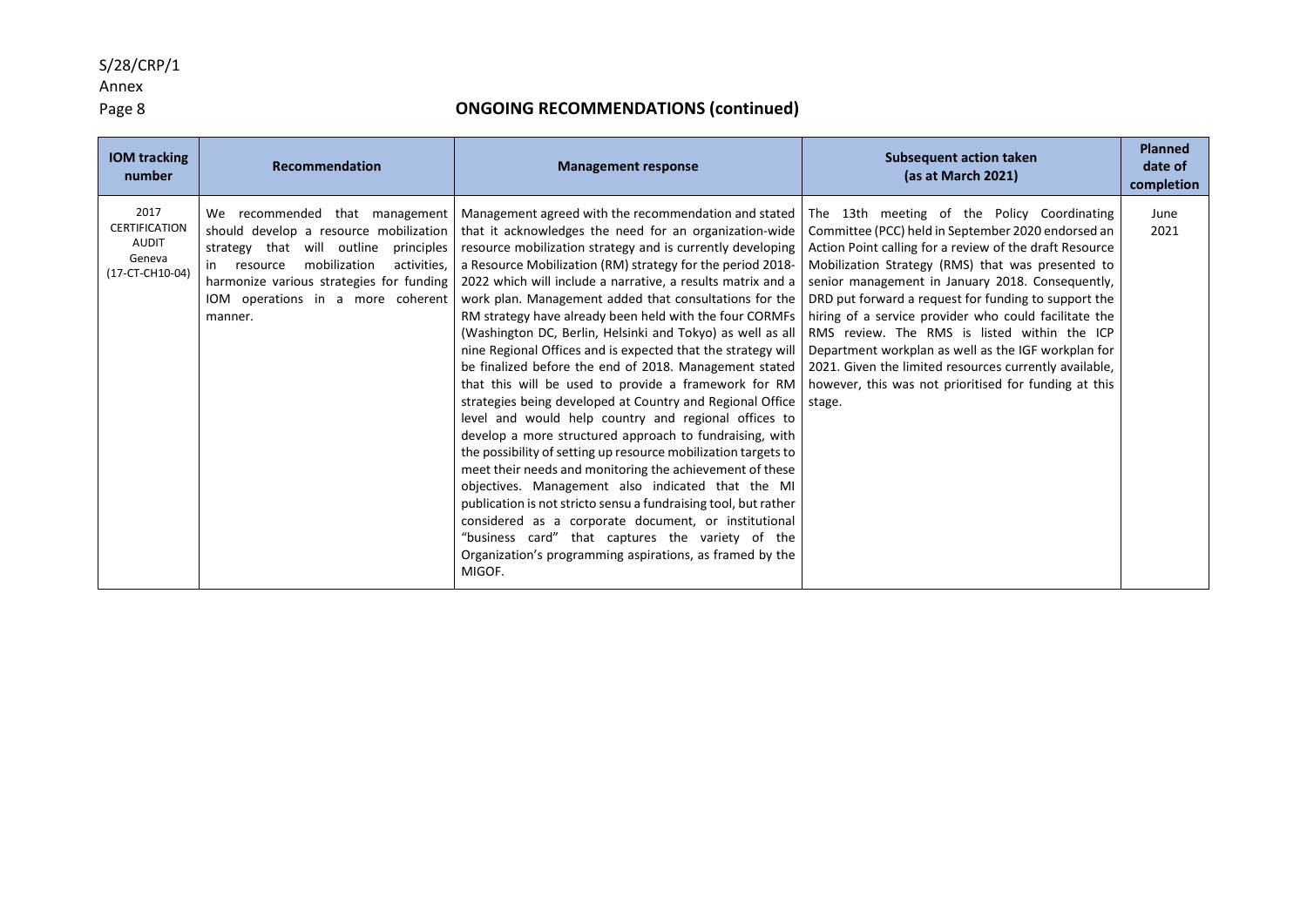| <b>IOM</b> tracking<br>number                                             | <b>Recommendation</b>                                                                                                                                                                                                                                                                                                                                          | <b>Management response</b>                                                                                                                                                                                                                                                                                                                                                             | <b>Subsequent action taken</b><br>(as at March 2021)                                                                                                                                                                                                                                                                                                                                                                                                                                                                                                                                                                                                                                                                                                                                                                                                                                                                                                                                                                                                                                                                                                                                                                                                                                                                                                                                                                                      | <b>Planned</b><br>date of<br>completion |
|---------------------------------------------------------------------------|----------------------------------------------------------------------------------------------------------------------------------------------------------------------------------------------------------------------------------------------------------------------------------------------------------------------------------------------------------------|----------------------------------------------------------------------------------------------------------------------------------------------------------------------------------------------------------------------------------------------------------------------------------------------------------------------------------------------------------------------------------------|-------------------------------------------------------------------------------------------------------------------------------------------------------------------------------------------------------------------------------------------------------------------------------------------------------------------------------------------------------------------------------------------------------------------------------------------------------------------------------------------------------------------------------------------------------------------------------------------------------------------------------------------------------------------------------------------------------------------------------------------------------------------------------------------------------------------------------------------------------------------------------------------------------------------------------------------------------------------------------------------------------------------------------------------------------------------------------------------------------------------------------------------------------------------------------------------------------------------------------------------------------------------------------------------------------------------------------------------------------------------------------------------------------------------------------------------|-----------------------------------------|
| 2017<br><b>CERTIFICATION</b><br><b>AUDIT</b><br>Geneva<br>(17-CT-CH10-09) | the<br>capital<br>to<br>outlay<br>Due<br>reengineer/overhaul SAP<br>needed<br>to<br>implementation, we recommended that<br>Management should perform a user<br>assessment survey of the system<br>application and develop a business case or<br>a sustainability plan, including funding<br>requirements, for the consideration of MS<br>before the year 2025. | Management agreed with the recommendation and<br>indicated that actions are under way to achieve the target<br>of replacing SAP before 2025. It added that ICT has started<br>the initial discussion at DRM level to prepare for the<br>replacement of SAP and that this will be tabled during 2018<br>IT Advisory Board meeting and will be included in the<br>budget review process. | The Business Transformation (BT) initiative is<br>underpinned by the need to move to a next-<br>generation Enterprise Resource Planning (ERP)<br>platform to replace the existing PRISM ERP. Alongside<br>the upgrade of IOM's systems and solutions, the BT<br>will involve the complete transformation of the<br>IOM's<br>underlying<br>business<br>processes<br>in<br>administrative, resource management and support<br>functions. The BT is planned to run from Q4 2020<br>through Q1 2024. The BT commenced its foundational<br>phase in October 2020 with "as-is" baselining of how<br>support functions operate today, including the<br>capture of over 2,200 "needs, improvements and<br>wants" to feed into the future business model design<br>process. This baselining was performed through<br>consultations with over 400 colleagues from across<br>Organization, representing all regions,<br>the<br>administrative centers, and headquarters. At the<br>beginning of 2021, for each process area, there was a<br>defined future vision, proposed service model,<br>identification of the transformative or big-impact<br>ideas and the business rules that will be used to enable<br>this future. These requirements will not only serve to<br>guide the development of future solutions but will also<br>form the basis to determine the best fit ERP platform<br>during the request for proposal (RFP) process in 2021. | December<br>2021                        |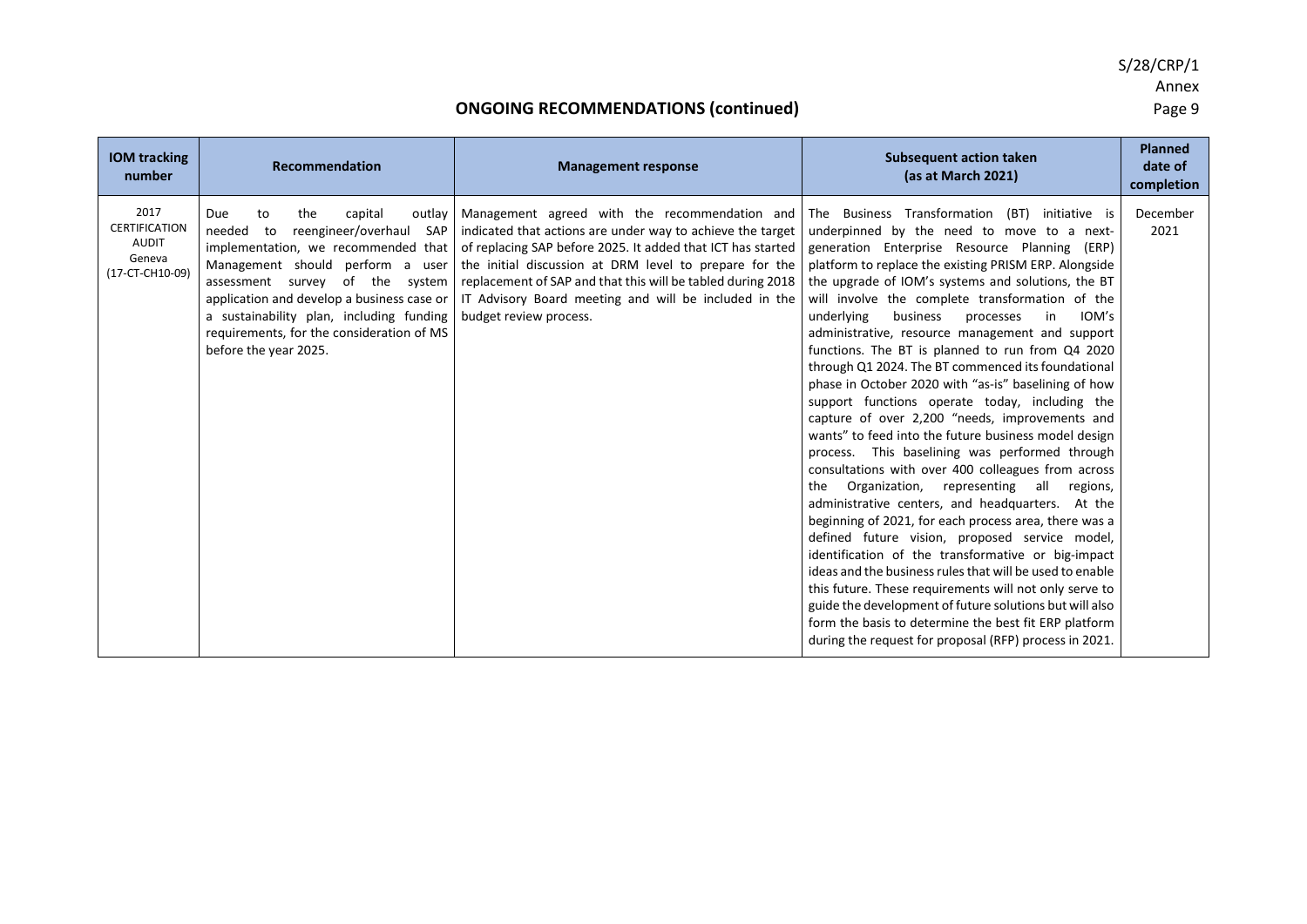Annex<br>Page 10

| <b>IOM tracking</b><br>number                             | <b>Recommendation</b>                                                                                                                                                                                                                                                                                                                                                                       | <b>Management response</b>                                                                                                                                                                                                                                                                                                                                                                                                                                                                                                                                                                                                                                                                                     | <b>Subsequent action taken</b><br>(as at March 2021)                                                                                                                                                                                                                                                                                                                                                                                                                                                                                                                                                                                                                                                                                                                                                                                                                                                                                                                                                                                                  | <b>Planned</b><br>date of<br>completion |
|-----------------------------------------------------------|---------------------------------------------------------------------------------------------------------------------------------------------------------------------------------------------------------------------------------------------------------------------------------------------------------------------------------------------------------------------------------------------|----------------------------------------------------------------------------------------------------------------------------------------------------------------------------------------------------------------------------------------------------------------------------------------------------------------------------------------------------------------------------------------------------------------------------------------------------------------------------------------------------------------------------------------------------------------------------------------------------------------------------------------------------------------------------------------------------------------|-------------------------------------------------------------------------------------------------------------------------------------------------------------------------------------------------------------------------------------------------------------------------------------------------------------------------------------------------------------------------------------------------------------------------------------------------------------------------------------------------------------------------------------------------------------------------------------------------------------------------------------------------------------------------------------------------------------------------------------------------------------------------------------------------------------------------------------------------------------------------------------------------------------------------------------------------------------------------------------------------------------------------------------------------------|-----------------------------------------|
| 2017 INTERIM<br><b>AUDIT</b><br>Manila<br>(17-IN-PH98-05) | We recommended that Management<br>should review the chart of accounts to<br>include account definitions that are<br>descriptive and instructive of the actual<br>IOM.<br>financial<br>transactions<br>of<br>should<br>consider<br>Management<br>also<br>embedding a maintenance framework/<br>guideline into standard business processes<br>to ensure relevance of the chart of<br>account. | Management agreed with the recommendation and stated   The Chart of Accounts (CoA) revision is one of the<br>that it is a priority for the Accounting Division. It indicated<br>that preliminary work started in 2017 and will continue as<br>time and resources allow. Management added that the<br>policy on CoA revision and guidance on GL usage to offices,<br>will be addressed as first priority in the CoA review process<br>and will incorporate emerging donor and management<br>financial information needs (e.g. CBI, Implementing Partner<br>transfers and many others) as well as the necessary<br>restructuring of material codes related GLs to better serve<br>the various information needs. | items under consideration within the Business<br>Transformation initiative as part of the Enterprise<br>Structures<br>review. As of<br>Accounts<br>now.<br>documentation of the existing and "To Be" attribute<br>requirements of the CoA have been completed via<br>deliberations involving stakeholders across IOM Field<br>Offices, Administrative Centers and HQ, outlining<br>gaps, maintenance process,<br>issues,<br>policies,<br>procedures and formal governance schemes. Further<br>will be undertaken on the COA's synergetic alignment<br>in the context of the overall Enterprise Accounting<br>Structure (EAS) and Enterprise Organization Structure<br>(EOS) review in order to design a new lean, fit-for-<br>future and scalable COA structure embodying<br>integrated representation of the principal information<br>classes used to record business transactions, enabling<br>sound financial controls as well as multidimensional<br>reporting to meet IOM's current and emerging<br>internal and external reporting commitments. | September<br>2021                       |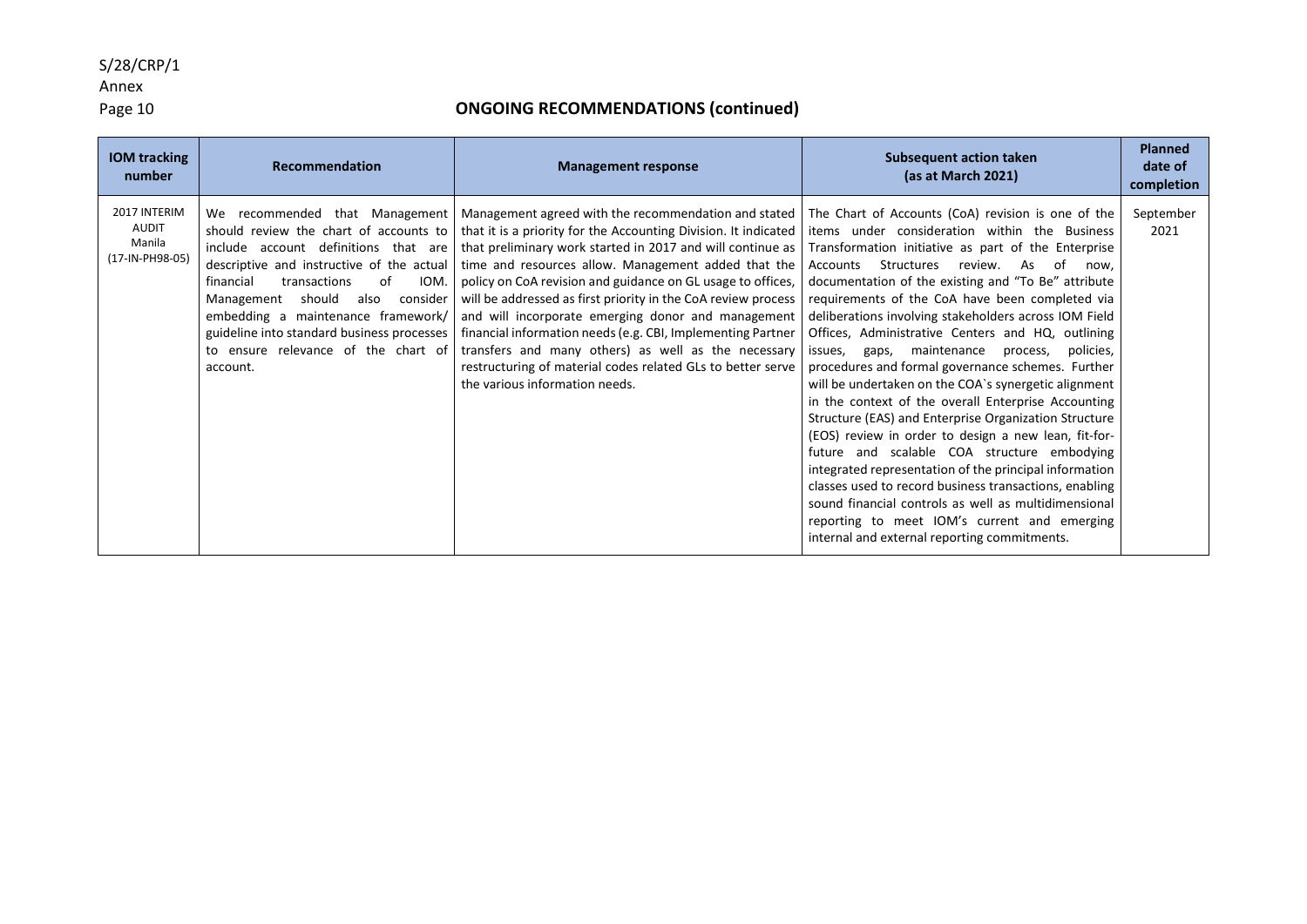| <b>IOM tracking</b><br>number                                             | Recommendation                                                                                                                                                                                                                                                                                                                                                                                                                                                               | <b>Management response</b>                                                                                                                                                                                                                                                                                                                                                                                                                                                                                  | <b>Subsequent action taken</b><br>(as at March 2021)                                                                                                                                                                                                                                                                                                                                                                                                                                                                                                                                                                                                                                                                                                                                                                                                                                                                                                                                                                                                                                                                                                                                                                                                                                                                                                                                                                                  | <b>Planned</b><br>date of<br>completion |
|---------------------------------------------------------------------------|------------------------------------------------------------------------------------------------------------------------------------------------------------------------------------------------------------------------------------------------------------------------------------------------------------------------------------------------------------------------------------------------------------------------------------------------------------------------------|-------------------------------------------------------------------------------------------------------------------------------------------------------------------------------------------------------------------------------------------------------------------------------------------------------------------------------------------------------------------------------------------------------------------------------------------------------------------------------------------------------------|---------------------------------------------------------------------------------------------------------------------------------------------------------------------------------------------------------------------------------------------------------------------------------------------------------------------------------------------------------------------------------------------------------------------------------------------------------------------------------------------------------------------------------------------------------------------------------------------------------------------------------------------------------------------------------------------------------------------------------------------------------------------------------------------------------------------------------------------------------------------------------------------------------------------------------------------------------------------------------------------------------------------------------------------------------------------------------------------------------------------------------------------------------------------------------------------------------------------------------------------------------------------------------------------------------------------------------------------------------------------------------------------------------------------------------------|-----------------------------------------|
| 2017<br><b>COMPLIANCE</b><br><b>AUDIT</b><br>Beirut<br>(17-CO-LB10-01)    | We urged Management to continue with<br>its efforts in ensuring that the Country<br>Office obtains an agreement with the<br>government of Lebanon to enable the<br>office to reinvest the savings from VAT<br>exemptions into catering for migration<br>needs.                                                                                                                                                                                                               | Management explained that it was doing its best to finalize<br>and sign an MoU with the Government as early as<br>practicable. It indicated that the Office was working with<br>the Ministry of Foreign Affairs, Ministry of Interior/General<br>Security Department (GSD) and Office of the Prime Minister<br>to draft the MOU and the response so far has been very<br>positive but added that final approval was still under<br>discussion.                                                              | While the mission status remains unchanged in the<br>country, another modality for letter of exchange is<br>being discussed with MoFA and hopefully that will<br>facilitate the situation of IOM and its staff status in<br>Lebanon.<br>In parallel, MoU is also under discussion, however it<br>may take a little longer to finalize it due to imposed<br>COVID-19 restrictions and in the absence of a<br>legitimate government.                                                                                                                                                                                                                                                                                                                                                                                                                                                                                                                                                                                                                                                                                                                                                                                                                                                                                                                                                                                                    | September<br>2021                       |
| 2016<br><b>CERTIFICATION</b><br><b>AUDIT</b><br>Geneva<br>(16-CT-CH10-02) | Although a Statement of Internal Control is<br>not required under IPSAS to be presented<br>as part of the Financial Statements of the<br>Organization, we recommended that the<br>Organization should work towards the<br>adoption of this best practice to issue a<br>Statement on Internal Control as part of<br>the financial reporting to provide<br>assurance to all stakeholders that IOM is<br>effectively managing and controlling the<br>resources entrusted to it. | Management agreed with the usefulness of the Internal<br>Control Statement as an emerging corporate governance<br>tool and indicated that it will evaluate the feasibility of<br>adopting such practice, giving due consideration to the time<br>and additional resources needed for implementing the<br>necessary certification procedures within IOM's<br>decentralized structure without increased administrative<br>burden on its lean central structure and existing high<br>demands on field offices. | As part of the IGF workstream to strengthen existing<br>business processes, ACO has launched initiative for<br>Financial Accounts Control Optimization. This was<br>further reinforced by the foreseen establishments of a<br>new Financial Controlling Model stipulated as a<br>transformative idea/requirement under the Finance-<br>workstream<br>of<br>to-Manage<br>the<br><b>Business</b><br>Transformation Initiative and the ongoing Delegation<br>of Authorities project under the IGF. The new<br>Financial Controlling Model is envisioned to provide<br>solutions not only to further enhanced safeguarding of<br>the organization's assets, facilitate management<br>decisions and execution of IOM's activities while<br>remaining agile and responsive to changing control<br>requirements using integrated, automated controls.<br>The Business Transformation initiative has also<br>generated, as part of the various transformative ideas,<br>a target to have automated platform for the planning<br>and execution the financial consolidation and closure<br>processes under which the gathering of information,<br>documentation, certifications necessary to support<br>the Statement of Internal Control will be coordinated<br>in a digital/paperless fashion without heightening the<br>related administrative burden. These are viewed as<br>enablers for the issuance of Statement of Internal<br>Control. | December<br>2023                        |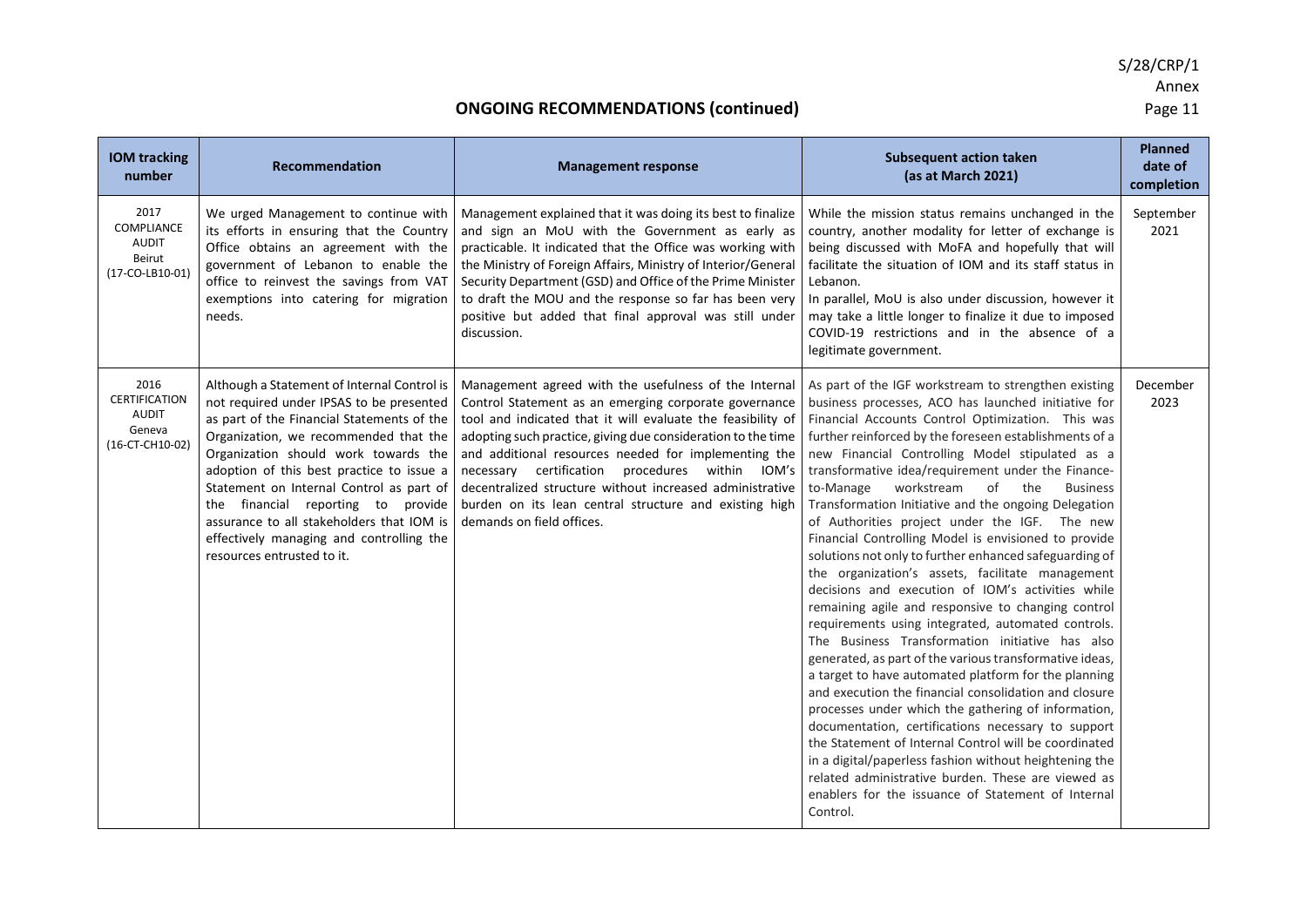Annex<br>Page 12

| <b>IOM tracking</b><br>number                                             | Recommendation                                                                                                                                                                                                                                                                                                                                                                                                                                                                                                                         | <b>Management response</b>                                                                                                                                                                                                                                                                                                                                                                                                                                                                                | <b>Subsequent action taken</b><br>(as at March 2021)                                                                                                                                                                                                                                                                                                                                                                                                                                                                                                                                                                                                                                                                                                                                                                                                                                                                                                                                                                                                                                                                                                                                                                                                                                                                                                                                                                                                                                                                                                                                                         | <b>Planned</b><br>date of<br>completion |
|---------------------------------------------------------------------------|----------------------------------------------------------------------------------------------------------------------------------------------------------------------------------------------------------------------------------------------------------------------------------------------------------------------------------------------------------------------------------------------------------------------------------------------------------------------------------------------------------------------------------------|-----------------------------------------------------------------------------------------------------------------------------------------------------------------------------------------------------------------------------------------------------------------------------------------------------------------------------------------------------------------------------------------------------------------------------------------------------------------------------------------------------------|--------------------------------------------------------------------------------------------------------------------------------------------------------------------------------------------------------------------------------------------------------------------------------------------------------------------------------------------------------------------------------------------------------------------------------------------------------------------------------------------------------------------------------------------------------------------------------------------------------------------------------------------------------------------------------------------------------------------------------------------------------------------------------------------------------------------------------------------------------------------------------------------------------------------------------------------------------------------------------------------------------------------------------------------------------------------------------------------------------------------------------------------------------------------------------------------------------------------------------------------------------------------------------------------------------------------------------------------------------------------------------------------------------------------------------------------------------------------------------------------------------------------------------------------------------------------------------------------------------------|-----------------------------------------|
| 2016<br><b>CERTIFICATION</b><br><b>AUDIT</b><br>Geneva<br>(16-CT-CH10-04) | therefore<br>We<br>recommended<br>that<br>should<br>Management<br>prepare<br>departmental plans under the core funding<br>structure to closely link with the Migration<br>Governance Framework and budget<br>consumption with what has been delivered<br>in terms of outputs and outcomes to<br>ensure integrated performance reporting<br>under RBM. We further recommended<br>that Management should provide the<br>required electronic tools to facilitate<br>monitoring, evaluation,<br>and<br>timely<br>reporting of the process. | Management accepted the recommendation and agreed<br>that further efforts should be made to move in that<br>direction. It added that the Organization will continue<br>integrating Results Based Management principles to its<br>operational and reporting processes within the resources<br>available and within the applicable regulatory framework<br>and that the recently re-activated Member State-led<br>Working Group on Budget Reform will also afford some<br>opportunity to drive the process. | The draft SRF was presented to senior management in<br>December 2020. It is now undergoing a final<br>consultation with HQ divisions, who will scrutinize the<br>four overarching objectives, the long-term and short-<br>term outcomes, the outputs, and the indicators. A<br>consolidation workshop, due in March, will crystallize<br>the assumptions, mainstreaming risk management<br>across the SRF, as well as the cross-cutting<br>commitments. The roll-out of the SRF is foreseen<br>during quarter one or two of 2020. Another results<br>framework, based on Organizational Effectiveness, is<br>also being revised to complement the SRF. It will<br>include elements for the upcoming IGF results<br>framework, in an effort to streamline and integrate<br>monitoring of the internal performance of the<br>Organization.<br>IGF BT workshops during November and December<br>have presented an excellent opportunity to drive such<br>vision through a comprehensive ERP and integrated<br>platforms.<br>The SDG/GCM wizard has been created in PRIMA,<br>based on a RBM mapping of IOM's areas of work to the<br>international frameworks. A preselection of SDG<br>targets and GCM objectives is visible at project<br>development stage. This wizard will enable IOM to<br>meet its reporting commitments to the UN Chief<br>Executive Board, starting 1 January 2021. However, it<br>must be emphasized that reporting will only become<br>comprehensive once all active projects are integrated<br>in PRIMA, and all relevant fields are completed, which<br>is not currently the case. | June 2021                               |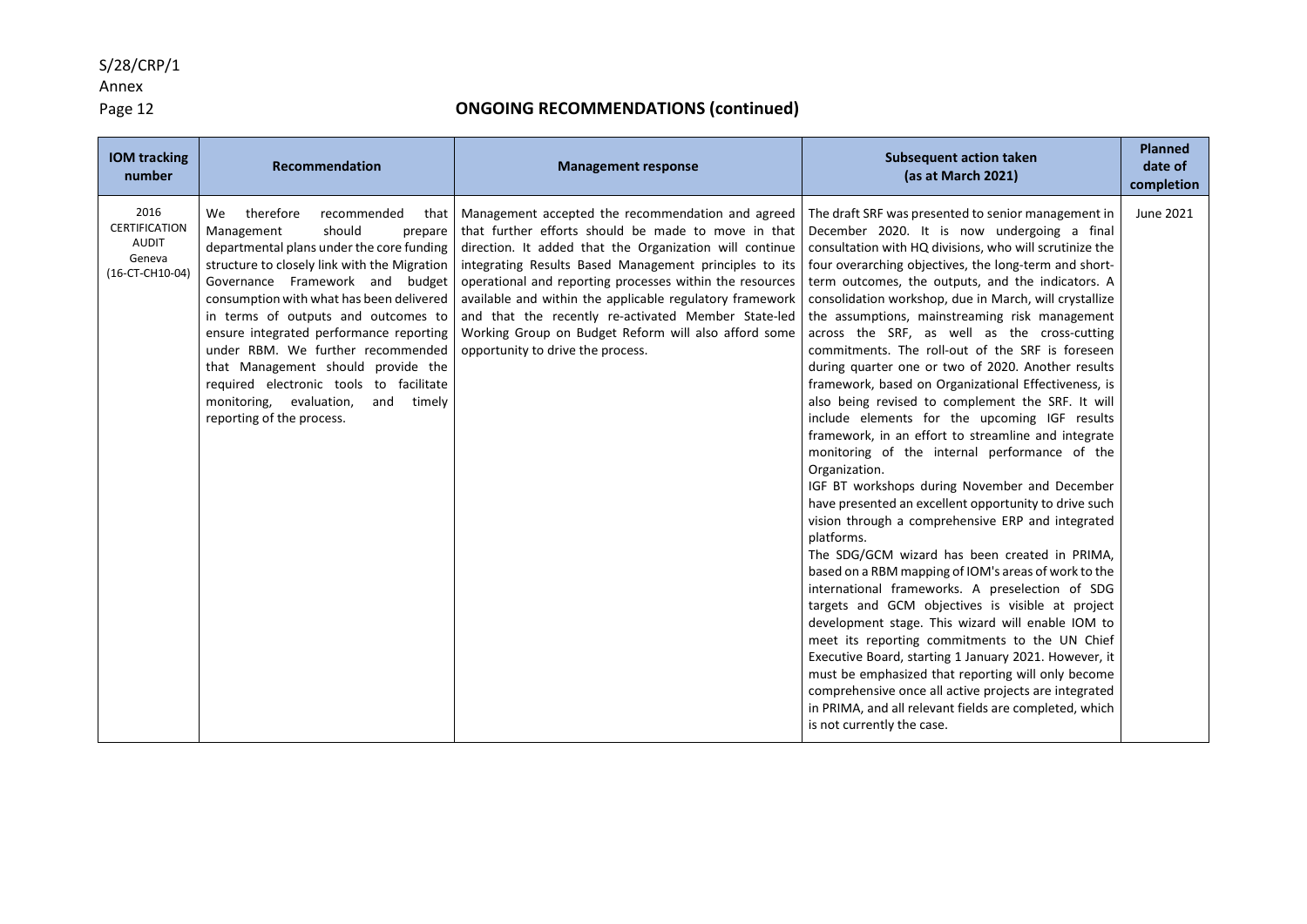| <b>IOM tracking</b><br>number                                             | Recommendation                                                                                                                                                                                                                                                                                                                                                                                                                                   | <b>Management response</b>                                                                                                                                                                                                                                                                                                                                                                                                   | <b>Subsequent action taken</b><br>(as at March 2021)                                                                                                                                                                                                                                                                                                                                                             | <b>Planned</b><br>date of<br>completion |
|---------------------------------------------------------------------------|--------------------------------------------------------------------------------------------------------------------------------------------------------------------------------------------------------------------------------------------------------------------------------------------------------------------------------------------------------------------------------------------------------------------------------------------------|------------------------------------------------------------------------------------------------------------------------------------------------------------------------------------------------------------------------------------------------------------------------------------------------------------------------------------------------------------------------------------------------------------------------------|------------------------------------------------------------------------------------------------------------------------------------------------------------------------------------------------------------------------------------------------------------------------------------------------------------------------------------------------------------------------------------------------------------------|-----------------------------------------|
| 2016<br><b>CERTIFICATION</b><br><b>AUDIT</b><br>Geneva<br>(16-CT-CH10-06) | We recommended that Management<br>should adopt a more comprehensive<br>Knowledge Management framework and<br>procedures aligned with the Organization's<br>mandate, goals, and objectives. These may<br>be based on an assessment of current and<br>future knowledge management needs and<br>include measures for implementation.                                                                                                                | Management agreed with the recommendation and stated<br>that it will continue strengthening the knowledge<br>management framework of IOM.                                                                                                                                                                                                                                                                                    | The development of "my IOM" has made great strides<br>and will contribute to knowledge<br>in<br>2020<br>management and strategic decision-making. "My<br>IOM" will include content from the current IQ cycle<br>and be piloted in March. It is expected that the<br>resulting feedback from managers across the<br>Organization will be analyzed during quarter two for<br>further improvements to the platform. | June 2021                               |
| 2016<br><b>CERTIFICATION</b><br><b>AUDIT</b><br>Geneva<br>(16-CT-CH10-11) | We recommended that Management<br>should review IN/1 to strengthen policies<br>and procedural coordination within the<br>Organization. Management could also<br>consider the establishment of a Policy<br>Coordinating<br>Unit to<br>have<br>close<br>collaboration with technical members of<br>departments to ensure that policy,<br>normative and operational management<br>are coordinated and aligned with IOM's<br>mission and objectives. | Management concurred that it is essential to maintain an<br>up to date, well organized, coordinated and complete<br>series of policies, and that this is an important part of any<br>well-managed and transparent organization. It indicated its<br>commitment to explore specific approaches to improving<br>the current regime, including reviewing the IN/1 and any<br>structural solutions to help improve in this area. | The working group has met in Oct 2020 and several<br>members have been working on relevant issues since<br>then. With having had the most recent meeting in<br>April 2021, the working group is overall progressing<br>towards finalizing the IN/1.                                                                                                                                                              | September<br>2021                       |
| 2015<br><b>CERTIFICATION</b><br>AUDIT<br>Geneva<br>(15-CT-CH10-07)        | problems<br>The<br>resolution<br>the<br>0f<br>non-implementation<br>faced<br>in<br>of<br>recommendations of internal audit may be<br>addressed by the Management/Audit<br>Advisory Committee so that corrective<br>envisaged<br>these<br>action<br>under<br>recommendations could be taken.                                                                                                                                                      | OIG is reporting statistics on the Ongoing audit<br>recommendations. The administration is following up to<br>address the recommendations at all levels including by<br>country offices, regional offices, the administrative centers,<br>and Headquarters.                                                                                                                                                                  | Opportunities for implementing further measures to<br>strengthen management follow-up of audit<br>recommendations will be pursued and evaluated<br>under the IGF.                                                                                                                                                                                                                                                | September<br>2022                       |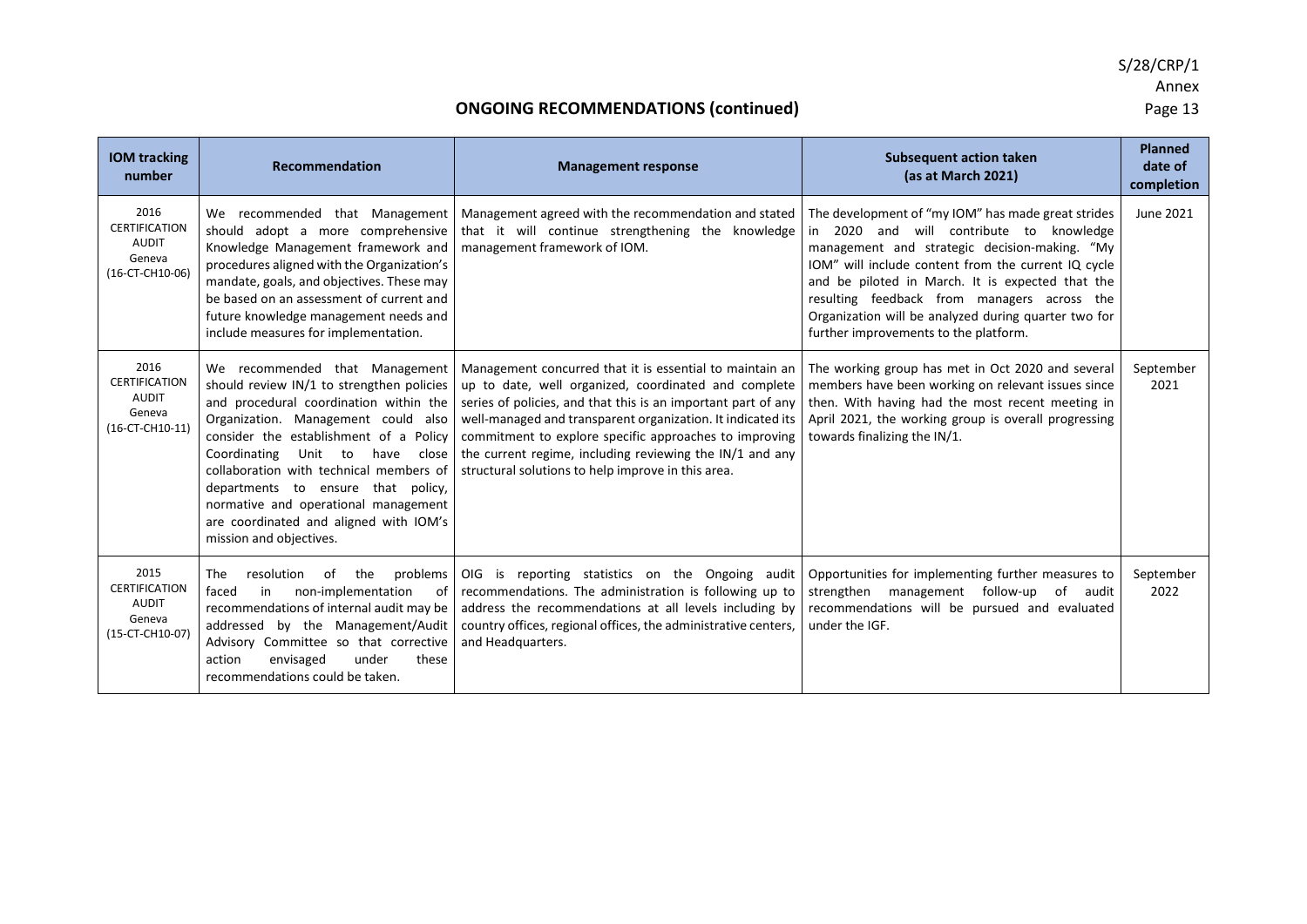#### Annex

### Page 14 **ONGOING RECOMMENDATIONS (continued)**

| <b>IOM tracking</b><br>number                                        | Recommendation                                                                                                                                                              | <b>Management response</b>                                                                                                                                                                                                                                                                                                       | <b>Subsequent action taken</b><br>(as at March 2021)                                                                                                                                                                                                                                                                                                                                                                                                                                                                                                                                                                                                                               | <b>Planned</b><br>date of<br>completion |
|----------------------------------------------------------------------|-----------------------------------------------------------------------------------------------------------------------------------------------------------------------------|----------------------------------------------------------------------------------------------------------------------------------------------------------------------------------------------------------------------------------------------------------------------------------------------------------------------------------|------------------------------------------------------------------------------------------------------------------------------------------------------------------------------------------------------------------------------------------------------------------------------------------------------------------------------------------------------------------------------------------------------------------------------------------------------------------------------------------------------------------------------------------------------------------------------------------------------------------------------------------------------------------------------------|-----------------------------------------|
| 2015<br>PERFORMANCE<br><b>AUDIT</b><br>Geneva<br>(15-PE-CH10-15)     | IOM may explore inclusion of policy<br>provisions specific to staff with disabilities<br>as part of efforts to create a diverse and<br>inclusive work environment.          | A new Diversity and Inclusion Officer position was approved<br>in the 2017 budget (under recruitment currently) and a<br>Staff Welfare Position has been established in 2016. These<br>positions will be tasked to promote inclusion of staff<br>members with disabilities.                                                      | By March 2021 work by a disability inclusion<br>consultant was finalized, delivering: a) a draft<br>reasonable accommodation policy and guidance<br>document; b) a basic accessibility guideline document<br>for IOM premises; c) an accessibility guide for events;<br>d) an accessibility guide for recruitment. By the<br>December 2021 the aim is to have a comprehensive<br>and<br>adoption of the<br>review<br>reasonable<br>accommodation policy. On March 2021 IOM<br>submitted its annual report for the UN Disability<br>Inclusion Strategy with inputs from different<br>stakeholders. Regular meetings of the internal<br>working group take place on a regular basis. | December<br>2021                        |
| 2015<br>PERFORMANCE<br><b>AUDIT</b><br>Geneva<br>(15-PE-CH10-17)     | IOM may devise performance evaluation<br>indicators for each category of consultancy<br>and their functional competencies.                                                  | HRM is planning to revise its instruction on consultants<br>(IN/84) this year and will include robust performance<br>indicators for evaluation of consultants.                                                                                                                                                                   | IN/84 (Guidelines for Selection and Employment of<br>Consultants) has been revised based on consultations<br>and the draft shared with relevant stakeholders in the<br>field. It is currently undergoing internal coordination<br>for final comments, after which it will be submitted to<br>the Office of the Director General for approval. The<br>revised instruction includes performance evaluation<br>criteria and a suggested rating grid.                                                                                                                                                                                                                                  | June 2021                               |
| 2014<br>PERFORMANCE<br><b>ICT AUDIT</b><br>Geneva<br>(14-PE-CH10-14) | ITC may ensure that confidentiality and<br>integrity of organization-wide data is<br>strengthened by adopting ISO 27001<br>certification and updating its backup<br>system. | No funding has been approved for the IC Division to<br>implement compliance with ISO 27001. Although the latest<br>ICT Strategy (2017-2020) incorporates ISO 27001<br>certification as one of its objectives within the period. This<br>objective is supported by defined action to be delivered by<br>ICT between now and 2020. | The Data Centre consolidation seeks to leverage the<br>cloud and its attainment of ISO 27001 certification.<br>IOM data will be migrated to the March to December<br>2021 and certification normally ensured by these<br>activities.                                                                                                                                                                                                                                                                                                                                                                                                                                               | December<br>2023                        |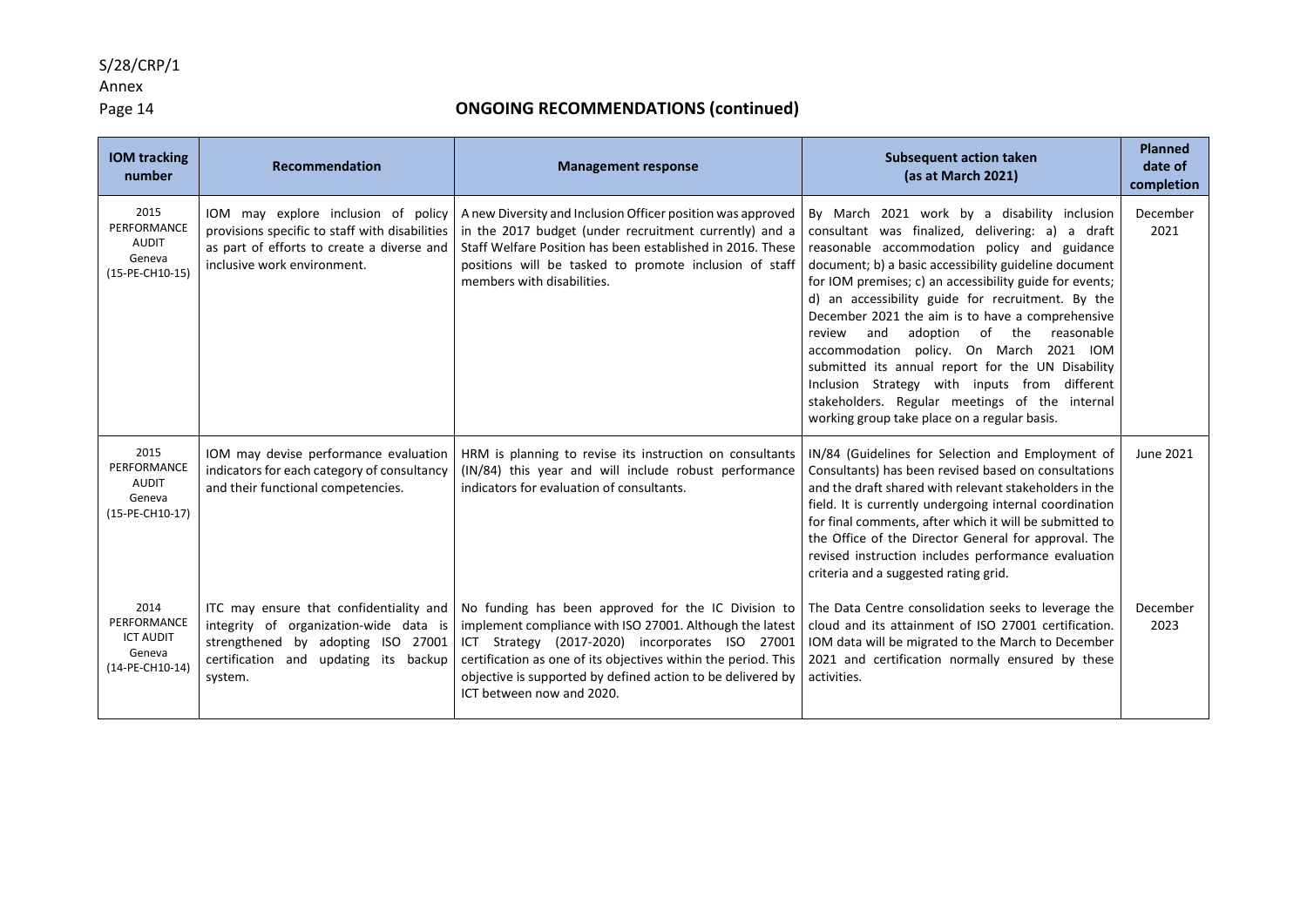| <b>IOM tracking</b><br>number                                             | <b>Recommendation</b>                                                                                                                                                                                                                                     | <b>Management response</b>                                                                                                                                                                                                                                                                                                                                                                                                                                                                                                                                                                                                                                                                                                                                                                                                                                                                                                                                                                                                                                                                                                                                                                                         | <b>Subsequent action taken</b><br>(as at September 2020)                                                                                                                                                                                                                                                                                                                                                                                  | <b>Completed</b><br>in. |
|---------------------------------------------------------------------------|-----------------------------------------------------------------------------------------------------------------------------------------------------------------------------------------------------------------------------------------------------------|--------------------------------------------------------------------------------------------------------------------------------------------------------------------------------------------------------------------------------------------------------------------------------------------------------------------------------------------------------------------------------------------------------------------------------------------------------------------------------------------------------------------------------------------------------------------------------------------------------------------------------------------------------------------------------------------------------------------------------------------------------------------------------------------------------------------------------------------------------------------------------------------------------------------------------------------------------------------------------------------------------------------------------------------------------------------------------------------------------------------------------------------------------------------------------------------------------------------|-------------------------------------------------------------------------------------------------------------------------------------------------------------------------------------------------------------------------------------------------------------------------------------------------------------------------------------------------------------------------------------------------------------------------------------------|-------------------------|
| 2019<br><b>CERTIFICATION</b><br><b>AUDIT</b><br>Geneva<br>(19-CT-CH10-01) | Resource<br>should<br>impress on the<br>Management Officers and Chiefs of<br>Mission to have regular follow up schedule<br>counties to enhance timely inflow of the<br>needed Value Added Tax reimbursable to<br>support the resource requirement of IOM. | We recommended that management   The Management agreed with the recommendation and<br>stated that the Periodic Checklist Reviews performed by<br>Regional Accounting Focal points includes direct follow up<br>with Offices on outstanding VAT receivables. Additionally,<br>with the tax authorities of the host in some instances, a large office has a staff member<br>dedicated for the VAT reimbursement, and in another, the<br>office has contracted an external agency with expertise on<br>VAT recoveries to do the presentation and follow up with<br>the respective Government.<br>Management further indicated that most of the VAT<br>reimbursement delays are beyond IOM's control. Where<br>offices face specific challenges in claiming the VAT refunds,<br>similar delays are experienced by other United Nations<br>agencies present at the country as well, and as such the<br>follow-ups with respective Governments have been<br>coordinated by the United Nations Resident Coordinators.<br>In addition, management regularly highlights and urges<br>Member States to expedite settlement of tax<br>including<br>via<br>their<br>reimbursements,<br>Permanent<br>Representations in Geneva. | IOM regularly follows up with the relevant<br>government tax authorities to expedite timely<br>recovery of outstanding VAT claims. IOM offices are<br>committed to the timely submission of claims, which<br>are also reviewed and followed up by central review<br>functions, so as to ensure claims are not delayed.<br>Given that reimbursement delays are beyond IOM's<br>control, management considers the recommendation<br>closed. | September<br>2020       |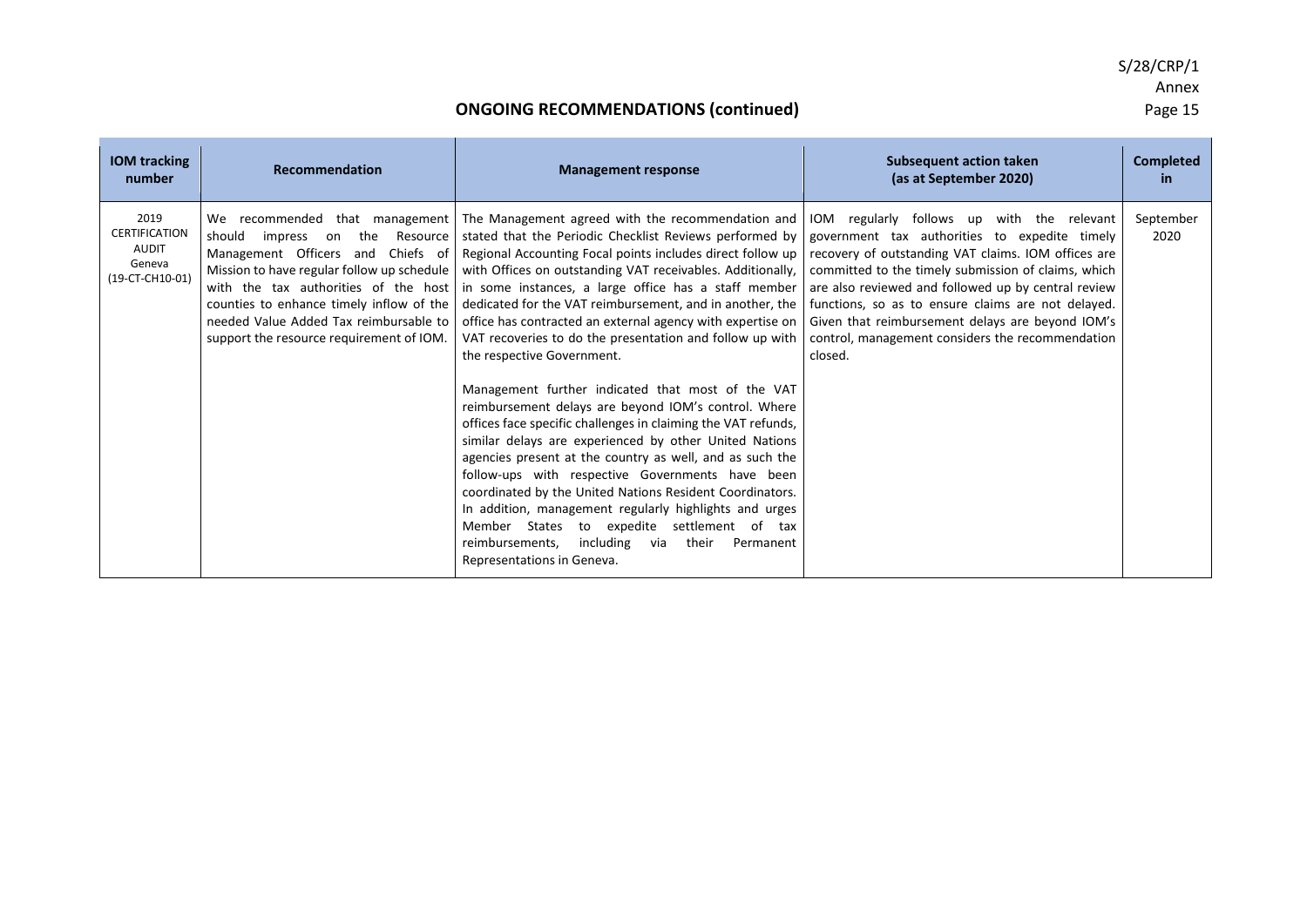### Annex

### Page 16 **ONGOING RECOMMENDATIONS (continued)**

| <b>IOM tracking</b><br>number                                             | <b>Recommendation</b>                                                                                                                                                                                                                                                                                                                                                                                                                                                              | <b>Management response</b>                                                                                                                                                                                                                                                                                                                                                                                                                                                                                                                                                                                                                                                                                                                                                                                                                                                                                                                                                                                                                                                                                                                                                                                                                                                                                                                                                                                                                                                                                                                                                                                                                                                                                                                                                                                                                                                                                                                                                                                                              | <b>Subsequent action taken</b><br>(as at September 2020)                                                                                                                                                                                                                                                                                                                                                                                                                                                                                                                                                                         | <b>Completed</b><br><b>in</b> |
|---------------------------------------------------------------------------|------------------------------------------------------------------------------------------------------------------------------------------------------------------------------------------------------------------------------------------------------------------------------------------------------------------------------------------------------------------------------------------------------------------------------------------------------------------------------------|-----------------------------------------------------------------------------------------------------------------------------------------------------------------------------------------------------------------------------------------------------------------------------------------------------------------------------------------------------------------------------------------------------------------------------------------------------------------------------------------------------------------------------------------------------------------------------------------------------------------------------------------------------------------------------------------------------------------------------------------------------------------------------------------------------------------------------------------------------------------------------------------------------------------------------------------------------------------------------------------------------------------------------------------------------------------------------------------------------------------------------------------------------------------------------------------------------------------------------------------------------------------------------------------------------------------------------------------------------------------------------------------------------------------------------------------------------------------------------------------------------------------------------------------------------------------------------------------------------------------------------------------------------------------------------------------------------------------------------------------------------------------------------------------------------------------------------------------------------------------------------------------------------------------------------------------------------------------------------------------------------------------------------------------|----------------------------------------------------------------------------------------------------------------------------------------------------------------------------------------------------------------------------------------------------------------------------------------------------------------------------------------------------------------------------------------------------------------------------------------------------------------------------------------------------------------------------------------------------------------------------------------------------------------------------------|-------------------------------|
| 2019<br><b>CERTIFICATION</b><br><b>AUDIT</b><br>Geneva<br>(19-CT-CH10-02) | We recommended to management to<br>ensure that Accounts Division (ACO)<br>enforces (through the field offices) the<br>monitoring of staff entrusted with<br>resources to account and retire advances<br>and regularly. Additionally,<br>timely<br>management should encourage the Offices<br>to be consistent in making the necessary<br>deductions through payroll in line with the<br>PRISM HR operation procedures to make<br>funds available for timely projects<br>execution. | Management agreed with the recommendation and stated<br>that monitoring and follow-up, a system enhancement has<br>been introduced to address this issue in 2016. Apart from<br>the periodic reviews performed by RAS (which includes the<br>staff open vendor items) the enhancement involves<br>producing and distributing automated monthly staff vendor<br>account statements. These statements allow all IOM staff<br>members to verify their own vendor accounts, for<br>completeness and accuracy, whilst required to take timely<br>action on any outstanding balances. These statements are<br>generated after the central closure of the monthly accounts<br>and circulated to all staff members via email (regardless of<br>whether they have any outstanding balance or not). In<br>addition, a read-only access to staff vendor accounts (via<br>the Employee Self Service portal) limited to each staff<br>member's own vendor account has also been introduced,<br>ensuring all staff can access with read only functionality, in<br>real time, their own staff vendor account. Management<br>highlighted that the largest part of the old outstanding<br>items pertains to Education Grant advances, and by policy,<br>Educational Grant advances can only be cleared by staff<br>members once the eligible child attended minimum 2/3rd<br>of the school year. Hence these advances cannot be cleared<br>earlier, however related HR regulation (last updated in<br>2019) ensures that staff members can get no new advance<br>without clearance a past advance and that overdue non-<br>cleared advances become deductible. Management<br>indicated it would ensure that the due date of these<br>advances would be adjusted to reflect the policy and to<br>ensure more accurate aging analyses. The Management<br>further highlighted that for Education Advances a monthly<br>accrual posting procedure is in place which ensures timely<br>projectization and hence funding coverage for the related<br>expenses. | Management considers the recommendation closed:<br>(a) advances are scrutinized during the periodic<br>reviews performed by regional accounting support<br>central review functions (including of staff open<br>vendor items); (b) automated monthly staff vendor<br>account statements are produced for and distributed<br>to all staff; (c) internal controls established by a<br>human resource regulation ensure that no new<br>advances are issued without past advances having first<br>been cleared; and (d) advances are accrued monthly,<br>ensuring timely projectization for funding coverage of<br>related expenses. | September<br>2020             |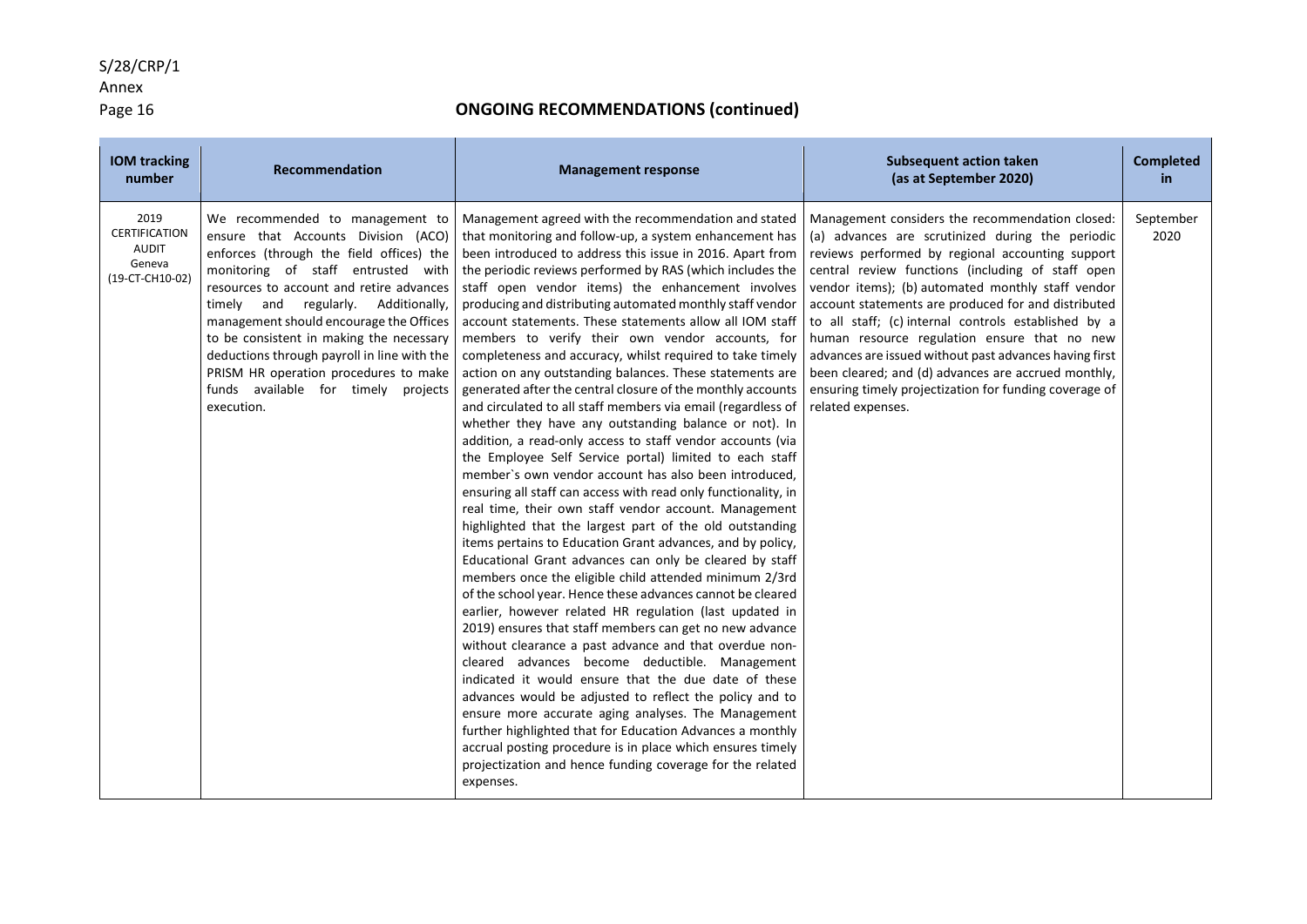| <b>IOM tracking</b><br>number                                             | Recommendation                                                                                                                                                                         | <b>Management response</b>                                                                                                                                                                                                                                                                                                                                                                                                                                                                                                                                                                                                                                                                                                                                                                                                                                                                                                                                                                                                                                                                                                                                                                                                                                                                                                                                                                                                                    | <b>Subsequent action taken</b><br>(as at September 2020)                                                                                                                                                                                                                                                        | <b>Completed</b><br>in. |
|---------------------------------------------------------------------------|----------------------------------------------------------------------------------------------------------------------------------------------------------------------------------------|-----------------------------------------------------------------------------------------------------------------------------------------------------------------------------------------------------------------------------------------------------------------------------------------------------------------------------------------------------------------------------------------------------------------------------------------------------------------------------------------------------------------------------------------------------------------------------------------------------------------------------------------------------------------------------------------------------------------------------------------------------------------------------------------------------------------------------------------------------------------------------------------------------------------------------------------------------------------------------------------------------------------------------------------------------------------------------------------------------------------------------------------------------------------------------------------------------------------------------------------------------------------------------------------------------------------------------------------------------------------------------------------------------------------------------------------------|-----------------------------------------------------------------------------------------------------------------------------------------------------------------------------------------------------------------------------------------------------------------------------------------------------------------|-------------------------|
| 2019<br><b>CERTIFICATION</b><br><b>AUDIT</b><br>Geneva<br>(19-CT-CH10-04) | We<br>recommended<br>that<br>urgent<br>investigation be made to establish the true<br>status of the accounts of the affected staff<br>vendors for the necessary action to be<br>taken. | Management agreed with the recommendation and Steps are being taken to automate blocking of<br>explained that there is an ongoing dialog and effort on<br>automating the blocking of separated staff vendor accounts<br>between PCST, HRM and PRISM. Management further<br>stated that a process has been put in place, and PCST is<br>undertaking a monthly review of staff accounts (PRISM<br>Access rights) based on a PRISM report provided on<br>separated staff members. However, in practise, where a<br>staff member has separated the staff accounts cannot be<br>blocked immediately in all instances, mainly due to: a. The<br>separated staff member, when entitled, has elected to<br>participate in the after-service Health Insurance or Medical<br>Service Plan. b. The separation payment and subsequent<br>clearance is still in process. c. Settlement/clearing of<br>remaining vendor open items are ongoing. The open<br>accounts are being regularly followed up with offices for<br>appropriate action during the Periodic Checklist Reviews<br>performed as performed by the Regional Accounting<br>Support function (RAS). In addition, the review of vendor<br>accounts (staff and local vendors) as to the validity is also<br>included within the Checklist for Office Accounts Closure.<br>which are required to be completed by all Offices monthly,<br>which requires that invalid accounts should be blocked. | separated staff vendor accounts. Management<br>considers the recommendation closed, as open<br>vendor accounts related to separated staff have been<br>investigated and an additional review (checklist during<br>month-end closure) and follow-up action have been<br>carried out by central review functions. | September<br>2020       |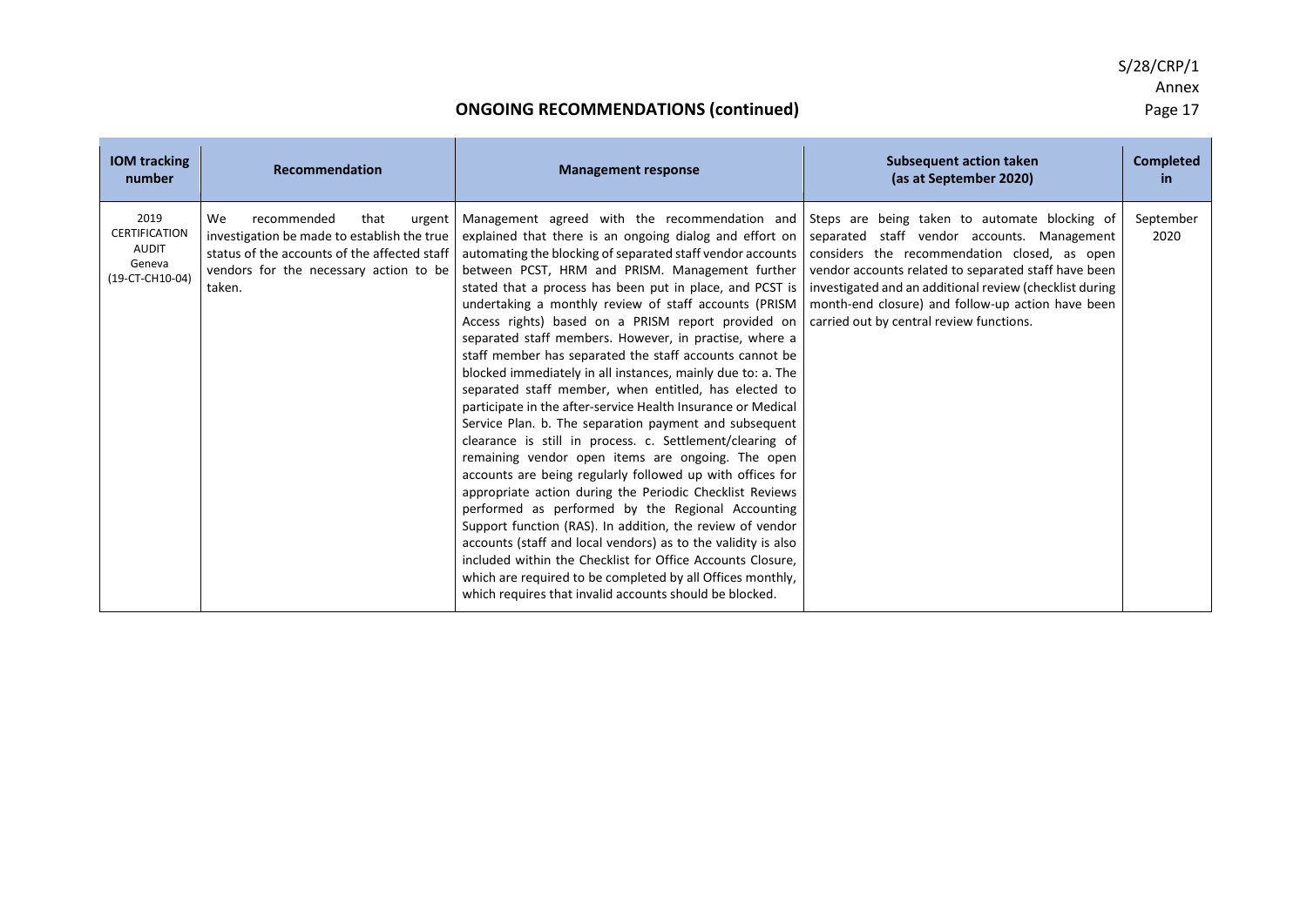### Annex

### Page 18 **ONGOING RECOMMENDATIONS (continued)**

| <b>IOM tracking</b><br>number                             | Recommendation                                                                                                                                                                                                                                                                                                                                                                            | <b>Management response</b>                                                                                                                                                                                                                                                                                                                                                                                                                                                                                                                                                                                                                                                                                                                                                                                                                                                        | <b>Subsequent action taken</b><br>(as at September 2020)                                                                                                                                                                                                                                                                                                                                                                                                                                                                                                                                                                                                                                                                 | <b>Completed</b><br>in |
|-----------------------------------------------------------|-------------------------------------------------------------------------------------------------------------------------------------------------------------------------------------------------------------------------------------------------------------------------------------------------------------------------------------------------------------------------------------------|-----------------------------------------------------------------------------------------------------------------------------------------------------------------------------------------------------------------------------------------------------------------------------------------------------------------------------------------------------------------------------------------------------------------------------------------------------------------------------------------------------------------------------------------------------------------------------------------------------------------------------------------------------------------------------------------------------------------------------------------------------------------------------------------------------------------------------------------------------------------------------------|--------------------------------------------------------------------------------------------------------------------------------------------------------------------------------------------------------------------------------------------------------------------------------------------------------------------------------------------------------------------------------------------------------------------------------------------------------------------------------------------------------------------------------------------------------------------------------------------------------------------------------------------------------------------------------------------------------------------------|------------------------|
| 2019 INTERIM<br><b>AUDIT</b><br>Manila<br>(19-IN-PH98-01) | We urged management to expedite action<br>to complete the gaps identified and take<br>the requisite steps to eliminate all<br>unserviceable assets from the registers for<br>reliance to be placed on the records for<br>informed decision making on assets under<br>the control of the Offices.                                                                                          | Overall management concur that there is a need for<br>enhanced mechanisms that will enable compliance on<br>providing additional asset information, through system<br>validation, to be tailored to ensure that during asset<br>acquisition the data fields are prompted to be completed<br>(prior to proceeding in acquiring the asset within the<br>system).<br>In addition to strengthen communication with Offices on<br>completing the required information as part of the<br>quarterly periodic checklist procedure. Further roll-out of<br>the MAIA (Mobile Asset Inventory Application) tool,<br>facilitating the bar code scanning as mandatory for the<br>year-end stocktake will enable an efficient and improved<br>solution to support the physical stock take of IOM assets<br>and information completeness.                                                        | Management considers the recommendation closed,<br>as all offices were instructed to operationalize the<br>Mobile Asset Inventory Application for the year-end<br>inventory count in June 2020. The Application will<br>improve the transparency of the internal control<br>exercise when it comes to safeguarding assets and<br>allowing offices to verify all assets in terms of quantity<br>and quality (or serviceability).                                                                                                                                                                                                                                                                                          | <b>July 2020</b>       |
| 2019 INTERIM<br><b>AUDIT</b><br>Manila<br>(19-IN-PH98-02) | On the stale cheques, management should<br>consider the capturing of bank details of<br>displaced persons who undertake the DNA<br>tests at the point of service so that the<br>reimbursements could be paid directly into<br>such accounts to minimize the occurrence<br>of unclaimed cheques. Management<br>should take action to address the budget<br>issues as early as practicable. | Management confirms that the list of beneficiary names is<br>received from PRM including the amounts to be reimbursed<br>to the beneficiaries. IOM prepares the checks as per these<br>instructions, which does not provide the bank account<br>details as a payment option. In relation to the budget<br>consumption, management highlights that it is not only<br>constricted to the approved budget amount as under<br>and/or overutilization of each individual refugee sending<br>country are also subject to other factors, namely; the<br>number of refugees assisted by these Offices, which<br>requires continuous coordination between<br>IOM<br>Washington and the donor (PRM) and is an ongoing<br>dialogue during project implementation and thus<br>budgetary decisions are addressed as early as practical<br>possible within the operations implementation cycle. | Management considers the recommendation closed:<br>it cannot avoid stale cheques for unclaimed DNA<br>reimbursements because it follows donor instructions<br>on the issuance of cheques. Furthermore, in relation<br>to budget consumption, quarterly expense reports are<br>prepared for the donor (United States Bureau for<br>Refugees and Migration),<br>Population,<br>which<br>coordinates constantly and meets regularly with the<br>United States Refugee Assistance Program Global<br>Management Team.<br>The purpose of these<br>coordination actions is to update the donor on any<br>issues and activities, including issues with the use of<br>current budgets, in a timely manner throughout the<br>year. | September<br>2020      |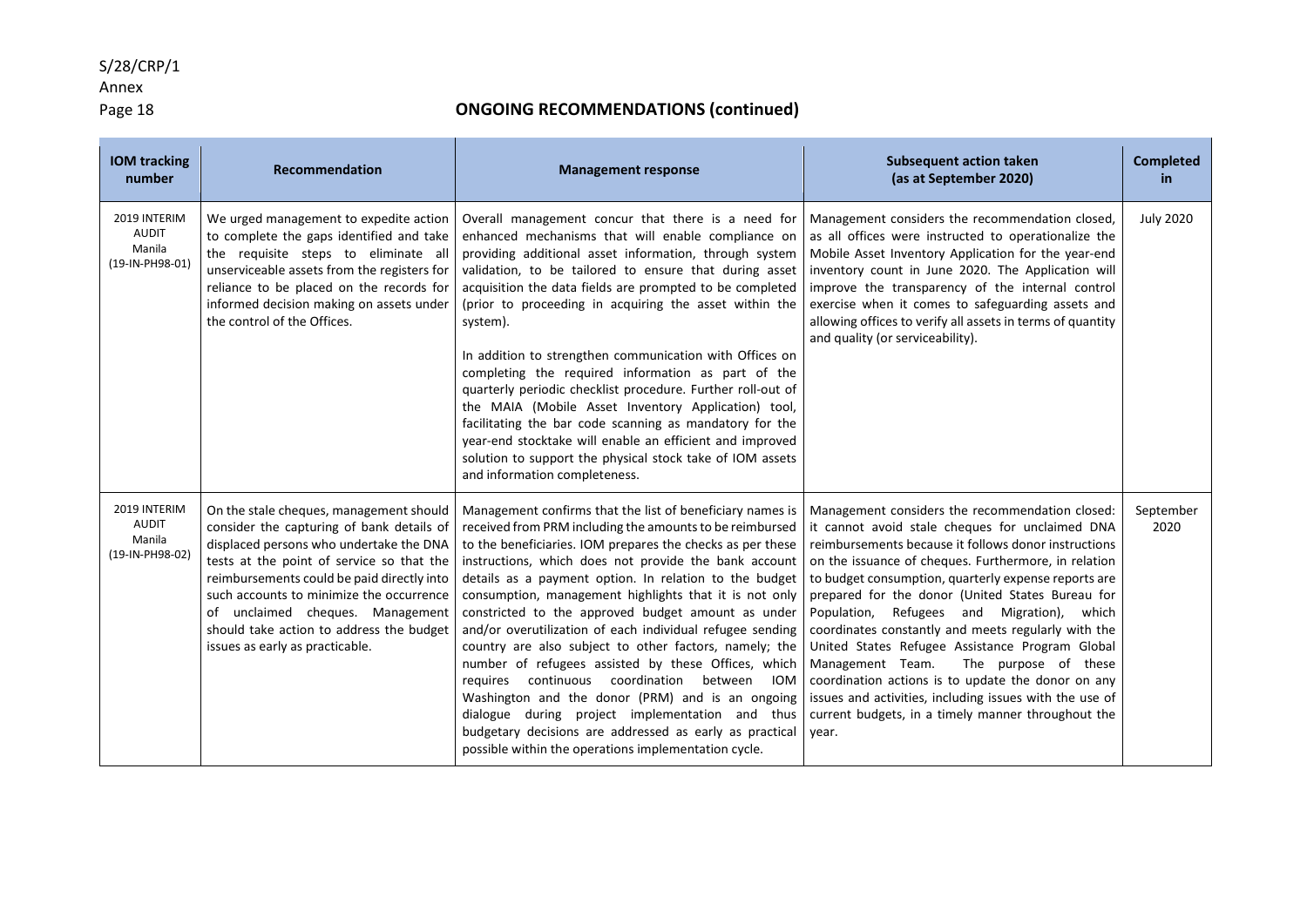| <b>IOM</b> tracking<br>number                             | <b>Recommendation</b>                                                                                                                                                                                | <b>Management response</b>                                                                                                                                                                                                                                                                                                                                                                                                                                                                                                                                                                                                                                                                                                                                                                                                                                                                                                                                                                                                                                                                                                                                                                                                                                                                                                                                                                                                                                                                                                                                                                                           | <b>Subsequent action taken</b><br>(as at September 2020)                                                                                                                                                                                                                                                                                                                      | <b>Completed</b><br>in. |
|-----------------------------------------------------------|------------------------------------------------------------------------------------------------------------------------------------------------------------------------------------------------------|----------------------------------------------------------------------------------------------------------------------------------------------------------------------------------------------------------------------------------------------------------------------------------------------------------------------------------------------------------------------------------------------------------------------------------------------------------------------------------------------------------------------------------------------------------------------------------------------------------------------------------------------------------------------------------------------------------------------------------------------------------------------------------------------------------------------------------------------------------------------------------------------------------------------------------------------------------------------------------------------------------------------------------------------------------------------------------------------------------------------------------------------------------------------------------------------------------------------------------------------------------------------------------------------------------------------------------------------------------------------------------------------------------------------------------------------------------------------------------------------------------------------------------------------------------------------------------------------------------------------|-------------------------------------------------------------------------------------------------------------------------------------------------------------------------------------------------------------------------------------------------------------------------------------------------------------------------------------------------------------------------------|-------------------------|
| 2019 INTERIM<br><b>AUDIT</b><br>Manila<br>(19-IN-PH98-03) | We recommended that management<br>should do further consultation on these<br>investments to ensure that they meet the<br>relevant provisions (Article 7) in the IOM<br><b>Financial Regulations.</b> | Management stated that the instrument met the spirit and<br>requirements of the IOM Financial Regulation, as the funds<br>can be liquidated in under three months such as serving as<br>short term investment in financial management terms. As<br>such investing to the Money Market Funds are fully in line<br>with the Financial Regulations. The Management<br>acknowledges that the definitions applied within IOM<br>accounting policies, in compliance for these financial<br>instruments, differ from the above treasury classification<br>and that investment decisions and classifications on the<br>banking market cannot be fully driven by accounting<br>considerations and definitions. Treasury classification of<br>investments must consider the size and duration of the<br>investment portfolio, jointly with the time need for<br>liquidating the funds in response to the liquidity<br>requirements of IOM. Management further explained that<br>its decision to invest to this new instrument was conscious<br>and widely coordinated with a great deal of internal<br>consultation which was made regarding the funds with the<br>Chief Risk Officer, Department of Resource Management<br>(DRM), Legal Department (LEG) and Office of the Director<br>General (ODG). Such decision addresses known risks to<br>IOM's overexposure to the financial sector by accessing<br>marketable corporate bonds and are designed to comply<br>with IOM's Ethical, Social and Governance criteria, more<br>close aligning the IOM investment portfolio with the<br>Sustainable Development Goals (SDGs). | Management considers the recommendation closed.<br>The matter has been discussed and a policy is in place<br>and being adhered to. The portfolio must be arranged<br>to minimize risks and reflect a proper balance<br>between assets and liabilities in terms of duration. The<br>three-month rule allows IOM to achieve this while<br>respecting the Financial Regulations. | September<br>2020       |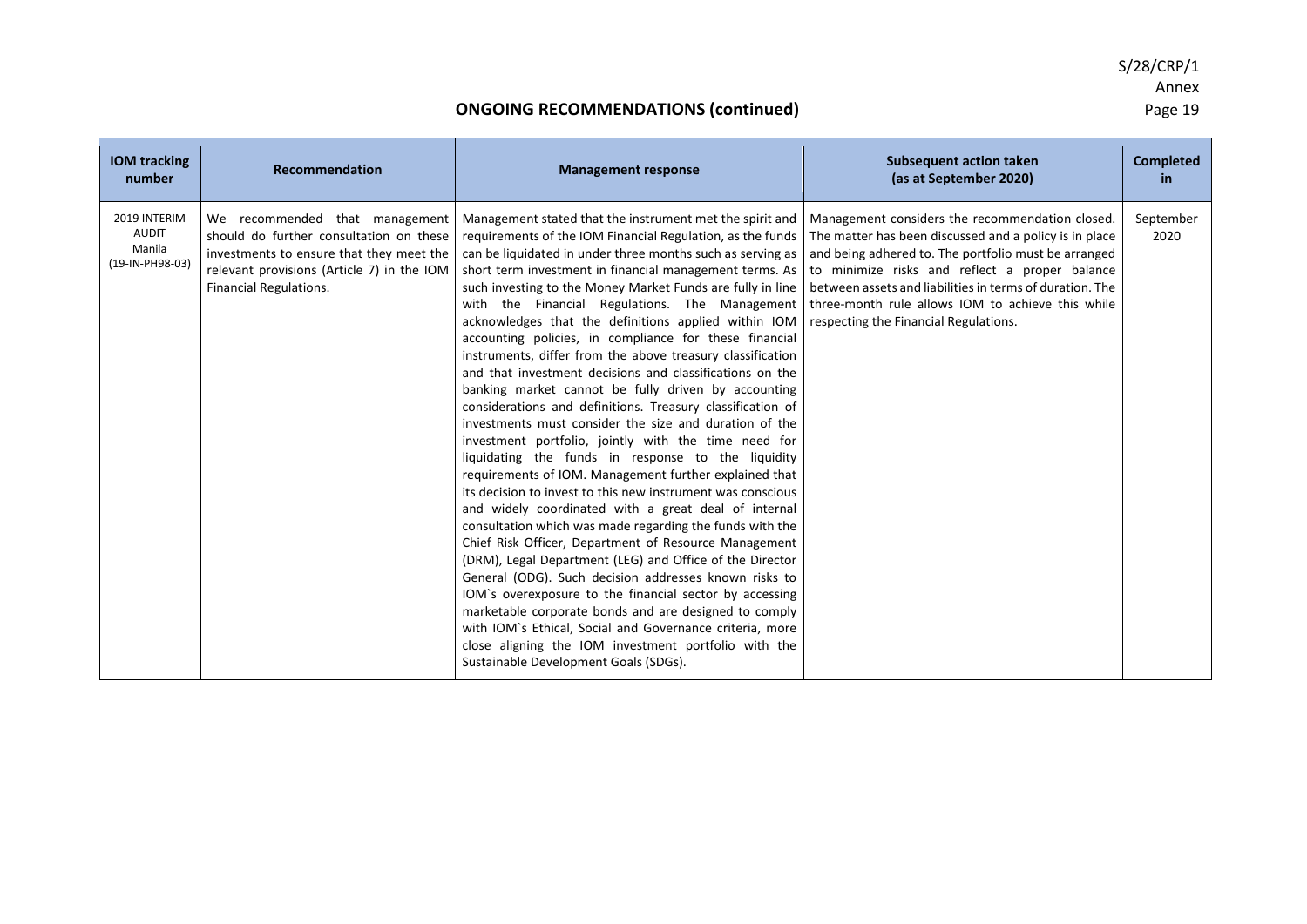Annex<br>Page 20

| <b>IOM</b> tracking<br>number                                          | Recommendation                                                                                                                                     | <b>Management response</b>                                                                                                                                                                                                                                                                                                                                                                                                                                                                                                                                      | <b>Subsequent action taken</b><br>(as at September 2020)                                                                                                                                                                                                                                                                                                                                                                                                                                                                                                                                                                                                                                                                                                                                 | <b>Completed</b><br>in. |
|------------------------------------------------------------------------|----------------------------------------------------------------------------------------------------------------------------------------------------|-----------------------------------------------------------------------------------------------------------------------------------------------------------------------------------------------------------------------------------------------------------------------------------------------------------------------------------------------------------------------------------------------------------------------------------------------------------------------------------------------------------------------------------------------------------------|------------------------------------------------------------------------------------------------------------------------------------------------------------------------------------------------------------------------------------------------------------------------------------------------------------------------------------------------------------------------------------------------------------------------------------------------------------------------------------------------------------------------------------------------------------------------------------------------------------------------------------------------------------------------------------------------------------------------------------------------------------------------------------------|-------------------------|
| 2019<br><b>COMPLIANCE</b><br><b>AUDIT</b><br>Ankara<br>(19-CO-TR10-01) | We recommended that Management<br>continue engaging with the<br>should<br>Headquarters to find a permanent solution<br>to the high staff turnover. | IOM Turkey is expecting results of comprehensive salary<br>scale review for national staff. In addition, Office is<br>requesting general Office re-classification from HRM for<br>both national and international staff to align with United<br>Nations grades in Turkey.                                                                                                                                                                                                                                                                                       | Management considers the recommendation closed.<br>Following coordination between IOM Headquarters<br>and the United Nations Country Team, the<br>comprehensive salary scale was adopted in the Salary<br>Survey Report and approved by the Steering<br>Committee on 25 November 2019. The increase is<br>equivalent to 10.3% for the NO category and 31.9% for<br>the GS category. The amount of the child allowance<br>was revised to TRY 3,259 per child per annum, subject<br>to a maximum of six children. The annual language<br>allowance in the GS category was revised to TRY 4,505<br>for the first language and TRY 2,253 for the second.<br>Two reclassification exercises resulted in 62<br>reclassified positions for national staff and three for<br>international staff. | September<br>2020       |
| 2019<br><b>COMPLIANCE</b><br><b>AUDIT</b><br>Ankara<br>(19-CO-TR10-02) | We urged Management of the Office to<br>liaise with Headquarters to effectively<br>pursue donors to agree to fund multi-year<br>projects.          | The Office stated that Co-Funding is desirable but not very<br>realistic, with further Headquarters support this could be<br>made a reality in future. IOM Turkey does not receive any<br>funds from Headquarters or other IOM Offices, 100% of<br>funds come from projects developed by the Turkey Office.<br>IOM Turkey coordinates with Headquarters regarding<br>fundraising. However, donors have restrictions and do not<br>always agree to fund projects for multiple years. Therefore,<br>at Turkey and Headquarters level this is not always possible. | Management considers the recommendation closed.<br>IOM, in conjunction with the United Nations Country<br>Team, continuously advocates for multi-year funding.<br>Funding for multi-year projects is constricted by the<br>humanitarian structure: humanitarian donors provide<br>for<br>12<br>funds<br>or<br>18 months, while non-humanitarian donors provide<br>multi-year funding (24 or 48 months).                                                                                                                                                                                                                                                                                                                                                                                  | September<br>2020       |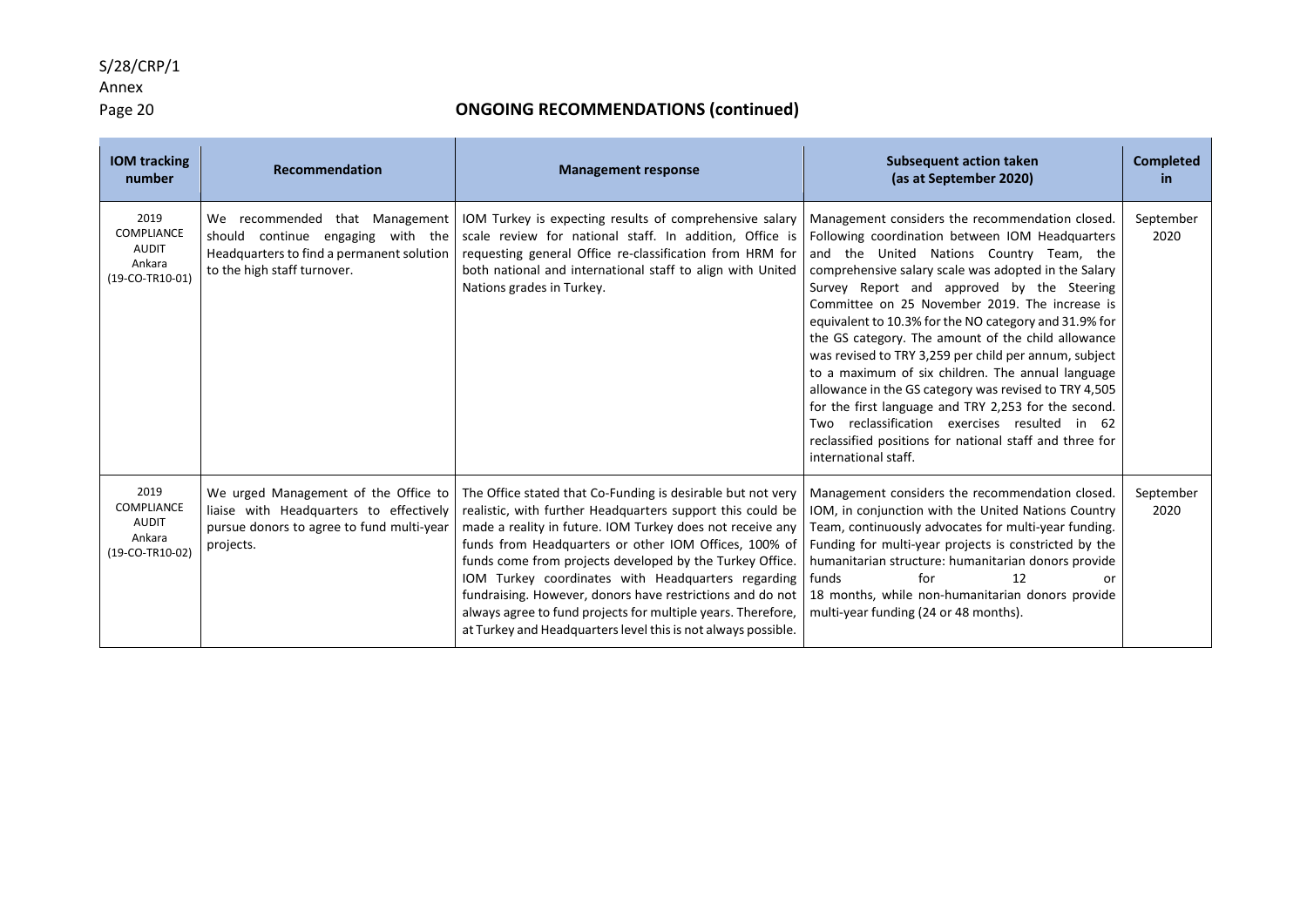| <b>IOM tracking</b><br>number                                          | Recommendation                                                                                                                                                                            | <b>Management response</b>                                                                                                                                                                                                                                                                                                                                                                                                                                                                                                                       | <b>Subsequent action taken</b><br>(as at September 2020)                                                                                                                                                                                                                                                                                                                                                                                                                                                                                                                                                                                                       | <b>Completed</b><br>in. |
|------------------------------------------------------------------------|-------------------------------------------------------------------------------------------------------------------------------------------------------------------------------------------|--------------------------------------------------------------------------------------------------------------------------------------------------------------------------------------------------------------------------------------------------------------------------------------------------------------------------------------------------------------------------------------------------------------------------------------------------------------------------------------------------------------------------------------------------|----------------------------------------------------------------------------------------------------------------------------------------------------------------------------------------------------------------------------------------------------------------------------------------------------------------------------------------------------------------------------------------------------------------------------------------------------------------------------------------------------------------------------------------------------------------------------------------------------------------------------------------------------------------|-------------------------|
| 2019<br><b>COMPLIANCE</b><br><b>AUDIT</b><br>Ankara<br>(19-CO-TR10-03) | We recommended that Management<br>should liaise with Headquarters to engage<br>donors to agree on specific reporting<br>requirements in a suitable<br>format<br>acceptable to all donors. | Management agreed with the recommendation and stated<br>that it has established a standalone Project Development<br>Reporting Unit and Resource Management Unit to manage<br>narrative and financial reporting duties in the Office and<br>that the Office liaise with IOM Headquarters, namely the<br>Legal Department and Donor Relations Division.                                                                                                                                                                                            | Management considers the recommendation closed.<br>IOM Turkey continues to liaise with the Donor<br>Relations Division and the Regional Office in Brussels<br>for support in non-standard contracting procedures,<br>which are expected by some local donor counterparts.<br>In 2019 and 2020, it requested support from the<br>Donor Relations Division, IOM London and the<br>Regional Office in Brussels for projects funded by the<br>Kingdom Foreign, Commonwealth &<br>United<br>Development Office and the Delegation of the<br>European Union. IOM Turkey is working to mitigate<br>delays in receiving approvals from the Office of Legal<br>Affairs. | <b>July 2020</b>        |
| 2019<br>COMPLIANCE<br><b>AUDIT</b><br>Ankara<br>(19-CO-TR10-04)        | We recommended that such requirements<br>should be secured from the Legal Office<br>ahead of project effective date and a global<br>contract template should be agreed with<br>the Donor. | The Office attributed it to disagreement between IOM Legal<br>Department, Procurement and Supply Division with the<br>United Kingdom FCO. This happened because there is no<br>standard global template between IOM and United<br>Kingdom FCO.<br>The Office also indicated that it is widely recognized at a<br>global level that long approval processes hinder IOM<br>Offices' ability to negotiate agreements. The only exception<br>is related to Level-3 Emergencies which are negotiated with<br>donors and activated within IOM quickly. | IOM will continue to work towards a global template.<br>To avoid future delays, IOM and the United Kingdom<br>Foreign, Commonwealth & Development Office<br>recently agreed to implement an upcoming project six<br>months after the start of the United Kingdom's<br>financial year. As projects are usually approved at the<br>start of the financial year, this provides more time for<br>legal negotiations and avoids retroactive start dates.<br>In view of the ongoing efforts and negotiations,<br>management considers the recommendation closed.                                                                                                     | September<br>2020       |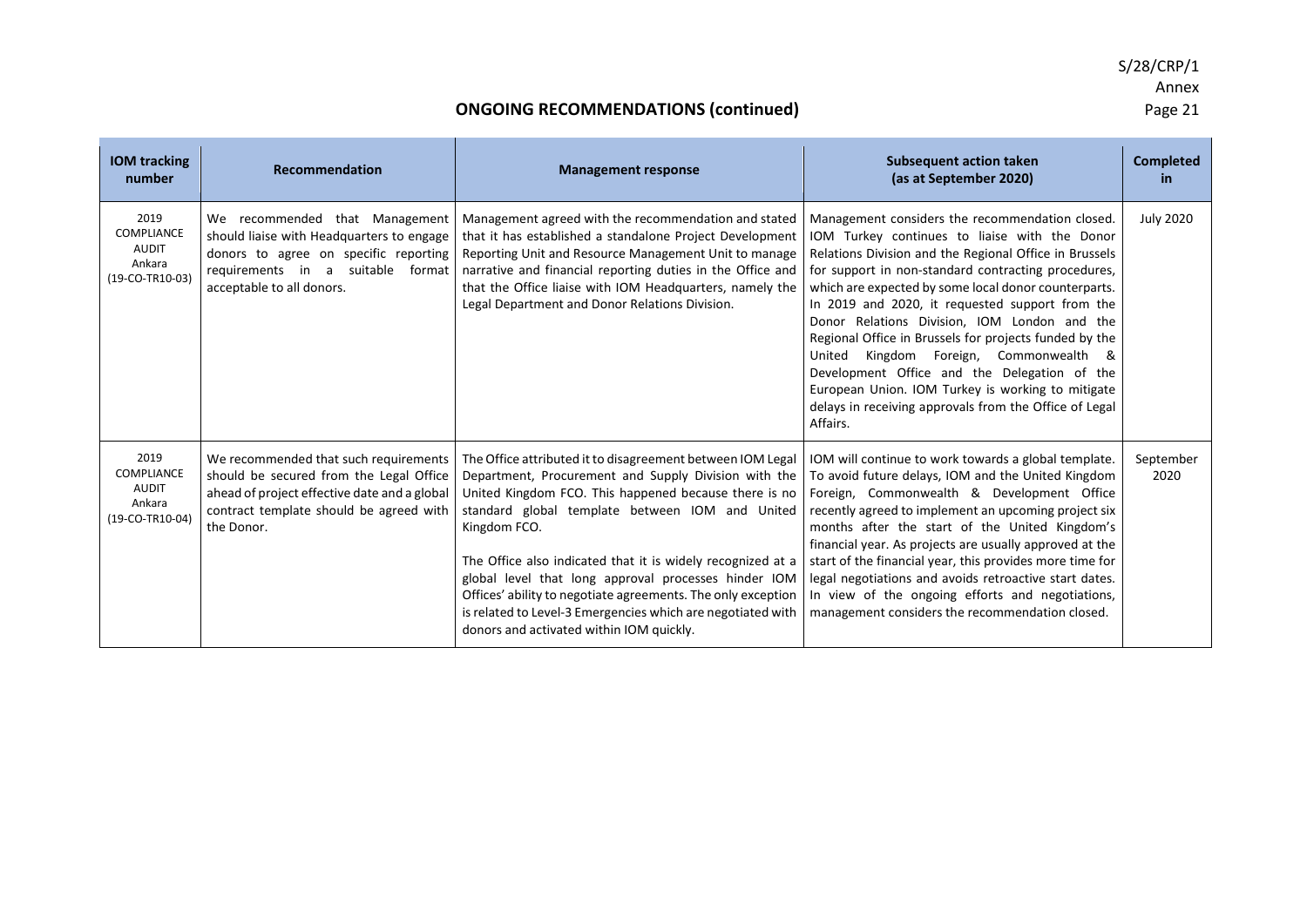### Annex

### Page 22 **ONGOING RECOMMENDATIONS (continued)**

| <b>IOM tracking</b><br>number                                          | <b>Recommendation</b>                                                                                                                                                                                                                                                                                      | <b>Management response</b>                                                                                                                                                                                                                                                                                                                                                                                                                                                                                                                                                                                                                                                                                                                                                                                                                                  | <b>Subsequent action taken</b><br>(as at September 2020)                                                                                                                                                                                                                                                                                                                                    | <b>Completed</b><br>in. |
|------------------------------------------------------------------------|------------------------------------------------------------------------------------------------------------------------------------------------------------------------------------------------------------------------------------------------------------------------------------------------------------|-------------------------------------------------------------------------------------------------------------------------------------------------------------------------------------------------------------------------------------------------------------------------------------------------------------------------------------------------------------------------------------------------------------------------------------------------------------------------------------------------------------------------------------------------------------------------------------------------------------------------------------------------------------------------------------------------------------------------------------------------------------------------------------------------------------------------------------------------------------|---------------------------------------------------------------------------------------------------------------------------------------------------------------------------------------------------------------------------------------------------------------------------------------------------------------------------------------------------------------------------------------------|-------------------------|
| 2019<br><b>COMPLIANCE</b><br><b>AUDIT</b><br>Ankara<br>(19-CO-TR10-05) | We recommended effective cooperation<br>between IOM Turkey and Headquarters to<br>streamline the approval processes to aid<br>speedy resolution of all contractual issues<br>with Donors. Management of the Office<br>should also prioritize projects of similar<br>nature to avoid refunds to the Donors. | The Office explained that the results were not under the<br>control of Turkey Office as the signature of contract with<br>the United Kingdom FCO was delayed five months because<br>of absence of agreed contracted template between IOM<br>and the Donor, the quadripartite contract was delayed by<br>the IOM LEG department, and the economic situation did<br>not make some aspects of implementation possible.<br>The Office indicated that they are operating in a challenging<br>environment which require the Office to submit many<br>contracts to the Legal Department that has low capacity<br>and requires additional support at Headquarters, Manila<br>and Panama which tends to slow down the Office's<br>implementation.                                                                                                                    | Management considers the recommendation closed.<br>IOM Turkey is in the final stages of recruiting a legal<br>officer, who will work mainly on contract issues in<br>coordination with the IOM Office of Legal Affairs. The<br>aim is to expedite endorsement of agreements and to<br>improve the approval process for all contractual<br>agreements with implementing partners and donors. | September<br>2020       |
| 2019<br><b>COMPLIANCE</b><br><b>AUDIT</b><br>Ankara<br>(19-CO-TR10-06) | We recommended to Management to<br>improve coordination between the Office<br>and Regional Office and assist Project<br>Managers to ensure timely resolution of<br>outstanding issues with implementing<br>Partners.                                                                                       | Management explained that it currently has a rate of on-<br>time reporting of 64%, which is 29% better than IOM in<br>general. In addition, IOM Turkey has more reports due than<br>most Offices, had to work with more endorsing bodies than<br>any other Office in the world (Regional Office Vienna,<br>Regional Office Brussels, Regional Office Cairo, Donor<br>Relations Division, Syria Coordination Cell, Department of<br>Operations and Emergencies, IOM Washington, IOM Tokyo,<br>IOM Jordan, IOM Lebanon), and Regional Accounting<br>Support Europe. IOM Turkey also has understandable<br>challenges with reporting on Cross-Border projects related<br>to the Syria crisis context, as the Office is remotely<br>managing many Syrian Implementing Partner NGOs, which<br>often have difficulty meeting requirements due to the<br>conflict. | Management considers the recommendation closed.<br>IOM Turkey has recruited a compliance officer<br>dedicated to providing capacity-building to<br>implementing partners, to ensure that they<br>implement project activities in line with donor<br>expectations, and to furthering internal control<br>mechanisms.                                                                         | September<br>2020       |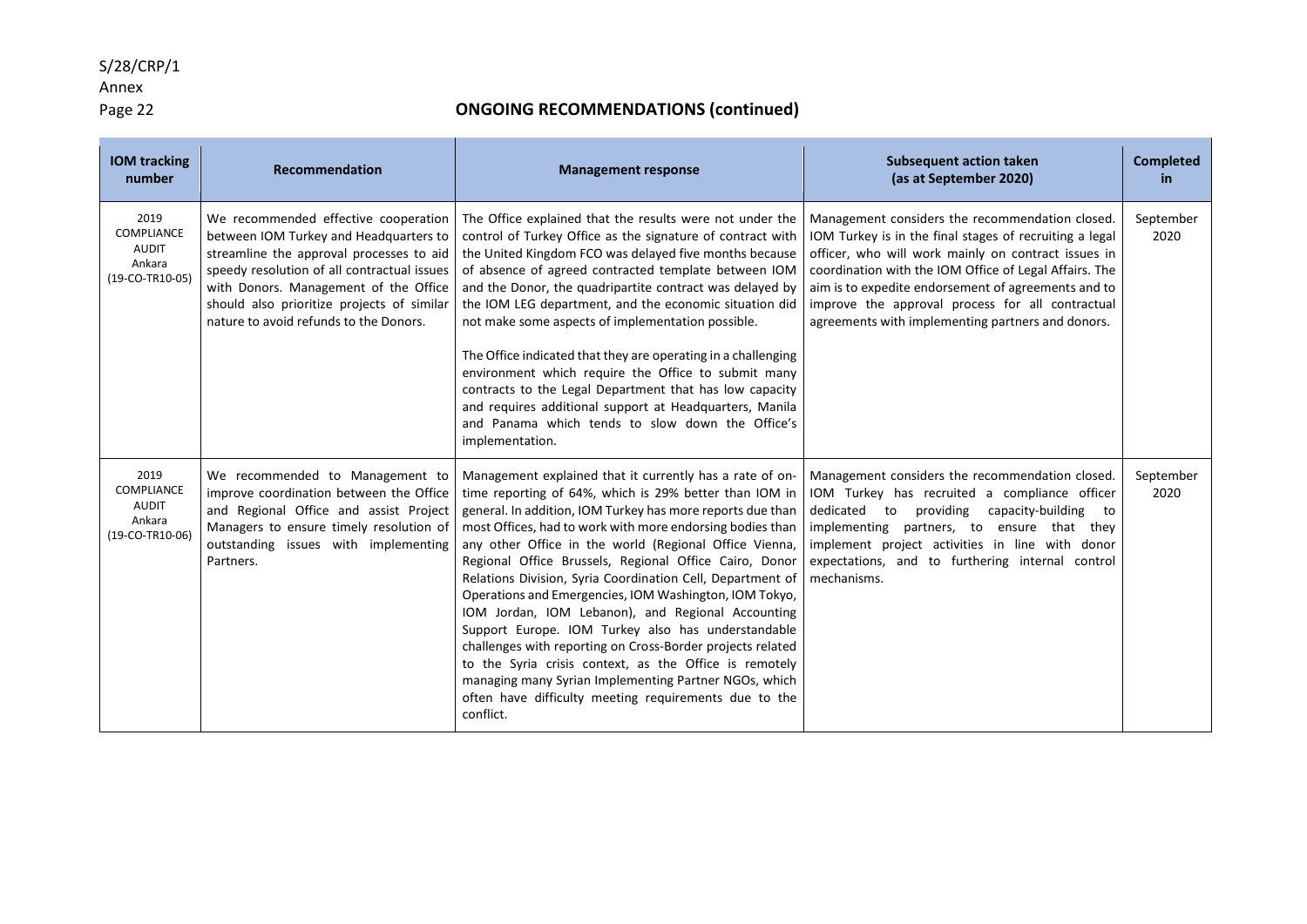| <b>IOM tracking</b><br>number                                            | <b>Recommendation</b>                                                                                                                                                                            | <b>Management response</b>                                                                                                                                                                                                                                                                                                                                                                                                                                                                                                                                                                                                                                                                                                                                                                                                                                                                                                                                                                                                                                    | <b>Subsequent action taken</b><br>(as at September 2020)                                                                                                                                                                                                                                                                                                                                                                                                                                                                                                                                                                                                                                                                                                                                                                                                                                                                       | <b>Completed</b><br>in. |
|--------------------------------------------------------------------------|--------------------------------------------------------------------------------------------------------------------------------------------------------------------------------------------------|---------------------------------------------------------------------------------------------------------------------------------------------------------------------------------------------------------------------------------------------------------------------------------------------------------------------------------------------------------------------------------------------------------------------------------------------------------------------------------------------------------------------------------------------------------------------------------------------------------------------------------------------------------------------------------------------------------------------------------------------------------------------------------------------------------------------------------------------------------------------------------------------------------------------------------------------------------------------------------------------------------------------------------------------------------------|--------------------------------------------------------------------------------------------------------------------------------------------------------------------------------------------------------------------------------------------------------------------------------------------------------------------------------------------------------------------------------------------------------------------------------------------------------------------------------------------------------------------------------------------------------------------------------------------------------------------------------------------------------------------------------------------------------------------------------------------------------------------------------------------------------------------------------------------------------------------------------------------------------------------------------|-------------------------|
| 2019<br><b>COMPLIANCE</b><br><b>AUDIT</b><br>Belgrade<br>(19-CO-RS10-01) | We recommended to management to<br>desist from making direct disbursement<br>from the cash collections and ensure that<br>funds collected are paid in gross into the<br>designated bank account. | The Office accepted our recommendation and explained<br>that the internal controls were put in place to prevent<br>inappropriate usage of cash. The Office stated that the<br>cashier conducts regular cash counts which is daily<br>evidenced out of the system, compared with the PRISM<br>cash journal, and occasionally checked by RMO. The Office<br>further stated that surprise cash counts are performed<br>twice in a month and cash counting at the month end, both<br>duly documented.<br>The Office further stated specifically that CFCU significantly<br>delays the approval process with reporting and has<br>recommended to Headquarters to streamline approval<br>processes throughout the organization and to remove<br>unnecessary checks and balances through process<br>improvement.                                                                                                                                                                                                                                                     | Management considers the recommendation closed.<br>IOM Belgrade has increased the frequency of cash<br>deposits in bank accounts as a result of<br>the recommendation. It has also significantly<br>decreased the number of cash disbursements, as the<br>bank agreed to execute payments for office costs<br>(utilities, telephone bills) for the rented premises from<br>the office bank account as of January 2020.                                                                                                                                                                                                                                                                                                                                                                                                                                                                                                         | <b>July 2020</b>        |
| 2019<br><b>COMPLIANCE</b><br><b>AUDIT</b><br>Sarajevo<br>(19-CO-BA10-01) | We recommended that bin cards be used<br>at the migrant camps alongside the<br>electronic<br>entries<br>facilitate<br>to<br>reconciliation between physical stock and<br>ledger/book balances.   | Management accepted the recommendation and the Office<br>indicated that they intend to organise an ICT assessment<br>with support of Regional Office Vienna, to develop a system<br>(software application under working title SMART CAMP)<br>that provides a real time data on all services provided to the<br>beneficiaries residing in migration centers. The Office<br>stated that at the global level, IOM is in the process of<br>introducing the procurement and supply chain initiative, to<br>enhance and strengthen its overall procurement and supply<br>management process, which will subsequently impact the<br>warehouse and stock management, analytics and<br>reporting. This comprehensive plan involves digitizing and<br>automating processes that are currently being done<br>manually, from requisition to warehousing. Furthermore,<br>as of November 2019, and as a partial solution, a<br>restructured Materials Master Data List is in use at the<br>Office for more accurate recording of purchased goods,<br>assets, and services. | IOM Sarajevo has recruited a logistic/ warehouse<br>assistant - assets, who is responsible for all logistics-<br>related matters. Version one of the SMART CAMP<br>application, developed to improve management of all<br>processes in migrant camps, is in the final phase of<br>deployment in the camps. It will be used for activities<br>such as procurement planning, so as to facilitate stock<br>management and reporting, and to record distribution<br>data per camp user. The current Excel spreadsheets<br>used for ordering goods and reporting on stock<br>management will be replaced by the SMART CAMP<br>module. Input and reporting will be unified for all<br>camps, to facilitate tracking and unified order<br>management. The pilot phase is to be finalized before<br>year end. In the light of the efforts made and ongoing<br>initiatives,<br>management<br>considers<br>the<br>recommendation closed. | September<br>2020       |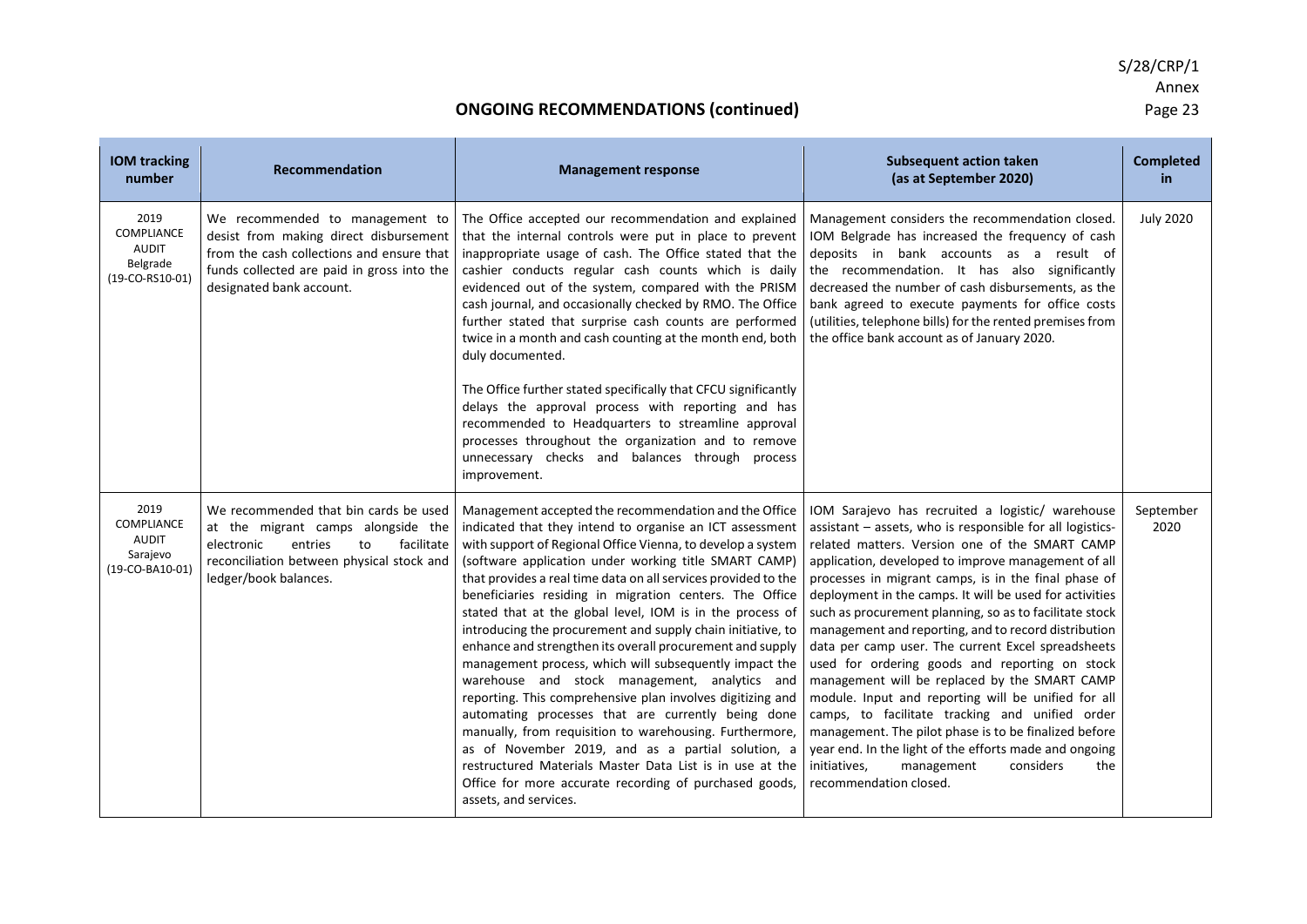### Annex

### Page 24 **COLLET COMMENT CONGOING RECOMMENDATIONS (continued)**

| <b>IOM tracking</b><br>number                                     | Recommendation                                                                                                                                                                                                                                | <b>Management response</b>                                                                                                                                                                                                                                                                                                                                                                                                                                                                                    | <b>Subsequent action taken</b><br>(as at September 2020)                                                                                                                                                                                                                                                                                                                                                                                                                                                                                                                                                                                                                                                          | <b>Completed</b><br>in |
|-------------------------------------------------------------------|-----------------------------------------------------------------------------------------------------------------------------------------------------------------------------------------------------------------------------------------------|---------------------------------------------------------------------------------------------------------------------------------------------------------------------------------------------------------------------------------------------------------------------------------------------------------------------------------------------------------------------------------------------------------------------------------------------------------------------------------------------------------------|-------------------------------------------------------------------------------------------------------------------------------------------------------------------------------------------------------------------------------------------------------------------------------------------------------------------------------------------------------------------------------------------------------------------------------------------------------------------------------------------------------------------------------------------------------------------------------------------------------------------------------------------------------------------------------------------------------------------|------------------------|
| 2019<br>COMPLIANCE<br><b>AUDIT</b><br>Sarajevo<br>(19-CO-BA10-02) | We urged management to conduct and<br>document interviews with departing staff<br>with a view to providing valuable<br>information for use in the preparation of<br>vacancy notices and minimize the<br>incidence of rampant staff attrition. | Management explained that recognizing the benefits of the<br>exit interviews and surveys, the Office had addressed the<br>issue with IOM HR Policy and Talent Management Unit for<br>further coordination and it is expected that new guidance<br>on this will be issued by 31 January 2020.                                                                                                                                                                                                                  | Management considers the recommendation closed.<br>Implementation of exit interviews was finalized at the<br>end of 2019 in coordination with the Panama and<br>Manila Administrative Centres and the IOM Policy and<br>Advisory Services and Talent Management Units. The<br>Panama Administrative Centre approved the internal<br>use of exit interviews for IOM Sarajevo, in anticipation<br>of global adoption. The use of exit interviews became<br>mandatory on 1 January 2020.                                                                                                                                                                                                                             | January 2020           |
| 2019<br>COMPLIANCE<br><b>AUDIT</b><br>Sarajevo<br>(19-CO-BA10-03) | We encouraged Management to prepare<br>annual procurement plans to support<br>Office's approved work plan with a view to<br>properly aligning the work plan activities<br>with the approved budget.                                           | The Office stated that it recognizes the necessity of<br>establishing annual procurement plan to ensure the most<br>effective and efficient purchase of goods, services and<br>works and will implement the External Auditors'<br>recommendation.<br>The Office will develop an annual procurement plan for<br>2020, whereas each newly approved budget should submit<br>a project procurement plan align with the work plan<br>activities, which would subsequently be incorporated into<br>the Annual plan. | Management considers the recommendation closed.<br>The procurement plan for 2020 was drawn up on the<br>basis of the template received from Headquarters and<br>adapted based on the needs of IOM Sarajevo's<br>Procurement Unit and project managers. For ongoing<br>projects, the plan was developed in coordination with<br>the project managers, and coordination meetings<br>were held during which the Procurement Unit<br>presented the plan's purpose and the template,<br>explained the task and collected feedback for<br>improving the template content. The plan is updated<br>on a quarterly basis. In addition, IOM Sarajevo started<br>implementing the online procurement tool in August<br>2020. | August 2020            |
| 2019<br>COMPLIANCE<br><b>AUDIT</b><br>Sarajevo<br>(19-CO-BA10-04) | We recommended that management<br>should fast-track the compilation process.<br>We also recommended that files should be<br>kept and regularly updated with the<br>requisite documentation.                                                   | The Office took note of our recommendation and indicated<br>that in-spite of having several procedures for verification of<br>vendors, will further conduct a two-year obligatory<br>evaluation of vendors registered in the local PRISM<br>database.                                                                                                                                                                                                                                                         | Management considers the recommendation closed.<br>IOM Sarajevo completed the vendor review exercise,<br>during which bank data were updated as required in<br>line with new IOM instructions and the change in bank<br>key at global level. Original Vendor information sheet<br>documents approved for the creation of new vendors<br>are properly stored. In addition, regular evaluations<br>are conducted of the vendor database, before the<br>monthly closure of accounts, with a view to blocking<br>double vendors and double-checking the data on<br>vendors on the business area list.                                                                                                                 | September<br>2020      |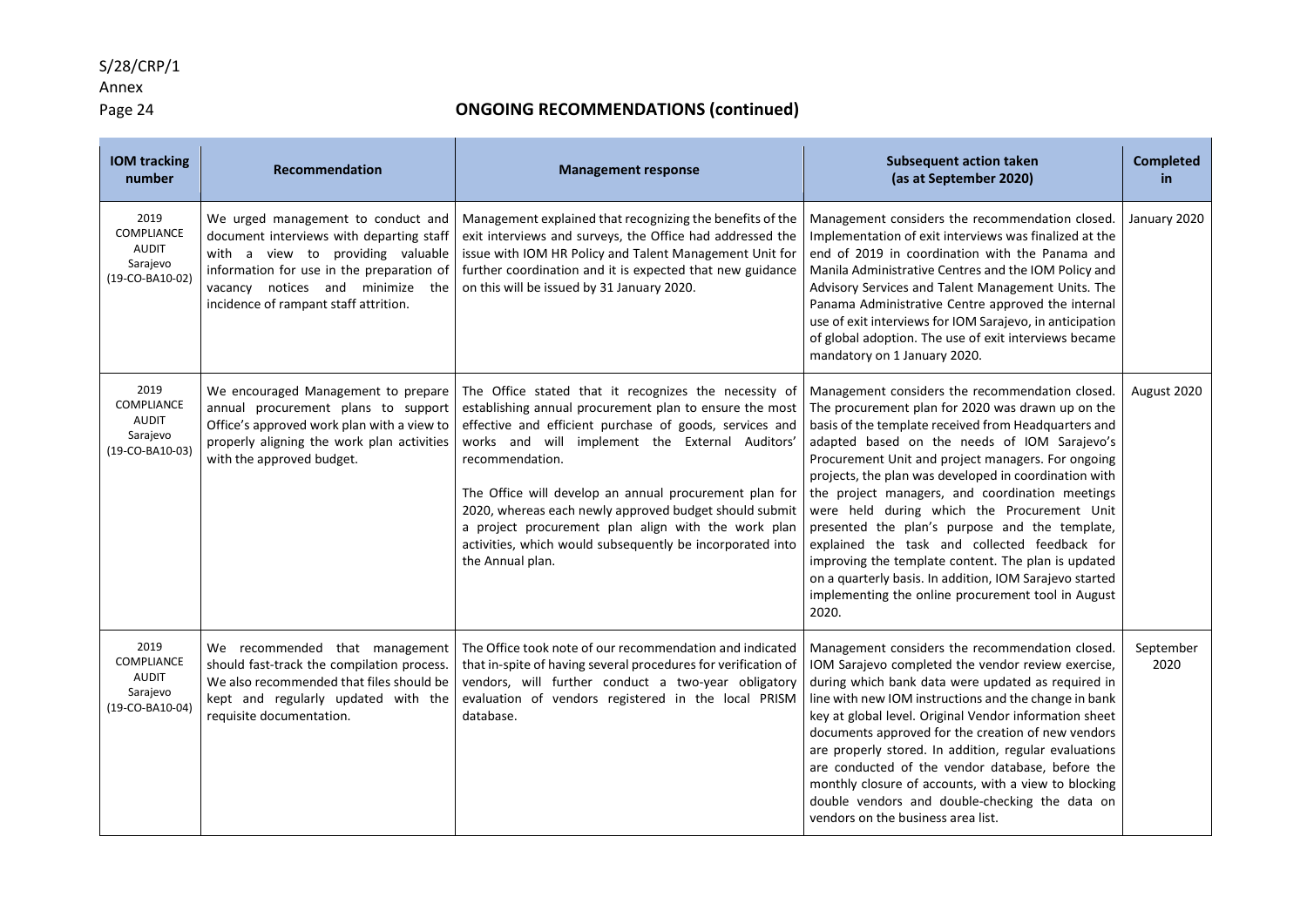| <b>IOM tracking</b><br>number                                            | <b>Recommendation</b>                                                                                                                                                                                                                                                                                                                                                  | <b>Management response</b>                                                                                                                                                                                                                                                                                                                                                                                                                                                                                                                                                                    | <b>Subsequent action taken</b><br>(as at September 2020)                                                                                                                                                                                                                                                                                                                                                                                                                                                                                                                                                                                                                                                                                                                                                                                                                                                                                                              | <b>Completed</b><br>in |
|--------------------------------------------------------------------------|------------------------------------------------------------------------------------------------------------------------------------------------------------------------------------------------------------------------------------------------------------------------------------------------------------------------------------------------------------------------|-----------------------------------------------------------------------------------------------------------------------------------------------------------------------------------------------------------------------------------------------------------------------------------------------------------------------------------------------------------------------------------------------------------------------------------------------------------------------------------------------------------------------------------------------------------------------------------------------|-----------------------------------------------------------------------------------------------------------------------------------------------------------------------------------------------------------------------------------------------------------------------------------------------------------------------------------------------------------------------------------------------------------------------------------------------------------------------------------------------------------------------------------------------------------------------------------------------------------------------------------------------------------------------------------------------------------------------------------------------------------------------------------------------------------------------------------------------------------------------------------------------------------------------------------------------------------------------|------------------------|
| 2019<br>COMPLIANCE<br><b>AUDIT</b><br>Sarajevo<br>(19-CO-BA10-05)        | We recommended that management<br>should regularly update the BCP to include<br>simulation procedures and conduct yearly<br>simulation drills for the ICT component of<br>the BCP with a view to ensuring that the<br>recovery functions are effective and<br>working properly.                                                                                        | The Office agreed to comply with the recommendation.                                                                                                                                                                                                                                                                                                                                                                                                                                                                                                                                          | Management considers the recommendation closed.<br>IOM Sarajevo has developed simulation scenarios and<br>the first tests will be documented by the end of the<br>year. The tests focus on Internet connectivity of the<br>infrastructure within the camps and office areas. This<br>exercise is being conducted in coordination with the<br>Regional ICT Officer.                                                                                                                                                                                                                                                                                                                                                                                                                                                                                                                                                                                                    | September<br>2020      |
| 2019<br>COMPLIANCE<br><b>AUDIT</b><br>Sarajevo<br>(19-CO-BA10-06)        | We recommended that to Management to<br>have a data backup storage at a safe<br>location off-premises to allow for easy<br>retrieval of backup media to minimize the<br>incidence of complete loss of data and<br>undue delay in system restoration.                                                                                                                   | The Office agreed to comply with the recommendation.                                                                                                                                                                                                                                                                                                                                                                                                                                                                                                                                          | Management considers the recommendation closed.<br>IOM Sarajevo is currently establishing server-free<br>infrastructure for critical data in coordination with the<br>Regional ICT Officer. All the Office's servers are in the<br>process of decommissioning active roles in daily<br>operations. MS Teams and OneDrive sharing are<br>already in place.                                                                                                                                                                                                                                                                                                                                                                                                                                                                                                                                                                                                             | September<br>2020      |
| 2019<br><b>COMPLIANCE</b><br><b>AUDIT</b><br>Sarajevo<br>(19-CO-BA10-07) | We recommended that Management<br>should institute appropriate controls to<br>ensure adequate monitoring of assets. We<br>also recommended that the Head of<br>Administration and Finance should ensure<br>the immediate and regular update of the<br>inventory register to avert the payment of<br>insurance<br>premium<br>payments for<br>obsolete/ outmoded assets. | The Office accepted the recommendations and stated that<br>they will introduce appropriate control to monitor the<br>assets thus preventing any potential irregularities. In<br>practice the Office will therefore introduce a regular<br>quarterly update of the status of the damaged/unusable<br>assets to reconcile the inventory records and physical stock<br>of the assets.<br>In addition, the Office's Administration and Finance<br>Department will be requested to immediately update<br>inventory registers to prevent any unnecessary costs for<br>obsolete and outmoded assets. | Management considers the recommendation closed.<br>IOM Sarajevo conducted the end-of-year inventory for<br>2019, submitting asset disposal forms to the Central<br>Accounting Support unit in accordance with protocols.<br>The unified asset nomenclature for procurement staff<br>was introduced and is used for PRISM entries, and all<br>entries are corrected to ensure proper data on assets<br>within the asset management module. A handover<br>process was established for proper tracking of assets<br>and the process of labeling assets is ongoing. All staff<br>responsible for assets continue to send reports on<br>damaged assets. The count and reconciliation of<br>assets for the third quarter was scheduled for the end<br>of September 2020. Resources have been mobilized to<br>commence implementation of the Mobile Asset<br>Inventory Application in accordance with related<br>instructions, with a target start date of November<br>2020. | September<br>2020      |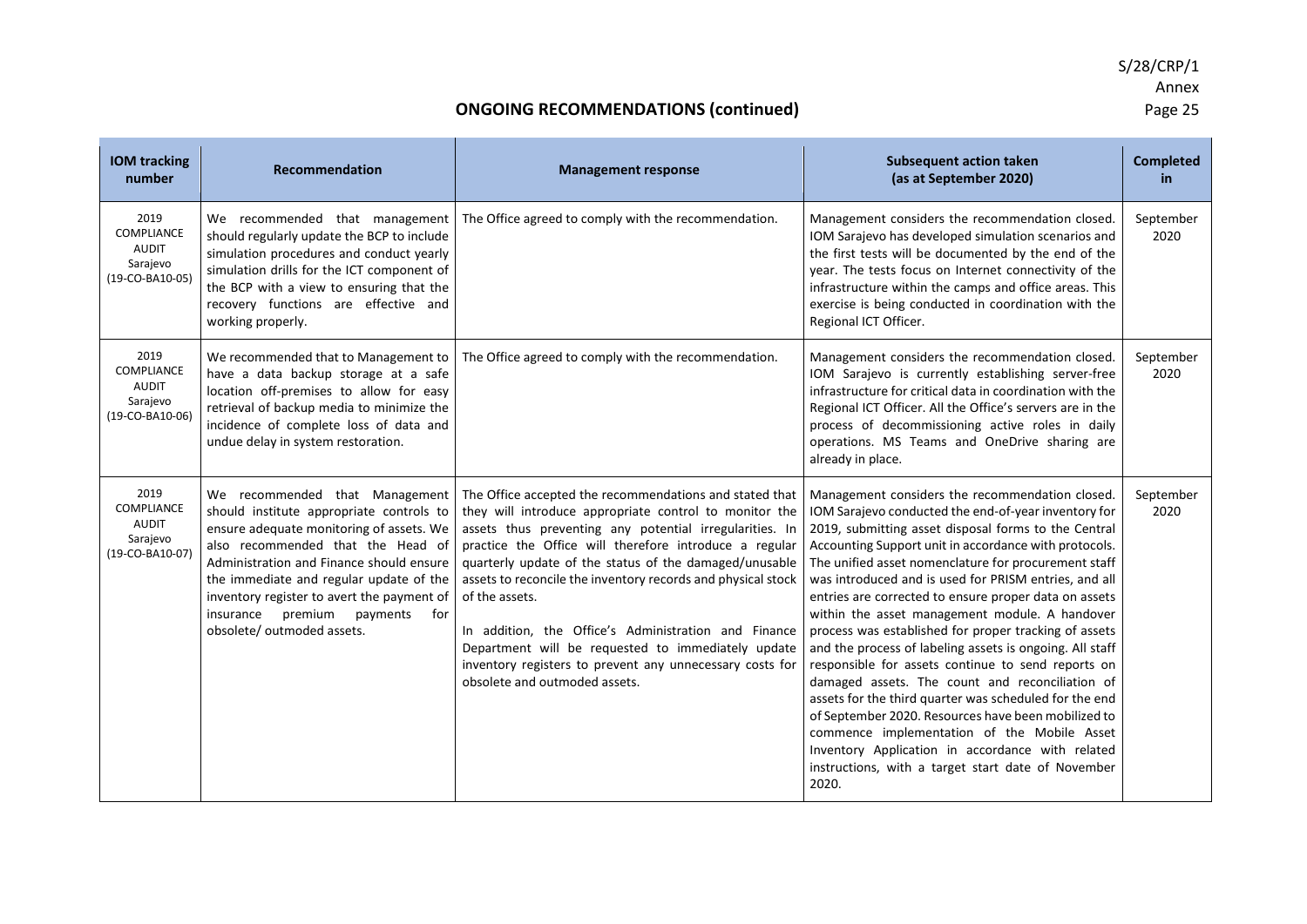Annex<br>Page 26

| <b>IOM tracking</b><br>number                                     | Recommendation                                                                                                                                                                                                                                                   | <b>Management response</b>                                                                                                                                                                                                                                                                                        | <b>Subsequent action taken</b><br>(as at September 2020)                                                                                                                                                                                                                                                                                                                                                                                                                                                                                                                                                                                                                                                                                                                                                                                                                                                                                                                                                                                                                                                                                                                                                                                                                                                                                                                                                                                                                                                                        | <b>Completed</b><br>in |
|-------------------------------------------------------------------|------------------------------------------------------------------------------------------------------------------------------------------------------------------------------------------------------------------------------------------------------------------|-------------------------------------------------------------------------------------------------------------------------------------------------------------------------------------------------------------------------------------------------------------------------------------------------------------------|---------------------------------------------------------------------------------------------------------------------------------------------------------------------------------------------------------------------------------------------------------------------------------------------------------------------------------------------------------------------------------------------------------------------------------------------------------------------------------------------------------------------------------------------------------------------------------------------------------------------------------------------------------------------------------------------------------------------------------------------------------------------------------------------------------------------------------------------------------------------------------------------------------------------------------------------------------------------------------------------------------------------------------------------------------------------------------------------------------------------------------------------------------------------------------------------------------------------------------------------------------------------------------------------------------------------------------------------------------------------------------------------------------------------------------------------------------------------------------------------------------------------------------|------------------------|
| 2019<br>COMPLIANCE<br><b>AUDIT</b><br>Sarajevo<br>(19-CO-BA10-08) | To ensure the safety of the Office's staff<br>and vehicles, we recommended that<br>management should subject the staff<br>allowed to drive IOM vehicles to the same<br>third-party certification standards required<br>of persons appointed as official drivers. | The Office took note of our recommendation and stated<br>that as a practical solution, they will explore the possibility<br>of transferring transportation services to implementing<br>partner, which would in future significantly reduce number<br>of staff driving IOM vehicles.                               | Management considers the recommendation closed.<br>IOM Sarajevo has transferred transportation services<br>in migrant transit centres to the Red Cross as per the<br>Auditor's recommendations. The Chief of Mission has<br>approved a certification exercise and tasked the<br>Security Assistant licensed with Smith System (Driver<br>Improvement Institute, Inc. from Arlington, Texas), an<br>official United States Government driver certifier and<br>the Logistic/Warehouse Assistant - Assets (the holder<br>of a United Nations driving license for 25 years) to<br>certify IOM staff for driving official IOM vehicles. Road<br>safety training was conducted earlier this year, before<br>the driving test, and was designed based on the United<br>Nations Department of Safety and Security Policy<br>Manual, Chapter 7, Section $C -$ Road safety. The<br>vehicle maintenance inspection check list has been<br>finalized, made mandatory and distributed to all<br>related users. IOM Sarajevo is drafting related SOP in<br>with<br>accordance<br>IOM<br>instructions.<br>The<br>Logistic/Warehouse Assistant, working in cooperation<br>with drivers, is responsible for ensuring overall proper<br>management of IOM vehicles. In the camps, the Global<br>Camp Coordination and Camp Management Cluster<br>has appointed staff responsible for implementing<br>procedures, while IOM vehicles at the main office are<br>under<br>of<br>the<br>direct<br>supervision<br>the<br>Logistic/Warehouse Assistant. | <b>July 2020</b>       |
| 2019<br>COMPLIANCE<br><b>AUDIT</b><br>Manila<br>(19-CO-PH10-01)   | We recommended that Management<br>should ensure that the vendors should sign<br>all PO's in compliance with the above<br>provisions.                                                                                                                             | The Office stated that during the audit, "copies" had been<br>requested and those copies were unsigned. The originals<br>contain the vendors' signatures and many of those PO's are<br>attached to accounting documents, some of which are<br>stored off-site, which means it will take some time to<br>retrieve. | As a matter of routine, all vendors sign purchase order<br>forms. For logistical reasons related to document<br>storage, the Office provided "unsigned copies"<br>generated directly from PRISM to expedite responses<br>to the audit request. Management considers that the<br>recommendation was closed before the audit, as the<br>original archived purchase orders bear the vendor<br>signatures.                                                                                                                                                                                                                                                                                                                                                                                                                                                                                                                                                                                                                                                                                                                                                                                                                                                                                                                                                                                                                                                                                                                          | N/A                    |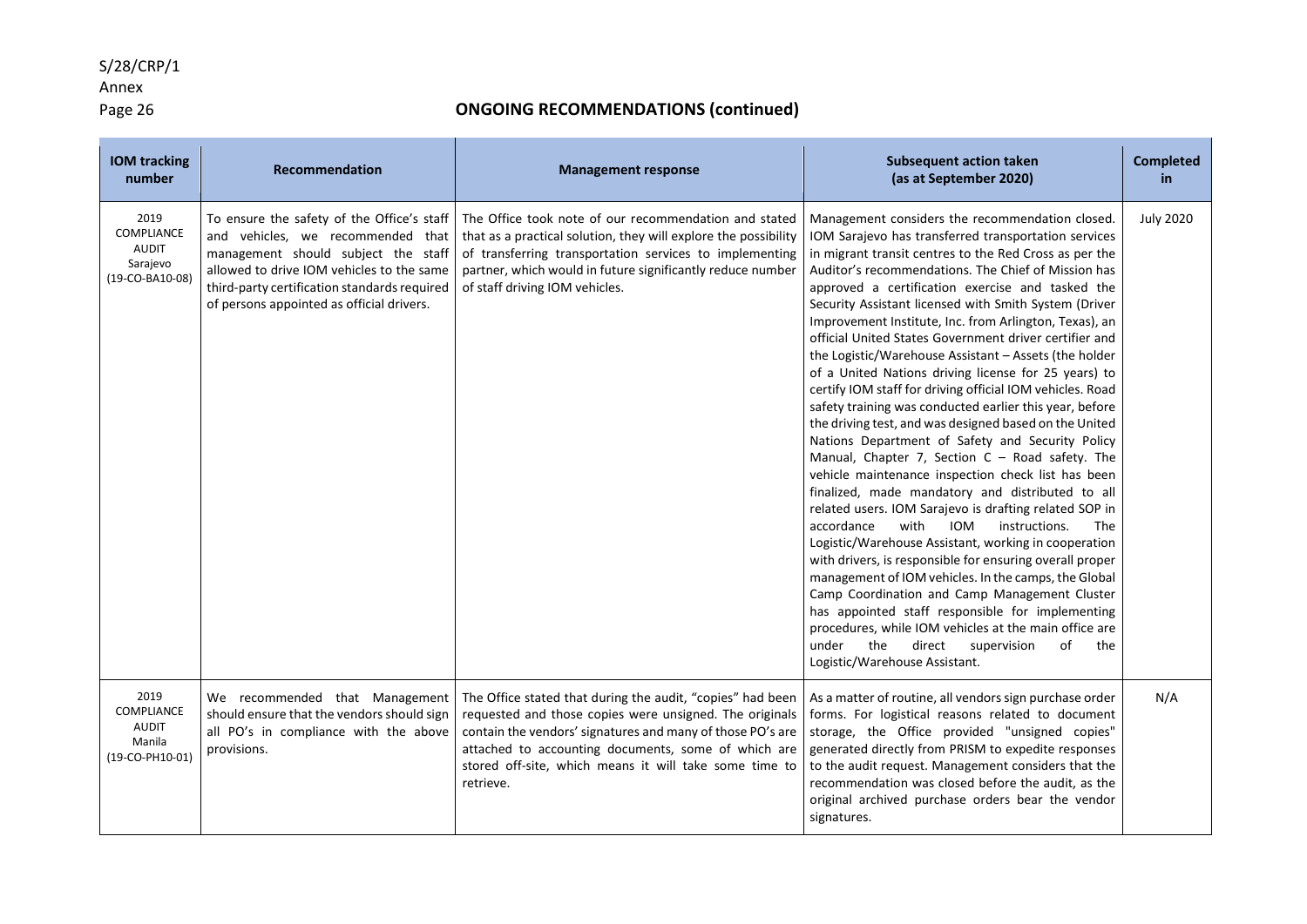| <b>IOM tracking</b><br>number                                          | Recommendation                                                                                                                                                                                                                                      | <b>Management response</b>                                                                                                                                                                                                                                                                                                                                                                                                                                                                                                                                                                                                                              | <b>Subsequent action taken</b><br>(as at September 2020)                                                                                                                                                                                                                                                                                                                                                                                                                                                                                                                                                                                                                  | <b>Completed</b><br>in. |
|------------------------------------------------------------------------|-----------------------------------------------------------------------------------------------------------------------------------------------------------------------------------------------------------------------------------------------------|---------------------------------------------------------------------------------------------------------------------------------------------------------------------------------------------------------------------------------------------------------------------------------------------------------------------------------------------------------------------------------------------------------------------------------------------------------------------------------------------------------------------------------------------------------------------------------------------------------------------------------------------------------|---------------------------------------------------------------------------------------------------------------------------------------------------------------------------------------------------------------------------------------------------------------------------------------------------------------------------------------------------------------------------------------------------------------------------------------------------------------------------------------------------------------------------------------------------------------------------------------------------------------------------------------------------------------------------|-------------------------|
| 2019<br>COMPLIANCE<br><b>AUDIT</b><br>Manila<br>(19-CO-PH10-02)        | We recommended that Management<br>should re-strategize and come up with<br>projects that could secure funding to<br>enhance sustainability of the Office.                                                                                           | The Office in response indicated that the Office has<br>successfully negotiated and secured extension for two of<br>the projects that would keep the affected staff for another<br>one and a half years. The Office expressed the optimism of<br>obtaining funding for some of the 14 project proposals it<br>had submitted to donors and added that there have been<br>significant efforts to develop and market new projects. The<br>reality is that IOM finds it difficult to compete with other<br>humanitarian aid actors and attempts to raise funds are<br>sometimes constrained by geopolitical factors beyond<br>IOM's control.                | Management considers the recommendation closed.<br>Substantial amounts of management time are<br>dedicated to resource mobilization and<br>the<br>formulation of proposals. IOM Manila has activated 14<br>new donor-funded projects. The COVID-19 appeal was<br>hugely successful in that the amount of funds raised<br>exceeded the appeal amount. In addition, since the<br>external audit, IOM Manila has diversified its donor<br>base by bringing in eight new donors (United Kingdom,<br>New Zealand, the Global Fund to End Modern Slavery,<br>Norway, Germany, the Central Emergency Response<br>Fund, Japan and the Korea International Cooperation<br>Agency). | September<br>2020       |
| 2019<br><b>COMPLIANCE</b><br><b>AUDIT</b><br>Manila<br>(19-CO-PH10-03) | We recommended that management<br>should realign the budget to accommodate<br>the variations identified and put in place<br>the necessary controls to ensure that such<br>occurrences are dealt with as early as<br>practicable.                    | The Office stated that projects are monitored on a weekly<br>basis and shared with project implementation staff, with<br>increased monitoring towards the end of the projects to<br>avoid deficits. Although some budget lines are overspent,<br>each one is monitored to determine whether this will cause<br>any problems during donor reporting. In many cases,<br>budget revisions are undertaken to resolve overspent lines<br>however, those revisions are not done every time a budget<br>line becomes overspent, but periodically, depending on<br>whether or not the budget revision is an internal<br>realignment or requires donor approval. | Management considers the recommendation closed.<br>IOM Manila has revised its weekly monitoring<br>spreadsheet to include notes on each project's<br>"budget tolerance level", to help assess the risk of a<br>tolerance breach and trigger consultation with the<br>donor to initiate a process of realignment.                                                                                                                                                                                                                                                                                                                                                          | September<br>2020       |
| 2019<br><b>COMPLIANCE</b><br><b>AUDIT</b><br>Manila<br>(19-CO-PH10-04) | We recommended that management<br>should ensure that supervisors help those<br>they appraised to state clearly their<br>training needs. Additionally, management<br>should work on the training needs to<br>improve efficiency of identified staff. | The Office accepted the recommendation and indicated<br>that beside the SES, they used other means to have the staff<br>trained and that 75% of those sampled had undergone<br>training in 2019. HR, according to management, is currently<br>tracking all training opportunities provided to each staff<br>member to ensure staff are provided with adequate<br>opportunities.                                                                                                                                                                                                                                                                         | Management considers the recommendation closed.<br>In January 2020, IOM Manila introduced a system to<br>collect information on staff development, learning and<br>training needs. Unit heads are requested to complete<br>a form and submit it to the Human Resources Unit on<br>a quarterly basis.                                                                                                                                                                                                                                                                                                                                                                      | February<br>2020        |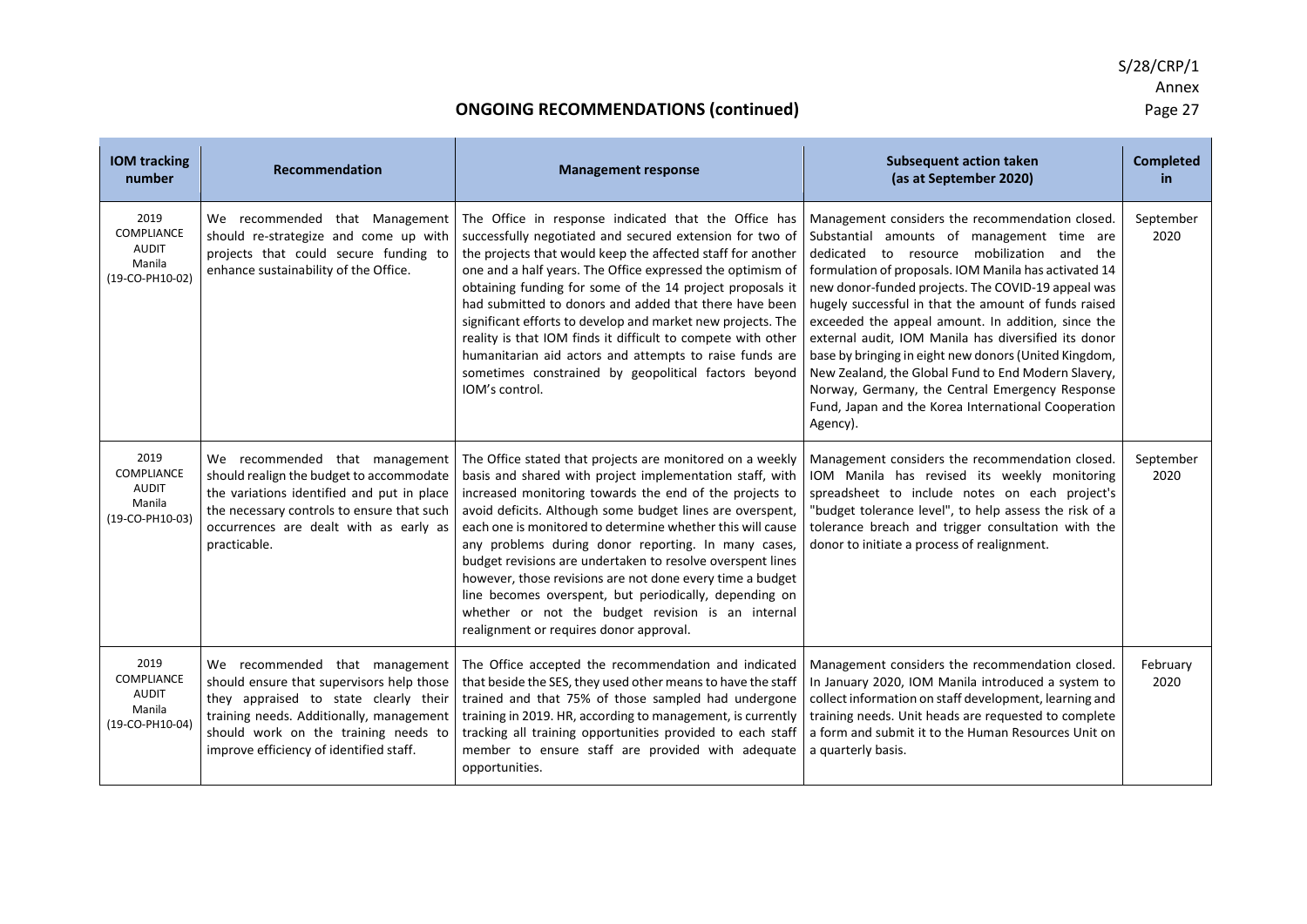# Annex<br>Page 28

| <b>IOM</b> tracking<br>number                                   | <b>Recommendation</b>                                                                                                                                                                                                                                    | <b>Management response</b>                                                                                                                                                                                                                                                                                                                                                                                                                                                                                                                                                                         | <b>Subsequent action taken</b><br>(as at September 2020)                                                                                                                                                                                                                                                                                                        | <b>Completed</b><br>in. |
|-----------------------------------------------------------------|----------------------------------------------------------------------------------------------------------------------------------------------------------------------------------------------------------------------------------------------------------|----------------------------------------------------------------------------------------------------------------------------------------------------------------------------------------------------------------------------------------------------------------------------------------------------------------------------------------------------------------------------------------------------------------------------------------------------------------------------------------------------------------------------------------------------------------------------------------------------|-----------------------------------------------------------------------------------------------------------------------------------------------------------------------------------------------------------------------------------------------------------------------------------------------------------------------------------------------------------------|-------------------------|
| 2019<br>COMPLIANCE<br><b>AUDIT</b><br>Manila<br>(19-CO-PH10-05) | We recommended that the Office regularly<br>recover the amounts from staff per the<br>agreed terms to be consistent with the<br>PRISM HR operation procedures to prevent<br>lapse in recoveries as well as the cleaning<br>of the Staff Vendor balances. | The Office responded that 13 out of the 14 selected vendors<br>belonged to Manila Administrative Centre (MAC). The one<br>which pertained to the Office was caused by advances paid<br>by IOM Country Office in Mozambique as the staff member<br>is on loan to that Office to assist with an emergency<br>response. Several messages have been sent to the IOM<br>office in Mozambique to try to resolve the open item in the<br>vendor account. The issue was escalated to the Regional<br>Office in Pretoria.                                                                                   | Management considers the recommendation closed.<br>Of the staff vendor accounts noted for the Philippines<br>Country Office (PH10), nine were cleared and the<br>remaining two relate to education grant advances that<br>will be cleared in 2020. The IOM offices concerned<br>continue to monitor the situation and to take<br>appropriate escalation action. | August<br>2020          |
| 2019<br>COMPLIANCE<br><b>AUDIT</b><br>Manila<br>(19-CO-PH10-06) | We recommended that the Chief of<br>Mission should work progressively towards<br>securing long-term agreements with<br>reliable suppliers to contribute to effective<br>delivery of projects driven mostly by<br>emergencies.                            | Management accepted that the Office vendor evaluation<br>should be strengthened and noted that the Office is<br>currently, and actively, discussing the creation of tools to<br>facilitate mapping its supply chain from a due diligence<br>perspective. For donor-funded projects, drawing on the<br>private sector donors whom specializes in this area, will<br>assist the Office with the creation of these mapping tools.<br>Management further explained that the two staff currently<br>assigned to the Procurement Unit are fully occupied<br>addressing requests from the user community. | IOM Manila continues to enter into long-term<br>agreements with suppliers whenever the agreement is<br>deemed fit for purpose and fit for use. However, due<br>to the varied nature of the goods and services required<br>for each<br>programme or project,<br>additional<br>coordination and joint planning are required for long-<br>term agreements.         | September<br>2020       |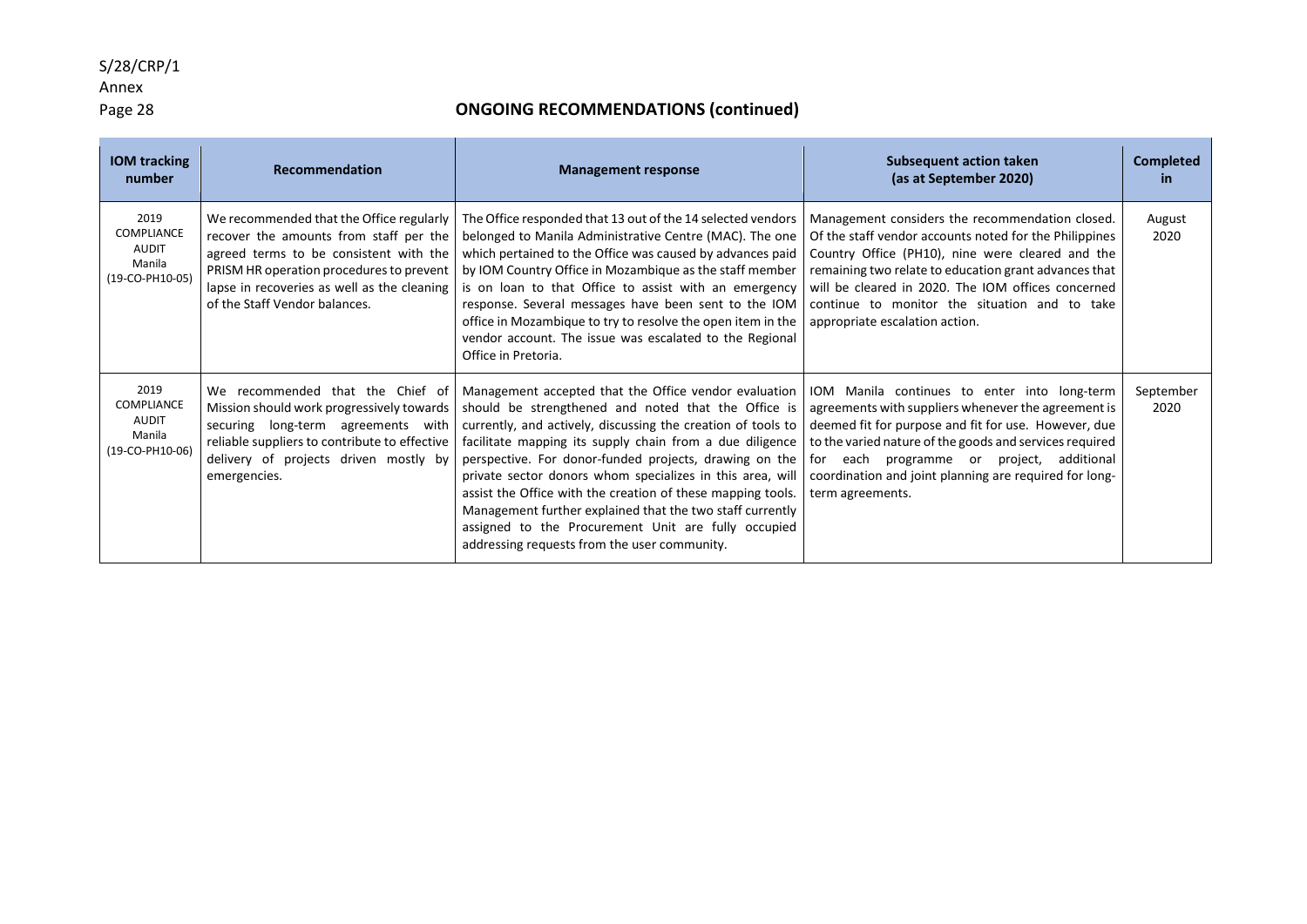| <b>IOM tracking</b><br>number                                   | Recommendation                                                                                                                                                                                       | <b>Management response</b>                                                                                                                                                                                                                                                                                                                                                                                                                                                                                                                                                                                                                                                                                                                                                                                                                                                                                                                                                                                                                                                                                              | <b>Subsequent action taken</b><br>(as at September 2020)                                                                                                                                                                                                                                                                                                                                                                                                                                                                                                            | <b>Completed</b><br>in. |
|-----------------------------------------------------------------|------------------------------------------------------------------------------------------------------------------------------------------------------------------------------------------------------|-------------------------------------------------------------------------------------------------------------------------------------------------------------------------------------------------------------------------------------------------------------------------------------------------------------------------------------------------------------------------------------------------------------------------------------------------------------------------------------------------------------------------------------------------------------------------------------------------------------------------------------------------------------------------------------------------------------------------------------------------------------------------------------------------------------------------------------------------------------------------------------------------------------------------------------------------------------------------------------------------------------------------------------------------------------------------------------------------------------------------|---------------------------------------------------------------------------------------------------------------------------------------------------------------------------------------------------------------------------------------------------------------------------------------------------------------------------------------------------------------------------------------------------------------------------------------------------------------------------------------------------------------------------------------------------------------------|-------------------------|
| 2019<br>COMPLIANCE<br><b>AUDIT</b><br>Bamako<br>(19-CO-ML10-01) | We recommended to the Office to conduct<br>vendor evaluation and verification in<br>advance to have a well-established and<br>updated vendor list.                                                   | The Office accepted the recommendation and further<br>stated that the process of resolving the issues mentioned<br>above are already ongoing. An EOI for vendor screening has<br>already been launched to develop prospective supplier<br>profiles and assess their capacity to create a vendor<br>database, which is effective and efficient, to be opened on<br>the 17th of October. The Procurement and Logistics Unit<br>planned to have a functioning database by the end of<br>November 2019 for new suppliers, including the cleanup of<br>existing vendors. The Procurement and Logistics Unit has<br>also registered with the United Nations Global Market Place<br>(UNGM) which gives us access to all vendors that have been<br>vetted by the United Nations, available for IOM Mali to use,<br>including a list of blacklisted vendors. Also mentioned<br>during the audit, the Office has recently launched various<br>Long-Term Agreements (LTAs), 25 for reintegration alone,<br>with vetted vendors. These LTAs will help us shorten the<br>sourcing process, particularly for the reintegration needs. | Management considers the recommendation closed.<br>A new expression of interest was launched in July<br>2020, and the responses are being analysed. A list has<br>been established of vendors interested in working<br>with IOM, for screening. In addition, all reintegration<br>vendors (which account for the highest percentage of<br>vendors) are being screened. IOM Bamako currently<br>obtains vendors via the United Nations Global<br>Marketplace. The vendors have references from other<br>United Nations agencies and appear in existing<br>databases. | <b>July 2020</b>        |
| 2019<br>COMPLIANCE<br><b>AUDIT</b><br>Bamako<br>(19-CO-ML10-02) | We recommended that the Office should<br>develop procurement plan as part of<br>project management process to enhance<br>coordination, transparency and efficiency<br>in the procurement activities. | Management accepted the recommendation and added<br>that the Office has initiated the process and templates have<br>been shared with the subsequent project managers, one<br>unit has already put its procurement plan in place, and<br>ongoing for the units remaining to complete it by last<br>quarter 2020. A follow up exercise will be conducted with<br>the project managers by end October 2020. For subsequent<br>years, the Office is committed to establish an Initial Annual<br>procurement work plan at end March of every year with<br>quarterly reviews. This will improve coordination between<br>the project managers and the Procurement and Logistics<br>Unit during the project's work planning stage, during which<br>Procurement and Logistics Unit can advise the Projects on<br>the procurement and Logistics considerations, which<br>required to have in place. The plans will be consolidated<br>and monitored by the Procurement and Logistics Unit.                                                                                                                                        | Management considers the recommendation closed.<br>IOM Bamako has developed a procurement plan and<br>intends to follow up by establishing the process on an<br>ongoing basis, especially where changes are made to<br>procurement planning. The procurement function is<br>represented during project planning, making it<br>possible for logistics staff to provide input for<br>improved execution of project activities.                                                                                                                                        | October 2020            |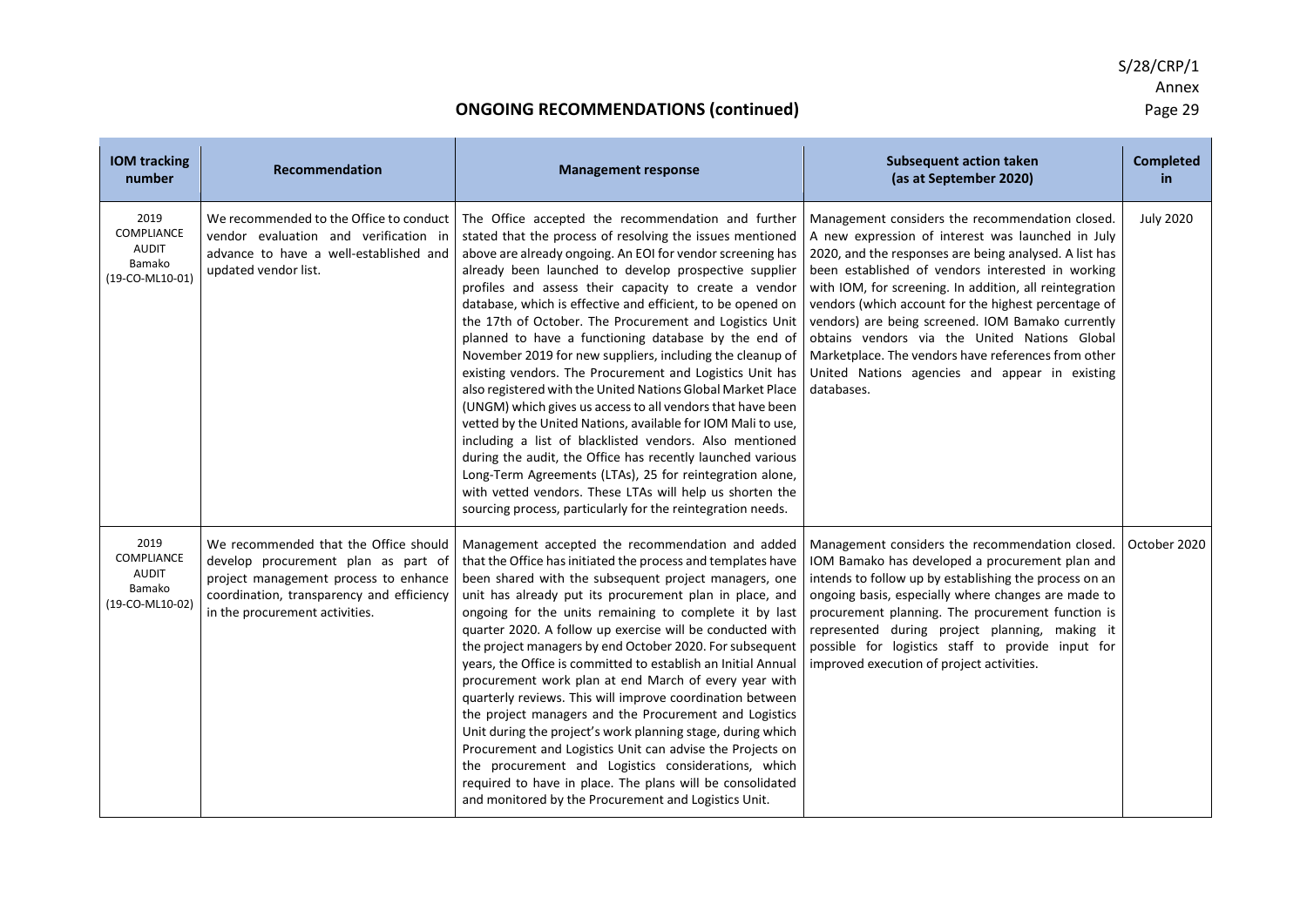### Annex

### Page 30 **ONGOING RECOMMENDATIONS (continued)**

| <b>IOM tracking</b><br>number                                          | Recommendation                                                                                                                                                                                                                                                            | <b>Management response</b>                                                                                                                                                                                                                                                                                                                                                                                                                                                                                                                                                                                                                                                                                                                                                                                                                                                                                                                                                                                                                                                                                           | <b>Subsequent action taken</b><br>(as at September 2020)                                                                                                                                                                                                                                                                                                                                                                                                                                                                                                                                                                                                                                                                                                                                                                                                                                                                                                                                                                                                                                                                                                                                                          | <b>Completed</b><br>in. |
|------------------------------------------------------------------------|---------------------------------------------------------------------------------------------------------------------------------------------------------------------------------------------------------------------------------------------------------------------------|----------------------------------------------------------------------------------------------------------------------------------------------------------------------------------------------------------------------------------------------------------------------------------------------------------------------------------------------------------------------------------------------------------------------------------------------------------------------------------------------------------------------------------------------------------------------------------------------------------------------------------------------------------------------------------------------------------------------------------------------------------------------------------------------------------------------------------------------------------------------------------------------------------------------------------------------------------------------------------------------------------------------------------------------------------------------------------------------------------------------|-------------------------------------------------------------------------------------------------------------------------------------------------------------------------------------------------------------------------------------------------------------------------------------------------------------------------------------------------------------------------------------------------------------------------------------------------------------------------------------------------------------------------------------------------------------------------------------------------------------------------------------------------------------------------------------------------------------------------------------------------------------------------------------------------------------------------------------------------------------------------------------------------------------------------------------------------------------------------------------------------------------------------------------------------------------------------------------------------------------------------------------------------------------------------------------------------------------------|-------------------------|
| 2019<br><b>COMPLIANCE</b><br><b>AUDIT</b><br>Bamako<br>(19-CO-ML10-04) | We urged the Chief of Mission to ensure<br>that such an important transition process<br>is effectively managed with the<br>involvement of human resource unit to<br>forestall any future challenges associated<br>with handing over during separation or<br>leave period. | The Office stated that the administrative requirement per<br>IN/75 of the handover process were respected. The<br>projects above mentioned were duly reported in the former<br>COM's handover notes. However, the handing over notes<br>for the four officers were not made available to the audit<br>team at the time of the audit.                                                                                                                                                                                                                                                                                                                                                                                                                                                                                                                                                                                                                                                                                                                                                                                 | Management considers the recommendation closed,<br>as the Office complies with the requirements per<br>IN/75.                                                                                                                                                                                                                                                                                                                                                                                                                                                                                                                                                                                                                                                                                                                                                                                                                                                                                                                                                                                                                                                                                                     | September<br>2020       |
| 2019<br><b>COMPLIANCE</b><br><b>AUDIT</b><br>Bamako<br>(19-CO-ML10-05) | We recommended that Management<br>should strategize on harnessing the<br>expertise from the Regional Office to come<br>up with projects that can secure funding to<br>enhance sustainability of the Mali Office in<br>the contest of projectization.                      | The Office indicated that the Mali Country Office has gone<br>through several changes in the past year in terms of<br>projects and staffing at the top management level. With the<br>arrival of the new Chief of Mission in February 2019, IOM<br>Mali is developing a strategy which will position IOM as the<br>leading migration agency to donors, the Government of<br>Mali, and the International community by end of December<br>2019. As such, projects will be designed and presented to<br>donors based on this strategy. At this moment, IOM Mali<br>has submitted three project proposals to donors that are<br>awaiting funding confirmation before the end of 2019. The<br>Office has also reviewed its organizational and staffing<br>structure which establishes a core structure to function<br>based on areas of work/units rather than projects. In<br>respect of the office action plan the Office indicated that<br>they intend to submit two project proposals before the end<br>of December 2019 and that projects in the pipeline for the<br>Office would also be completed by December 2019. | Management considers the recommendation closed.<br>As part of its positioning, and to reinforce its<br>programmes, IOM Mali has put in place a coordination<br>mechanism to monitor current projects and<br>projectization of staff and resources. The aim is to<br>improve planning and ensure<br>the Office's<br>sustainability. Ongoing development projects have<br>been pursued with the continued support of the<br>Regional Office in Dakar and Headquarters. Since the<br>audit, IOM has submitted 17 project proposals to<br>donors, three of which have been funded.<br>Additionally, the Regional Office and Headquarters<br>have deployed two staff experts to reinforce the<br>Office's humanitarian portfolio; a third is to be<br>deployed in October to assist with project<br>development. These additional human resources will<br>continue to promote the development of projects and<br>thereby ensure the Office's sustainability. Moreover,<br>one donor has agreed to fund a Junior Professional<br>Officer position, to strengthen liaison with donors in<br>support of the Office's migration and development<br>portfolio. The Office's organizational structure has<br>been finalized. | September<br>2020       |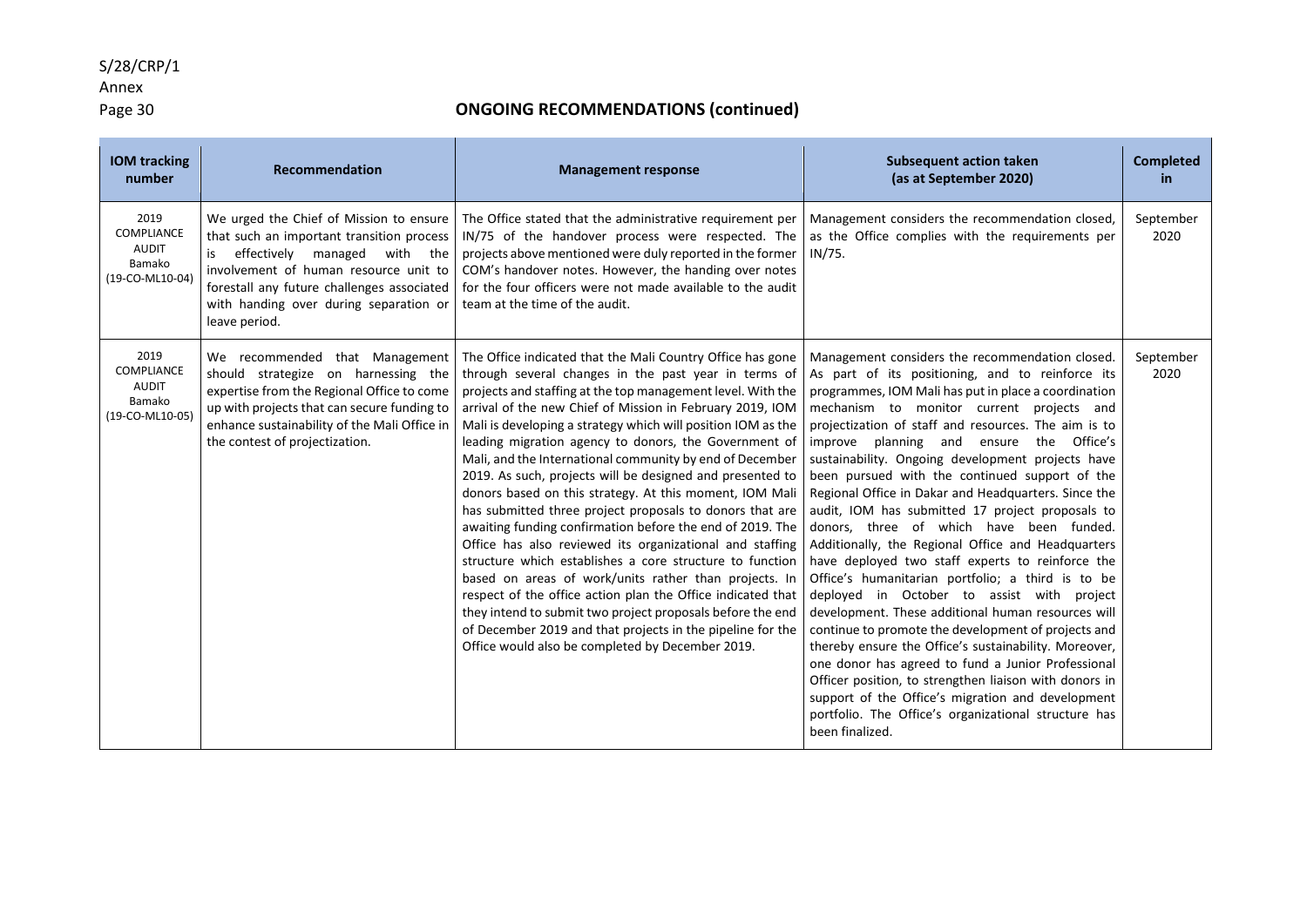| <b>IOM tracking</b><br>number                                   | Recommendation                                                                                                                                                                                                                                                                                                                         | <b>Management response</b>                                                                                                                                                                                                                                                                                                                                                                                                                                                                                                                                                                                                                                                                                                                                                                                                                                                                                                                                                                                                                                                                                                                                          | <b>Subsequent action taken</b><br>(as at September 2020)                                                                                                                                                                                                                                                                                                                | <b>Completed</b><br>in. |
|-----------------------------------------------------------------|----------------------------------------------------------------------------------------------------------------------------------------------------------------------------------------------------------------------------------------------------------------------------------------------------------------------------------------|---------------------------------------------------------------------------------------------------------------------------------------------------------------------------------------------------------------------------------------------------------------------------------------------------------------------------------------------------------------------------------------------------------------------------------------------------------------------------------------------------------------------------------------------------------------------------------------------------------------------------------------------------------------------------------------------------------------------------------------------------------------------------------------------------------------------------------------------------------------------------------------------------------------------------------------------------------------------------------------------------------------------------------------------------------------------------------------------------------------------------------------------------------------------|-------------------------------------------------------------------------------------------------------------------------------------------------------------------------------------------------------------------------------------------------------------------------------------------------------------------------------------------------------------------------|-------------------------|
| 2019<br>COMPLIANCE<br><b>AUDIT</b><br>Bamako<br>(19-CO-ML10-06) | We recommend to management to devise<br>a strategy to guide the management of<br>assets at the Office. We also<br>recommended that Management should<br>locate the assets that could not be found<br>and arrange to have the Deed of Donation<br>prepared to facilitate that transfer of the<br>assets to the earmarked beneficiaries. | Management accepted the recommendation. The Office<br>stated that the asset inventory verification is an ongoing<br>process and that part of the process to trace the unsighted<br>assets, which will be done and recorded in PRISM following<br>the IOM policies on Asset Management. This will be done<br>at the same time the updating is being done, planned by<br>end of November 2019, in time for the year-end stock-take.<br>The office further stated that the Procurement and Logistics<br>Unit has already started the verification process of<br>beneficiary assets, working closely with the Reintegration<br>Unit, of which most assets are related with, most of which<br>have already been handed over to the migrants. After<br>internal verification, coordination will be done with Central<br>Accounting Support on how to go about with the<br>retirement from PRISM. These are not usual beneficiary<br>assets for donation, but reintegration assistance, some of<br>which included in Kits, distributed to the thousand migrants<br>covered by the project. The Office expects to retire all<br>beneficiary assets by end of November 2019. | Management considers the recommendation closed.<br>The 2019 physical inventory has been completed in<br>the sub-offices. It has not been completed in the<br>Bamako office owing to the COVID-19 pandemic and<br>the deadline for finalizing asset disposals has been<br>extended. Beneficiary assets have been finalized and<br>outstanding items resolved.            | April 2020              |
| 2019<br>COMPLIANCE<br><b>AUDIT</b><br>Accra<br>(19-CO-GH10-01)  | We recommended that Project managers<br>should, in collaboration with the Resource<br>Management Unit, monitor closely the<br>project receivables and make sure to<br>request funding tranches as per the donor<br>agreement.                                                                                                          | The Office agreed with the auditors' recommendation and<br>reassures that close follow up is being done on receivables<br>from donors whenever due as per the terms of project<br>agreements. The Office also would like to highlight that it<br>has no pending receivables under the current active<br>projects.<br>Regarding the noticed overspending on some budget lines,<br>the Resource Management Officer is sharing the financial<br>status of each project periodically with the relevant project<br>manager, based on which a monthly meeting is held to<br>discuss any financial discrepancies and corrective actions.                                                                                                                                                                                                                                                                                                                                                                                                                                                                                                                                   | Management considers the recommendation closed.<br>IOM Accra's Resource Management Unit is holding<br>regular meetings with various project managers, has<br>taken corrective action in the form of budget<br>amendments and reallocations, and has refined<br>processes to ensure that collection notifications for<br>project receivables are sent on a timely basis. | September<br>2020       |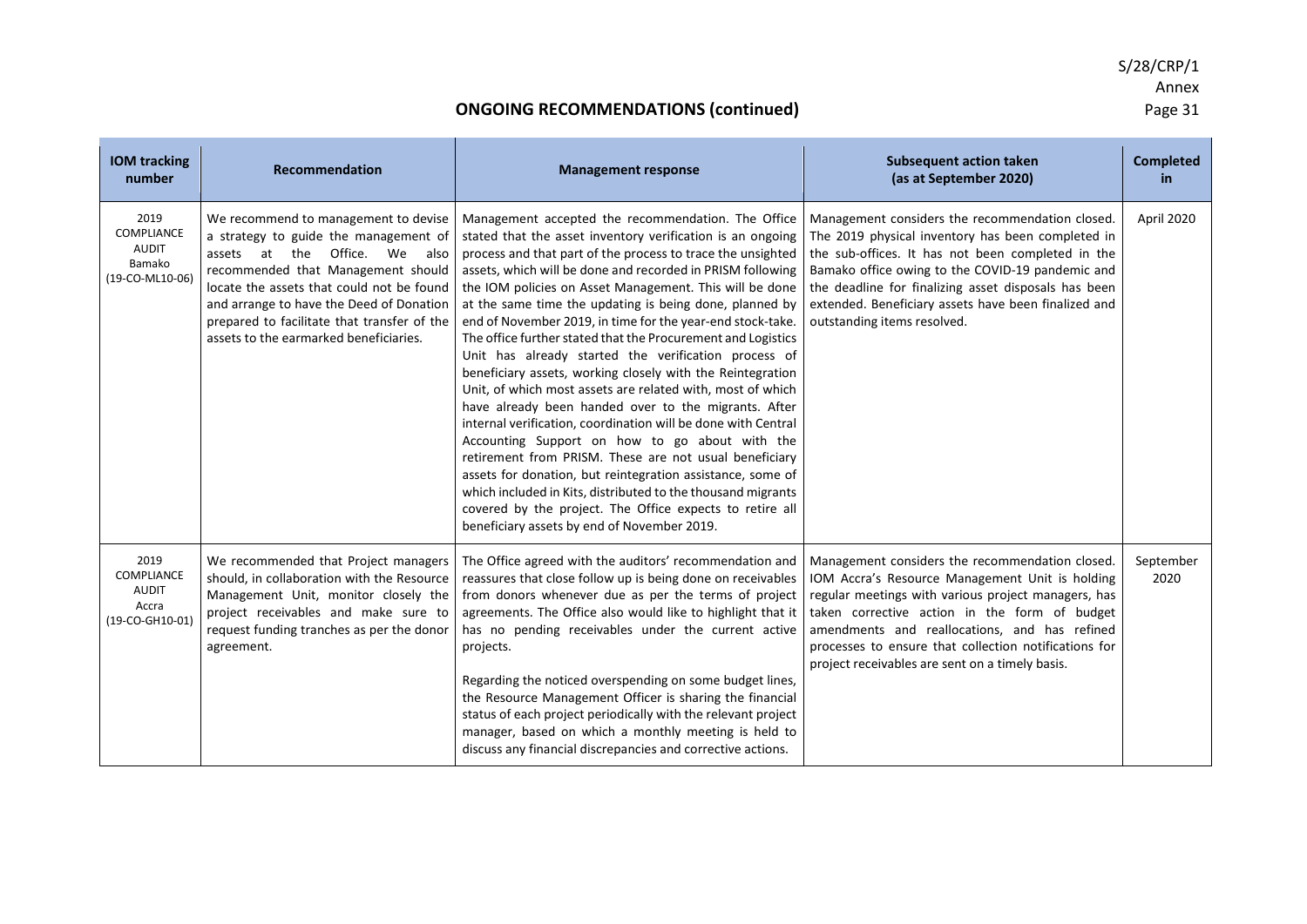### Annex

### Page 32 **ONGOING RECOMMENDATIONS (continued)**

| <b>IOM</b> tracking<br>number                                         | Recommendation                                                                                                                                                                                                                                           | <b>Management response</b>                                                                                                                                                                                                                                                                                                                                                                                                                                                                                                                                                                                                                                                                                     | <b>Subsequent action taken</b><br>(as at September 2020)                                                                                                                                                                                                                                                                                                                                                                                                                                                             | <b>Completed</b><br>in |
|-----------------------------------------------------------------------|----------------------------------------------------------------------------------------------------------------------------------------------------------------------------------------------------------------------------------------------------------|----------------------------------------------------------------------------------------------------------------------------------------------------------------------------------------------------------------------------------------------------------------------------------------------------------------------------------------------------------------------------------------------------------------------------------------------------------------------------------------------------------------------------------------------------------------------------------------------------------------------------------------------------------------------------------------------------------------|----------------------------------------------------------------------------------------------------------------------------------------------------------------------------------------------------------------------------------------------------------------------------------------------------------------------------------------------------------------------------------------------------------------------------------------------------------------------------------------------------------------------|------------------------|
| 2019<br>COMPLIANCE<br><b>AUDIT</b><br>Accra<br>(19-CO-GH10-02)        | We recommended that management<br>should closely monitor how the remaining<br>activities would be carried out to avoid<br>delays. We also recommended that lessons<br>learnt from the delays should be shared as<br>required to guide future activities. | The Office agreed with the auditor's recommendations and<br>is taking relevant actions to ensure that projects are closed<br>without delays. These include periodically revising and<br>updating the work plans of projects and having senior<br>management and projects strategic planning coordination<br>meetings where all activities, challenges, and achievements<br>are discussed. During these meetings, remedial actions are<br>agreed to address deviations from timelines.                                                                                                                                                                                                                          | Management considers the recommendation closed.<br>Project coordination meetings and extended senior<br>management meetings are now being held on a<br>weekly basis to discuss achievements, upcoming<br>activities and workplans. This is in addition to periodic<br>bilateral meetings between project managers and the<br>Resource Management Unit to review burn rates.                                                                                                                                          | September<br>2020      |
|                                                                       |                                                                                                                                                                                                                                                          | In some cases, where the implementation delay is due to<br>external uncontrollable circumstances, IOM ensures to<br>transparently share the situation with donors and if non-<br>cost extension (NCE) is not avoidable IOM ensures that it is<br>coordinated in a timely manner.                                                                                                                                                                                                                                                                                                                                                                                                                               |                                                                                                                                                                                                                                                                                                                                                                                                                                                                                                                      |                        |
| 2019<br>COMPLIANCE<br><b>AUDIT</b><br>Accra<br>(19-CO-GH10-03)        | We recommended that management<br>should take steps to update the register<br>and retire old and obsolete assets in PRISM<br>to enhance reporting and decision making.                                                                                   | The Office agreed with the auditors' recommendation and<br>is coordinating with relevant units in Manila to procure the<br>most advanced tools and equipment for asset<br>management.<br>The Office is also in the process of enhancing the logistics<br>unit with additional staffing who will be working mainly on<br>assets management.                                                                                                                                                                                                                                                                                                                                                                     | Management considers the recommendation closed.<br>IOM Accra addressed the recommendation by taking<br>various steps. It is labelling all assets at the three<br>offices in Accra, has reconciled all data with PRISM and<br>is coordinating with Central Accounting Support at the<br>Manila Administrative Centre on asset retirement and<br>disposal.                                                                                                                                                             | September<br>2020      |
| 2019<br><b>COMPLIANCE</b><br><b>AUDIT</b><br>Accra<br>(19-CO-GH10-04) | We recommended that management<br>should coordinate with the relevant unit at<br>Headquarters to ensure that training and<br>staff development are adequately<br>reflected in IOM Staff Evaluation System.                                               | The Office took note of the auditors' recommendations in<br>this regard and indicated that relevant information will be<br>shared with Geneva for more coverage of training matters<br>in the SES form.<br>The Office would like to highlight that IOM Ghana had 100%<br>compliance rate for SES in previous years, which means that<br>all staff and all supervisors managed to complete the cycle.<br>To enhance the quality of the process and to ensure that<br>reports are complete and self-explanatory, the Office is<br>planning to have a detailed session for all staff to discuss<br>the importance of the SES, how to set SMART objectives,<br>stay focused, and evaluate strategies and criteria. | Management considers the recommendation closed.<br>IOM Accra held two sessions in February 2020 with all<br>staff, underlining the importance of the Staff<br>Evaluation System, and provided training on designing<br>relevant SMART objectives. Self-development and<br>training were among the key points made, so as to<br>ensure that due consideration is given to these<br>important aspects and that they are reflected<br>accordingly in individual staff members' objectives,<br>comments and evaluations. | February<br>2020       |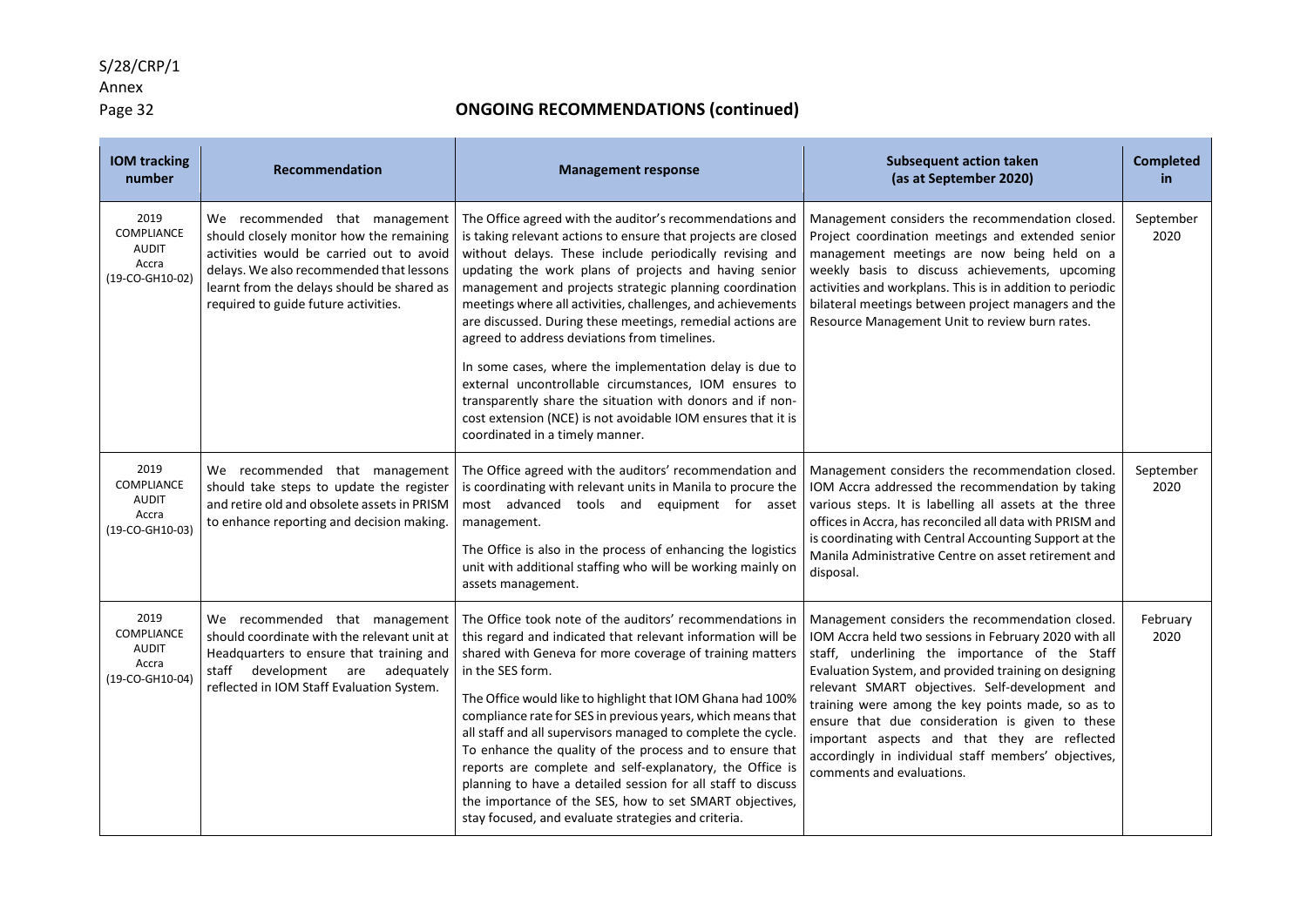| <b>IOM</b> tracking<br>number                                          | <b>Recommendation</b>                                                                                                                                                                                           | <b>Management response</b>                                                                                                                                                                                                                                                                                                                                                                                                                                                                                                                                                                                                                                                                                                                                                                                                                                              | <b>Subsequent action taken</b><br>(as at September 2020)                                                                                                                                                                                                                                                                                                                                                                                                                                                                                                                                                                                                                                                                                                                                                                                                                                                                                                                               | <b>Completed</b><br>in |
|------------------------------------------------------------------------|-----------------------------------------------------------------------------------------------------------------------------------------------------------------------------------------------------------------|-------------------------------------------------------------------------------------------------------------------------------------------------------------------------------------------------------------------------------------------------------------------------------------------------------------------------------------------------------------------------------------------------------------------------------------------------------------------------------------------------------------------------------------------------------------------------------------------------------------------------------------------------------------------------------------------------------------------------------------------------------------------------------------------------------------------------------------------------------------------------|----------------------------------------------------------------------------------------------------------------------------------------------------------------------------------------------------------------------------------------------------------------------------------------------------------------------------------------------------------------------------------------------------------------------------------------------------------------------------------------------------------------------------------------------------------------------------------------------------------------------------------------------------------------------------------------------------------------------------------------------------------------------------------------------------------------------------------------------------------------------------------------------------------------------------------------------------------------------------------------|------------------------|
| 2019<br><b>COMPLIANCE</b><br><b>AUDIT</b><br>Accra<br>(19-CO-GH10-05)  | We recommended that management<br>should re-strategize and come up with<br>projects that could secure funding to<br>enhance sustainability of the Ghana<br>Country Office.                                      | The Office agreed with the auditors' recommendation and<br>understand the importance of periodic analysis of Office<br>sustainability, for this purpose the Resource Management<br>Officer prepares and updates a quarterly projectization<br>plan for staff and office costs. This plan and the common<br>cost table is being discussed with the Chief of Mission and<br>program support unit to ensure that all the positions under<br>the Office structure and all fixed costs are covered under<br>the current or upcoming projects.                                                                                                                                                                                                                                                                                                                                | Management considers the recommendation closed.<br>Not only does the Resource Management Officer plan<br>staff and office costs and provide quarterly updates on<br>projectization thereof, IOM Accra is holding regular<br>project development meetings and is closely<br>coordinating with donors, stakeholders<br>and<br>government counterparts on new projects. Several<br>proposals and concept notes have been developed<br>and submitted, and some of them are very likely to be<br>launched between September and December 2020.                                                                                                                                                                                                                                                                                                                                                                                                                                              | September<br>2020      |
| 2019<br><b>COMPLIANCE</b><br><b>AUDIT</b><br>Berlin<br>(19-CO-DE10-01) | We recommended that Management<br>should consolidate the procurement plans<br>to support the Office's approved work plan<br>with a view to properly align the work plan<br>activities with the approved budget. | IOM Berlin is compliant with the procurement manual<br>$IN/168$ rev 2 – herewith mentioning the development of a<br>yearly procurement plan. The Office considers the general<br>services and goods requirements of the office as well as the<br>project specific activities and translates these in plans by<br>targeting specific projects, IT procurement planning and<br>general procurement planning. Even with having separate<br>procurement plans the procurement unit keeps a<br>continuous overview and coordinates agreements.<br>Accordingly, by combining project requirements, this did<br>not impede the correct identification of procurement<br>method, establishment of contract packages or optimal<br>management of Office's resources. Following the<br>recommendation, the Office will consolidate the<br>procurement plan for the upcoming year. | Management considers the recommendation closed.<br>IOM Germany prepared an initial annual procurement<br>plan in December 2019 for 2020. The plan was<br>adjusted at the beginning of 2020 following project<br>manager meetings in which all relevant parties<br>participated, including the Procurement and Logistics<br>Team. The project managers/coordinators shared the<br>procurement plans and the procurement timeline<br>with the Procurement and Logistics Team and ICT<br>colleagues. These initial planning needs were aligned<br>with the budget estimate and the project proposal.<br>They are re-evaluated at the beginning of the project.<br>In January 2020, this was done for all projects that had<br>started at the beginning of the year. Based on this<br>assessment, the Procurement and Logistics and the<br>ICT teams prepared an annual procurement plan that<br>is regularly reviewed and updated as new projects<br>come in and/or on a quarterly basis. | January 2020           |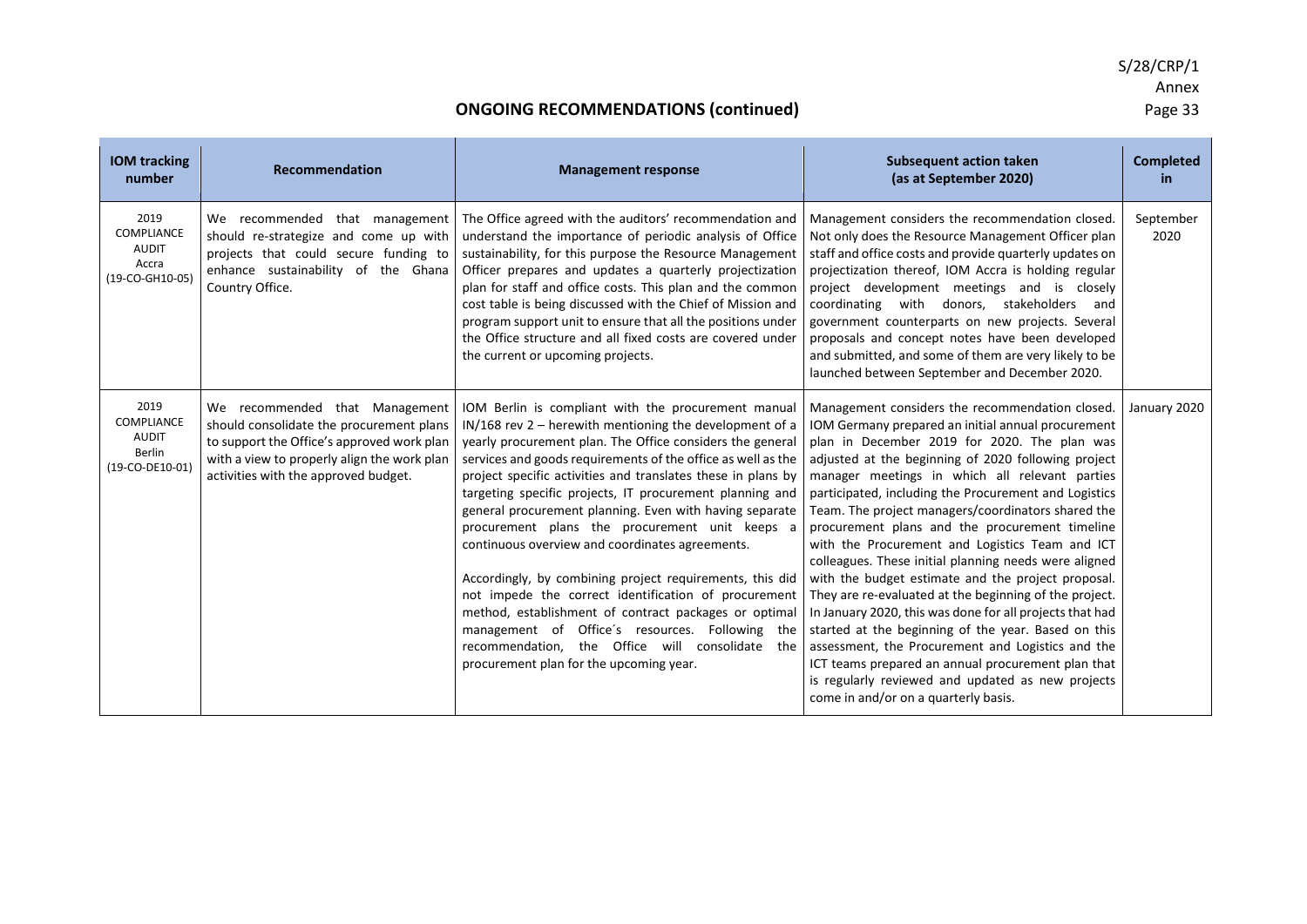### Annex

### Page 34 **ONGOING RECOMMENDATIONS (continued)**

| <b>IOM tracking</b><br>number                                   | Recommendation                                                                                                                                                           | <b>Management response</b>                                                                                                                                                                                                                                                                                                                                                                                                                                                                                                                                                                                                                                                                                                                                                                                                                                              | Subsequent action taken<br>(as at September 2020)                                                                                                                                                                                                                                                                                                                                                                                                                                                                                                                                                                                                    | <b>Completed</b><br>in. |
|-----------------------------------------------------------------|--------------------------------------------------------------------------------------------------------------------------------------------------------------------------|-------------------------------------------------------------------------------------------------------------------------------------------------------------------------------------------------------------------------------------------------------------------------------------------------------------------------------------------------------------------------------------------------------------------------------------------------------------------------------------------------------------------------------------------------------------------------------------------------------------------------------------------------------------------------------------------------------------------------------------------------------------------------------------------------------------------------------------------------------------------------|------------------------------------------------------------------------------------------------------------------------------------------------------------------------------------------------------------------------------------------------------------------------------------------------------------------------------------------------------------------------------------------------------------------------------------------------------------------------------------------------------------------------------------------------------------------------------------------------------------------------------------------------------|-------------------------|
| 2019<br>COMPLIANCE<br><b>AUDIT</b><br>Berlin<br>(19-CO-DE10-02) | We .<br>recommended<br>regular<br>vendor<br>evaluations, and adherence to<br><b>IOM</b><br>regulations coupled with the deployment<br>of the VIS to update the database. | IOM Berlin has a vendor selection and registration<br>procedure which is compliant with the existing IOM<br>Regulations and Rules as prescribed in the IN/168 rev.2.<br>Prior to being selected, each vendor is verified against the<br>German Chamber of Commerce Register as well as against<br>the United Nations and European Union sanction list. These<br>documents are included with the Vendor Creation/Change<br>Form. Any changes are duly reviewed, approved, and<br>recorded in PRISM. There is a paper trail which proves this.<br>Furthermore, with every quarterly check conducted by RAS<br>we review the PRISM Vendor List.<br>As for the regular vendor evaluation $-$ the services are<br>evaluated as they happen, and the Office agreed that the<br>evaluation step should be conducted in a systematic way<br>and in line with the IN/168 rev. 2. | Management considers the recommendation closed.<br>IOM Germany continues to implement the vendor<br>selection and registration procedure in line with IOM<br>procurement rules. Vendors are evaluated before any<br>contractual arrangements are made and subsequently<br>registered in the PRISM vendor database. The services<br>provided by the vendors are evaluated on<br>completion/delivery of the service/order. The vendor<br>information is regularly updated, and the vendor<br>evaluations as prescribed by IN/168 rev 2 for all<br>vendors in PRISM related with the procurement of<br>goods and services was completed in August 2020. | August 2020             |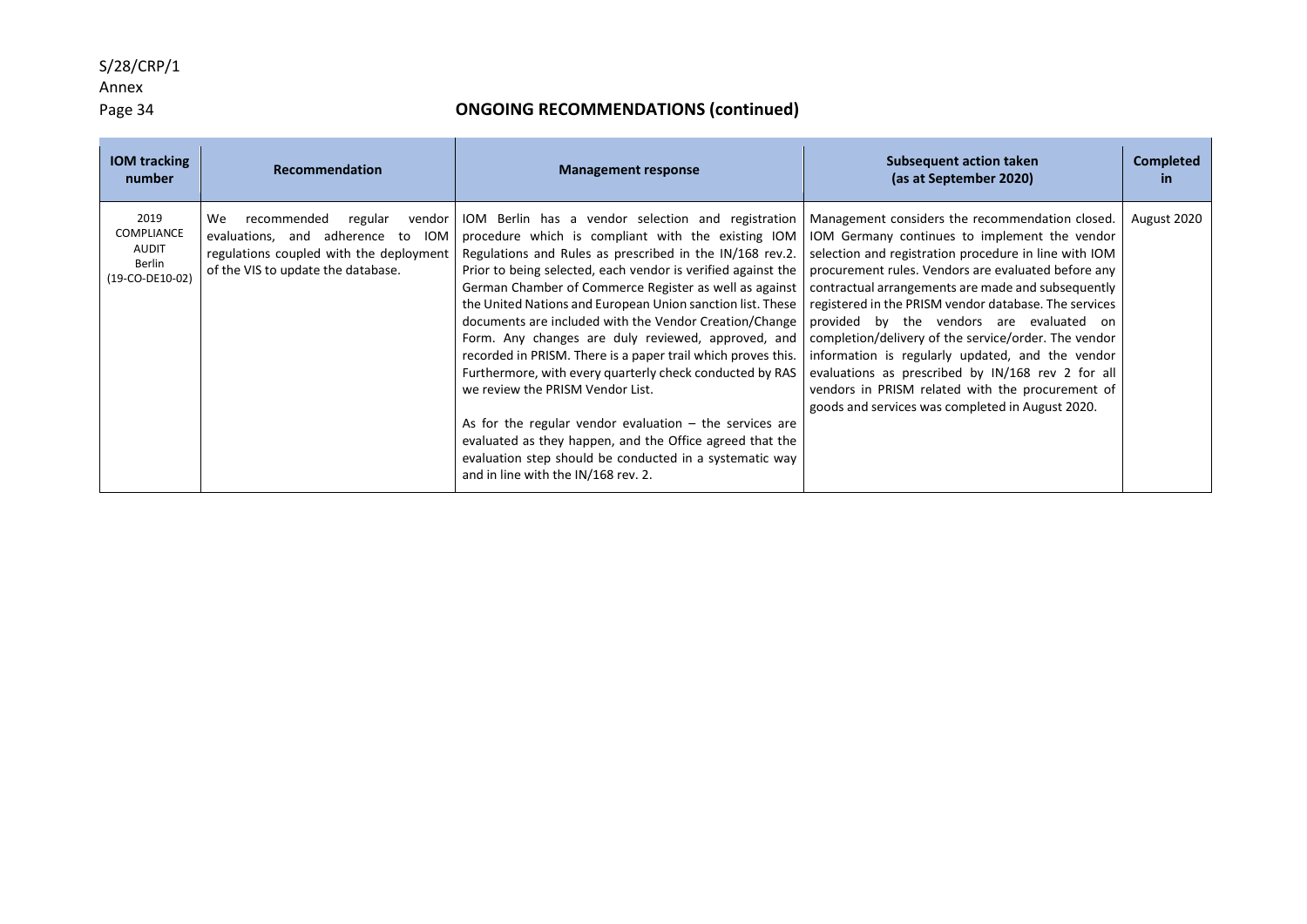| <b>IOM</b> tracking<br>number                                                   | <b>Recommendation</b>                                                                                                                                                                                                                                                                                                                 | <b>Management response</b>                                                                                                                                                                                                                                                                                                                                                                                                                                                                                                                                                                                                                                                                                                                                                                                                                                                                                                                                                                                                                                                                                                                                                                                                                                                                                 | <b>Subsequent action taken</b><br>(as at September 2020)                                                                                                                                                                                                                                                                                                                                                                                          | <b>Completed</b><br>in |
|---------------------------------------------------------------------------------|---------------------------------------------------------------------------------------------------------------------------------------------------------------------------------------------------------------------------------------------------------------------------------------------------------------------------------------|------------------------------------------------------------------------------------------------------------------------------------------------------------------------------------------------------------------------------------------------------------------------------------------------------------------------------------------------------------------------------------------------------------------------------------------------------------------------------------------------------------------------------------------------------------------------------------------------------------------------------------------------------------------------------------------------------------------------------------------------------------------------------------------------------------------------------------------------------------------------------------------------------------------------------------------------------------------------------------------------------------------------------------------------------------------------------------------------------------------------------------------------------------------------------------------------------------------------------------------------------------------------------------------------------------|---------------------------------------------------------------------------------------------------------------------------------------------------------------------------------------------------------------------------------------------------------------------------------------------------------------------------------------------------------------------------------------------------------------------------------------------------|------------------------|
| 2019<br>COMPLIANCE<br><b>AUDIT</b><br>Berlin<br>(19-CO-DE10-03)                 | We urged management to expedite action<br>on the disposal of the old vehicle<br>inconsonance with IN/00271 and other<br>instruction to avoid extra expenditure on<br>insurance payments and license plate<br>renewals and keep separate files for each<br>vehicle it will acquire and ensure vehicle<br>log book is promptly updated. | Management stated that the operational lease entered<br>with the service provider is for a mobile counselling project.<br>Regardless of the age or condition of the Office vehicle, the<br>operational lease was concluded as the most cost-effective<br>option for mobile counselling throughout the Berlin and<br>Brandenburg area whilst the IOM Office vehicle has been<br>also used for specific Berlin COs activities.<br>As noted, the Office is preparing the vehicle for sale and will<br>follow the External Audits recommendation to expedite this<br>process to reduce likelihood of incurring additional<br>unnecessary cost. The acquisition of a new replacement<br>vehicle will be evaluated.<br>Concerning the filing of the supporting documents, the<br>Office agreed with External Audit's recommendation.<br>Presently the administrative documents are thematically<br>separated and follow, to a certain extent, the geographical<br>and thematical separation of the administration. With the<br>gradual move of the Administration to Berlin,<br>documentation will be fully consolidated in Berlin.<br>The Office accepted the External Audits recommendation<br>to ensure that vehicle logbooks are promptly updated and<br>continuously checked for compliance in this regard. | Management considers the recommendation closed.<br>The old vehicle was disposed of in November 2019.<br>IOM Berlin currently has two vehicles, both used by<br>the mobile counselling projects. Each vehicle has its<br>own folder, where all relevant documents are filed.<br>The staff members who use the vehicles (the<br>counsellors) are required to submit the respective<br>logbooks for review by the Procurement and Logistics<br>Team. | November<br>2019       |
| 2019<br><b>COMPLIANCE</b><br><b>AUDIT</b><br><b>Brussels</b><br>(19-CO-BE10-01) | We recommended that the Country Office<br>should take steps to regularize its activities<br>through an Agreement with the<br>Government of Luxembourg.                                                                                                                                                                                | Management accepted the recommendation and the Office<br>confirmed that all the activities were covered by annual<br>project related conventions. Nevertheless, in September<br>2019 the Government of Luxembourg and IOM agreed on<br>signing a Framework agreement that lists all areas of<br>cooperation and can serve as a basis for future enhanced<br>collaboration. The estimated date for signing is the end of<br>2019.                                                                                                                                                                                                                                                                                                                                                                                                                                                                                                                                                                                                                                                                                                                                                                                                                                                                           | Management considers the recommendation closed.<br>Throughout 2019, IOM Brussels took all necessary<br>steps to advance the framework agreement. After<br>thorough internal coordination with all relevant<br>departments at Headquarters, a revised draft was<br>shared with the Government of Luxembourg and the<br>latest reminder sent in July 2020.                                                                                          | <b>July 2020</b>       |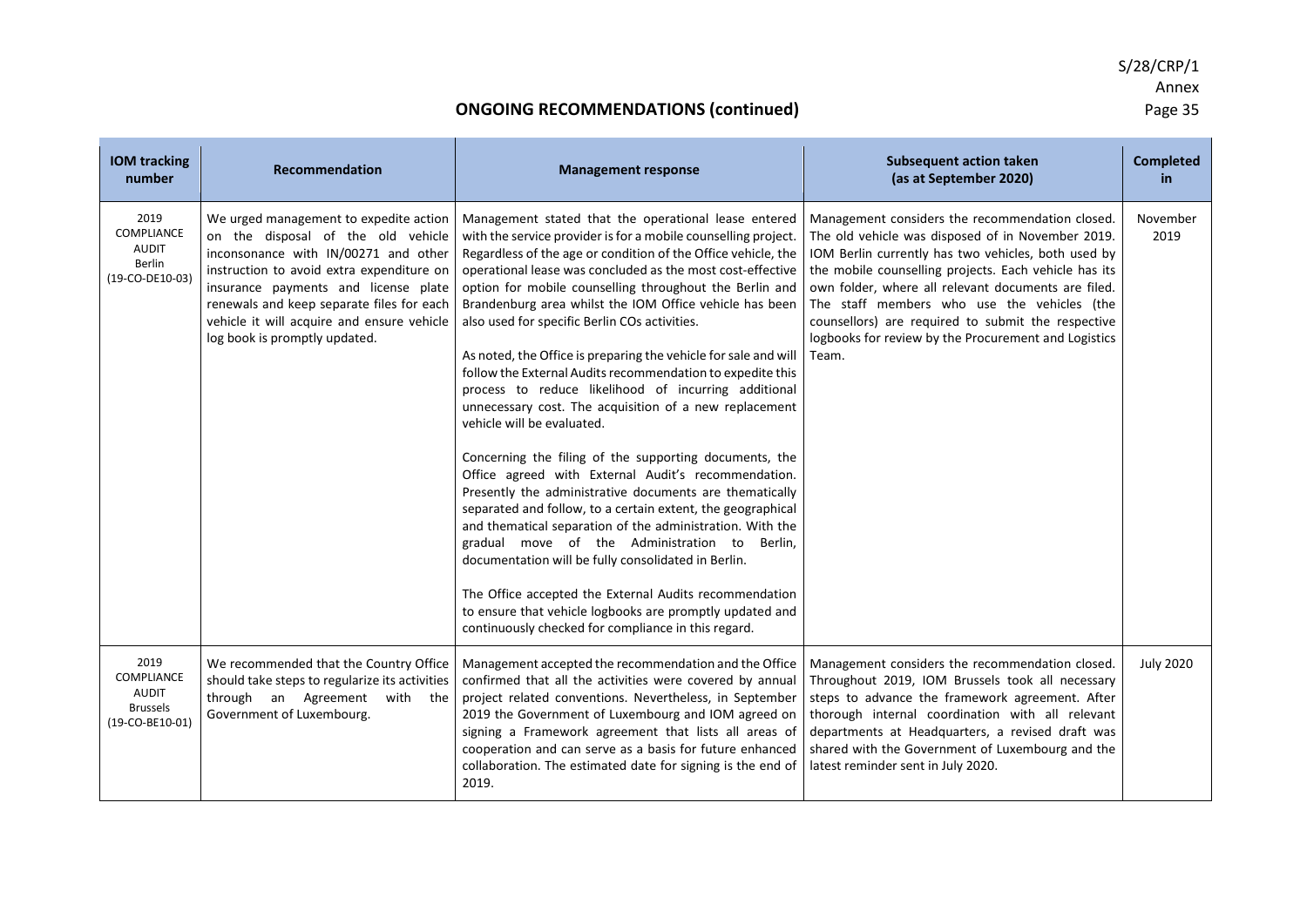### Annex

### Page 36 **ONGOING RECOMMENDATIONS (continued)**

| <b>IOM tracking</b><br>number                                            | <b>Recommendation</b>                                                                                                                                                                                      | <b>Management response</b>                                                                                                                                                                                                                                                                                                                                                                                                                                                                                                                                                                                                                                                                                                                                                                                                                                                                                                                                                                                                                                                                                                                                                                                                                                                                                                                                                                                                                                                                                                        | <b>Subsequent action taken</b><br>(as at September 2020)                                                                                                              | <b>Completed</b><br>in |
|--------------------------------------------------------------------------|------------------------------------------------------------------------------------------------------------------------------------------------------------------------------------------------------------|-----------------------------------------------------------------------------------------------------------------------------------------------------------------------------------------------------------------------------------------------------------------------------------------------------------------------------------------------------------------------------------------------------------------------------------------------------------------------------------------------------------------------------------------------------------------------------------------------------------------------------------------------------------------------------------------------------------------------------------------------------------------------------------------------------------------------------------------------------------------------------------------------------------------------------------------------------------------------------------------------------------------------------------------------------------------------------------------------------------------------------------------------------------------------------------------------------------------------------------------------------------------------------------------------------------------------------------------------------------------------------------------------------------------------------------------------------------------------------------------------------------------------------------|-----------------------------------------------------------------------------------------------------------------------------------------------------------------------|------------------------|
| 2019<br>COMPLIANCE<br><b>AUDIT</b><br><b>Brussels</b><br>(19-CO-BE10-02) | We recommended that management of<br>the Office should expedite action to bring<br>the projects to effective closure and also<br>improve upon its planning in collaboration<br>with implementing agencies. | According to the Office, the expense to budget ratio on   Management considers the recommendation closed.<br>these projects are low as the actual caseload was lower   IOM Brussels underlines that the recommendation<br>than what was initially planned. In relation to this kind of   focused on projects that are covered by multi-year<br>projects the estimated caseload of beneficiaries is agreements and that only the operational budget is<br>coordinated with the donor at the proposal stage, but the   negotiated on a yearly basis. These projects are<br>actual number is dependent on external factors. On other dependent on external factors (e.g., number of<br>projects, IOM was able to implement nearly all activities as   beneficiaries for assisted voluntary return and<br>planned in the project document e.g. CE.0395 and LM.0337<br>with 90% and 94% respectively of the budget.<br>Also, the project manager ensures IOM has the capacity to $\vert$ the donor.<br>serve the budgeted caseload of migrants, but in case the<br>caseload is lower than the budgeted one then the actual<br>expenses are lower than the budget and unused funds are<br>always returned to the donor, i.e. IOM requests funds only<br>for expenditures that are spent on activities. The above<br>applies to the four projects mentioned above noting that<br>the selected projects -resettlement, voluntary returns, and<br>reintegration $-$ are dependent on external factors that<br>cannot be influenced by IOM. | reintegration, Government of Belgium resumption of<br>resettlement activities, etc.) and that the operational<br>budgets are therefore based on estimates agreed with | September<br>2020      |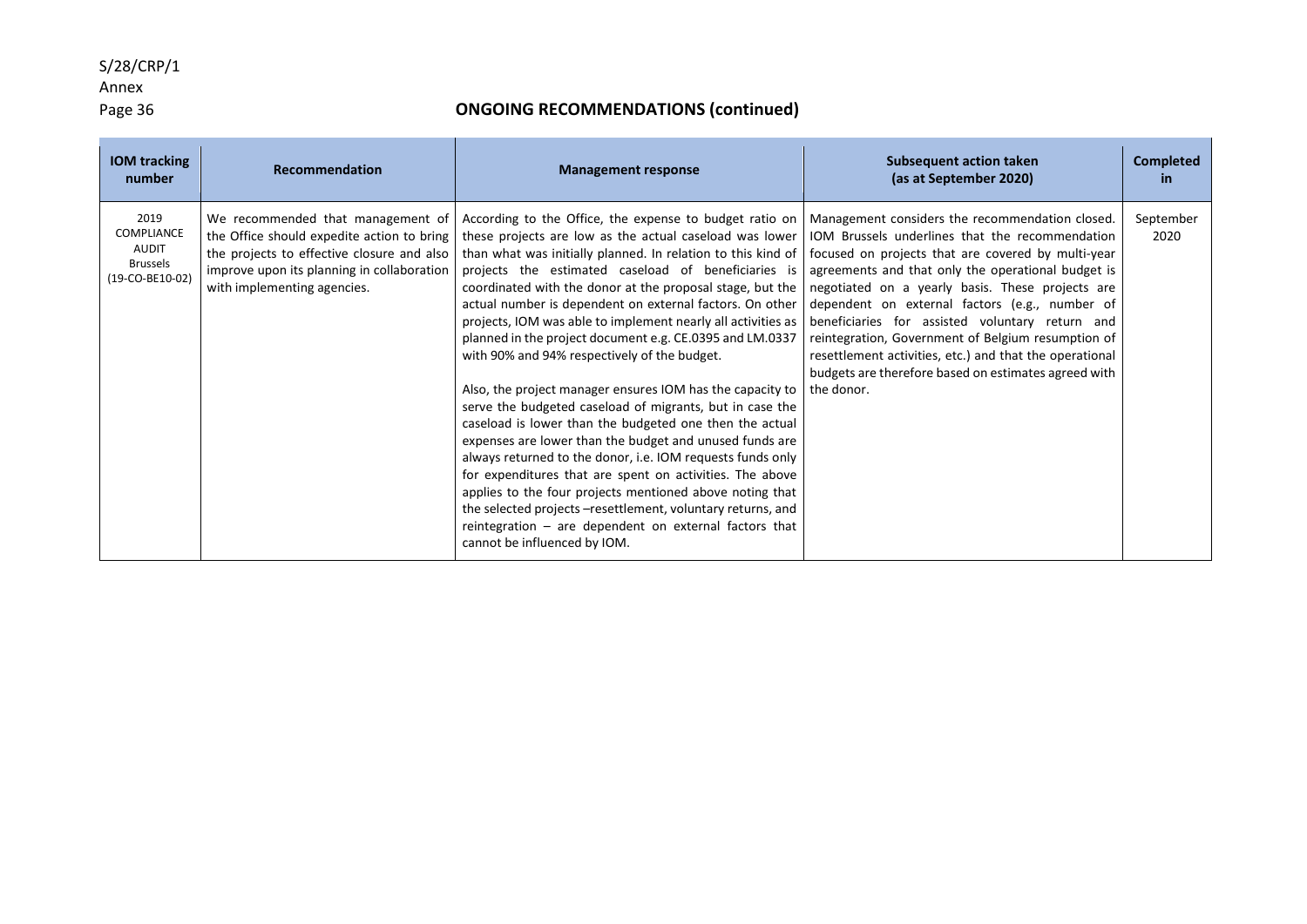| <b>IOM tracking</b><br>number                                            | <b>Recommendation</b>                                                                                            | <b>Management response</b>                                                                                                                             | <b>Subsequent action taken</b><br>(as at September 2020)                                                                                                                                                                                                                                                                                                                                                                                                                                                                                                                                                                                                                                                                                                                                                                                                                                                                                                                                                                                                                                                                                                                                                                                                                                                                                                                                                                                                                                                                                                                                                                                                 | <b>Completed</b><br>in |
|--------------------------------------------------------------------------|------------------------------------------------------------------------------------------------------------------|--------------------------------------------------------------------------------------------------------------------------------------------------------|----------------------------------------------------------------------------------------------------------------------------------------------------------------------------------------------------------------------------------------------------------------------------------------------------------------------------------------------------------------------------------------------------------------------------------------------------------------------------------------------------------------------------------------------------------------------------------------------------------------------------------------------------------------------------------------------------------------------------------------------------------------------------------------------------------------------------------------------------------------------------------------------------------------------------------------------------------------------------------------------------------------------------------------------------------------------------------------------------------------------------------------------------------------------------------------------------------------------------------------------------------------------------------------------------------------------------------------------------------------------------------------------------------------------------------------------------------------------------------------------------------------------------------------------------------------------------------------------------------------------------------------------------------|------------------------|
| 2019<br>COMPLIANCE<br><b>AUDIT</b><br><b>Brussels</b><br>(19-CO-BE10-03) | We urged the Chief of Mission to expedite<br>action on the Strategic Plan being<br>developed for implementation. | According to Office, the country office had a strategic plan<br>for year 2018 and it was used as basis for developing the<br>long-term Strategic Plan. | Management considers the recommendation closed.<br>In 2019, IOM Brussels finalized its four-year strategic<br>plan (2019-2023), which has three main objectives<br>and outcomes. The following priority areas of<br>identified:<br>intervention<br>have<br>been<br>- Migrants and societies experience inclusion and<br>social cohesion in Belgium;<br>- Policies and programmes facilitate safe and ethical<br>labour migration;<br>- Government policies and practices ensure improved<br>access to assistance, care and protection for migrants<br>in vulnerable situations;<br>- The reintegration policies and programmes adopted<br>by Belgium are based on an integrated approach to<br>the reintegration of migrants, taking into account the<br>situation of the returning migrants themselves, the<br>host communities in countries of origin and the<br>country of origin as a whole;<br>- Coherent policies and programmes create conditions<br>for migrants and diasporas to fully contribute to<br>sustainable development in all countries;<br>- An enhanced protection space demonstrates Belgian<br>solidarity with the populations concerned and shared<br>responsibility with host States;<br>- Respect for migrants' rights is ensured in return<br>policies in Belgium and assisted voluntary return and<br>reintegration is incorporated into the national return<br>framework for the return of third-country nationals,<br>regardless of the individual's nationality and legal<br>status;<br>$-$ Awareness is raised of the benefits of migration; $-$ A<br>structured approach is taken to education outreach on<br>migration. | September<br>2020      |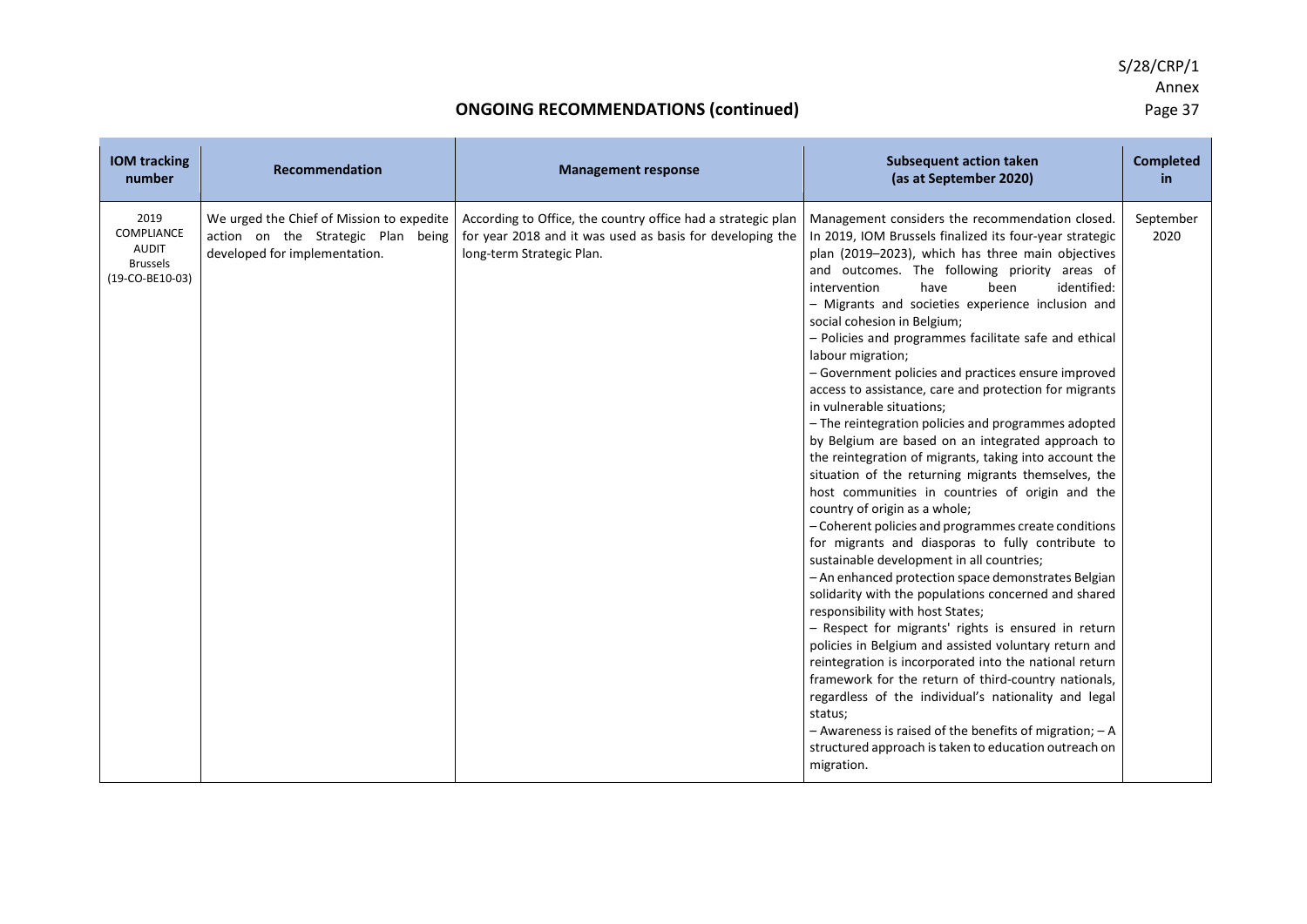# Annex<br>Page 38

| <b>IOM tracking</b><br>number                                                   | Recommendation                                                                                                                                                                                                        | <b>Management response</b>                                                                                                                                                                                                                                                                                                                                                                                                                                                                                                                                                                                                                                                                                                                    | <b>Subsequent action taken</b><br>(as at September 2020)                                                                                                                                                                                                                                                                                                                                                                       | <b>Completed</b><br>in. |
|---------------------------------------------------------------------------------|-----------------------------------------------------------------------------------------------------------------------------------------------------------------------------------------------------------------------|-----------------------------------------------------------------------------------------------------------------------------------------------------------------------------------------------------------------------------------------------------------------------------------------------------------------------------------------------------------------------------------------------------------------------------------------------------------------------------------------------------------------------------------------------------------------------------------------------------------------------------------------------------------------------------------------------------------------------------------------------|--------------------------------------------------------------------------------------------------------------------------------------------------------------------------------------------------------------------------------------------------------------------------------------------------------------------------------------------------------------------------------------------------------------------------------|-------------------------|
| 2019<br><b>COMPLIANCE</b><br><b>AUDIT</b><br><b>Brussels</b><br>(19-CO-BE10-04) | We recommended that Management<br>should improve on its budget formulation<br>process and supervision of projects to<br>ensure that the Office avoid overspending<br>project budgets.                                 | According to the Office, the projects in question were<br>managed by IOM London Office. All the activities<br>implemented by IOM Brussels were coordinated with the<br>managing Office and any overspending was done with the<br>approval of the managing Office which has a global<br>overview of all shifts between budget lines that can ensure<br>it is in line with donor agreement.                                                                                                                                                                                                                                                                                                                                                     | Management considers the recommendation closed.<br>IOM Brussels systematically avoids overspending of<br>project budgets.                                                                                                                                                                                                                                                                                                      | September<br>2020       |
| 2019<br><b>COMPLIANCE</b><br><b>AUDIT</b><br><b>Brussels</b><br>(19-CO-BE10-05) | We recommended that Project Managers<br>should closely monitor progress of projects<br>that<br>and<br>ensure<br>requests<br>for<br>reimbursements were submitted on time<br>and in accordance with Project agreement. | The Office agreed with our recommendation and explained<br>that due to unforeseen long-term sick leave of the RMO in<br>2Q and 3Q of 2019, the issuance of the invoices was<br>postponed till RMO position was temporary filled.<br>However, steps have been taken to issue invoices on<br>monthly basis again without delays. The delays were done<br>mainly for RR.0019, RR.0031 and RR.0033. The Office<br>further stated that the final payment for completed<br>projects, as was the case with RT.1416, was requested after<br>the final financial report is endorsed internally, and this is<br>usually done two months after project implementation.<br>Hence the negative difference between revenue and<br>expenses for the project. | Management considers the recommendation closed.<br>IOM Brussels agreed to stronger coordination<br>between administrative and finance support and<br>project managers under the overall supervision of the<br>Chief of Mission. The measures taken include weekly<br>team meetings, during which the administrative and<br>finance support team meets with one specific unit to<br>ensure close monitoring of project budgets. | September<br>2020       |
| 2019<br><b>COMPLIANCE</b><br><b>AUDIT</b><br><b>Dhaka</b><br>(19-CO-BD10-01)    | We recommended to management to sign<br>short term contracts with vendors in Cox's<br>Bazar and urged management to be strict<br>on vendors to ensure that goods procured<br>were delivered on schedule.              | The Office responded that due to the limited available<br>suppliers have been facing challenges for on-time delivery<br>of ordered items, whereas the suppliers are also relying on<br>a limited number of sources for supplying all the agencies<br>requirements. The Office has taken internal measures to<br>expand the supplier base and blacklisting those with poor<br>performance.                                                                                                                                                                                                                                                                                                                                                     | Management considers the recommendation closed.<br>IOM Dhaka continues to expand the supply chain for<br>its main humanitarian supplies and is currently in a<br>position to finalize long-term agreements with<br>selected suppliers (based on proven satisfactory<br>performance). A periodic performance review results<br>in poorly performing vendors being placed on a<br>sanctions list.                                | September<br>2020       |
| 2019<br><b>COMPLIANCE</b><br><b>AUDIT</b><br>Dhaka<br>(19-CO-BD10-02)           | We recommended to the Office to take<br>appropriate measures to ensure that the<br>costs of these items are recovered from<br>staff<br>involved<br>for<br>possible<br>the<br>replacement.                             | The Office in response stated that it has a standing internal<br>procedure for recovering costs from the staff responsible<br>for the loss. The Office will continue to complete the<br>process for items identified and reported on.                                                                                                                                                                                                                                                                                                                                                                                                                                                                                                         | Management considers the recommendation closed.<br>IOM Dhaka has SOP and internal procedures/controls<br>for the recovery of assets lost as a result of staff<br>negligence.                                                                                                                                                                                                                                                   | September<br>2020       |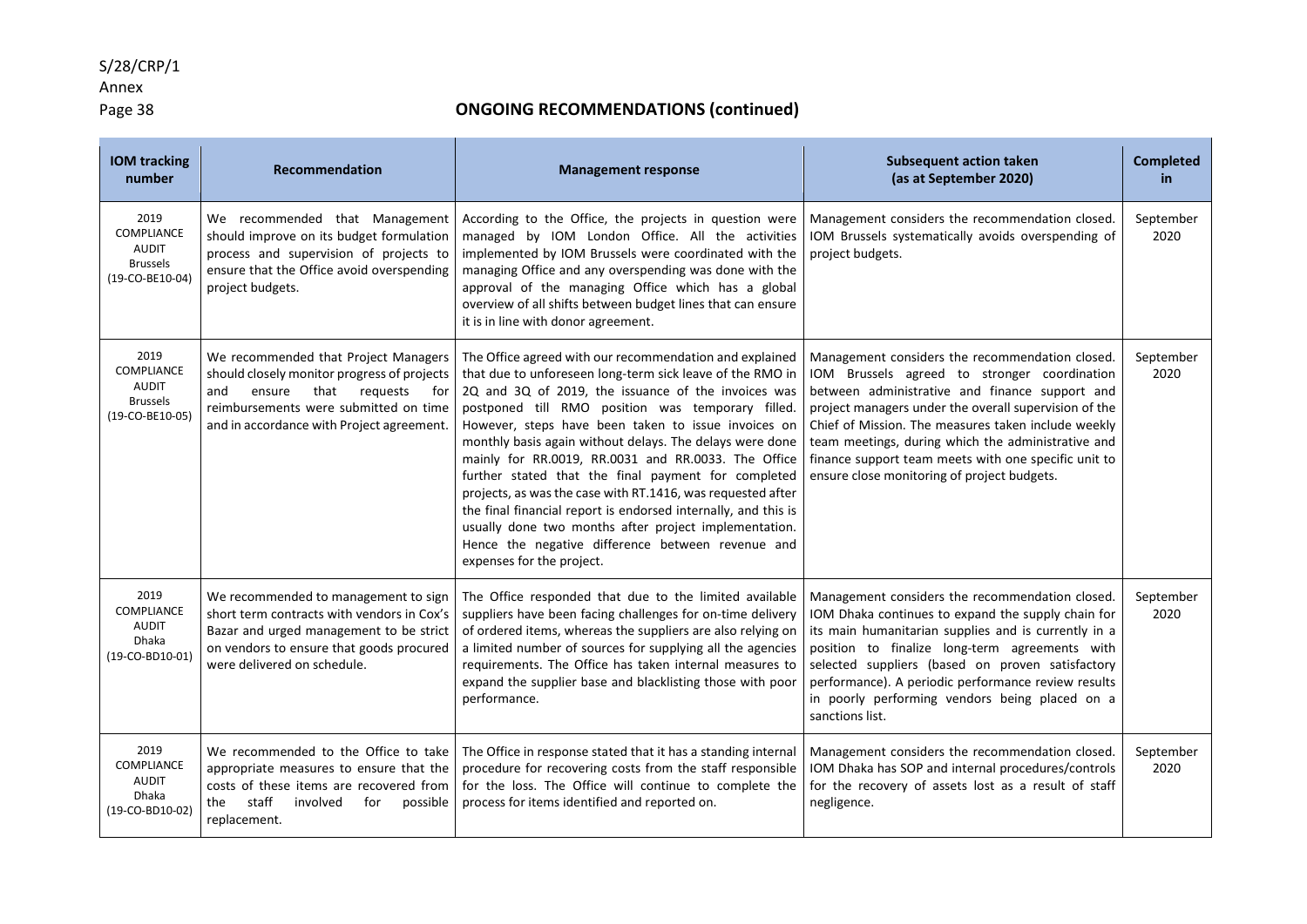| <b>IOM tracking</b><br>number                                                | <b>Recommendation</b>                                                                                                                                                                                                                                                                                                                                                                                              | <b>Management response</b>                                                                                                                                                                                                                                                                                                                                                                                                     | <b>Subsequent action taken</b><br>(as at September 2020)                                                                                                                                                                                                                                                                                                                | <b>Completed</b><br>in |
|------------------------------------------------------------------------------|--------------------------------------------------------------------------------------------------------------------------------------------------------------------------------------------------------------------------------------------------------------------------------------------------------------------------------------------------------------------------------------------------------------------|--------------------------------------------------------------------------------------------------------------------------------------------------------------------------------------------------------------------------------------------------------------------------------------------------------------------------------------------------------------------------------------------------------------------------------|-------------------------------------------------------------------------------------------------------------------------------------------------------------------------------------------------------------------------------------------------------------------------------------------------------------------------------------------------------------------------|------------------------|
| 2019<br><b>COMPLIANCE</b><br><b>AUDIT</b><br><b>Dhaka</b><br>(19-CO-BD10-03) | We recommended to management to<br>explore the possibility of making<br>evaluation compulsory at least for projects<br>with substantial deployment of resources.                                                                                                                                                                                                                                                   | The Office in response stated that the Resource<br>Management unit, in coordination with the Project Support<br>unit, organize the project kick off meeting in which the<br>project deliverables, work plan and procurement plan is<br>reviewed<br>and<br>agreed<br>upon.<br>Following<br>the<br>recommendation, the Office will expand this process to a<br>mid-term and closing meeting to address any challenges in<br>time | Management considers the recommendation closed.<br>IOM Dhaka organizes kick-off meetings for new<br>projects and pre-closing reviews two months before<br>project end. This is managed through a project review<br>calendar.                                                                                                                                            | September<br>2020      |
| 2019<br>PERFORMANCE<br><b>AUDIT</b><br>Geneva<br>(19-PE-CH10-02)             | To ensure staff provide adequate<br>information to support and enhance claims<br>processing we recommended that the HR<br>Division should devise means of<br>consistently providing orientation for new<br>members of IOM on the HI/MSP<br>guidelines. Compile and publish Frequently<br>Asked Questions (FAQs) and their solutions<br>on the PRISM Platform to provide solutions<br>to common problems for staff. | Management agreed with the recommendation and is<br>taking relevant actions to ensure common staff queries are<br>addressed. Q & As have been already submitted to be<br>published in the PRISM Platform.                                                                                                                                                                                                                      | Management considers the recommendation closed.<br>Frequently Asked Questions were submitted in July<br>2019 for publication on the PRISM Platform.                                                                                                                                                                                                                     | October<br>2019        |
| 2018<br>CERTIFICATION<br><b>AUDIT</b><br>Geneva<br>(18-CT-CH10-07)           | To achieve greater efficiency in a dynamic<br>work environment, and as a means of<br>strengthening the internal justice system,<br>we urged Management to consider the<br>need to augment the human and financial<br>resources available to the Ombudsperson.                                                                                                                                                      | Management stated that the Administration will further<br>investigate this amongst other priorities and within the<br>limitation of resources made available to IOM. In the<br>meantime, for a portion of the year 2019, the<br>Ombudsperson has been allocated with funding to support<br>functions in promoting conflict management skills and<br>Ombudsperson services and the conduct of awareness-<br>raising activities. | Management considers the recommendation closed.<br>The Programme and Budget for 2020 provides for<br>additional resources to be made available for the<br>Office of the Ombudsperson.                                                                                                                                                                                   | October 2019           |
| 2018<br>COMPLIANCE<br><b>AUDIT</b><br>Helsinki<br>(18-CO-FI10-01)            | We recommended that the BCP should be<br>finalized, approved and implemented as<br>well as conduct yearly simulation drills.                                                                                                                                                                                                                                                                                       | The Office indicated that the BCP will be finalized and<br>shared with the Regional Office as well as take the<br>necessary steps to perform simulation drills on yearly basis.                                                                                                                                                                                                                                                | The BCP was finalized at the end of 2019. In particular,<br>the ICT components were successfully tested on 3<br>December 2019 by local IT staff (data restoration from<br>a back-up tape). The data restoration was completed<br>following consultation with the Information and<br>Communications Technology Operations Centre at<br>the Manila Administrative Centre. | December<br>2019       |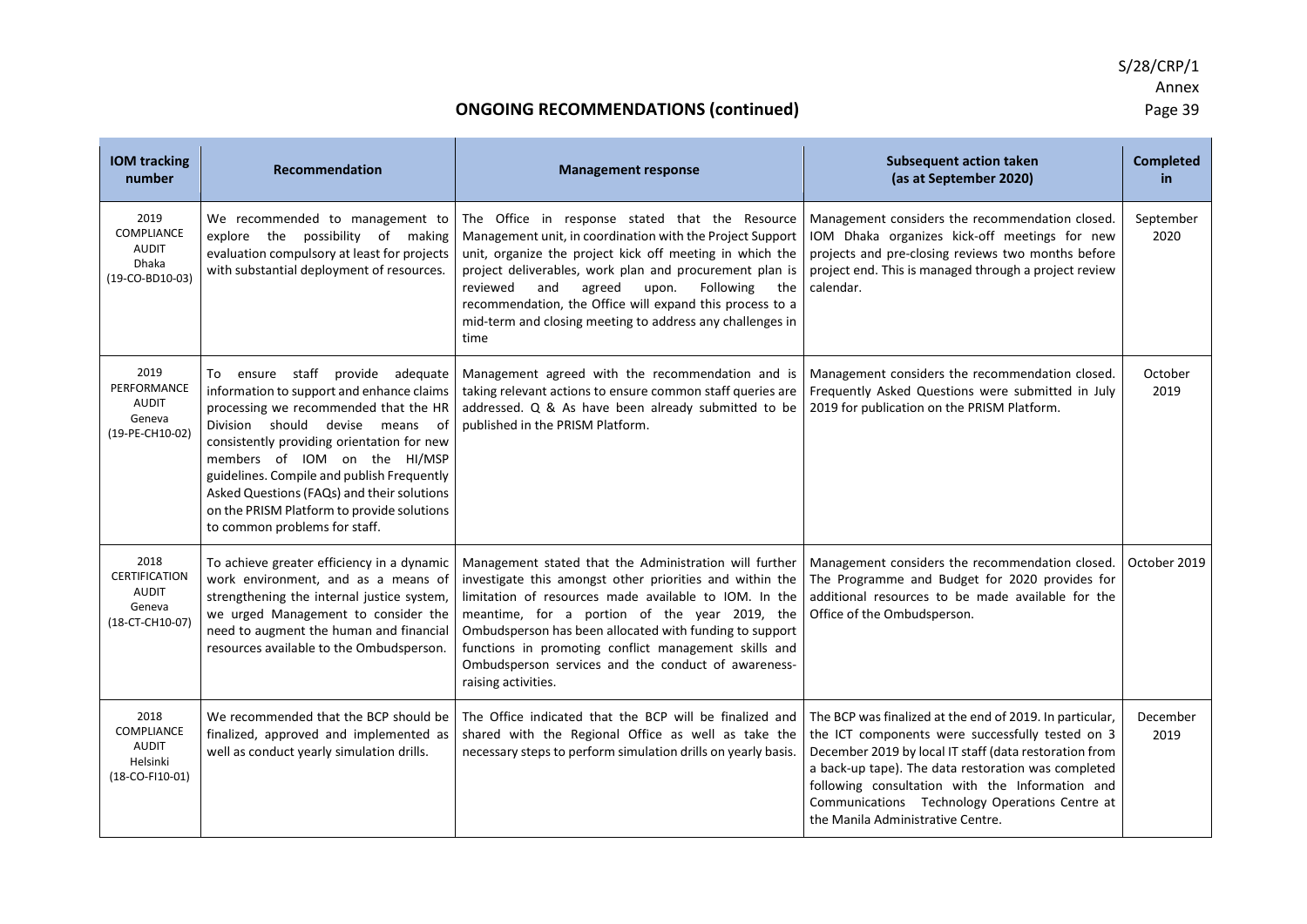### Annex

### Page 40 **ONGOING RECOMMENDATIONS (continued)**

| <b>IOM</b> tracking<br>number                                         | Recommendation          | <b>Management response</b>                                                                                                                                                                                                                                                                                                                                                                                                                                                                                                                                                                                                                                                                                      | Subsequent action taken<br>(as at September 2020)                                                                                                                                                                                                                                                                                                                                                                                                                                                                                                                         | <b>Completed</b><br>in. |
|-----------------------------------------------------------------------|-------------------------|-----------------------------------------------------------------------------------------------------------------------------------------------------------------------------------------------------------------------------------------------------------------------------------------------------------------------------------------------------------------------------------------------------------------------------------------------------------------------------------------------------------------------------------------------------------------------------------------------------------------------------------------------------------------------------------------------------------------|---------------------------------------------------------------------------------------------------------------------------------------------------------------------------------------------------------------------------------------------------------------------------------------------------------------------------------------------------------------------------------------------------------------------------------------------------------------------------------------------------------------------------------------------------------------------------|-------------------------|
| 2018<br><b>COMPLIANCE</b><br><b>AUDIT</b><br>Dakar<br>(18-CO-SN10-03) | communication strategy. | To ensure that IOM is visible within   Management responded that it is not possible to create and   In 2019, a national awareness-raising and<br>the Country and beyond, we urged maintain, a communications unit within the Office as the communication strategy was developed under the<br>management to develop a media and position is contingent on funding availability. However, the European Union Emergency Trust Fund Joint Initiative,<br>Office will synergize communications, awareness raising, the main project being carried out at the country level.<br>and visibility requirements of all programmes currently The strategy is aligned with the Regional<br>being implemented in the Office. | Communications Strategy developed within the<br>framework of the same project at the regional level.<br>The communications team has been implementing the<br>activities outlined in the strategy and has replicated<br>in other ongoing projects,<br>ensuring<br>them<br>communications and visibility for all units and<br>providing technical support for the design and<br>implementation of awareness-raising activities. The<br>Communication Unit has supported the Office of the<br>Chief of Mission on all communication and information<br>dissemination issues. | December<br>2019        |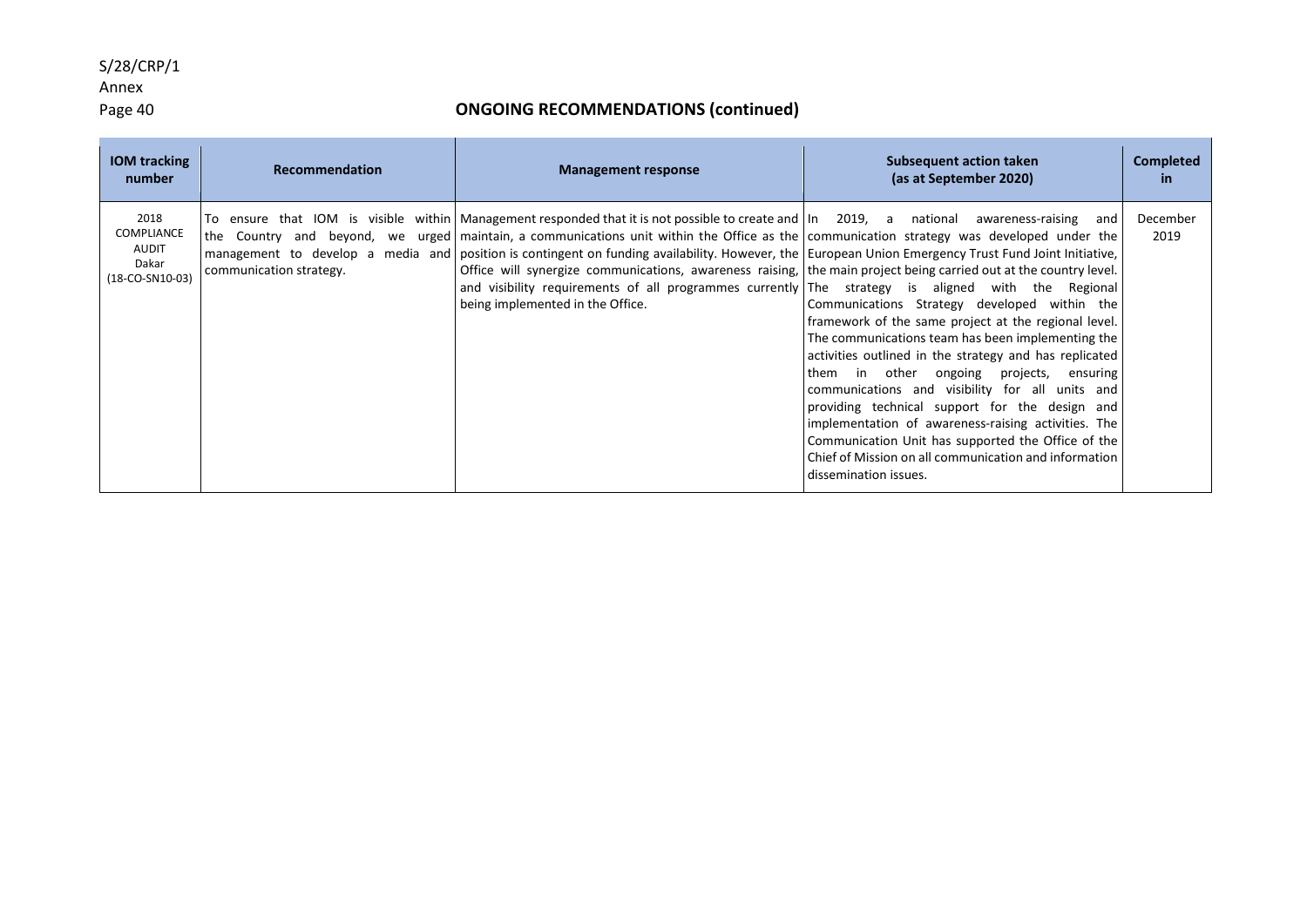| <b>IOM tracking</b><br>number                                             | <b>Recommendation</b>                                                                                                                                                                                                                                                                                               | <b>Management response</b>                                                                                                                                                                                                                                                                                                                                                                                                                                                                                                                                                                                                                                                  | <b>Subsequent action taken</b><br>(as at September 2020)                                                                                                                                                                                                                                                                                                                                                                                                                                                                                                        | <b>Completed</b><br>in |
|---------------------------------------------------------------------------|---------------------------------------------------------------------------------------------------------------------------------------------------------------------------------------------------------------------------------------------------------------------------------------------------------------------|-----------------------------------------------------------------------------------------------------------------------------------------------------------------------------------------------------------------------------------------------------------------------------------------------------------------------------------------------------------------------------------------------------------------------------------------------------------------------------------------------------------------------------------------------------------------------------------------------------------------------------------------------------------------------------|-----------------------------------------------------------------------------------------------------------------------------------------------------------------------------------------------------------------------------------------------------------------------------------------------------------------------------------------------------------------------------------------------------------------------------------------------------------------------------------------------------------------------------------------------------------------|------------------------|
| 2018<br><b>COMPLIANCE</b><br><b>AUDIT</b><br>Rabat<br>(18-CO-MA10-01)     | We recommended that Management<br>should consider using diplomatic means to<br>resolve the issue to enable the Office to<br>obtain prompt reimbursement for taxes<br>paid.                                                                                                                                          | The CoMs responded that efforts will be made to ensure<br>timely reimbursement in accordance with the tax<br>administration of the respective countries.                                                                                                                                                                                                                                                                                                                                                                                                                                                                                                                    | Management considers the recommendation closed.<br>IOM Rabat is in constant contact with the Ministry of<br>Foreign Affairs and liaises with the Ministry of Finance<br>regarding all VAT to be recovered. It closely monitors<br>VAT reimbursement, clearing all items from 2017 and<br>2018 and receiving reimbursements for the first two<br>quarters of 2019. It has sent letters and notes verbales<br>to the entities concerned about the third and fourth<br>quarters and has been informed that it will receive the<br>reimbursements owed in 2020.     | September<br>2020      |
| 2017<br><b>CERTIFICATION</b><br><b>AUDIT</b><br>Geneva<br>(17-CT-CH10-03) | We recommended that Management<br>should take a second look at the resource<br>needs, in terms of human and tools to<br>enhance OIG's investigation capacity,<br>efficiency and strategic reach to enable the<br>Office adopt a preventive approach instead<br>of the reactive approach in handling<br>wrongdoings. | The Office of the Inspector General agreed with the<br>recommendation and indicated that collaborative efforts<br>are underway with management through a three-layer<br>approach to first conduct needs analysis, prioritize needs<br>and request for immediate to short-term additional<br>resources both in terms of human and systems, within<br>twelve months. Secondly to perform an independent<br>external assessment of the function to assure quality and<br>standardization; and finally, to harmonize and consolidate<br>the Investigation function along with all the other central<br>functions of the OIG, i.e. Internal Audit, Evaluation and<br>Inspection. | Resources have been made available to the Office of<br>the Inspector General, with the number of<br>investigations-related positions increasing from 8 to<br>14 at the end of 2019 and an increase in funding for<br>consultants and travel. Additional systems resources<br>have also been made available in the form of funding<br>for a new case-management system, which is<br>currently in the testing phase. These measures have<br>contributed to a tangible increase in the Office's<br>investigative capacity and a reduction in its response<br>time. | March<br>2020          |
| 2017<br><b>CERTIFICATION</b><br>AUDIT<br>Geneva<br>(17-CT-CH10-05)        | We recommended that Management<br>should develop a charter for the Ethics and<br>Conduct office that outlines its clear<br>mandate and goals, appointment of Ethics<br>Officers, authority, responsibilities and<br>reporting requirements of the Office.                                                           | Management took note of the recommendation and<br>indicated that as all Organizations and Funds within the<br>United Nations System use the Secretary General's Bulletin<br>of 30 December 2005, IOM will immediately start working<br>on a similar document tailored to IOM operations and<br>needs which will go through the internal unit coordination<br>and cooperation process.                                                                                                                                                                                                                                                                                       | Management considers the recommendation closed.<br>In line with the IGF, the Ethics and Conduct Office has<br>developed a draft code of ethics. The draft has been<br>shared with the Administration and internal<br>coordination is in progress.                                                                                                                                                                                                                                                                                                               | March<br>2020          |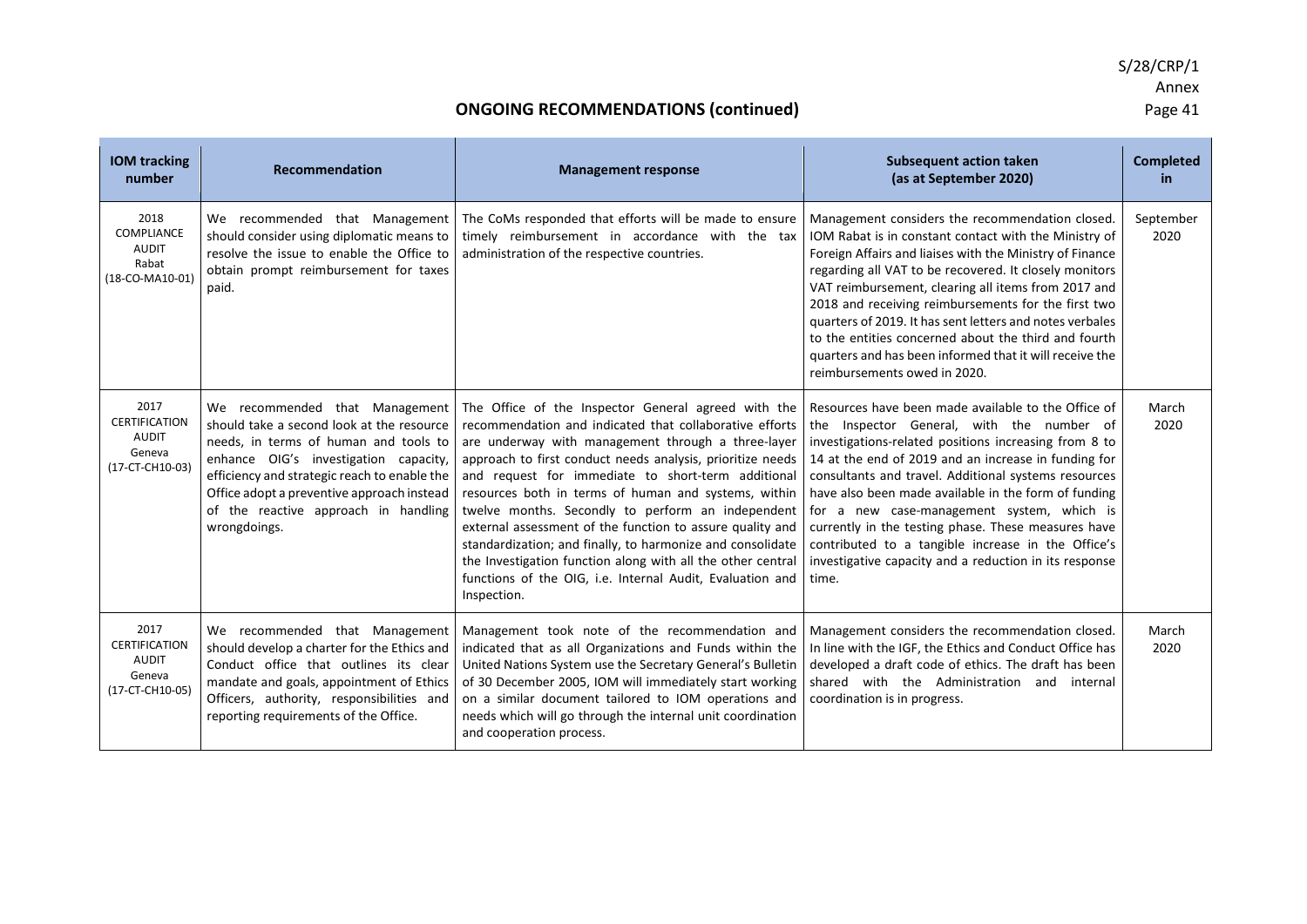### Annex

### Page 42 **ONGOING RECOMMENDATIONS (continued)**

| <b>IOM tracking</b><br>number                                      | <b>Recommendation</b>                                                                                                                                                                                                                                                                           | <b>Management response</b>                                                                                                                                                                                                                                                                                                                                                                                                                                                                                                                                                                                                                                                                                                                                                                                                                                                        | <b>Subsequent action taken</b><br>(as at September 2020)                                                                                       | <b>Completed</b><br><b>in</b> |
|--------------------------------------------------------------------|-------------------------------------------------------------------------------------------------------------------------------------------------------------------------------------------------------------------------------------------------------------------------------------------------|-----------------------------------------------------------------------------------------------------------------------------------------------------------------------------------------------------------------------------------------------------------------------------------------------------------------------------------------------------------------------------------------------------------------------------------------------------------------------------------------------------------------------------------------------------------------------------------------------------------------------------------------------------------------------------------------------------------------------------------------------------------------------------------------------------------------------------------------------------------------------------------|------------------------------------------------------------------------------------------------------------------------------------------------|-------------------------------|
| 2017<br><b>CERTIFICATION</b><br>AUDIT<br>Geneva<br>(17-CT-CH10-07) | We recommended that Management as<br>part of seeking donor support to complete<br>this initiative, should also provide<br>budgetary funding in the core budget to<br>ensure successful deployment of the<br>working tool which is scheduled for a<br>global rollout in the second half of 2018. | Management agreed with the recommendation and<br>indicated that it is committed to rolling-out the package,<br>PRIMA for All, in 2018. Management added that to<br>complement<br>ongoing<br>fundraising<br>efforts,<br>the<br>Administration commits to accommodate funding shortfall<br>within the core budget and already in 2018 budget revision,<br>management is requesting Member States for a draw-down<br>from the OSI reserve mechanism.                                                                                                                                                                                                                                                                                                                                                                                                                                 | Management considers the recommendation closed.<br>PRIMA roll-out was completed in 2019, and the<br>application is currently being fine-tuned. | December<br>2019              |
| 2017<br>COMPLIANCE<br>AUDIT<br>Yaoundé<br>(17-CO-CM10-02)          | We recommended that the Office should<br>prepare a BCP in accordance with IOM BCP<br>Guidelines and if possible, conduct<br>simulation exercises or testing of the BCP.                                                                                                                         | Management agreed with the recommendation.                                                                                                                                                                                                                                                                                                                                                                                                                                                                                                                                                                                                                                                                                                                                                                                                                                        | IOM Cameroon finalized the BCP, which was<br>subsequently approved by the Regional Director and<br>the Regional Security Officer.              | April<br>2020                 |
| 2017<br>COMPLIANCE<br><b>AUDIT</b><br>Yaoundé<br>(17-CO-CM10-03)   | We recommended that the Chief of<br>Mission (CoM) should liaise with the Office<br>of Legal Affairs at IOM Headquarters to<br>dialogue with the Cameroon authorities to<br>secure immunities for the Office.                                                                                    | Management intimated that they were having discussion<br>with the Ministry of External Affairs and in May 2017,<br>submitted an agreement to the Government and that the<br>Head of Office met successively with the Minister of<br>External Relations on 7 September 2017 and the Ministry of<br>Common Wealth during the month of December 2017 to<br>follow up on the file. Management added that the good<br>collaboration with the national authorities has resulted in<br>the creation by order No. 0717 of the President of the<br>Republic dated November 2017 of a service in charge of<br>relations with the IOM within the Ministry of External<br>Relations. Also, the current Chief of Mission has been<br>accredited by the national authorities and presented his<br>letters of introduction at the level of the Ministry of Foreign<br>Affairs in September 2017. | The host agreement between IOM and the<br>Government of Cameroon was signed in January 2020.                                                   | January<br>2020               |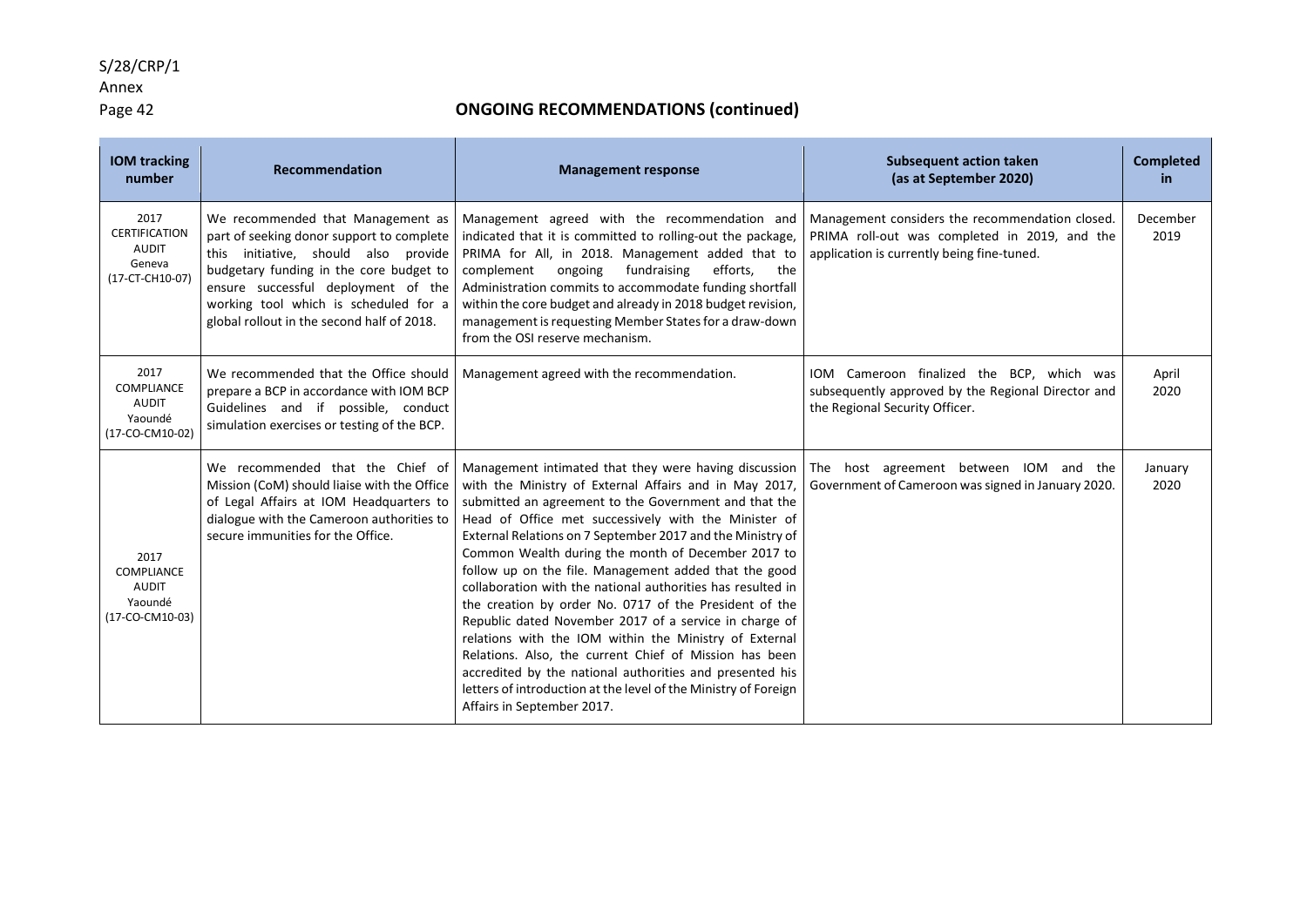| <b>IOM tracking</b><br>number                                             | <b>Recommendation</b>                                                                                                                                                                                                                    | <b>Management response</b>                                                                                                                                                                                                                                   | <b>Subsequent action taken</b><br>(as at September 2020)                                                                                                                                                                                                                                                                                                                                                                                                                                                                                            | <b>Completed</b><br>in. |
|---------------------------------------------------------------------------|------------------------------------------------------------------------------------------------------------------------------------------------------------------------------------------------------------------------------------------|--------------------------------------------------------------------------------------------------------------------------------------------------------------------------------------------------------------------------------------------------------------|-----------------------------------------------------------------------------------------------------------------------------------------------------------------------------------------------------------------------------------------------------------------------------------------------------------------------------------------------------------------------------------------------------------------------------------------------------------------------------------------------------------------------------------------------------|-------------------------|
| 2016<br><b>CERTIFICATION</b><br><b>AUDIT</b><br>Geneva<br>(16-CT-CH10-03) | We recommended that Management<br>should develop funding strategies with the<br>aim of fully funding the ASHI by creating an<br>asset base instead of the "pay as you go"<br>model for the Administrative part of the<br>budget as well. | Management acknowledged the recommendation and<br>agreed to consult with IOM's Governing Bodies with<br>regards to a proposal to charge 6% Terminal Emolument in<br>the modality of funding ASHI liabilities under the<br>Administrative Part of the budget. | Management considers the recommendation closed.<br>The new accounting standard on employee benefits<br>(IPSAS 39) was implemented in 2018 and the results<br>analysed with a view to assessing the impact. Based on<br>the analysis, the Administration confirms the<br>following:                                                                                                                                                                                                                                                                  | March<br>2020           |
|                                                                           |                                                                                                                                                                                                                                          |                                                                                                                                                                                                                                                              | (a) The Administrative Part of the Budget continues to<br>account for a very small part of total expenditure, less<br>than 3 per cent of consolidated expenditure in 2019;                                                                                                                                                                                                                                                                                                                                                                          |                         |
|                                                                           |                                                                                                                                                                                                                                          |                                                                                                                                                                                                                                                              | (b) employee liabilities in the Operational Part of the<br>Budget are fully funded, despite the Organization's<br>growth and expansion in staff numbers.                                                                                                                                                                                                                                                                                                                                                                                            |                         |
|                                                                           |                                                                                                                                                                                                                                          |                                                                                                                                                                                                                                                              | The conclusion is that the Organization's exposure<br>arising from the "pay-as-you-go" model for the<br>Administrative Part of the Budget represents a<br>tolerable risk in terms of unfunded liabilities in the<br>context of IOM's overall employee liabilities, and<br>management therefore considers the current funding<br>mechanism appropriate. It will review the situation<br>annually, in order to ascertain whether any future<br>changes require a reassessment of the current<br>position in consultation with IOM's governing bodies. |                         |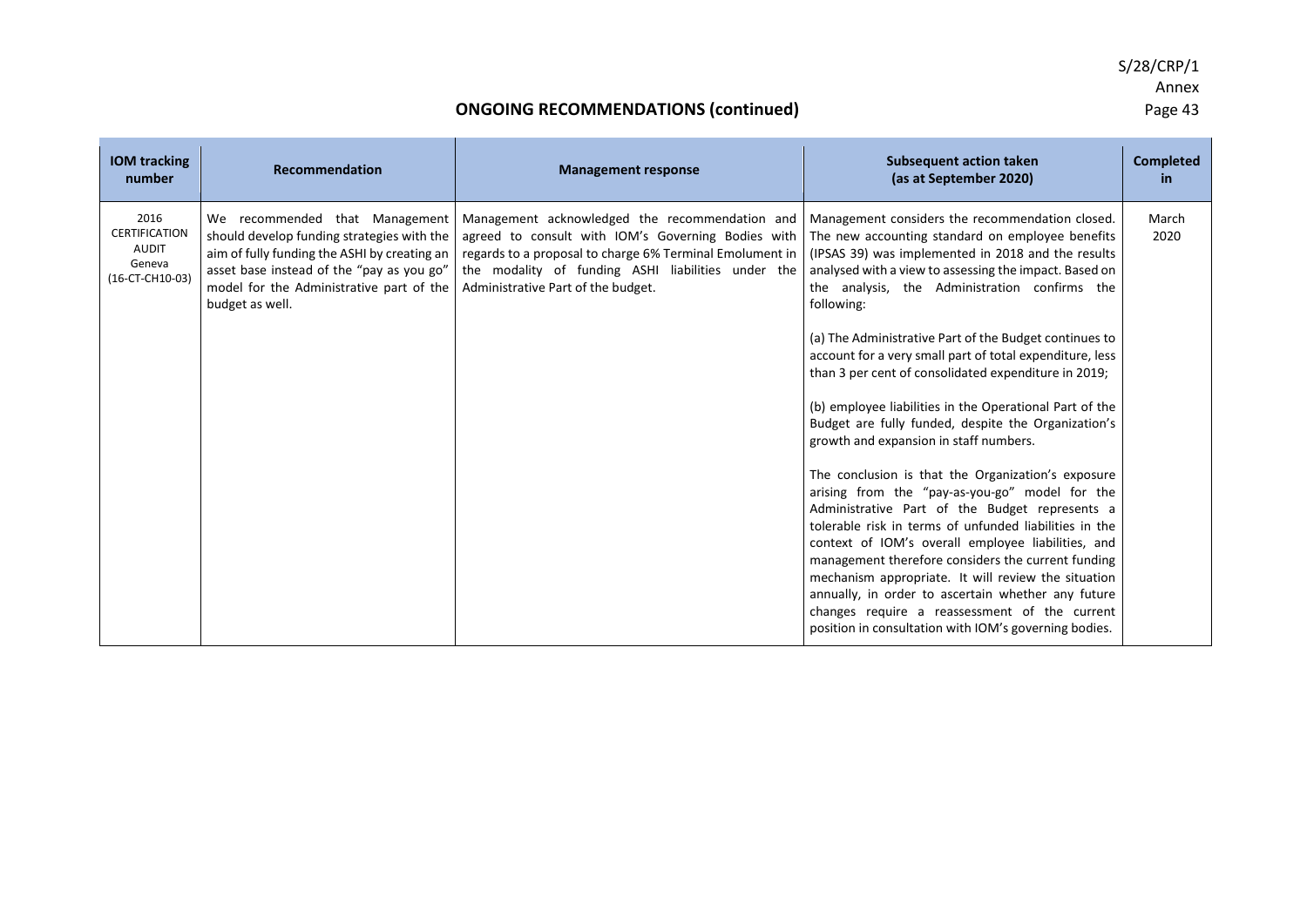### Annex

### Page 44 **ONGOING RECOMMENDATIONS (continued)**

| <b>IOM tracking</b><br>number                                             | Recommendation                                                                                                                                                                                                                                                                                                                                                                                                                                                                     | <b>Management response</b>                                                                                                                                                                                                                                                                                                                                                                                                                                                                                                                                                                    | <b>Subsequent action taken</b><br>(as at September 2020)                                                                                                                                                                                                                                                                                                                                                                                                                                                                                                                                                                                                                                                                                                                                                                                                                                                                                                                                                                                                                                                                                                                            | <b>Completed</b><br>in. |
|---------------------------------------------------------------------------|------------------------------------------------------------------------------------------------------------------------------------------------------------------------------------------------------------------------------------------------------------------------------------------------------------------------------------------------------------------------------------------------------------------------------------------------------------------------------------|-----------------------------------------------------------------------------------------------------------------------------------------------------------------------------------------------------------------------------------------------------------------------------------------------------------------------------------------------------------------------------------------------------------------------------------------------------------------------------------------------------------------------------------------------------------------------------------------------|-------------------------------------------------------------------------------------------------------------------------------------------------------------------------------------------------------------------------------------------------------------------------------------------------------------------------------------------------------------------------------------------------------------------------------------------------------------------------------------------------------------------------------------------------------------------------------------------------------------------------------------------------------------------------------------------------------------------------------------------------------------------------------------------------------------------------------------------------------------------------------------------------------------------------------------------------------------------------------------------------------------------------------------------------------------------------------------------------------------------------------------------------------------------------------------|-------------------------|
| 2018<br>CERTIFICATION<br><b>AUDIT</b><br>Geneva<br>(18-CT-CH10-04)        | We urged Management to include as part<br>of the draft IGF, a policy or guidance that:<br>defines clearly roles and responsibilities;<br>the process to assess internal control<br>efficiency and effectiveness; and provide a<br>strategy to ensure that it is communicated<br>timely to all those concerned. In addition,<br>the Framework should have clear<br>implementation timeliness<br>and<br>key<br>performance indicators to<br>facilitate<br>monitoring and evaluation. | Management indicated that it considers the first part of the<br>recommendation implemented. As shared with the<br>auditors, IOM has developed a comprehensive IGF that<br>outlines the essential requirements for a modern and fit-<br>for-purpose internal governance system and developed a<br>Strategic Vision and Strategic Landscape. These documents<br>are undergoing consultation with IOM's Member States<br>currently. With respect to the clear timeliness and KPIs,<br>IOM will be able to establish such targets once resources to<br>implement the IGF are secured / confirmed. | In July 2020, IOM finalised and shared with<br>Member States a comprehensive "Application of<br>the Internal Governance Framework Work Plan"<br>which outlines the governance structures<br>established for the IGF reforms including the IGF<br>Board and Steering Committee. The Workplan also<br>sets out the initiatives currently under the auspices<br>of the IGF, their timelines and expected impact. A<br>results framework for the IGF is being developed.<br>See update to recommendation 16-CT-CH10-04.<br>Management considers this recommendation<br>closed.                                                                                                                                                                                                                                                                                                                                                                                                                                                                                                                                                                                                          | June 2020               |
| 2017<br><b>CERTIFICATION</b><br><b>AUDIT</b><br>Geneva<br>(17-CT-CH10-08) | We recommended that Management<br>should establish an automated centralized<br>management system to provide timely<br>access to audit trails in resolving financial<br>and<br>adjustments<br>streamline<br>the<br>coordination<br>including<br>process<br>by<br>automated generation of reminders on<br>outstanding issues and to strengthen ACO<br>management capacity to oversee the<br>process.                                                                                 | Management agreed with the recommendation and the<br>resources needed for implementing such an automated<br>centralized management system/tool. It added that<br>because of the need to establish an automated centralized<br>system and the expanded role of ACO in its management<br>oversight responsibilities, management will assess and<br>identify the needed staffing resources in ACO who will also<br>coordinate with the Administrative Centres to enhance the<br>Organization's financial management.                                                                             | The implementation of the Financial Coordination<br>Platform has been successfully completed for selected<br>central accounting and financial reporting processes<br>with over 57 processes already integrated. The system<br>undergoes periodic optimization which focuses on the<br>implemented<br>revision<br>of<br>workflows,<br>the<br>harmonization of terminology and utilization of the<br>system by the different IOM group agents, and the<br>harmonization of SLAs based on service items to<br>enable comparability and ease the analysis of possible<br>incidents during the process. In addition, revision of<br>checklists and processes based on external expert<br>recommendations was largely completed in 2020.<br>Moreover, the Continuous Compliance Monitoring<br>(CCM) tool has been successfully deployed in PRISM<br>and has been customized to enable filtering alerts by<br>business area. Pilot activation of selected CCM alerts<br>at the central level along with a rule-based<br>accountability matrix has been completed during<br>2020. In light of the progress made and systems in<br>place, management considers the recommendation<br>closed. | December<br>2020        |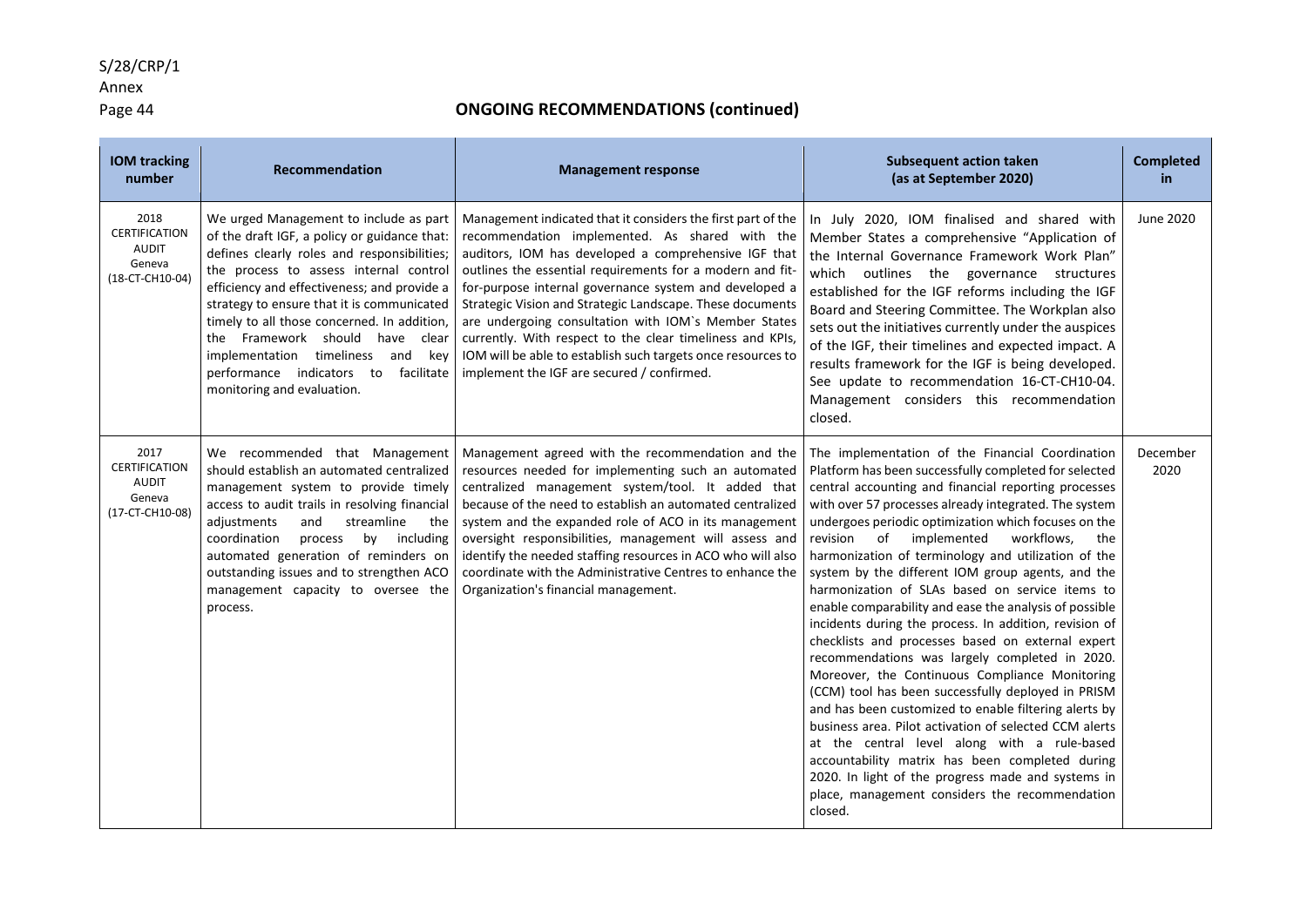# S/28/CRP/1 Annex<br>Page 45

### **ONGOING RECOMMENDATIONS (continued)**

| <b>IOM tracking</b><br>number                                             | <b>Recommendation</b>                                                                                                                                                                                                                                                                                                                                                                                              | <b>Management response</b>                                                                                                                                                                                                                                                                                                                                                                                                                                                                                                                                                                                  | <b>Subsequent action taken</b><br>(as at September 2020)                                                                                                                                                                                                                                                                                                                                                                                                                                                                                                                                                                                                                                                                                                                                                                                                                                                                                                                                                                                                         | <b>Completed</b><br>in |
|---------------------------------------------------------------------------|--------------------------------------------------------------------------------------------------------------------------------------------------------------------------------------------------------------------------------------------------------------------------------------------------------------------------------------------------------------------------------------------------------------------|-------------------------------------------------------------------------------------------------------------------------------------------------------------------------------------------------------------------------------------------------------------------------------------------------------------------------------------------------------------------------------------------------------------------------------------------------------------------------------------------------------------------------------------------------------------------------------------------------------------|------------------------------------------------------------------------------------------------------------------------------------------------------------------------------------------------------------------------------------------------------------------------------------------------------------------------------------------------------------------------------------------------------------------------------------------------------------------------------------------------------------------------------------------------------------------------------------------------------------------------------------------------------------------------------------------------------------------------------------------------------------------------------------------------------------------------------------------------------------------------------------------------------------------------------------------------------------------------------------------------------------------------------------------------------------------|------------------------|
| 2017<br>COMPLIANCE<br><b>AUDIT</b><br>Vienna<br>(17-CO-AT99-03)           | We urged Management to liaise with the<br>Head of ICT/SAP PRISM to consider the<br>development of a business case to<br>enhance the financial sustainability<br>analytical tool for a possible adoption as an<br>Organization wide application to improve<br>timely identification of factors that affect<br>the viability of COs and support decision<br>making.                                                  | Management agreed with the finding and stated that<br>developing new reporting options through PRISM will<br>indeed help the ROs and COs to monitor financial situation<br>of their Offices in a more effective way. Hence, Regional<br>Office will bring this observation to the attention of Head of<br>ICT/SAP and liaise for enhancement of reporting modules<br>in PRISM before the end of the current year.                                                                                                                                                                                           | There have been significant progresses on this finding,<br>even beyond the initial scope of the initial<br>recommendation, and this item can be closed now. An<br>automated tool through PRISM is now available to<br>produce reports to measure financial sustainability of<br>IOM missions. The report is called "Missions<br>Sustainability Report" (ZMSR) and has been tested<br>several times and been presented to different groups<br>in the organization. A Manual has been developed on<br>how to use this tool and an Alert is being published to<br>announce its availability. This tool was developed fully<br>internally using IOM internal resources and expertise.<br>Concurrently, the Budget department also developed<br>a similar tool but more comprehensive with the<br>technical assistance of an external company. That tool<br>is also now available and has been used extensively,<br>especially during the COVID period, to measure<br>financial stability of IOM missions and to mitigate any<br>risk of deficit or unsustainability. | December<br>2020       |
| 2016<br><b>CERTIFICATION</b><br><b>AUDIT</b><br>Geneva<br>(16-CT-CH10-10) | that Management<br>We recommended<br>should<br>conduct<br>independent<br>an<br>of<br>the<br>assessment<br>Organization's<br>management and effectiveness, including<br>its decentralized nature, to help improve<br>the core structure funding mechanism and<br>to build a new foundation for continuous<br>improvement as well as keep pace with the<br>increasing rate of earmarked activities<br>going forward. | Management agreed with the observation and added that<br>a strong core structure is essential to ensure a well-<br>managed and properly controlled organization, which is<br>global and highly decentralized. Management indicated<br>that it will explore the options to achieve this, including<br>reviewing the possibility of an outside evaluation and<br>stated that the re-convened Working Group on Budget<br>Reform will be another avenue to help strengthen the core<br>structure and indicated its commitment to working in that<br>forum to achieve concrete results in the mid- to long-term. | Updated budget regulations and practices were<br>adopted by the Council on 24 November 2020<br>(C/111/RES/1390), providing a degree of flexibility to<br>the Director General in managing Operational Support<br>Income to better govern the Organization and<br>member states have considered the justifications<br>outlined by the Administration in the budget reform<br>discussions with the view to increasing funding to<br>strengthen the core structure and management<br>considers the recommendation closed.                                                                                                                                                                                                                                                                                                                                                                                                                                                                                                                                           | December<br>2020       |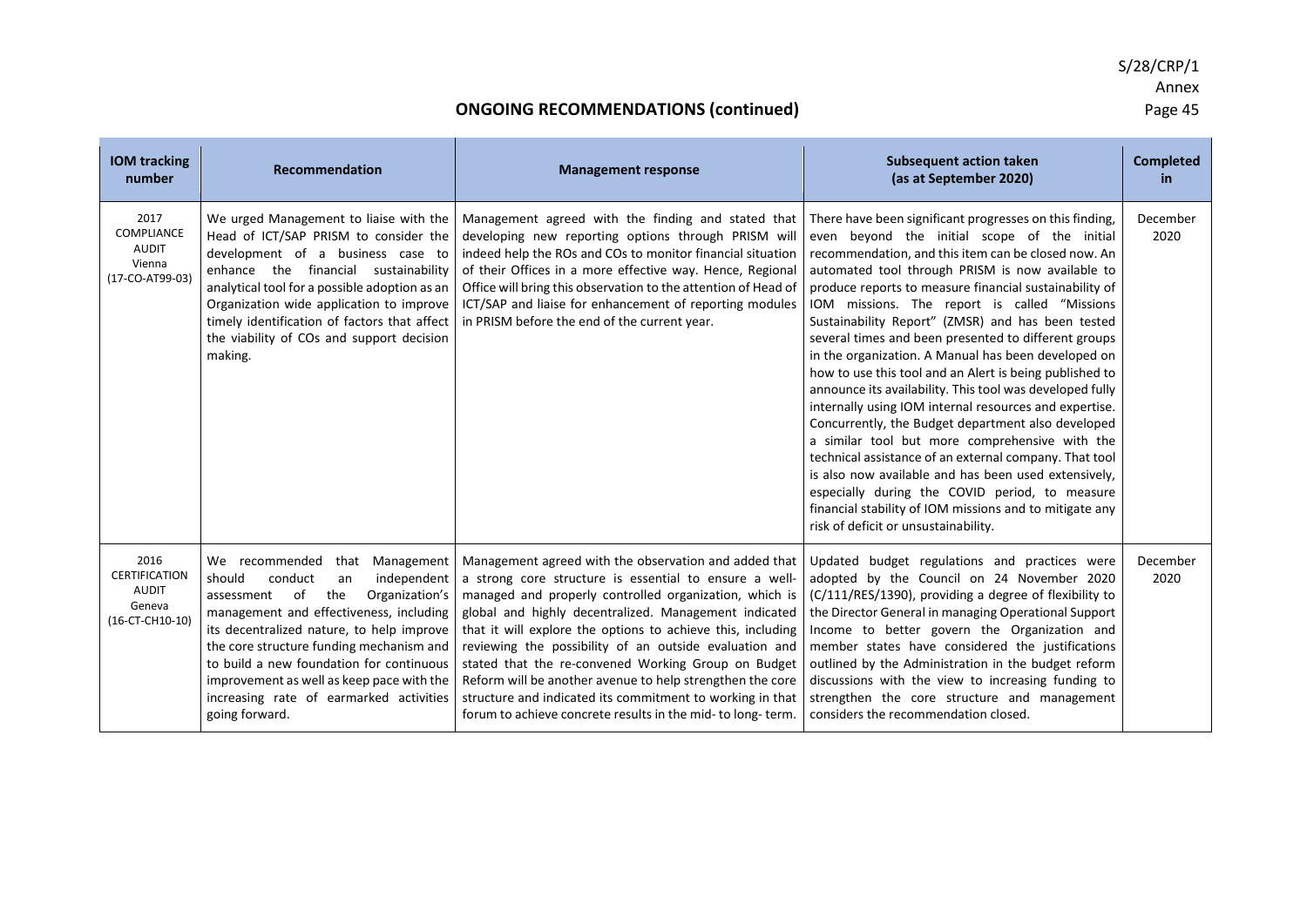#### S/28/CRP/1

## Page 46 **ONGOING RECOMMENDATIONS (continued)**

| <b>IOM tracking</b><br>number                                             | <b>Recommendation</b>                                                                                                                                                                                                                                                                                                                                                                                                                                                                          | <b>Management response</b>                                                                                                         | <b>Subsequent action taken</b><br>(as at September 2020)                                                                                                                                                                                                                                                                                                                                                                                                                                                                                                                                                                                                                                                                 | <b>Completed</b><br>in |
|---------------------------------------------------------------------------|------------------------------------------------------------------------------------------------------------------------------------------------------------------------------------------------------------------------------------------------------------------------------------------------------------------------------------------------------------------------------------------------------------------------------------------------------------------------------------------------|------------------------------------------------------------------------------------------------------------------------------------|--------------------------------------------------------------------------------------------------------------------------------------------------------------------------------------------------------------------------------------------------------------------------------------------------------------------------------------------------------------------------------------------------------------------------------------------------------------------------------------------------------------------------------------------------------------------------------------------------------------------------------------------------------------------------------------------------------------------------|------------------------|
| 2018<br><b>CERTIFICATION</b><br><b>AUDIT</b><br>Geneva<br>(18-CT-CH10-03) | We urged Management to review IN/13,<br>and introduce procedures for disclosing<br>staff financial interests, and initiate<br>financial disclosure interest programmes<br>through the Ethics Office as a measure to<br>enhance staff compliance and ensure<br>transparency and accountability.                                                                                                                                                                                                 | Management agreed with the recommendation and stated<br>that it will accordingly assess the necessary actions to be<br>taken.      | The DG approved a "Yearly Declaration of Interest"<br>form effective as of March 2021, which was sent out<br>to all D1s and above, Directors of Department, Heads<br>of Divisions, Chiefs of Mission and RMOs, for the<br>period 1 Jan to 31 December 2020. The process is<br>being has been implemented by the Office of Ethics<br>and Conduct and management considers the<br>recommendation implemented.                                                                                                                                                                                                                                                                                                              | December<br>2020       |
| 2019<br>PERFORMANCE<br><b>AUDIT</b><br>Geneva<br>(19-PE-CH10-01)          | To increase the number of medical claims<br>processed by the HCPU per month, we<br>recommended that, the HR Division should<br>redefine the tasks of the two most<br>experienced staff in HCPU-Manila from<br>their current schedule to concentrate on<br>evaluation of claims only, and train the two<br>staff who open pouches and sort claims to<br>work on the electronic claims submission<br>when it is operationalised to help increase<br>the number of processed claims per<br>month. | Management agreed with the recommendation and wish to<br>highlight ongoing assessment if claims are to be processed<br>internally. | As of 1 March 2021, HRM outsourced the processing<br>of health claims to CIGNA. This was after a thorough<br>selection process, following a comprehensive Request<br>for Proposals. CIGNA receives the claims directly from<br>IOM staff and processes them according to our policies<br>and instructions. CIGNA has a dedicated and skilled<br>team providing the medical claims settlement process<br>for IOM. In addition, they also have highly experienced<br>staff and sophisticated algorithm system to assist in<br>detecting and preventing medical claims fraud. The<br>Health Claims Processing Unit ceased to exist as an<br><b>IOM</b><br>unit.<br>considers<br>Management<br>the<br>recommendation closed. | <b>March 2021</b>      |
| 2019<br>PERFORMANCE<br><b>AUDIT</b><br>Geneva<br>(19-PE-CH10-03)          | To improve on detection of altered<br>document, the HCPU should combine a<br>variety of ways in detecting the<br>authenticity of documents including:<br>checks for obvious mistakes in the scanned<br>documents, look out for unusual alteration<br>in the text which could be a manipulation<br>of scanned text in the computer, and verify<br>documents against official database from<br>the proposed source of the document.                                                              | Management agreed with the recommendation and wish to<br>highlight ongoing assessment if claims are to be processed<br>internally. | Management considers the recommendation closed<br>(see detailed response under 19-PE-CH10-01)                                                                                                                                                                                                                                                                                                                                                                                                                                                                                                                                                                                                                            | <b>March 2021</b>      |

Annex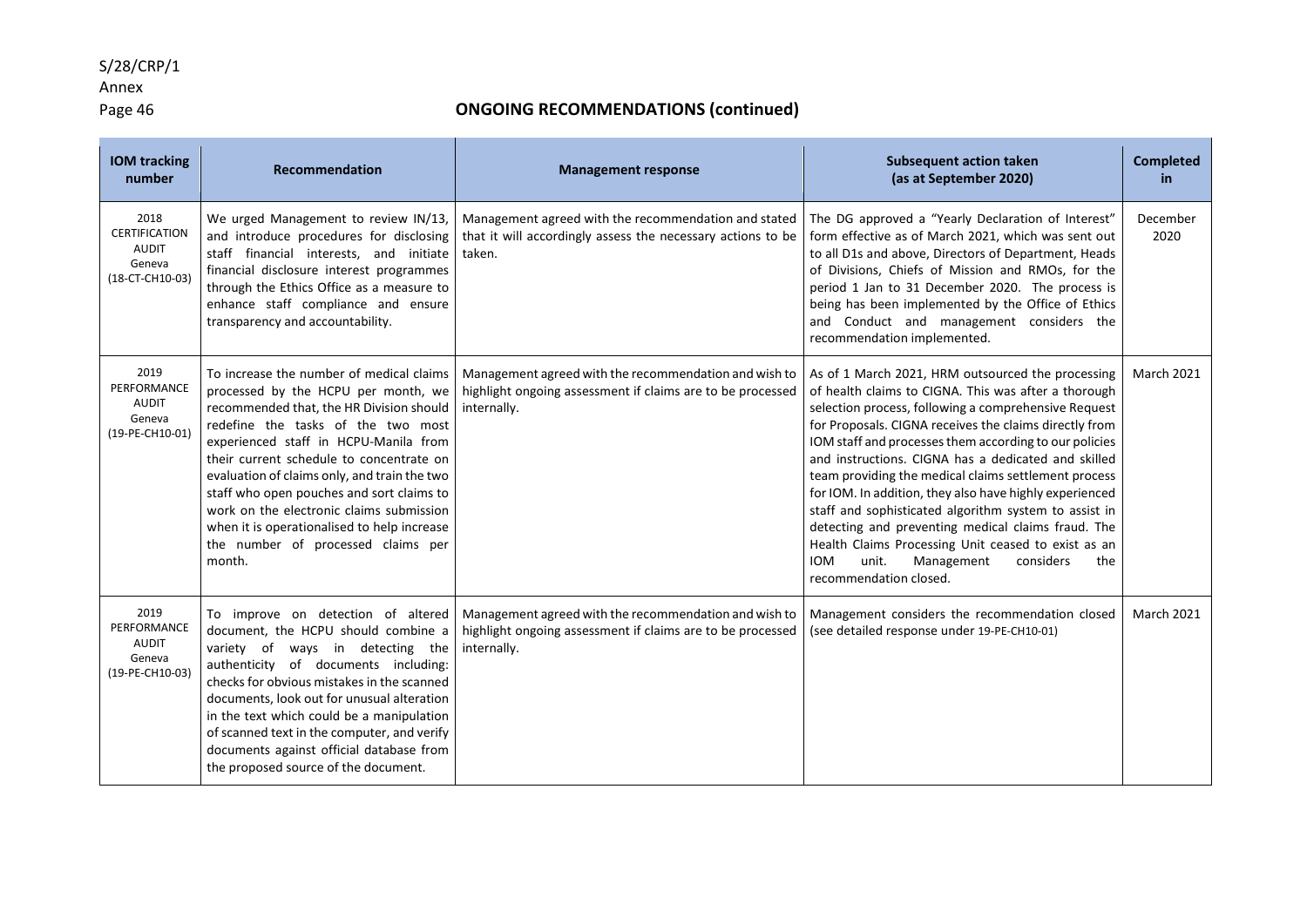### **ONGOING RECOMMENDATIONS (continued)**

| <b>IOM tracking</b><br>number                                    | Recommendation                                                                                                                                                                                                                                                                                                                                                                                                                                                                                                                                                                                                                                                                                                                           | <b>Management response</b>                                                                                                                                                                                                                                                                                                   | <b>Subsequent action taken</b><br>(as at September 2020)                                      | <b>Completed</b><br>in. |
|------------------------------------------------------------------|------------------------------------------------------------------------------------------------------------------------------------------------------------------------------------------------------------------------------------------------------------------------------------------------------------------------------------------------------------------------------------------------------------------------------------------------------------------------------------------------------------------------------------------------------------------------------------------------------------------------------------------------------------------------------------------------------------------------------------------|------------------------------------------------------------------------------------------------------------------------------------------------------------------------------------------------------------------------------------------------------------------------------------------------------------------------------|-----------------------------------------------------------------------------------------------|-------------------------|
| 2019<br>PERFORMANCE<br><b>AUDIT</b><br>Geneva<br>(19-PE-CH10-04) | To<br>facilitate<br>staff<br>motivation.<br>improvements<br>in<br>and<br>accuracy<br>completeness of claims, we recommended<br>that, management of IOM should design a<br>formal structure for the HCPU to also take<br>account of succession plan for the Unit to<br>boost the morale of HCPU staff with<br>regards to career progression. Increase the<br>frequency of visits by the Insurance<br>specialist in Geneva to Manila for first-<br>hand information for decision-making and<br>to have physical contact with operational<br>staff to discuss their concerns. The Head of<br>HCPU-MAC should delegate more of her<br>responsibilities to the longest serving in<br>the staff HCPU to free her to execute<br>strategic work. | Management agreed with the recommendation and wish to<br>highlight ongoing assessment if claims are to be processed<br>internally.                                                                                                                                                                                           | Management considers the recommendation closed<br>(see detailed response under 19-PE-CH10-01) | <b>March 2021</b>       |
| 2019<br>PERFORMANCE<br><b>AUDIT</b><br>Geneva<br>(19-PE-CH10-05) | To ensure that HCPU staff are maintained<br>and have the relevant skills which will be<br>utilised efficiently, we recommended that,<br>the HR Division should motivate staff and<br>formerly assess their performance to<br>inform management of the relevant<br>interventions<br>training<br>required<br>to<br>complement their roles.                                                                                                                                                                                                                                                                                                                                                                                                 | Besides agreeing with our recommendation, management<br>highlighted further that if claims continue to be processed<br>internally relevant actions will be taken to improve current<br>processes and procedures. These will include, revision of<br>current roles and team building activities to ensure good<br>transition. | Management considers the recommendation closed<br>(see detailed response under 19-PE-CH10-01) | <b>March 2021</b>       |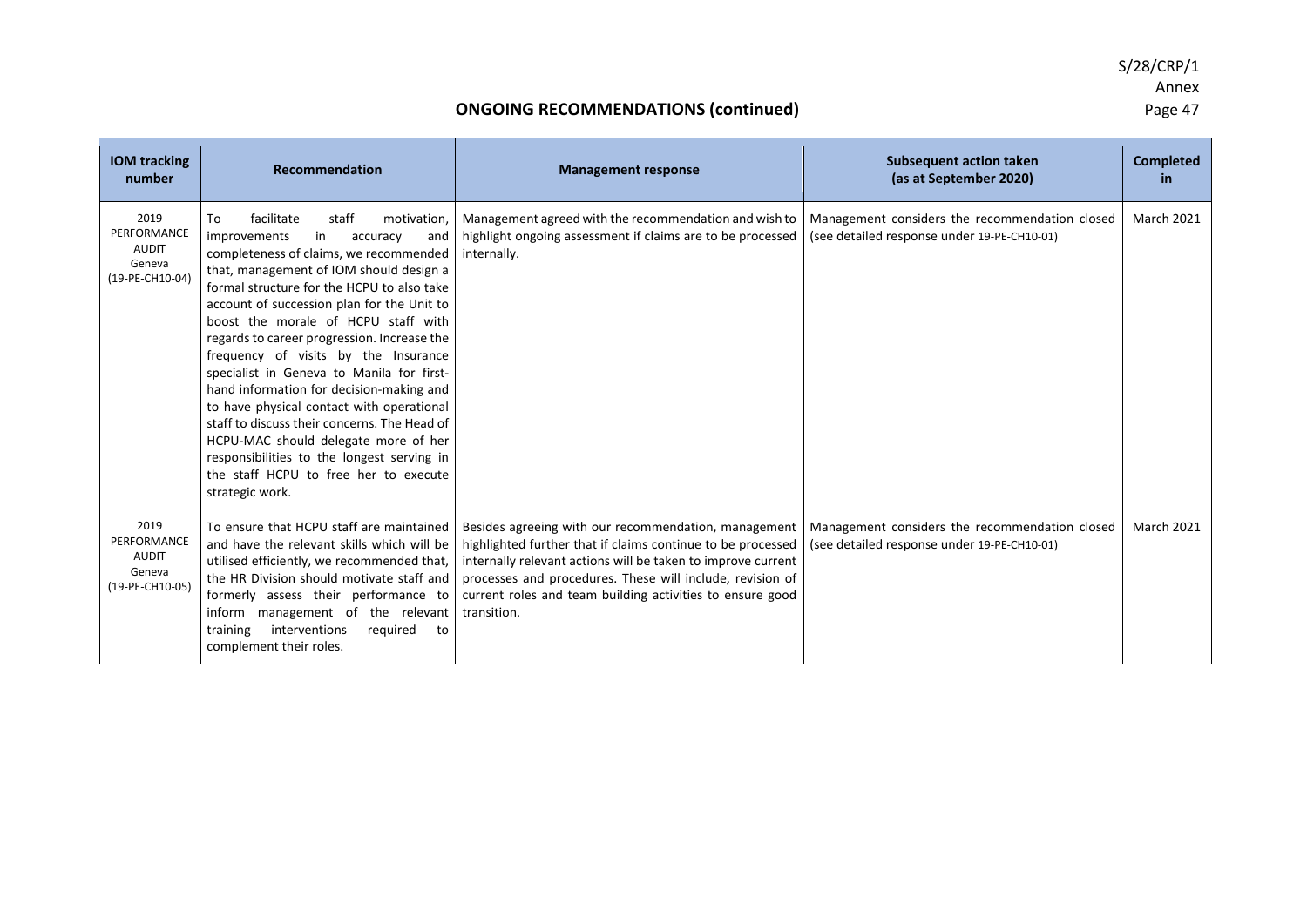#### S/28/CRP/1

## Annex

### Page 48 **ONGOING RECOMMENDATIONS (continued)**

| <b>IOM</b> tracking<br>number                                    | <b>Recommendation</b>                                                                                                                                                                                                                                                                                                                                                                                   | <b>Management response</b>                                                                                                                                                                                                                                                                                                                                                                                                                                                                                                                                                                                                                                | <b>Subsequent action taken</b><br>(as at September 2020)                                                                                                                                                                                                                                                                                                                                   | <b>Completed</b><br>-in |
|------------------------------------------------------------------|---------------------------------------------------------------------------------------------------------------------------------------------------------------------------------------------------------------------------------------------------------------------------------------------------------------------------------------------------------------------------------------------------------|-----------------------------------------------------------------------------------------------------------------------------------------------------------------------------------------------------------------------------------------------------------------------------------------------------------------------------------------------------------------------------------------------------------------------------------------------------------------------------------------------------------------------------------------------------------------------------------------------------------------------------------------------------------|--------------------------------------------------------------------------------------------------------------------------------------------------------------------------------------------------------------------------------------------------------------------------------------------------------------------------------------------------------------------------------------------|-------------------------|
| 2019<br>PERFORMANCE<br><b>AUDIT</b><br>Geneva<br>(19-PE-CH10-06) | We recommended that the HR Division<br>should assess the training needs for the<br>HCPU in order to provide them with 'tailor-<br>made' training, and continue to support<br>the HCPU staff where practicable to visit<br>Offices with doctors to continuously<br>expose them to medical facilities abroad<br>and arrange for them to provide<br>orientations to staff of the IOM on medical<br>claims. | Management agreed with the recommendation and wish to<br>highlight ongoing assessment if claims are to be processed<br>internally. Management highlighted that if claims continue<br>to be processed internally relevant actions will be taken to<br>improve current processes and procedures. These will<br>include training to staff members to enable in depth<br>comprehension of new processes and procedures to<br>increase efficiency.                                                                                                                                                                                                             | Management considers the recommendation closed<br>(see detailed response under 19-PE-CH10-01)                                                                                                                                                                                                                                                                                              | <b>March 2021</b>       |
| 2017<br>COMPLIANCE<br><b>AUDIT</b><br>Vienna<br>(17-CO-AT99-04)  | We recommended that Management and<br>the Head of Country Office, Vienna should<br>liaise with IOM Headquarters with the<br>view of pursuing a supplemental host<br>country agreement with the Government<br>of Austria to regularize the post legal status<br>of the Office and grant full privileges<br>immunities<br>accorded<br>other<br>and<br>intergovernmental organizations and their<br>staff. | Management explained that in principle, the Austrian<br>Federal Ministry for Europe, Integration and Foreign Affairs<br>recognizes IOM's right for equal entitlements and<br>treatment similar to the other United Nations agencies,<br>according to the above mentioned Article, but the legal<br>process to make this changes is long and require other<br>parties, including Parliamentary involvement and<br>endorsement. Management indicated that the Regional<br>Director and the Head of Office Vienna will continue their<br>negotiations with the Austrian counterparts, in<br>coordination with LEG department and other relevant HQ<br>units. | IOMs LEG department has been informed by the<br>Austrian delegation in Geneva that the government<br>has two categories of intergovernmental organization,<br>whereas IOM Vienna Office considered within a<br>defined category for which the government provided<br>IOM with the full scope of what that entails, and based<br>thereon management considers the recommendation<br>closed. | <b>July 2020</b>        |